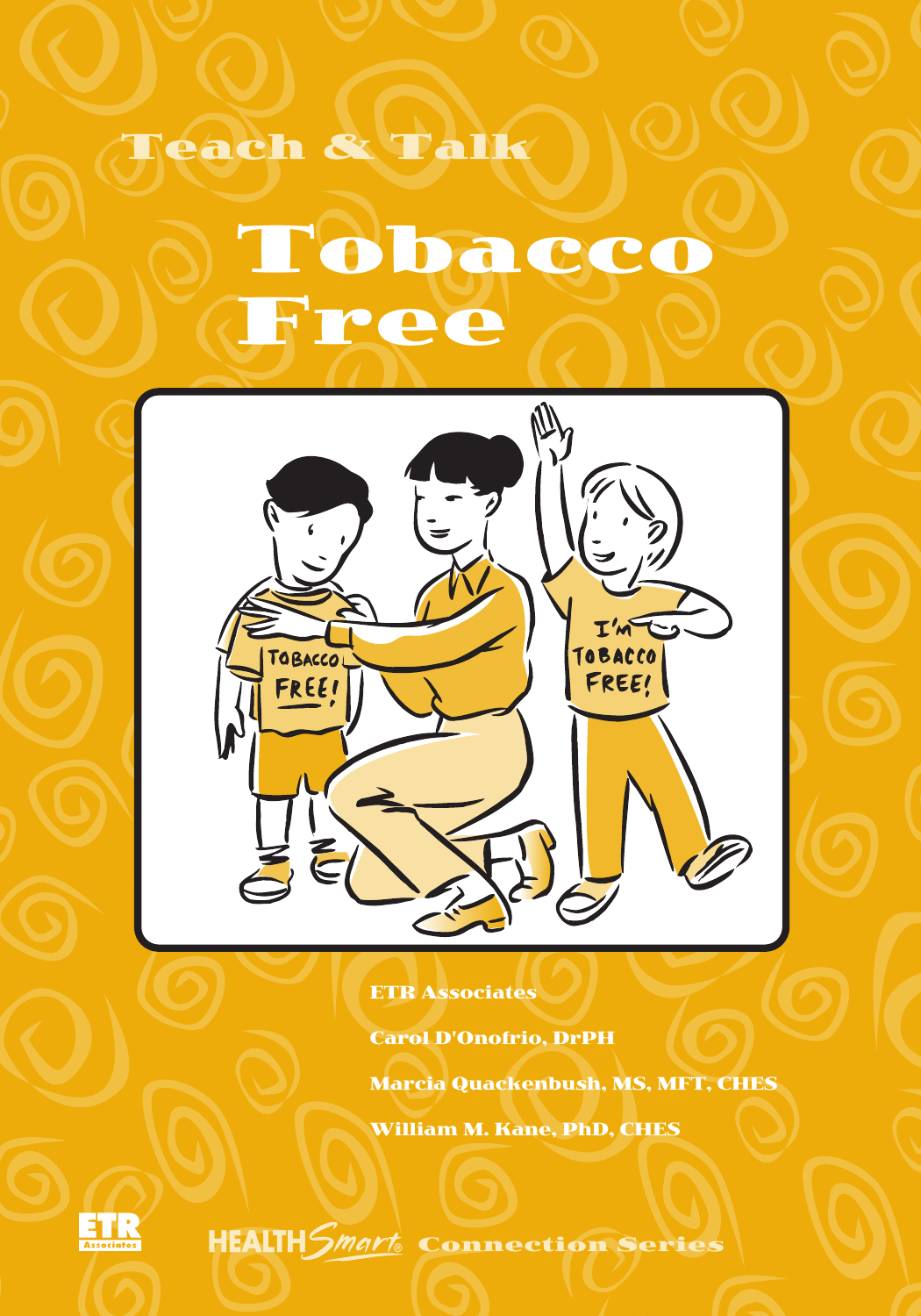# **Teach & Talk: Tobacco Free**

**ETR Associates**

**Carol D'Onofrio DrPH**

**Marcia Quackenbush MS, MFT, CHES**

> **William M. Kane PhD, CHES**



**Santa Cruz, California**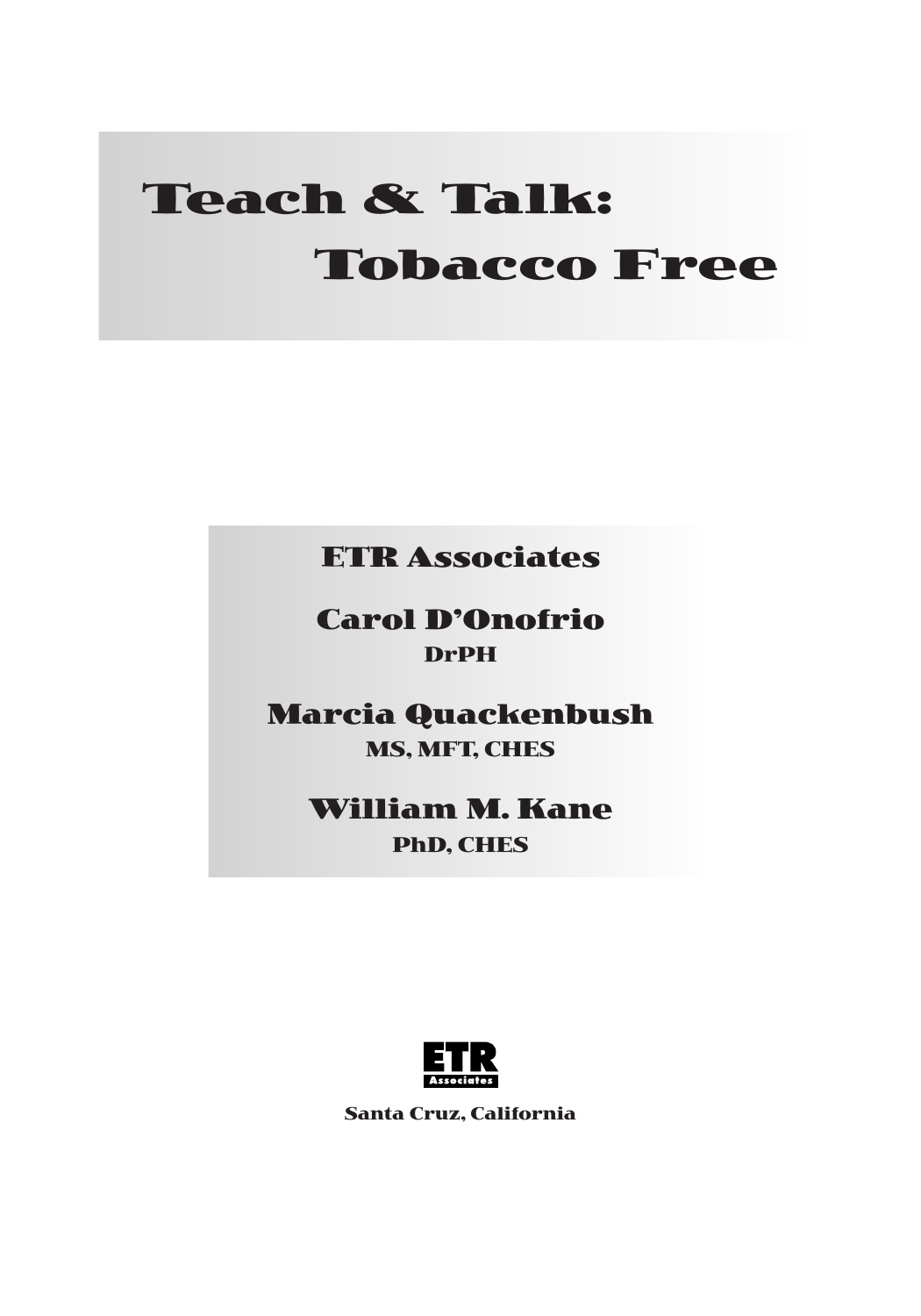**ETR Associates** (Education, Training and Research) is a nonprofit organization committed to fostering the health, well-being and cultural diversity of individuals, families, schools and communities. ETR Associates is a leading producer of comprehensive health education curricula and resources that empower students in grades K–12 with the information and skills to make positive health choices. Learn more about our high-quality materials by contacting us at 1-800-321-4407 or visiting our website at www.etr.org/pub.

Portions of *Teach & Talk: Tobacco Free* are based on *Tobacco Talk* by Carol D'Onofrio.

#### **ABOUT THE AUTHORS**

**Carol D'Onofrio, DrPH,** is Professor Emerita of Public Health at the University of California, Berkeley. Throughout her career, she has been active in the development, implementation and evaluation of policy, research and educational initiatives to promote the health of children, youth and other vulnerable populations. Since her retirement from the University in 1995, she has maintained a busy schedule of research, consultation, writing and volunteer service. Currently she serves on the Boards of Americans for Nonsmokers' Rights, the San Francisco Affiliate of the Susan G. Komen Breast Cancer Foundation, and Alta Bates Summit Medical Center in the East Bay.

**Marcia Quackenbush, MS, MFT, CHES,** is a licensed marriage and family therapist who has published numerous books and articles on child, adolescent and family health. She has presented at trainings and conferences around the country, speaking to teachers, mental health providers and others in the health care field about ways to support healthy choices among students and patients. She is currently a Patient Education Specialist at ETR Associates.

**William M. Kane, PhD, CHES,** is Professor of Health Education at the University of New Mexico and the author of many books and professional articles. He has 30 years of experience in health education, from the public school classroom to the university level. The founding secretary of the *American Journal of Preventive Medicine,* he has also served as Vice President of the American Alliance for Health, Physical Education, Recreation and Dance (AAHPERD) and as Executive Director of the Association for the Advancement of Health Education (AAHE), the American Safety Association, and the American College of Preventive Medicine.

© 2001 by ETR Associates. All rights reserved.

Published by ETR Associates, 4 Carbonero Way, Scotts Valley, CA 95066-4200

#### **Suggested citation:**

ETR Associates, C. D'Onofrio, M. Quackenbush and W. M. Kane. 2001. *Teach & talk: Tobacco free.* Santa Cruz, CA: ETR Associates.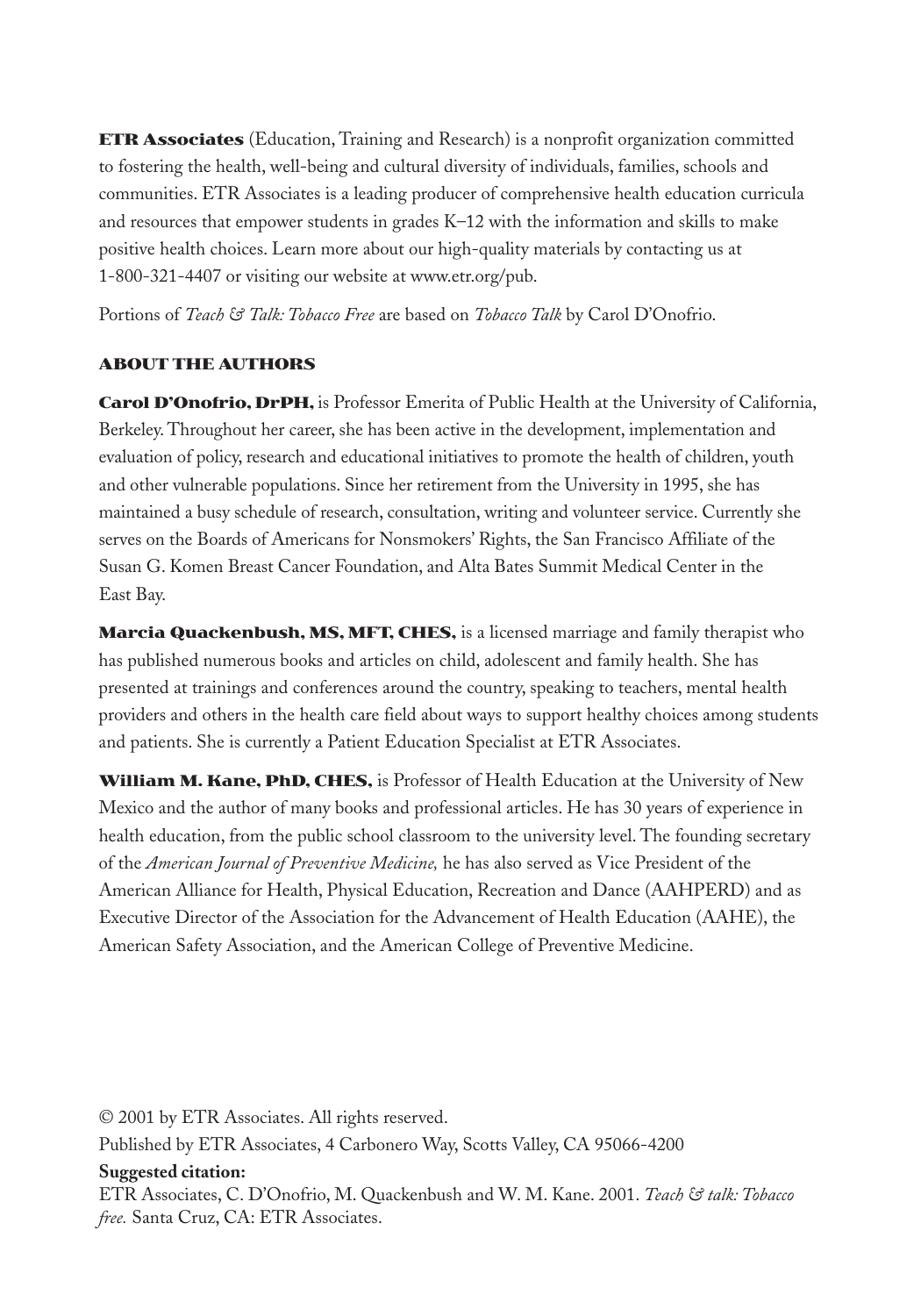# **Contents**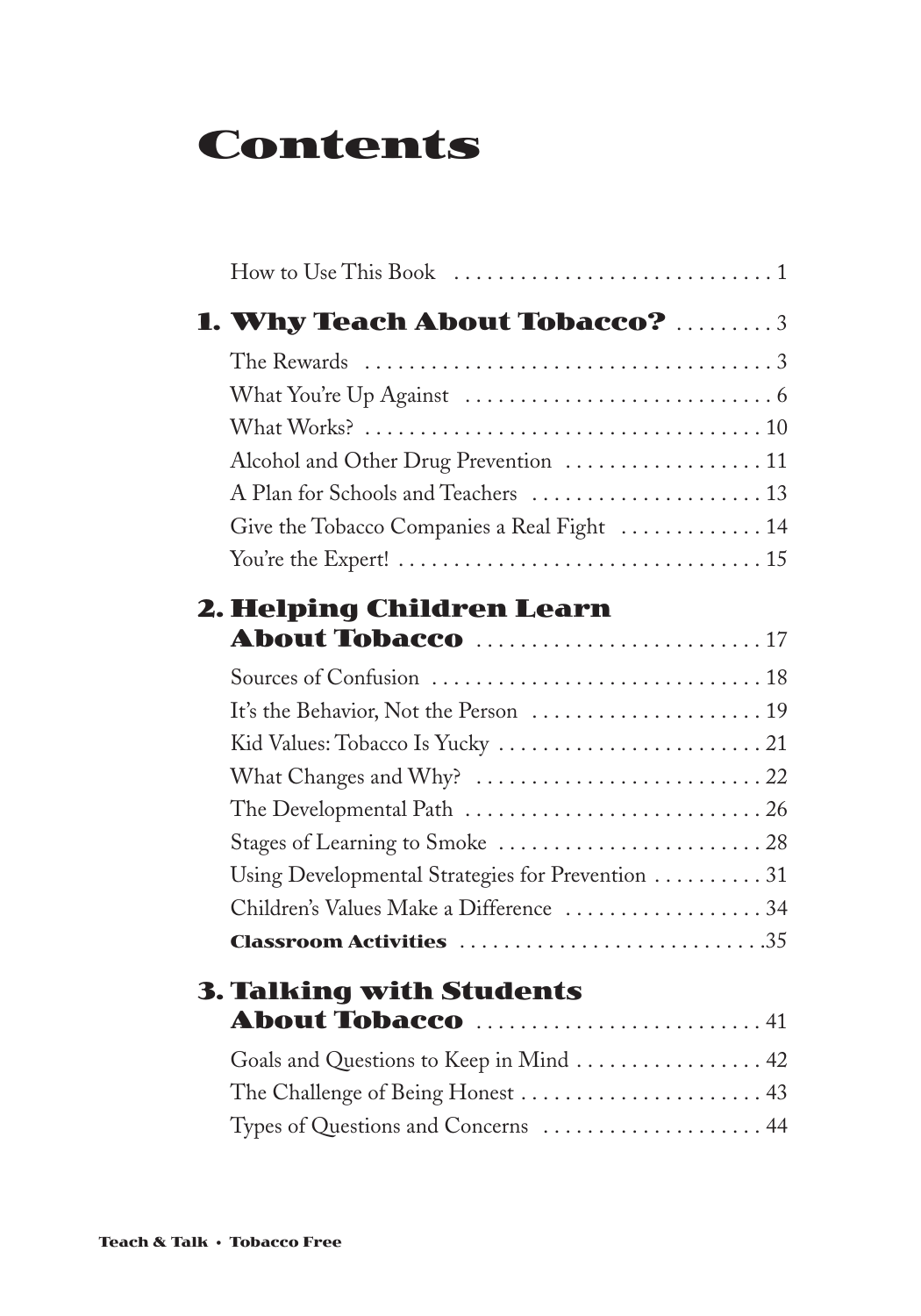|                          | Sample Questions and Answers  46                                    |
|--------------------------|---------------------------------------------------------------------|
|                          | <b>Classroom Activities</b> 59                                      |
|                          |                                                                     |
|                          |                                                                     |
|                          | Build Tobacco-Free Values and Norms 66                              |
|                          |                                                                     |
|                          | <b>5. Information for Teachers 81</b>                               |
|                          | Teachable Moments Make It Happen 81                                 |
|                          |                                                                     |
|                          |                                                                     |
|                          | This Stuff Wrecks Your Health!  88                                  |
|                          | Things We Know $\dots\dots\dots\dots\dots\dots\dots\dots\dots\dots$ |
|                          |                                                                     |
|                          |                                                                     |
|                          |                                                                     |
|                          |                                                                     |
| 6. Making the Family and |                                                                     |
|                          | Parent Connection 101                                               |
|                          |                                                                     |
|                          |                                                                     |
|                          |                                                                     |
|                          |                                                                     |
|                          |                                                                     |
|                          |                                                                     |
|                          |                                                                     |
|                          |                                                                     |
|                          | <b>Appendix B: Curriculum Integration 117</b>                       |
|                          |                                                                     |
|                          |                                                                     |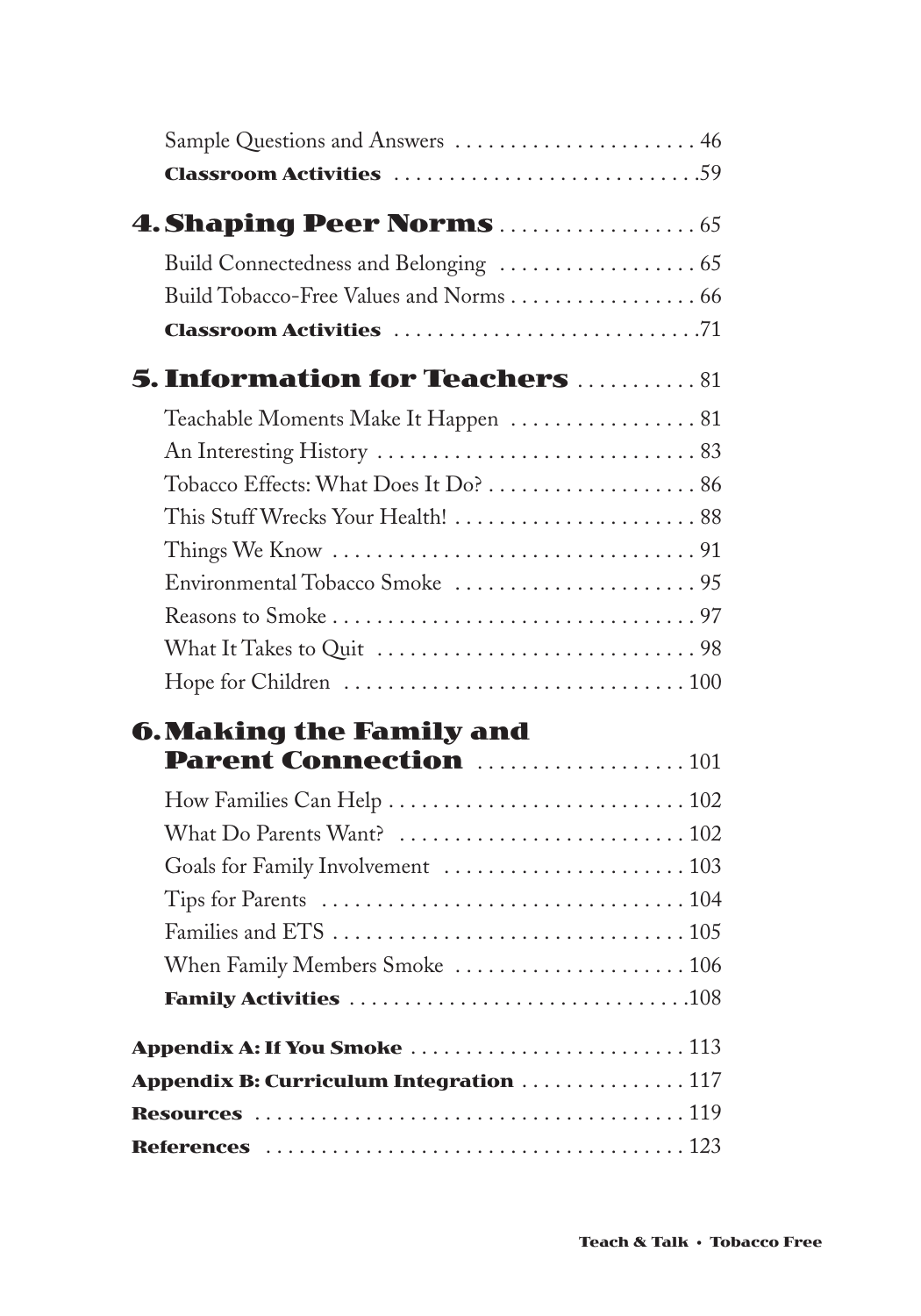# **Activities**

# **Classroom Activities**

| What Does Your Nose Tell You About Tobacco? 35 |
|------------------------------------------------|
| What Do Your Eyes Tell You About Tobacco? 35   |
|                                                |
|                                                |
|                                                |
|                                                |
|                                                |
|                                                |
|                                                |
|                                                |
|                                                |
|                                                |
|                                                |
|                                                |
|                                                |
|                                                |
|                                                |
|                                                |
|                                                |
|                                                |
|                                                |
| The Wide-Reaching Web of Tobacco Prevention 75 |
|                                                |
|                                                |
|                                                |
|                                                |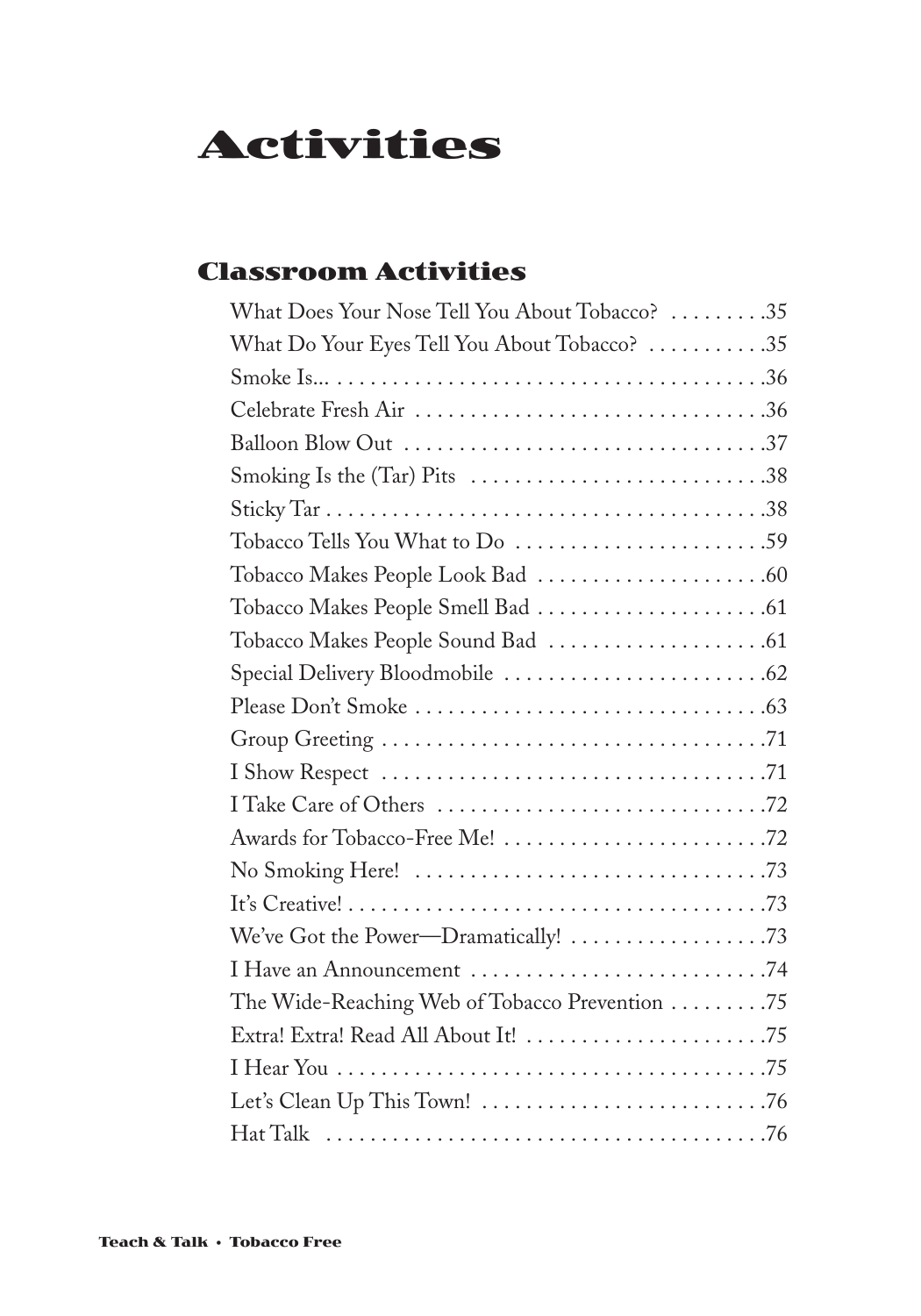# **Classroom Activities, continued**

# **Family Activities**

| What Would You Want Me to Do? 108                                                                               |
|-----------------------------------------------------------------------------------------------------------------|
|                                                                                                                 |
|                                                                                                                 |
| In the Movies! $\ldots \ldots \ldots \ldots \ldots \ldots \ldots \ldots \ldots \ldots \ldots \ldots \ldots 109$ |
| They Can't Trick Me! $\dots\dots\dots\dots\dots\dots\dots\dots\dots\dots\dots$                                  |
|                                                                                                                 |
|                                                                                                                 |
|                                                                                                                 |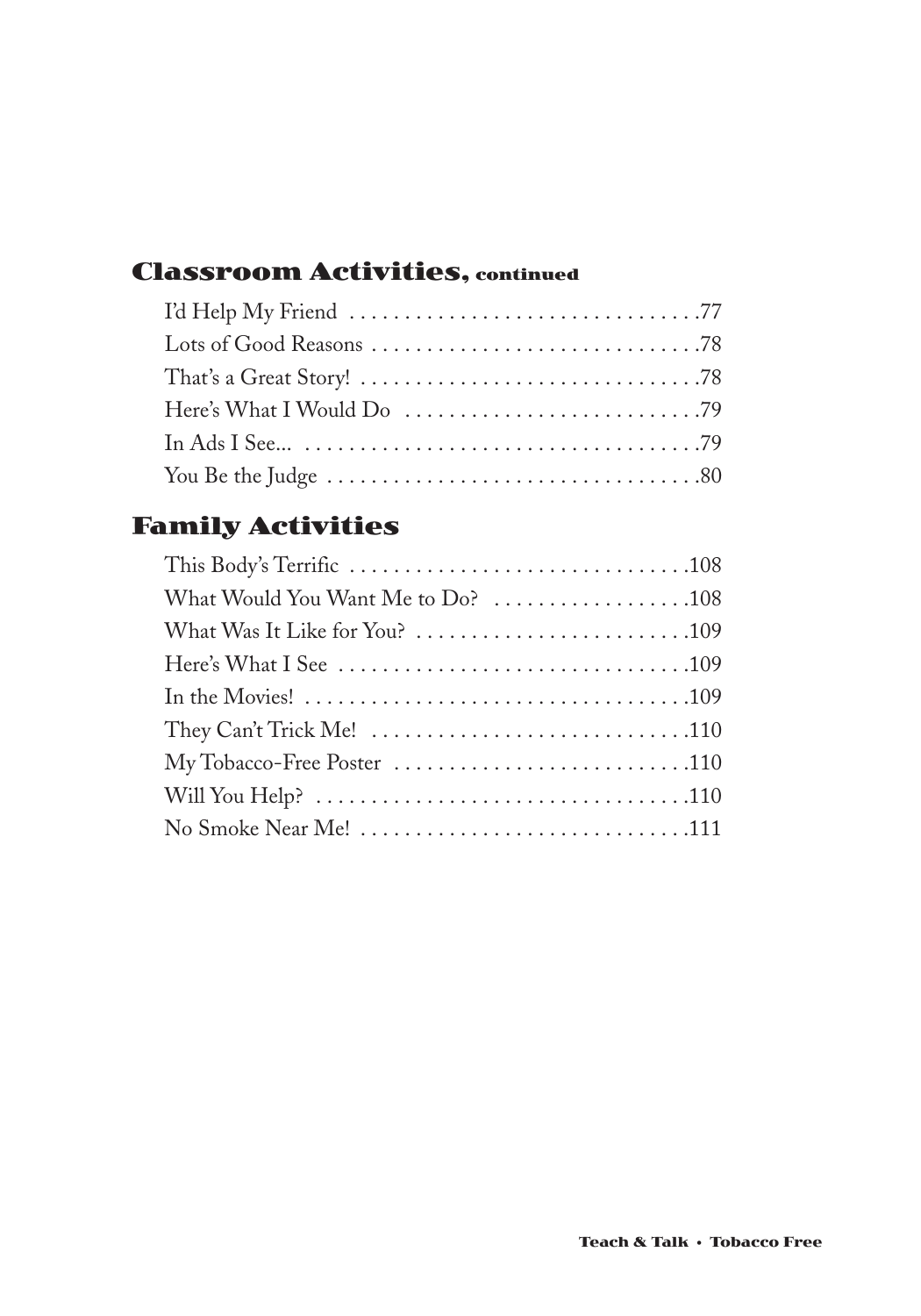# **How to Use This Book**

**Tobacco is a very real issue** for elementary  $\blacksquare$  school students. It will probably be the first drug offered to them. Some have their first chance to try tobacco in third or fourth grade. Most will have been confronted with this choice by fifth or sixth grade.

**There are three broad goals** to keep in mind when teaching and talking with young children about tobacco:

- **1.** We want to help children strengthen their commitment to stay tobacco free.
- **2.** We want them to find the support and learn the skills that will keep them tobacco free.
- **3.** We want to give them the guidance they need to manage and resolve their confusion about tobacco, especially in situations where family members are users.

### **This book can enhance your effectiveness in tobacco prevention efforts. It gives you the following tools and support:**

- **The health imperative**—rationales that explain why it is so important to teach tobacco-prevention skills to elementary school students.
- **Developmental perspectives—an overview of children's** thoughts, questions and perspectives; how these change as children grow; and how teachers can help children move forward developmentally to strengthen their resolve to be tobacco free.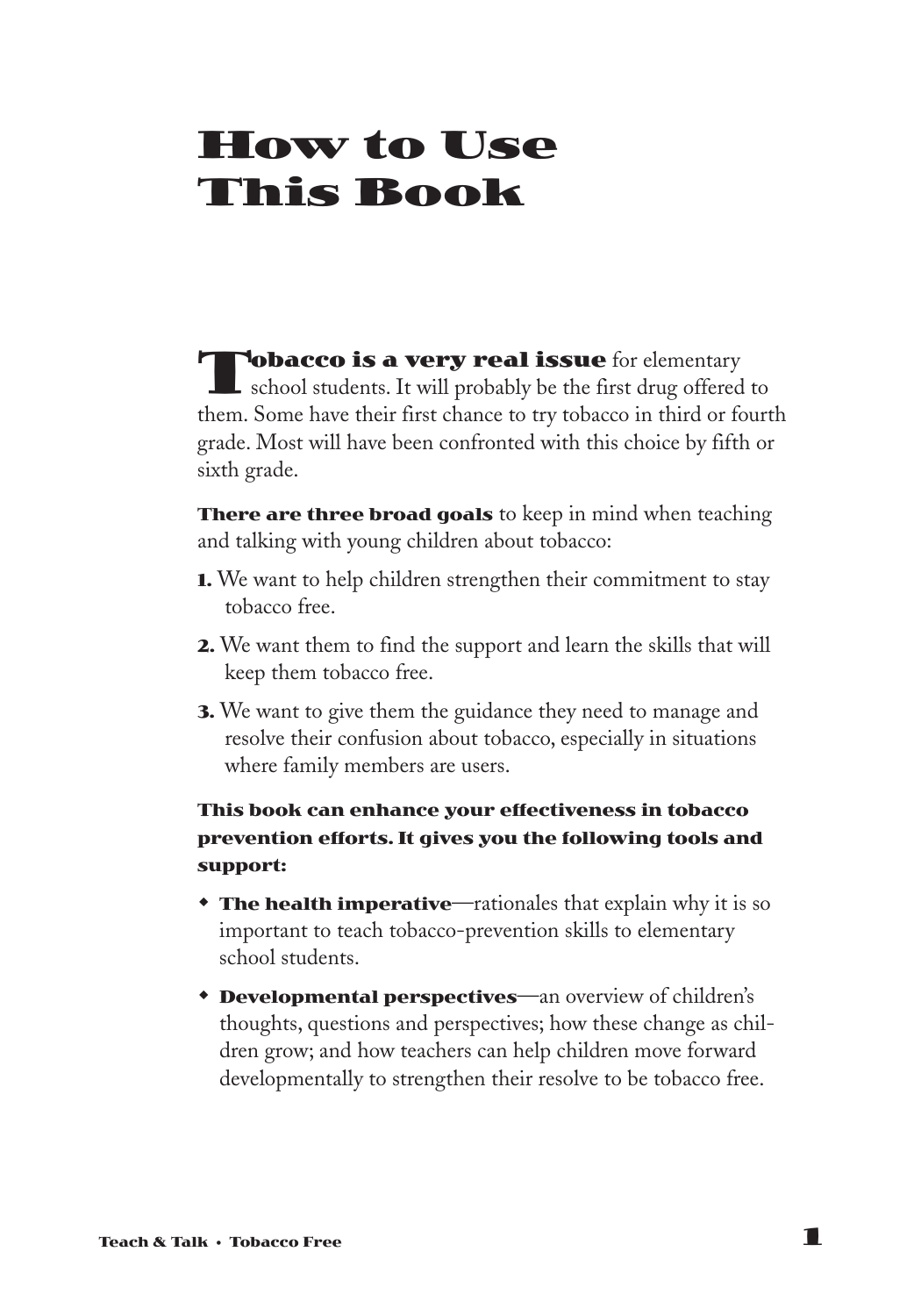- **\* Answers to questions and ways to use teachable moments**—the language, concepts and strategies you can use to respond to children's concerns and reinforce their intention to stay tobacco free.
- **\* Ways to join with peers**—strategies for establishing tobacco-free norms and building a sense of belonging and community among peers who share tobacco-free values.
- **Background information**—facts that will give you the expertise to teach effectively, including information about tobacco history, the consequences of use, addiction, and trends.
- **\* Ways to join with families**—strategies to strengthen students' skills and help them develop and clarify values through family activities and discussions.
- **\* Curriculum integration**—ways to reinforce important health concepts about tobacco in other subject areas.
- **Resources**—where you can go for more information or ideas.
- **Classroom activities**—a variety of interactive activities that help students learn about tobacco and practice skills for staying tobacco free. Each activity uses one or more of the following research-proven approaches:
	- building power through knowledge
	- § building attitudes that support being tobacco free
	- building power through skills
	- building power through support systems
	- shaping peer norms for being tobacco free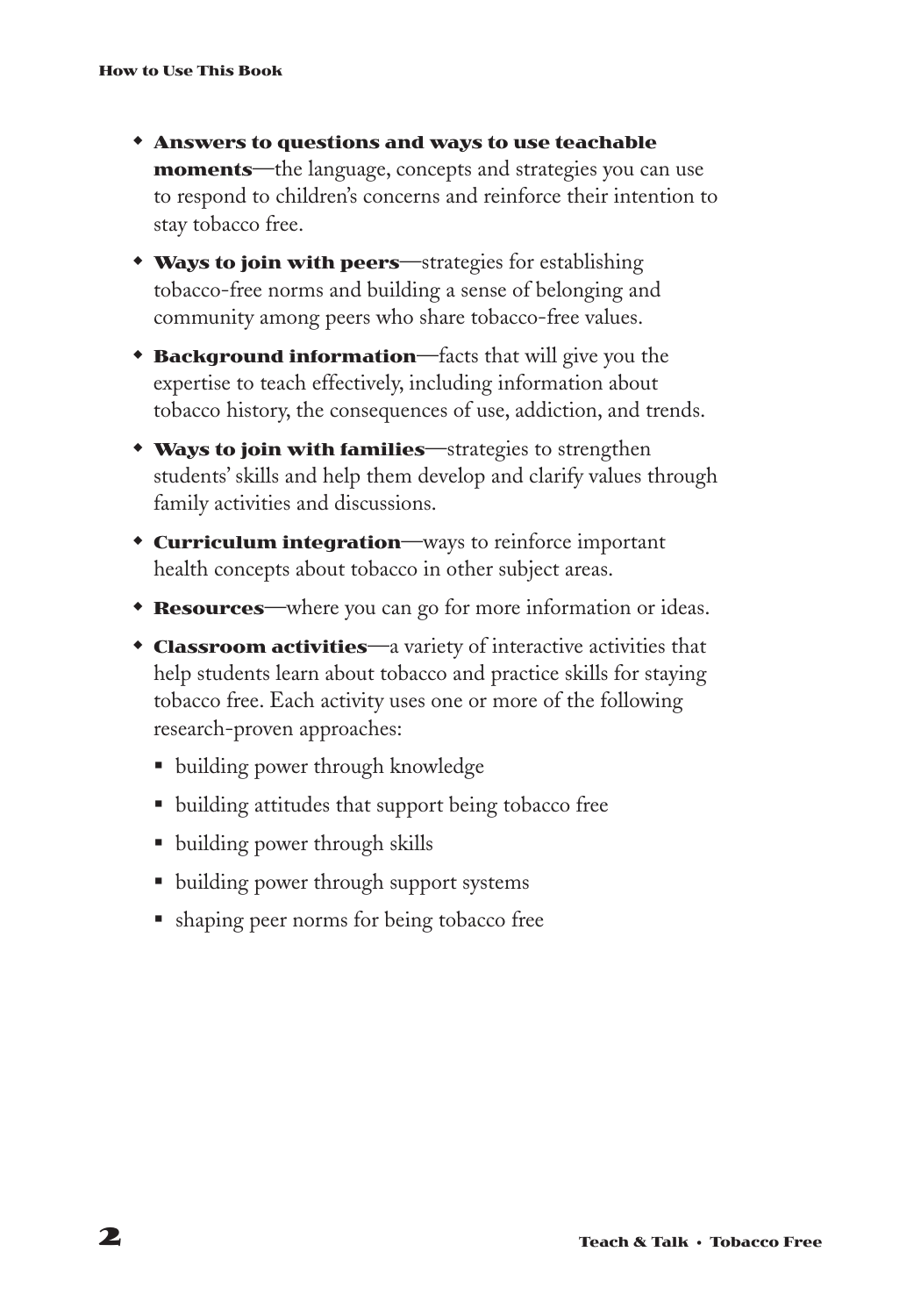# **Why Teach About Tobacco? 1**

**Tobacco education raises challenges**  $\blacksquare$  for teachers. But teaching tobacco prevention can also be an exciting and rewarding task for any educator. It has the potential to fulfill your best purposes in teaching and inspire some of your most creative work.

# **The Rewards**

Teachers already have plenty of other tough issues to address. Why should they focus on tobacco? There are many compelling reasons. Teaching about tobacco helps students, benefits teachers and strengthens families.

# **Work with Children Creatively**

Children can use all their creativity to deepen their understanding about the dangers of tobacco and strengthen their own commitment to stay tobacco free.

What kinds of activities do your students enjoy? Theater? Art? Writing? Roleplays? Community service? Research on the Internet? Sports? Problem solving? Music? You can use any and all of these approaches to get them involved in learning about tobacco.

### **Your students can:**

- **\* Write and perform plays** about the ways tobacco companies try to trick people.
- **\* Put together public service announcements** for local radio stations about the dangers environmental tobacco smoke presents to children.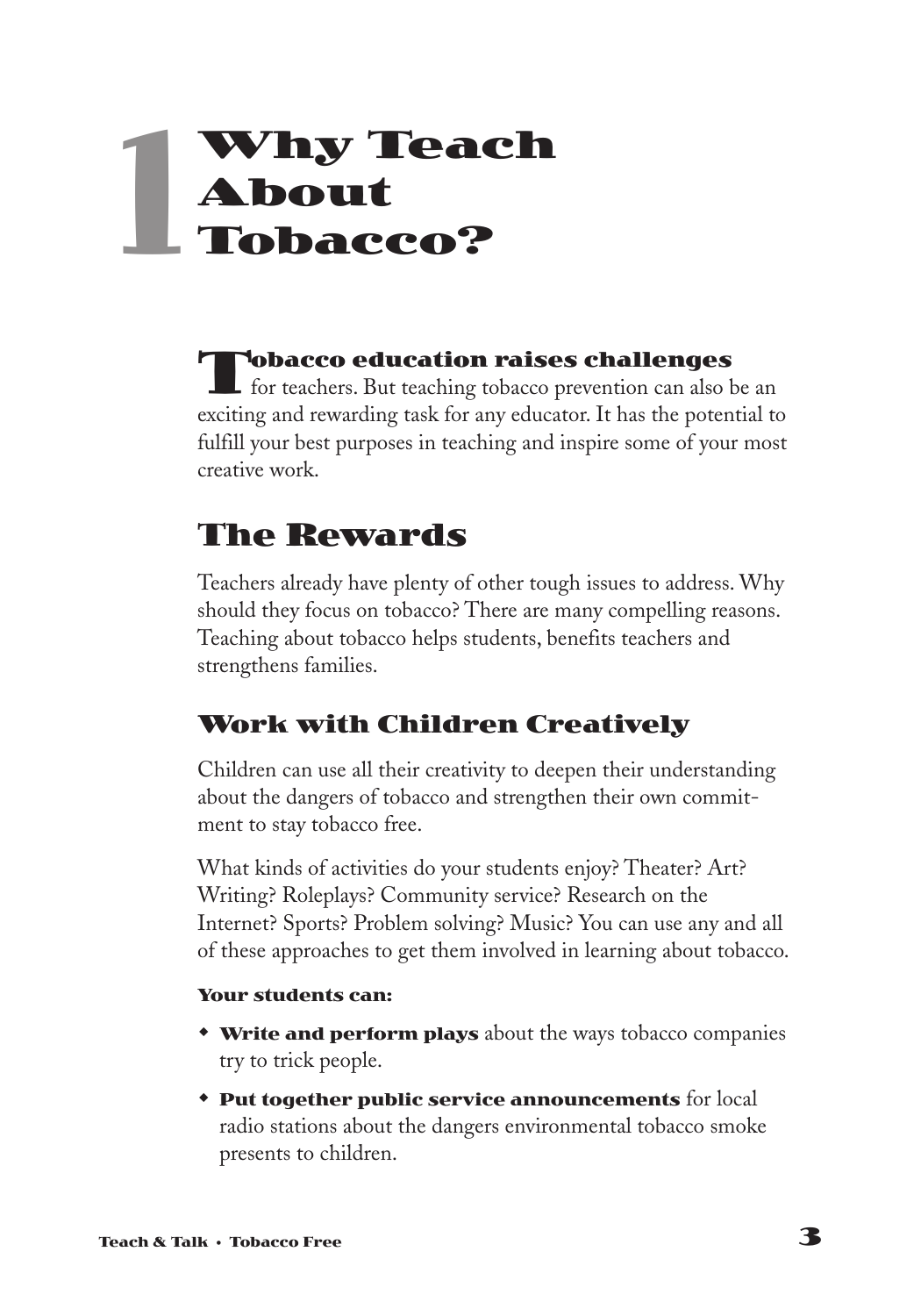- **Write poems or songs** about how to say no to tobacco.
- **Reflect** on how much they enjoy their healthy lungs, and brainstorm ways they can use their healthy bodies to stay active and strong.

### **Join with Families**

Families want their children to stay healthy. Older siblings want to be good role models for younger children. Most parents want their children to stay tobacco free, even if they use tobacco themselves. Teachers and families share the same mission when it comes to children and tobacco.

Class projects and family activities can give students the chance to think and talk about tobacco in ways that enhance their connection to their families and strengthen their resolve to stay tobacco free.

### **Teach Topics That Really Matter**

Children are fascinated by the world around them. They care about their families, their classmates and their community. They want other people to be OK.

One of the hardest lessons of childhood is coming to terms with some of the problems in the world. It is difficult to know what to

### **The Ultimate Goal**

- Tobacco use is the leading cause of preventable death in the United States today. Over 400,000 people die every year of tobacco-related causes.
- Environmental tobacco smoke (ETS) is the third leading cause of preventable death.

If you can help your students stay tobacco free and teach them smart and appropriate ways to avoid other people's smoke, you'll be saving lives.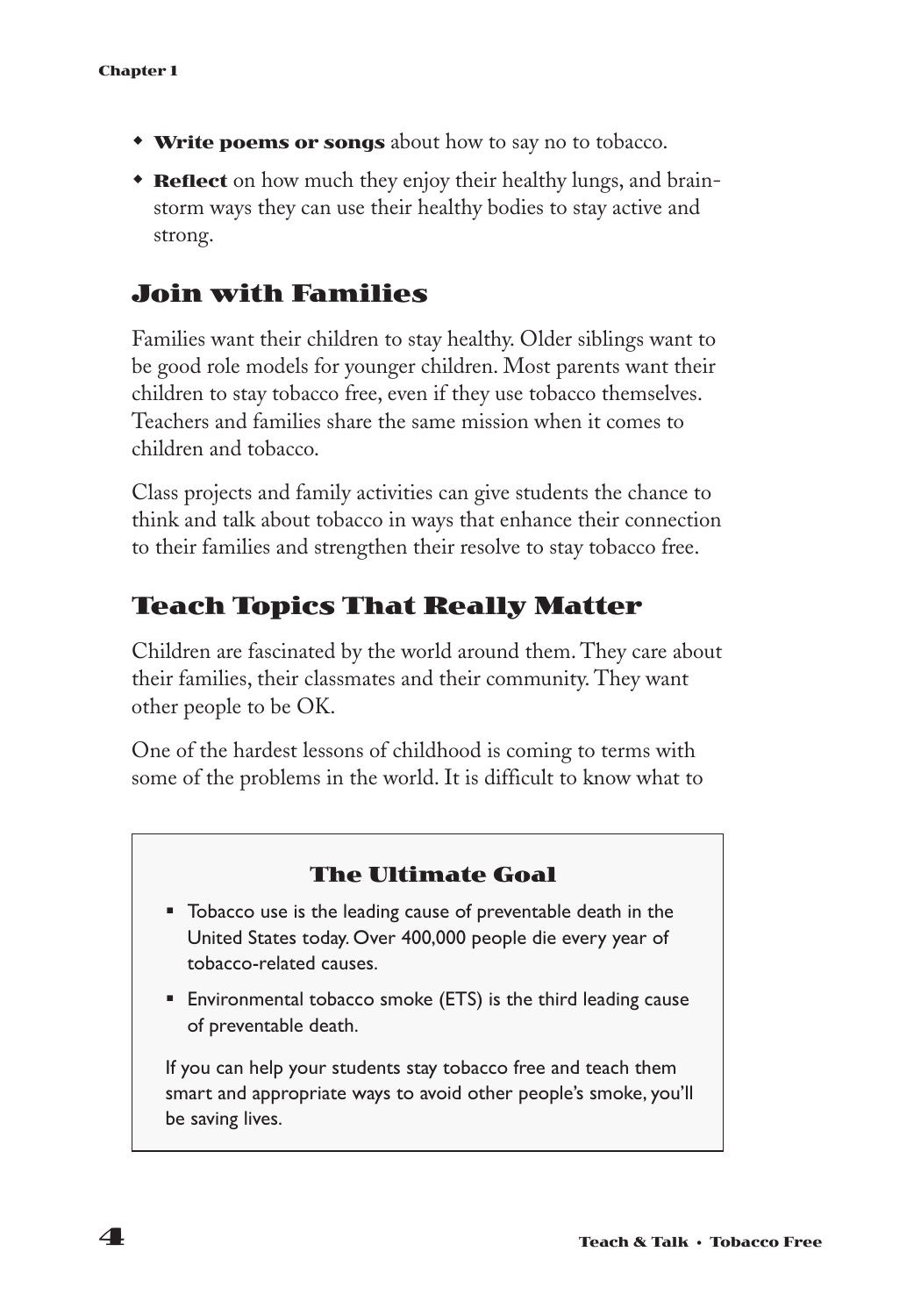do about homelessness, people who are hungry, war or violent crime.

Tobacco prevention offers an empowering vehicle for children who are concerned about social problems. There are specific, concrete steps individual children can take that will make a genuine difference to them, their peers and their community. They can make a commitment to stay tobacco free. They can speak up to support others who do the same. They can learn skills to say no to pressures to use tobacco. They can inform themselves and others about the risks.

Through these steps, children learn the power of small, individual actions, and the remarkable possibilities of being part of a community with shared values about tobacco prevention.

### **Help Children Learn Transferable Skills**

Tobacco prevention is relevant for young students. Tobacco use is already happening among children they know. This makes lessons about tobacco much more powerful than instruction about topics more likely to touch their lives at a later time, such as cocaine use or drinking and driving.

Tobacco is also considered a gateway drug. Almost every teen who uses alcohol or other drugs starts out using tobacco as a child or young adolescent.

Children who learn tobacco prevention skills will be able to transfer these skills to other situations and make smart and healthy choices in many arenas as they grow. **For example:**

- **They'll learn to evaluate** the sneaky parts of tobacco advertising messages. They'll see some of the same tricks in ads for high-fat snacks or sugary cereals.
- **They'll make a commitment** to avoid tobacco so they can stay healthy. After this, making other commitments to stay healthy (e.g., eating fruits and vegetables, being physically active,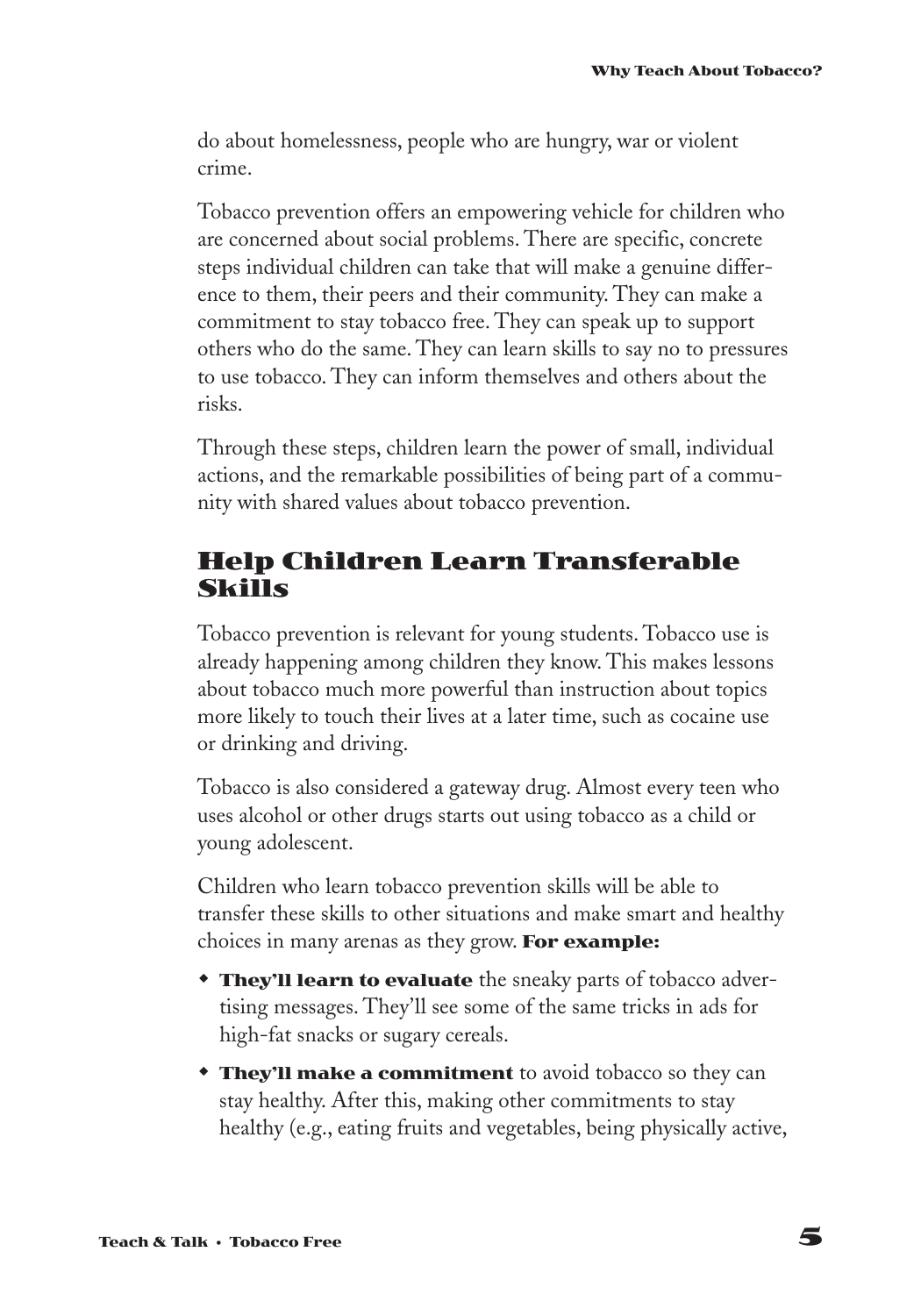being smart about safety) will seem logical, too.

- w **They'll identify friends and adults who can support them** in staying tobacco free. These are the same people who will support them in making smart choices when they need to be safe around traffic, think about safety belt use, take a swim, or figure out what to do when a peer is playing with fire.
- **They'll identify reasons** they don't want to put the poisons in tobacco into their bodies. Later, they'll be able to come up with good reasons not to put other kinds of dangerous substances (especially alcohol or other drugs) into their bodies.
- **They'll learn refusal skills** so they can stand up against peer pressure to try tobacco. These are the same skills that will help them when they're older and need to resist pressure to try alcohol or other drugs, to get in a car driven by someone who's been drinking, to take sexual risks, or to participate in bullying or hazing.

You can get a lot of mileage from tobacco prevention education! It's great material. Students get it. They're curious about it. It's relevant to their lives and their world. Plus, they can do something about it. They feel empowered. They build self-esteem. They feel part of something as they join in community efforts.

For all these reasons, tobacco prevention education can be some of the most rewarding work you do.

# **What You're Up Against**

Teachers and parents who talk with children about tobacco usually have one goal uppermost in their minds—to prevent children from using the substance, either now or in the future. Unfortunately, children are also receiving a barrage of messages in their social environment that encourage smoking and the use of chew and snuff.

Children are exposed to thousands of advertisements for tobacco in the course of a year. These ads link smoking and chewing with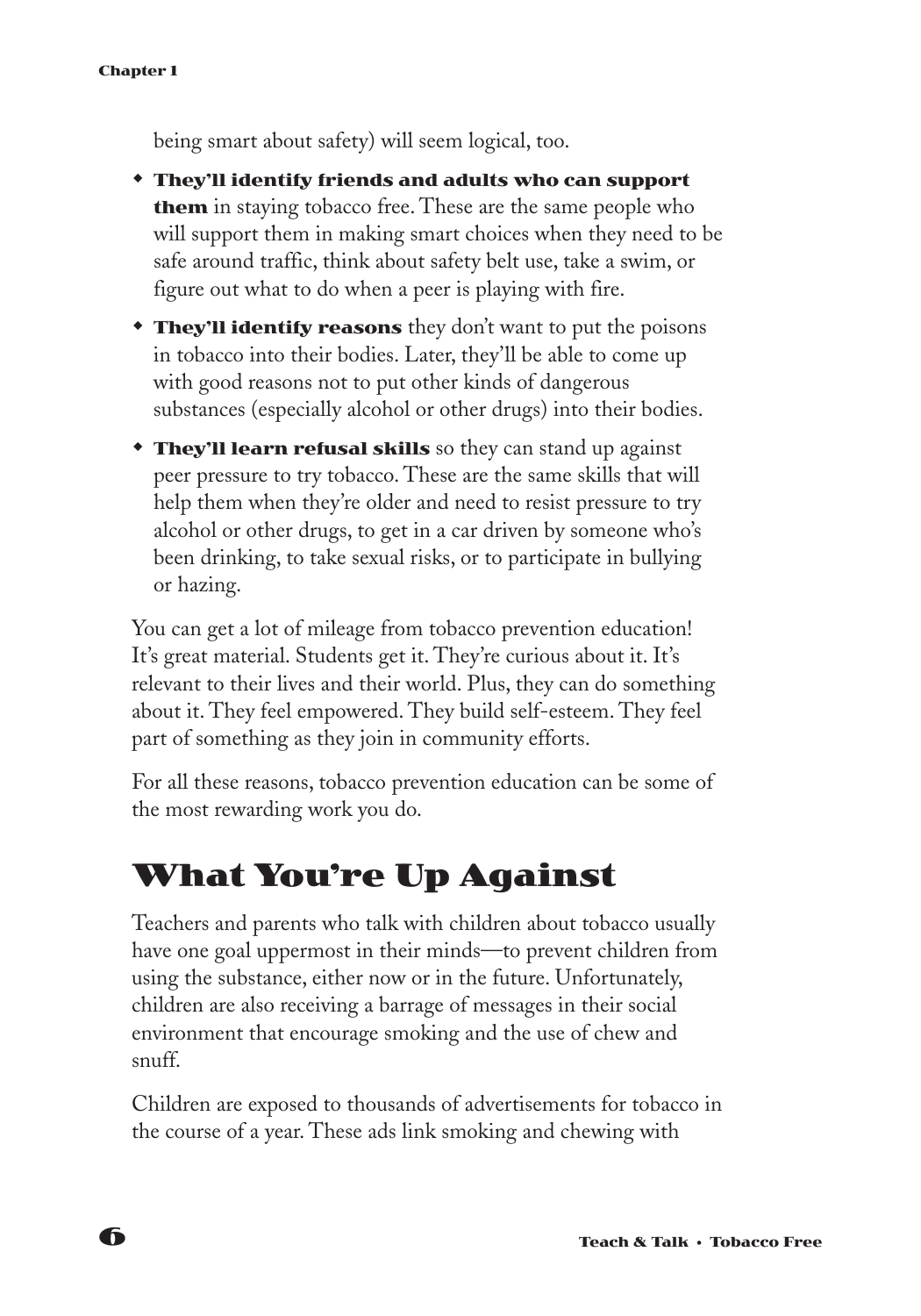good looks, good times and good health. Compared to the excitement and color of the ad, the legally required warning messages printed in small type in the corner look small and unimportant.

The ready availability of tobacco products sends a message too. Tobacco is sold in grocery stores, drug stores and convenience stores. It's everywhere. The message given is that many people use tobacco and like it. Children (and many adults) find it hard to believe that a product so available could be harmful.

People whom children love and admire send even more powerful messages. Sometimes parents and teachers who tell children not to smoke are smokers themselves. Many coaches chew tobacco, and children who watch baseball on television are sure to see some of

#### **Look at the Numbers**

- 3,000 young people in America will start to smoke today.
- 1 in 3 of these will die of tobacco-related causes.
- § 5 million children living today will die early from preventable, tobacco-related causes.
- 7 out of 10 U.S. high school students have tried smoking.
- 28% of high school seniors are current smokers.
- The rate of smoking among U.S. adolescents has been increasing since 1972.
- Once people begin smoking, the median period they will smoke is about 20 years for males and 30 years for females.

### **Real Numbers in Your Class**

#### **If you have 25 students...**

- about 17 will try smoking before they are out of high school.
- about 7 of those will go on to smoke daily.
- 2 or 3 of those will die early because of smoking.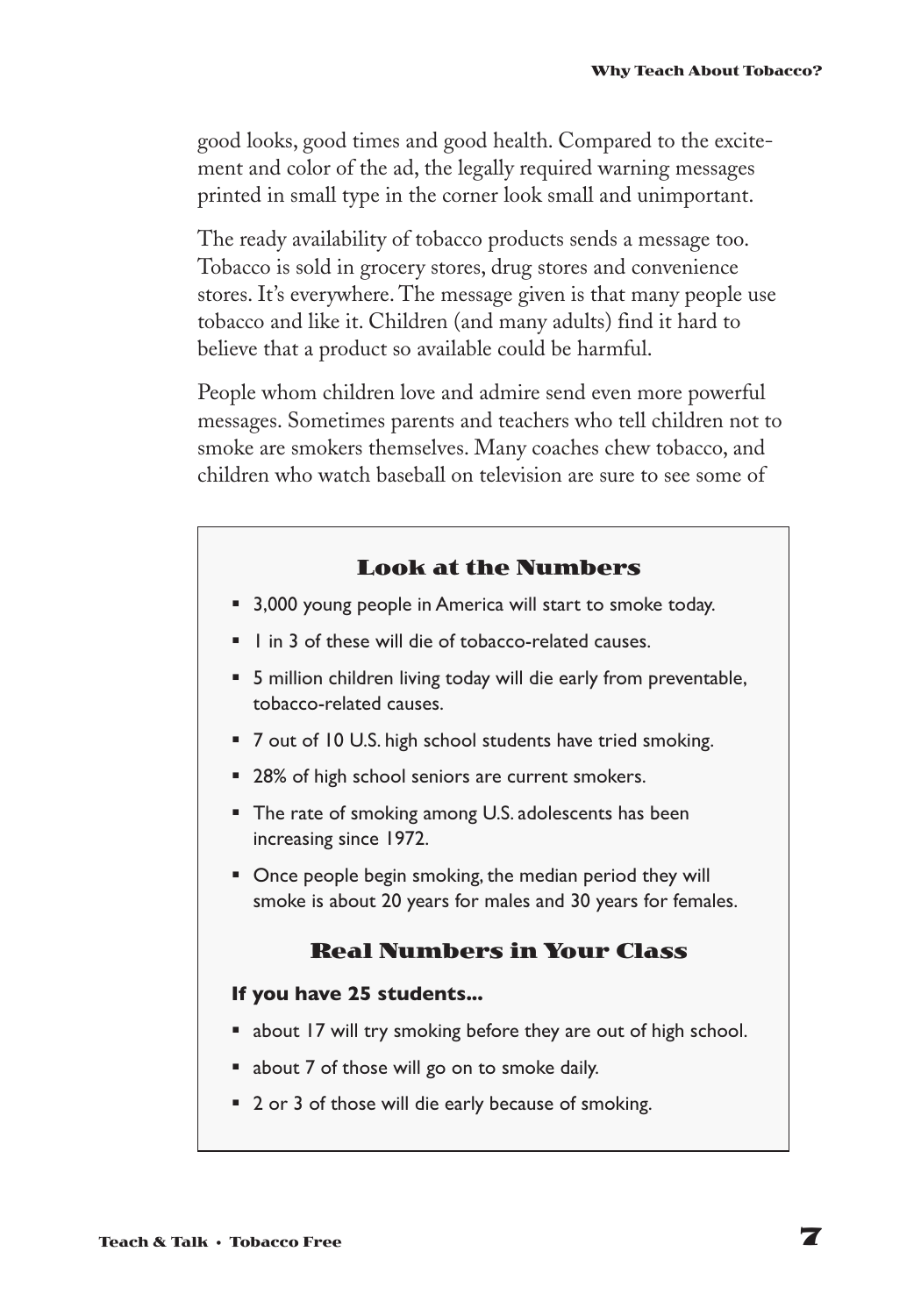their favorite players spit tobacco juice as they step up to the plate. Children don't have to look far to find role models who use tobacco.

Over the past few years, there has been an alarming increase in the number of characters in movies, music videos and TV who are smoking. Directors claim they are trying to depict more realistic characters on screen. They also like the cool effects they can film through a haze of smoke. But the sheer number of smokers portrayed in film and television serves to normalize smoking. Children and adolescents respond to this role modeling, especially when an actor or character they admire smokes.

And, of course, tobacco companies have developed advertising campaigns specifically designed to appeal to children and teens. They use bright colors, cartoon characters, sixties retro designs (remember psychedelic?), hip-looking disaffected rebels (remember James Dean?) and puerile humor (remember *Mad* Magazine?).

### **Kids and Chew**

- Each year over 800,000 young people ages 11–19 try smokeless tobacco.
- About 300,000 become regular users.
- § In a regional study of urban public school students, 20% of males and 5% of females had tried smokeless tobacco at least once.

### **Kids and Cigars**

- In 1996, an estimated 6 million teens ages 14–19 had smoked a cigar in the previous year.
- Nearly 2 out of 6 of these were female.
- § In a smaller regional study, 10% of sixth graders and 22% of middle school students had smoked cigars.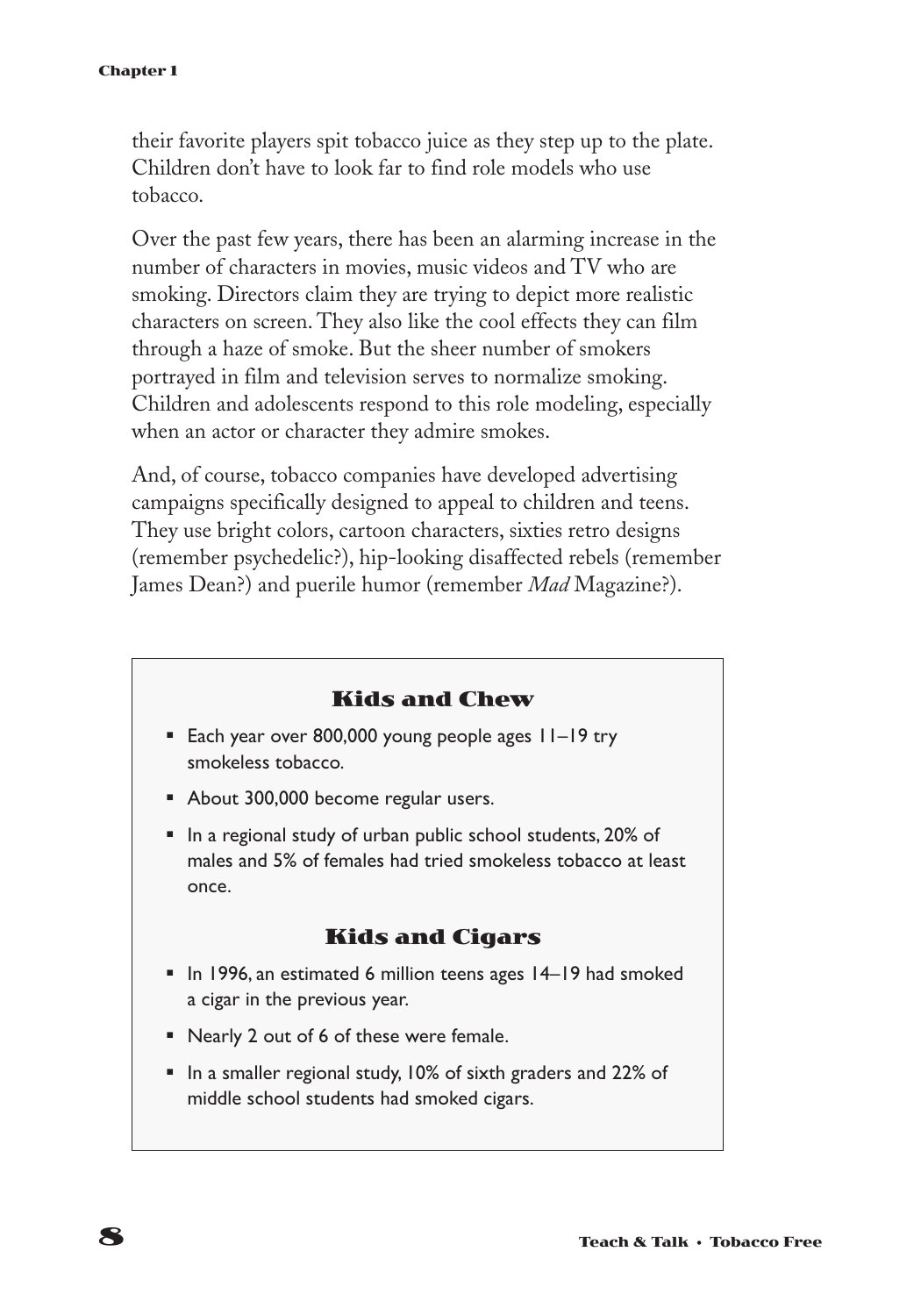Cigarette packaging is attractive and enticing, more compelling than that of candy bars. This is some of the most sophisticated advertising that has ever been developed.

### **Whispers and Lies**

Here are some of the false messages children hear through advertising and in the social environment, compared to the truths about tobacco.

| <b>False Message</b>                                          | Truth                                                                                                                                                          |
|---------------------------------------------------------------|----------------------------------------------------------------------------------------------------------------------------------------------------------------|
| ■ Everyone does it.                                           | Most people do not smoke and do not like<br>to be around smoke.                                                                                                |
| $\blacksquare$ It's grown up.                                 | • Grown-ups rarely start smoking. New<br>smokers start as children and adolescents.<br>Starting to smoke is actually a sign of<br>immaturity and youthfulness. |
| ■ It's good for you.                                          | • Tobacco causes both immediate and long-<br>term health problems.                                                                                             |
| $\blacksquare$ It's attractive.                               | ■ It's not. Smoking is ugly and makes you<br>look ugly—skin problems, yellow teeth,<br>stained fingers and bad breath, just to start.                          |
| It's fun and<br>enjoyable.                                    | • Most smokers wish they didn't smoke and<br>would like to quit.                                                                                               |
| $\blacksquare$ It's cool and will<br>make you popular.        | • Smokers have fewer choices for friends<br>because a lot of people don't want to be<br>around smoke.                                                          |
| $\blacksquare$ It's an act of<br>independence<br>and freedom. | • Smokers may feel independent when they<br>start, but they soon have to keep smoking<br>because they're addicted. This is the                                 |

absolute antithesis of freedom.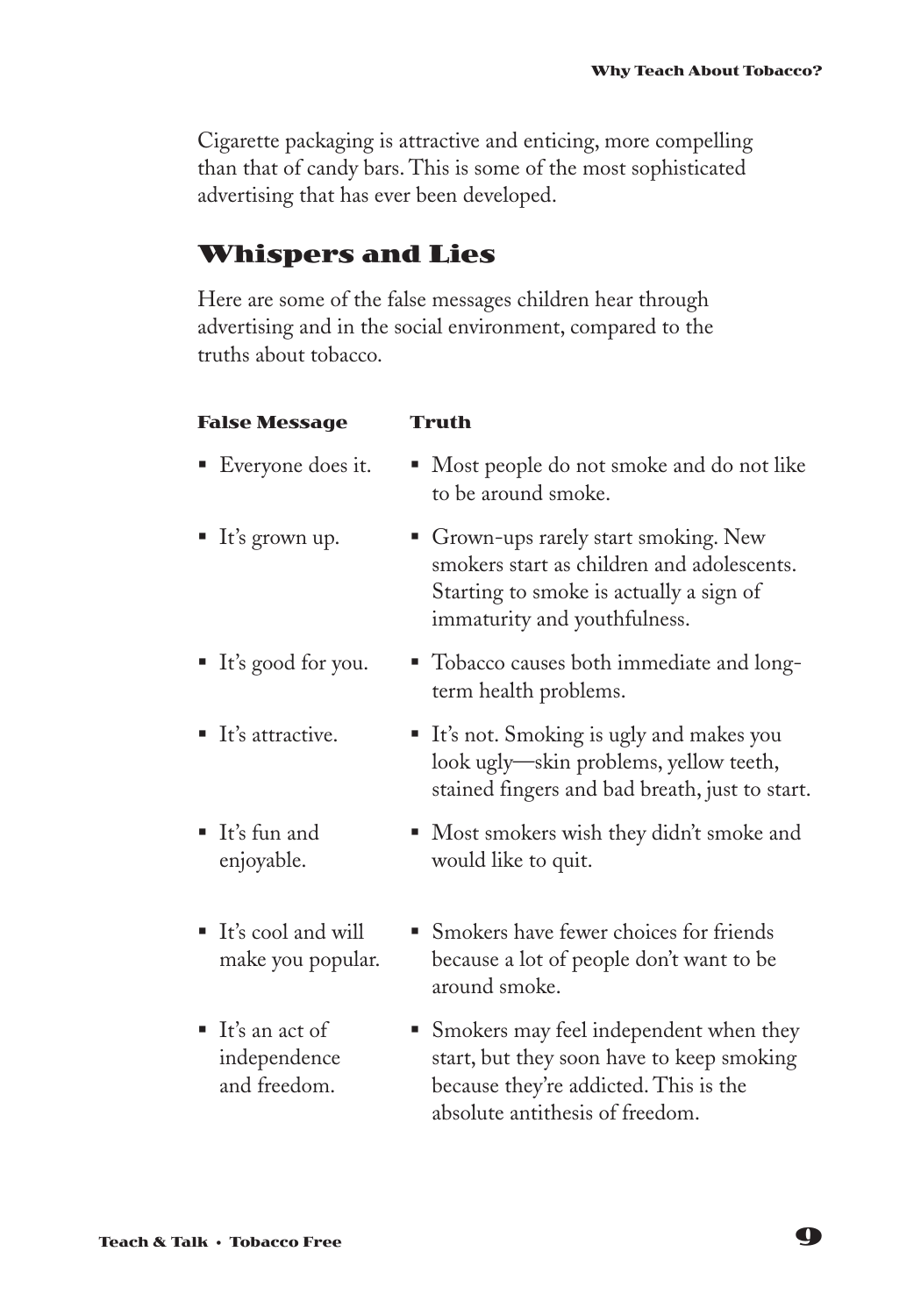# **What Works?**

The power of pro-tobacco messages in children's lives is fierce. These messages are produced by some of the most skillful propagandists in history. But we tobacco opponents have our own superheroes. Education and health researchers have faced the tobacco companies fearlessly (in many cases, risking their careers) to get answers. Thanks to their work, we *can* teach kids to choose to be tobacco free.

#### **Here's what works:**

- w **Teach children that not "everyone" smokes.** Most people do not smoke and never have. Most people do not like to be around smokers.
- **\* Teach the negative consequences of tobacco use.** There are short- and long-term health effects, social consequences, and immediate unpleasantness (e.g., smells, smoke).
- w **Support children in developing personal values to be tobacco free.** Encourage them to state all the good reasons they do not want to use tobacco, ever.

### **If You Smoke**

Teachers who smoke may wonder how well they can pass along the tobacco-free message.You are a very important role model to your students. Even if you smoke, you can be an effective tobacco prevention educator by using these simple strategies:

- Avoid smoking where your students can see you.
- Be honest with them about some of the problems you experience from smoking.
- Use your own story as an example of how hard it can be to quit, and why it is better never to start.
- Make a sincere effort to quit.

(Refer to Appendix A for a more detailed discussion.)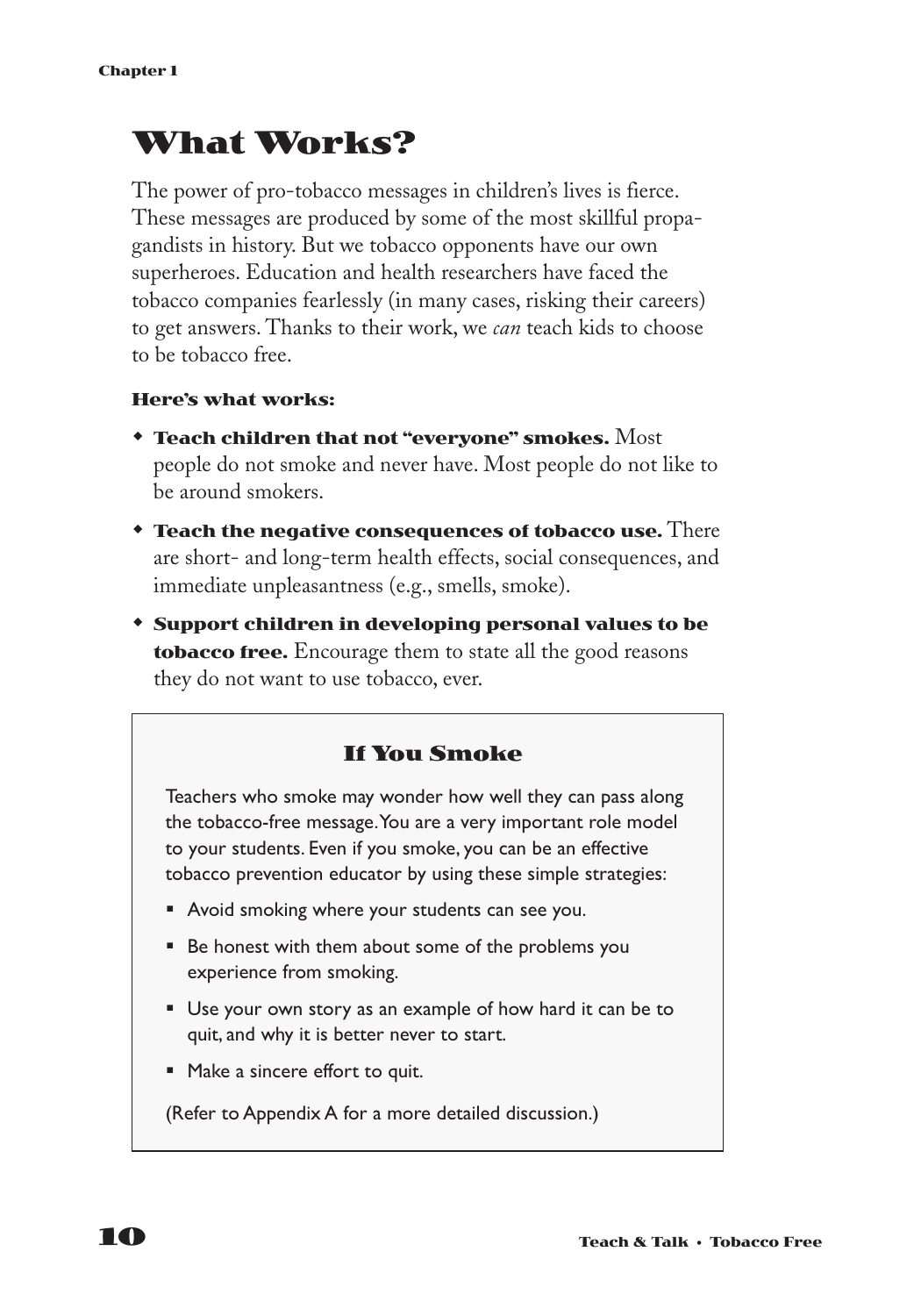- **\*** Give children an opportunity to identify with their **families' values.** Virtually all families believe it is better for children to be tobacco free.
- $\bullet$  Help children identify with their peers' values.  $\rm{Give}$ them a sense of belonging within an active and opinionated peer group that values being tobacco free.
- **\* Provide appropriate role models.** Offer opportunities for them to name and relate to role models (parents, teachers, athletes, musicians, actors) who value being tobacco free.
- **\* Help them develop critical-thinking skills.** Critical thinkers can consider the values and actions of peers, tobacco ads, older students, teachers and family members, and how these relate to their own values and actions.
- **\*** Present opportunities to develop and practice behav**ioral skills that can keep them tobacco free.** They can learn refusal skills, how to choose peers who share healthy values, and assertiveness skills that let them say no convincingly. These skills build the self-esteem it takes to believe they are worth the efforts to stay healthy.

# **Alcohol and Other Drug Prevention**

It's easy for teachers to feel overburdened with too many topics in a health curriculum. Good news: for children up to fourth grade, a focus on tobacco is the most effective way to communicate a general drug use prevention message. You don't need to set aside time for a marijuana prevention unit because you'll cover what is needed when you teach about tobacco.

### **Here's why it makes sense to emphasize tobacco prevention with younger elementary students:**

**The messages are clear.** Unambiguous messages are easiest for children this age to understand. Tobacco prevention offers many clear and concrete health messages: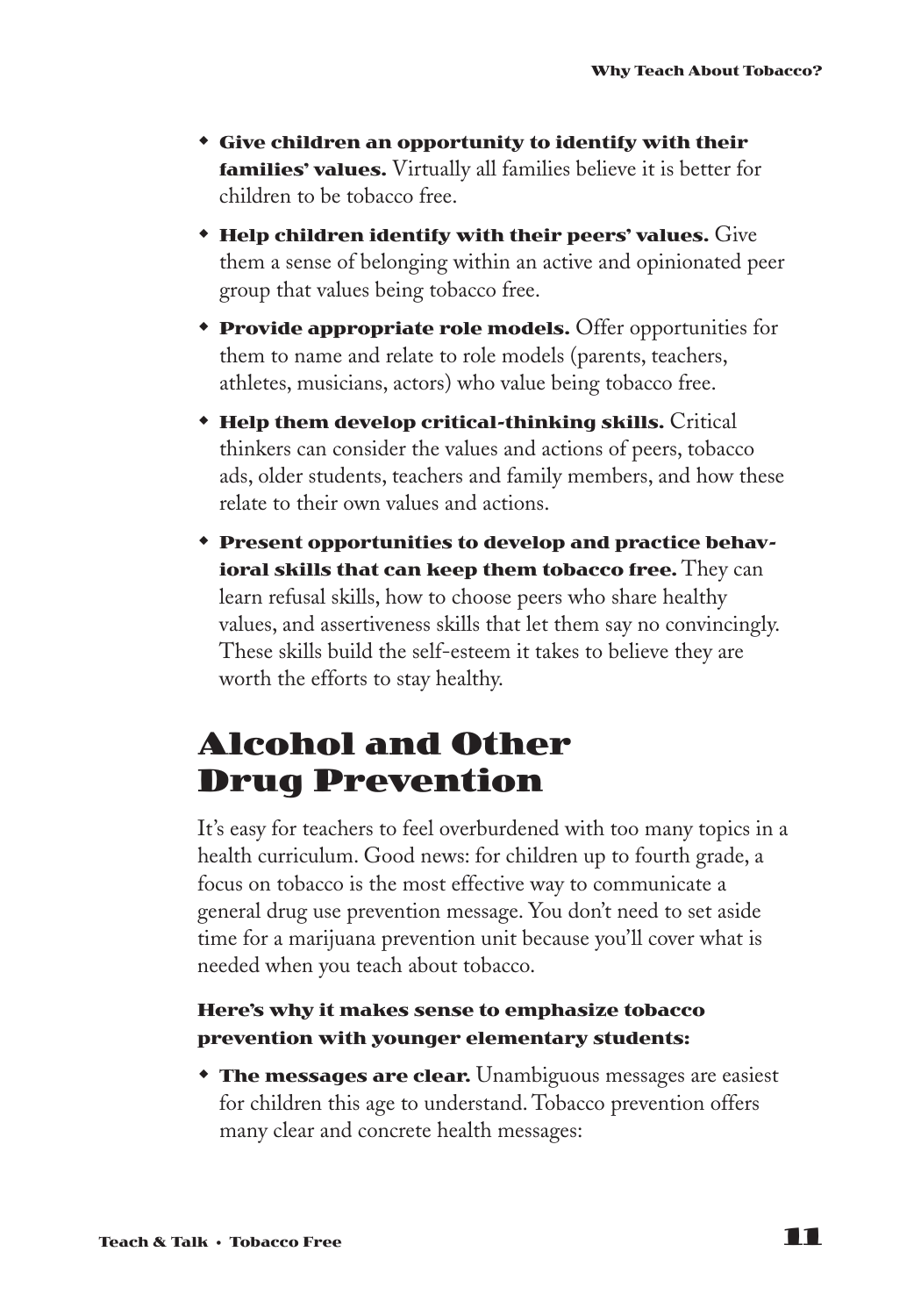- There are no safe ways to use tobacco.
- It is never a smart choice to use tobacco.
- Most people do not use tobacco and do not want to.
- **There are short-term consequences.** Immediate consequences are clearer to young children than long-term risks. They can see for themselves that tobacco is "yucky," tastes bad, looks ugly, stinks, burns lungs, makes people who use it smell, and burns their eyes.
- **\* It's relevant.** Some children will have opportunities to use tobacco refusal skills by third or fourth grade. Most will face these choices by fifth or sixth grade. They and their peers will have real-life opportunities to put what they've learned into practice.
- **\* Real-life practice makes these skills stick.** When children see they can apply tobacco refusal skills with competence and success, they'll remember *how* to use these skills and the *rewards* of using them. Such skills then become well-established tools among children's strategies for coping with the world around them.
- **\* Tobacco-free skills transfer to other situations.** These tools can be *transferred* to new peer groups, new schools, new situations, and other substances (alcohol, marijuana).

### **Transferring Tobacco-Free Skills**

Children who begin to smoke are at increased risk for other substance use. Compared with nonsmokers, teens who smoke are

- 3 times more likely to use alcohol
- 8 times more likely to smoke marijuana
- 22 times more likely to use cocaine

Children who learn to resist tobacco are well equipped to resist other pressures as well.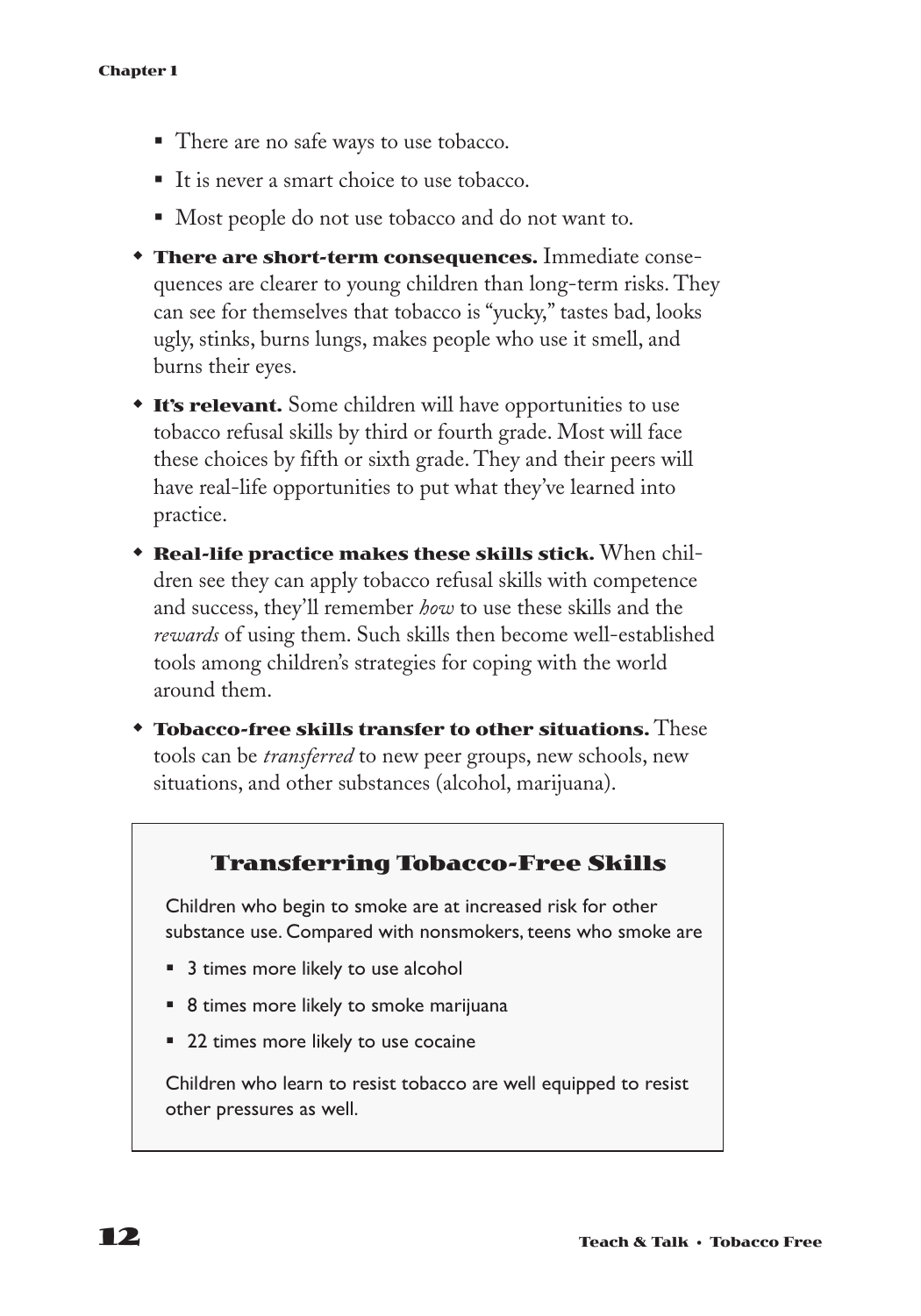# **A Plan for Schools and Teachers**

Schools and teachers can take steps to make tobacco prevention exciting, empowering, effective and energizing by looking at four areas:

- **1. Curriculum.** Include tobacco prevention as part of comprehensive health curriculum. Use an approach that teaches critical thinking, skills development, expression of tobacco-free values, peer connectedness and positive role modeling.
- **2. Classroom Activities.** Arrange special classroom activities that emphasize tobacco prevention messages. These might include speakers, films, discussions of current events, or class projects.
- **3. Advocacy.** Advocate for appropriate school policies that support the tobacco-free message. These might include:
	- No smoking on or around school grounds.
	- No promotional products from tobacco companies allowed at school (notebooks, jackets, hats, CD cases).
	- Clear disciplinary measures that will be taken if students bring tobacco products on campus.
- **4. Reinforcement.** Look for opportunities to provide environmental and contextual reinforcement of the no-tobacco message.
	- Use teachable moments to emphasize tobacco-free values.
	- Use opportunities to emphasize the values of having a healthy body, making healthy choices, enjoying fresh air, noticing smells, and so on. Do this outside the context of tobacco lessons, so the values are broadly reinforced and genuinely appreciated among students.
	- Promote self-esteem among students. Children with healthy self-esteem are less likely to become smokers.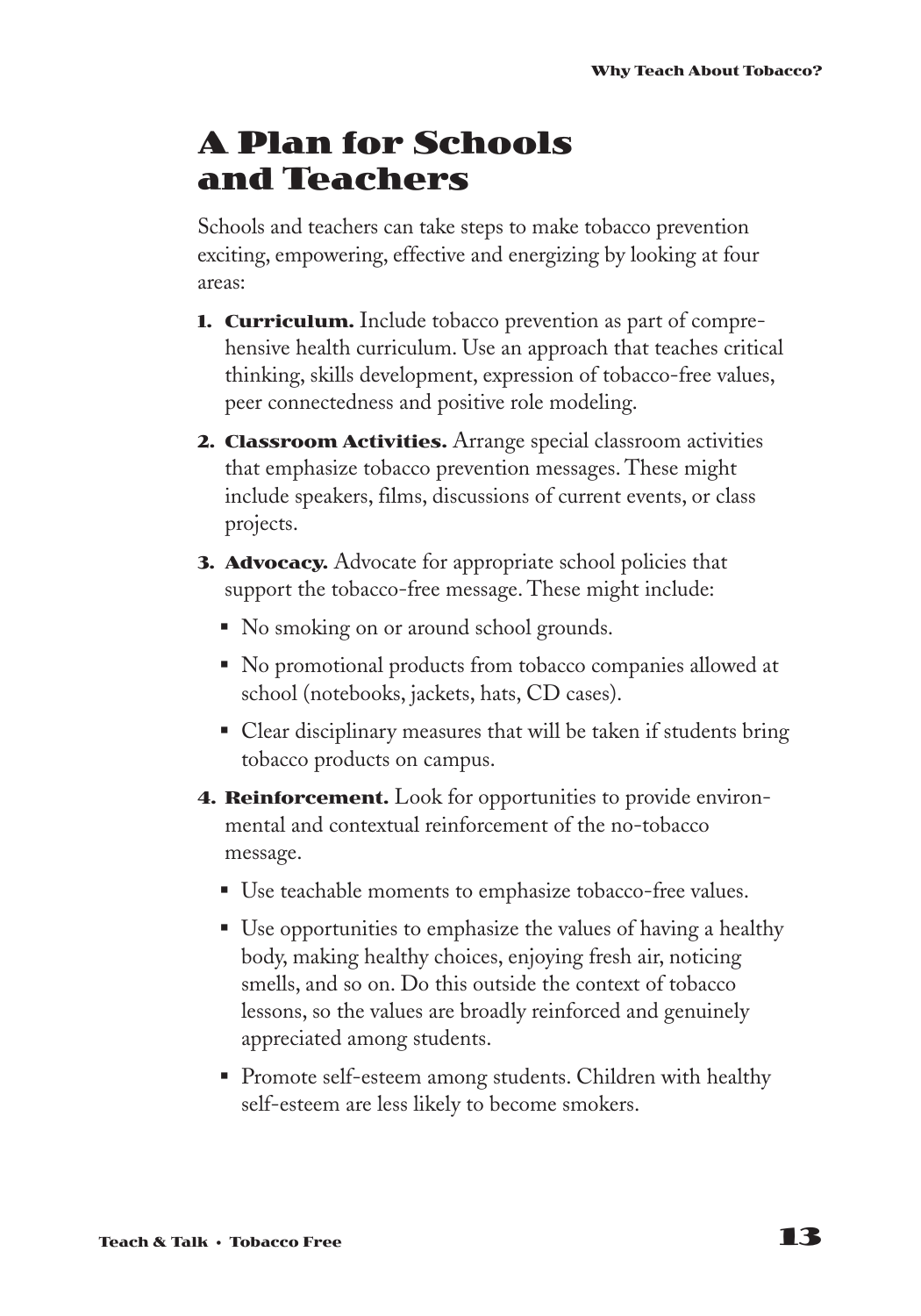# **Give the Tobacco Companies a Real Fight**

Tobacco companies have engaged in an appalling campaign to addict children and adolescents to one of the most destructive and dangerous substances on the planet. They do this out of financial necessity. Close to 400,000 customers die of tobacco-related causes every year. Thousands more quit. To remain viable, the companies must find a way to replace these huge numbers of lost consumers.

They know it's very hard to persuade adults to start smoking. This is why tobacco companies have developed advertising campaigns that appeal to children and youth. The impact of these campaigns is enormous. Five million children alive today will die prematurely as adults from tobacco-related causes.

Tobacco companies have broken laws, conspired, lied, obfuscated and basically acted without moral compunction. They are, without question, the bad guys in this scenario. But teachers can be one of the tobacco companies' greatest adversaries.

If there is a "secret ingredient" to this work, it is your willingness to cultivate a sense of inspiration about tobacco-prevention teaching. As an adult who cares deeply for children's welfare, you may be seething with outrage at the callousness of tobacco companies and the ways they exploit the vulnerabilities of children.

### **The Problem with Promotions**

Many students own promotional items distributed by tobacco companies. In one regional study, 1 in 3 students (grades 6–12) owned such items. Jackets,T-shirts, hats, backpacks, lighters, camping gear and electronics are among the most popular.

These items are highly visible when brought into school settings, and contribute to social and environmental messages normalizing smoking. Children who owned these products were 4 times more likely to be smokers than those who did not.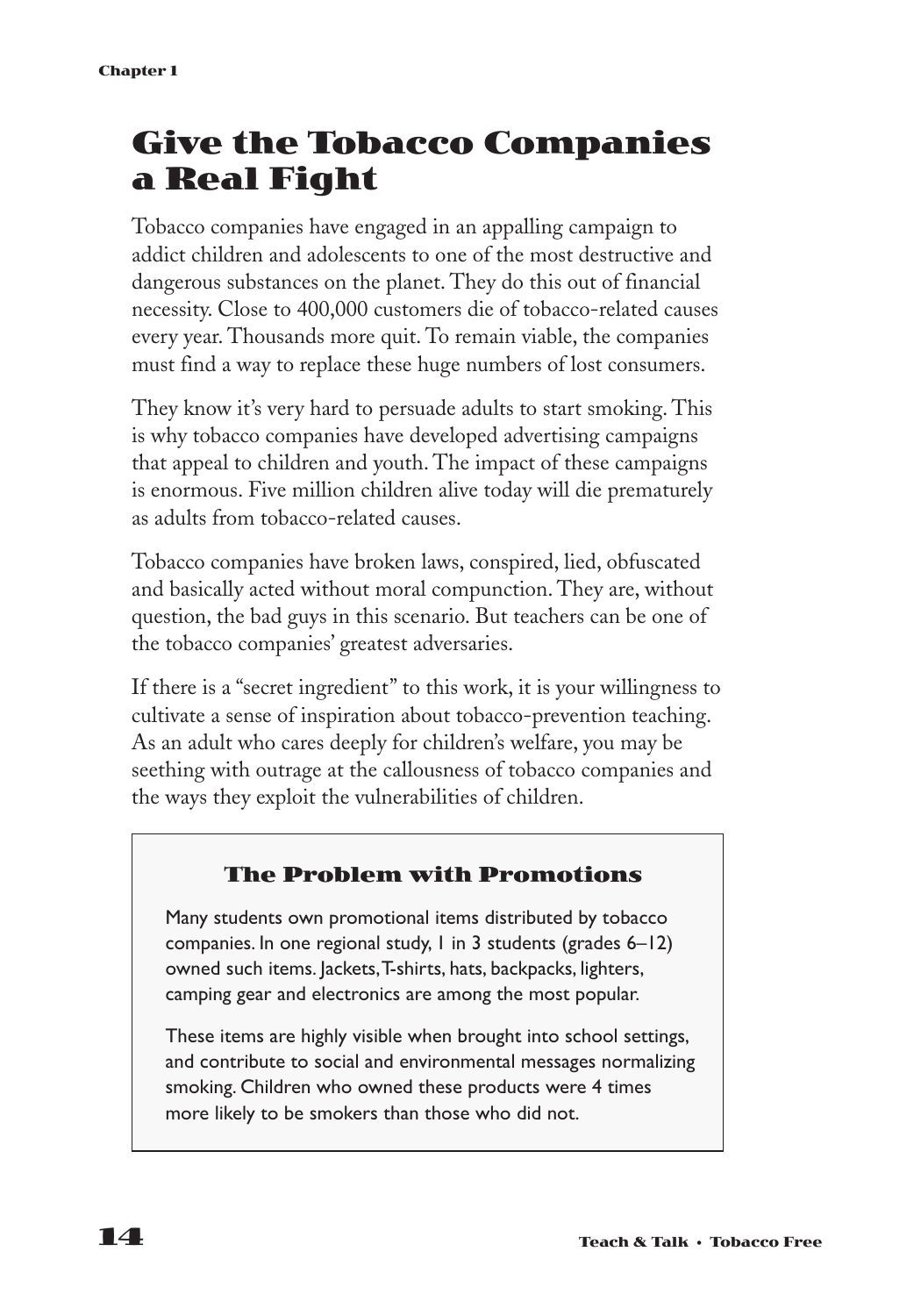So go ahead—be an "educational avenger" who knows how to teach kids to "kick butt"! There isn't an industry out there that deserves it more.

# **You're the Expert!**

The very qualities that can make teaching children about tobacco a challenge are also your allies in this important work.

- **\* Children are curious.** Teachers can use that wonderful curiosity to raise children's interest about tobacco, or human behavior, or what is right and wrong.
- w **Children are honest and have great sensibility.** They are capable of seeing the hypocrisy behind tobacco messages. Teachers can lend great strength to the prevention message by acknowledging this.
- w **Children are enthusiastic, creative and resilient.** Teachers can use these qualities to encourage students' efforts to resolve the problems tobacco raises for them. Students, in turn, can then support their peers, family and community in making healthy choices.

You don't have to be an expert about tobacco to teach about tobacco prevention. What works is being an expert about children, especially about your students. Your love of teaching and your own special ways of reaching your students will help you accomplish great things.

Because you know what concerns your students, what grabs their attention and what helps them build a sense of community and competency, you are one of the most qualified tobacco prevention teachers on the planet.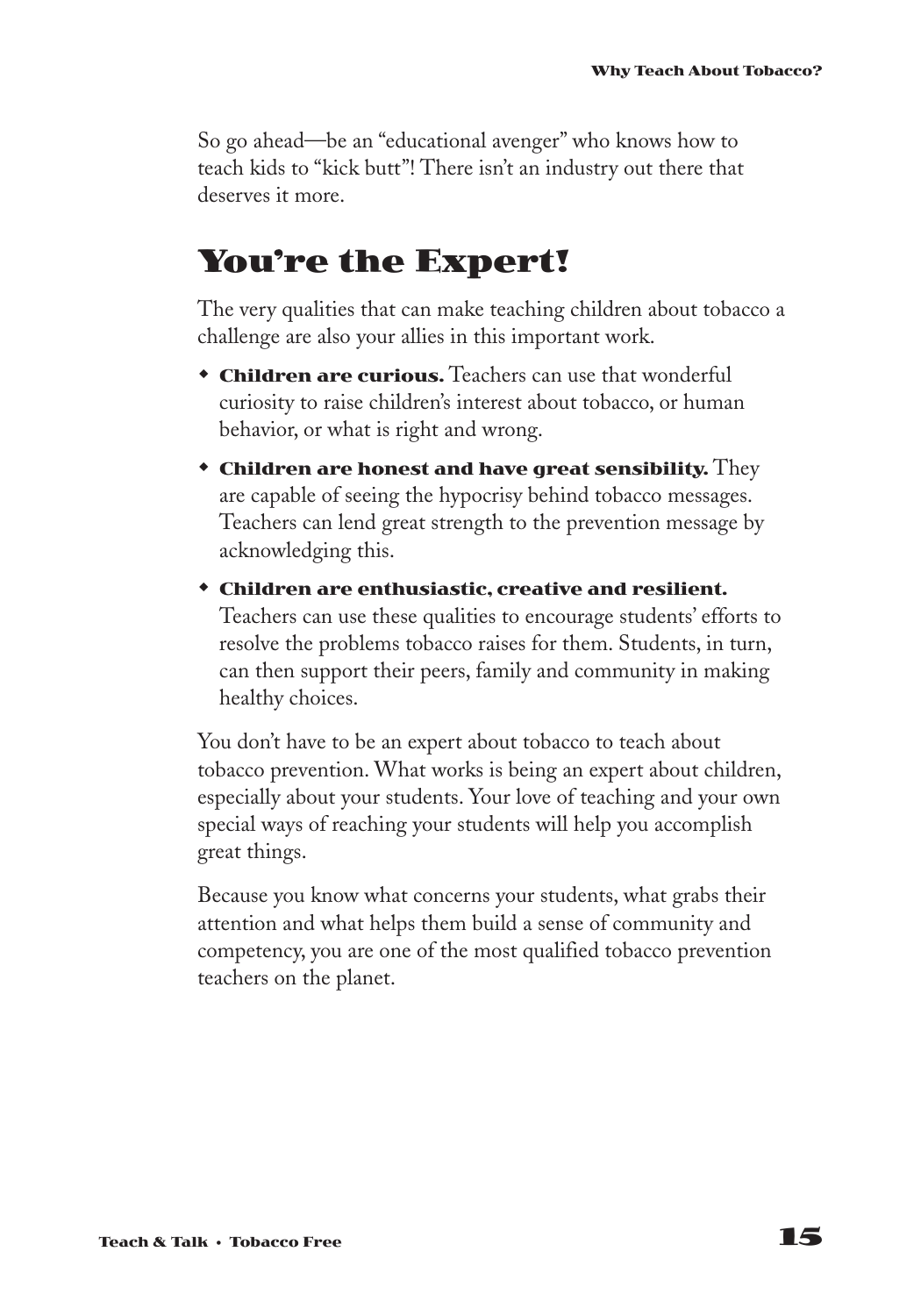# **Helping Children Learn About Tobacco 2**

**By the time you raise the issue** in your<br>classroom, children have already learned a great deal about tobacco. They have gathered facts, attitudes and opinions from their family, the media, public places and friends' homes.

They may have learned that using tobacco is acceptable. They may have learned that it is not. They may have been taught to move away from other people's smoke, or not to raise a fuss about it. Almost certainly, they have found some of the things they have learned confusing.

Some of your most effective teaching can come out of recognizing children's confusion about tobacco. What are they feeling? How do they make sense of the information that comes to them? What continues to puzzle them?

You can also take advantage of your students' age-influenced interests and competencies to select learning activities that will resonate with them. What do they like to do? What kinds of things are they good at? How do they like to interact with their peers? with their families?

As you teach your lessons on tobacco, it is essential to bring an awareness and sensitivity to the confusion children feel about tobacco, and to give students tools to work with this in a productive way.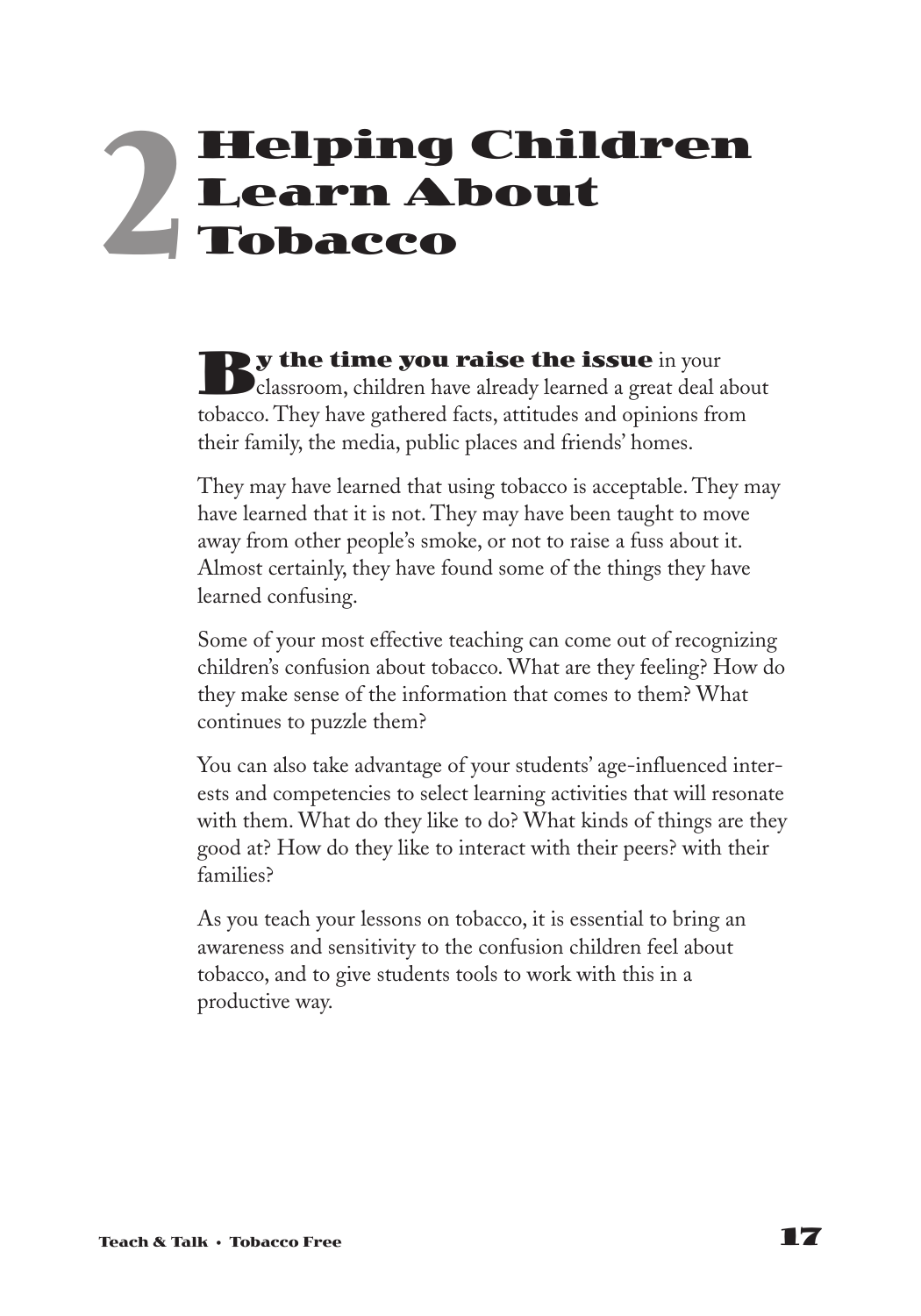# **Sources of Confusion**

Who is responsible for children's confusion about tobacco? In a sense, we all are. Children may hear from family and school that tobacco use is never a good thing, but see compelling billboards or point-of-sale ads that are very attractive.

They are taught that smoking and chewing are bad for health, but then see athletes using tobacco and claiming it helps improve their game. Classroom curricula point out how unattractive smoking is, but handsome people in ads, movies and music videos smoke.

Even more puzzling for young children is the question of why people would do something that is bad for them. Children tend to be concrete thinkers. They wonder if the people doing these "bad" things are bad people. If smoking is really dangerous, why would a police officer or a teacher smoke? If chew is terrible, why are their older brothers trying it?

Things are particularly complicated for children who have family or friends who use tobacco. They may face uncomfortable choices.

If they accept the information they are given in the classroom, they may feel troubled about their family relationships. They may wonder if the death of a family member who smokes is imminent and inevitable. They may sense a need to keep what they are learning in school a secret to protect a parent. They may feel a

### **S A VVY STRATEGIES**

### **Knowing About Kids Makes Your Teaching Better**

This chapter includes "Savvy Strategies" sections that show how you can use what you already know about your students to bring powerful tobacco-free teaching to your classroom. Students will greet this learning with enthusiasm because it matches their developmental interests.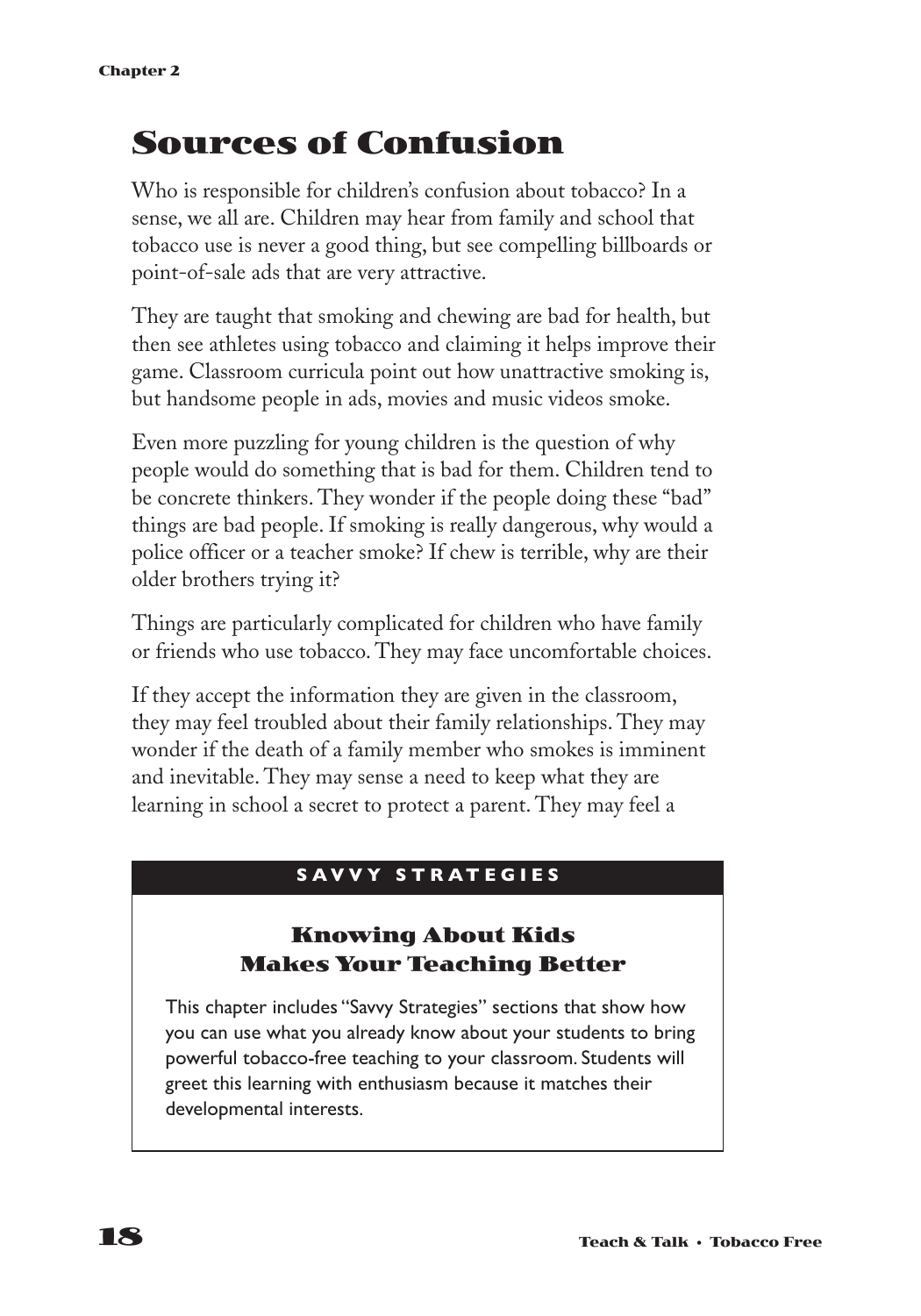grave sense of responsibility to persuade someone they love to quit smoking.

On the other hand, if such children cope by denying the information in their school lessons, they face other kinds of consequences. They may feel set against teacher and peers, have less sense of belonging in their school community and have more uncertainty about what is true and what they themselves value.

# **It's the Behavior, Not the Person**

Many parents who smoke have complained that schools are teaching their children to be disrespectful when they tell them to confront their parents about tobacco risks or environmental tobacco smoke. This is why it is so important to use a balanced and nonjudgmental approach when discussing people who smoke.

We want students to understand that it is the *behavior* of using tobacco that is a problem, not the user. Sometimes this distinction is a challenge for young children. Fortunately, it's a challenge that can be well met.

While concrete thinking may be the easiest way for children to see the world, they are not utterly wedded to it. Even very young children are capable of surprisingly sophisticated assessments of the people and events around them.

When we help children grapple with ambiguity and abstract thinking, we invite them to move along developmentally. They can become better thinkers in all kinds of ways with this support.

Children's attachment to good and bad, right and wrong, mine and yours, by the rules or not isn't much different from what adults sometimes feel. The world seems easier to deal with when we know who the villains are. The problem with tobacco prevention is that it becomes more complicated, rather than simpler, if we use such a concrete approach.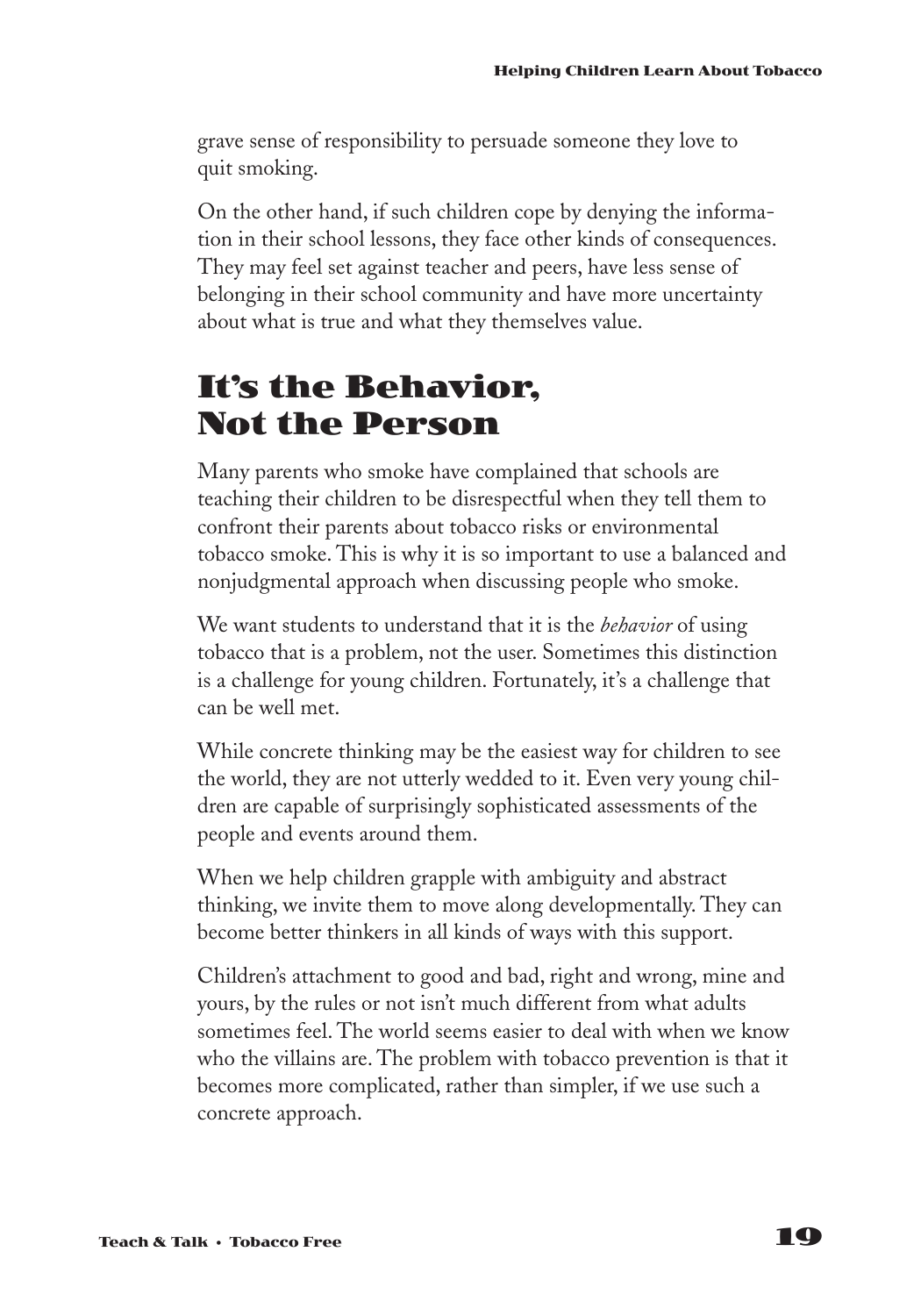You can help children understand the distinction between the act of using tobacco (a risky behavior) and the person who uses tobacco (someone who deserves our compassion and respect). It's possible to get the tobacco-prevention message across without showing disrespect for adults who have made the choice to smoke or chew.

#### **Here are some concepts to teach:**

- Tobacco use is not an acceptable activity for children.
- Most people who use tobacco started when they were teenagers.
- They made a choice that wasn't very smart when they tried tobacco. Today, many of them regret that choice.
- Everyone makes mistakes. The problem with making a poor choice about tobacco is that it can stay with a person for a long time. Once people start using tobacco, it's usually very hard for them to quit.
- Most adults who use tobacco wish they had never started. They would like to quit but have not yet been able to. They are addicted.
- Tobacco is not a good thing to use, but people who use tobacco are not bad. When they started using tobacco, maybe they didn't know as much as you do about why tobacco is dangerous. Maybe they didn't have friends to help them stay tobacco free.
- Almost every adult would prefer that children never start using tobacco.
- You can learn important things about the problems with tobacco from people who use it. If you understand why they made the choices they made, you'll know more about how to stay tobacco free yourself.
- Most adults who do not smoke made the decision not to use tobacco when they were children. This is why what you decide now is so important.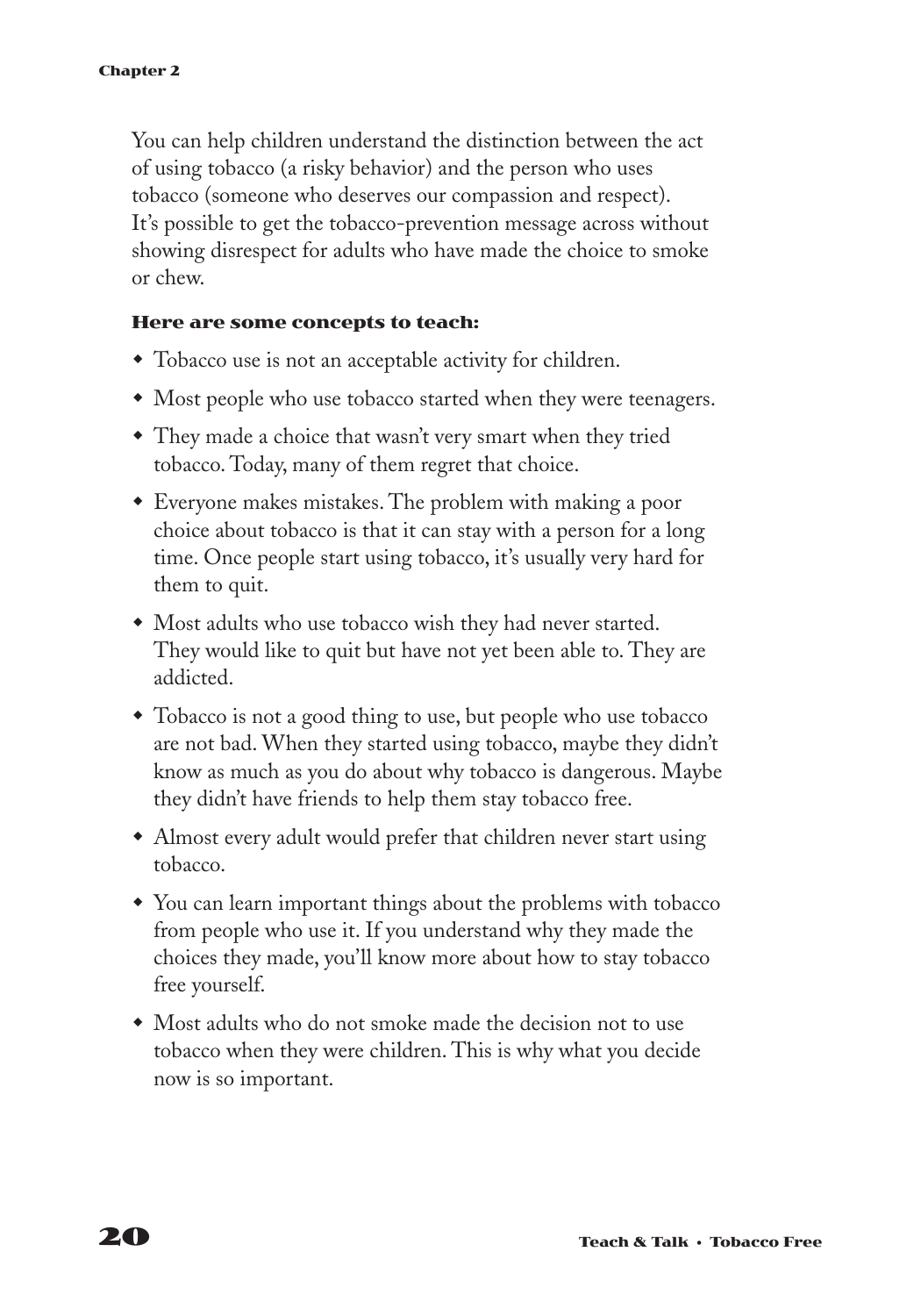# **Kid Values: Tobacco Is Yucky**

One of the exciting aspects of teaching young children tobacco prevention is that they share an almost universal set of values about tobacco. Nearly every child under age 12 will agree that:

- w Tobacco is yucky. It smells bad and looks bad.
- Tobacco is bad for you.
- $\bullet$  I am never going to use tobacco.

You can use these values in your teaching. Students' wide agreement helps you establish a strong and persuasive sense of peer

| <b>SAVVY STRATEGIES</b>                                                                                                                                                                                                                                                                                  |
|----------------------------------------------------------------------------------------------------------------------------------------------------------------------------------------------------------------------------------------------------------------------------------------------------------|
| <b>Kids Are Influenced</b><br>by<br><b>Adult Role Models</b>                                                                                                                                                                                                                                             |
| What you can do:                                                                                                                                                                                                                                                                                         |
| Use your own influence as an important adult in students' lives<br>٠<br>to offer reinforcement for healthy values.                                                                                                                                                                                       |
| Give students a sense of valid social norms by emphasizing that<br>ш<br>most people do not smoke.                                                                                                                                                                                                        |
| • Use family activities as part of classroom lessons so students<br>can discuss the importance of tobacco-free values with parents<br>and other family members.                                                                                                                                          |
| • Role-model effective and appropriate ways to avoid ETS<br>(e.g., tell stories about how you do this in your own life; move<br>students away from smokers during field trips).                                                                                                                          |
| Give students opportunities to see the ways adults expect<br>ш<br>them to be tobacco free (e.g., rules about tobacco use,<br>products or promotional items at school; inviting special<br>speakers to the class; discussing relevant current events such<br>as presidential speeches or health reports). |
| See Chapters 3 and 6 for more ideas.                                                                                                                                                                                                                                                                     |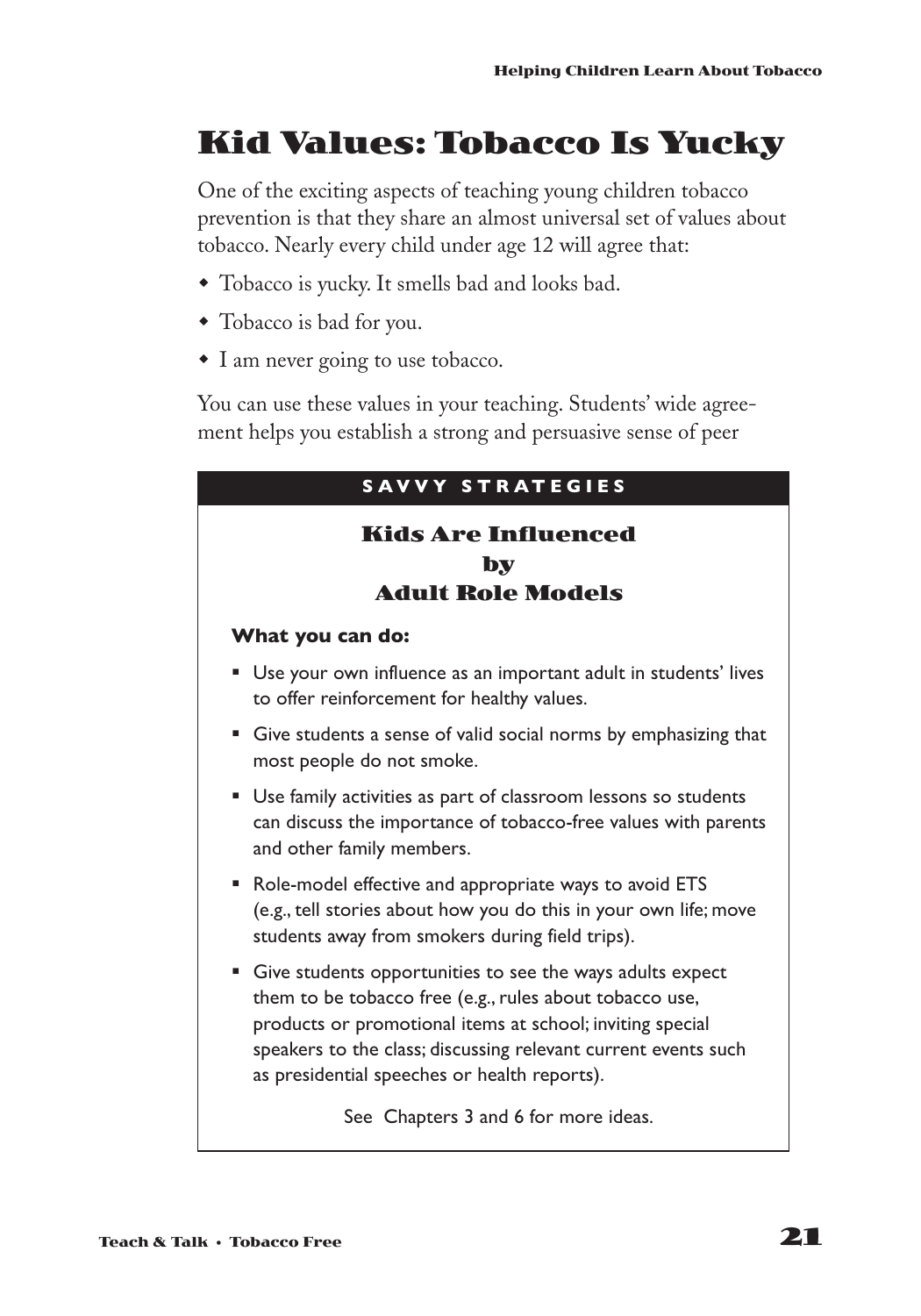norms and a feeling of identity and belonging with the peer community. Classroom activities can make use of kids' natural values and responses to tobacco.

# **What Changes and Why?**

Somewhere along the way, children's tobacco-free values can shift. Around age 12 or 13, some children decide that smoking is cool, chew is fine and the benefits of using tobacco outweigh everything they have learned about the problems. What happens? Why do some kids go on to become smokers, while others do not?

A number of research studies have identified characteristics of children who begin using tobacco early. Not all children who fit these descriptions become tobacco users. But those with combinations of the following qualities are more likely to do so.

### **Family Members Use Tobacco**

Parents, older siblings and other relatives provide powerful role models for children. Adolescents who began smoking or chewing early sometimes report that a family member introduced them to tobacco. "While we were out in the boat fishing, Dad took the cigarette out of his mouth and offered me a puff." Or, "My sister gave me a cigarette for my birthday, and told me now I was old enough to smoke."

### **Friends Use Tobacco**

Children learn by observing and imitating admired peers, both same-age and older. The chances they will use tobacco increase when members of their peer group use.

### **When Do Smokers Start?**

The average smoker begins smoking at age 13, and becomes a daily smoker by age 15.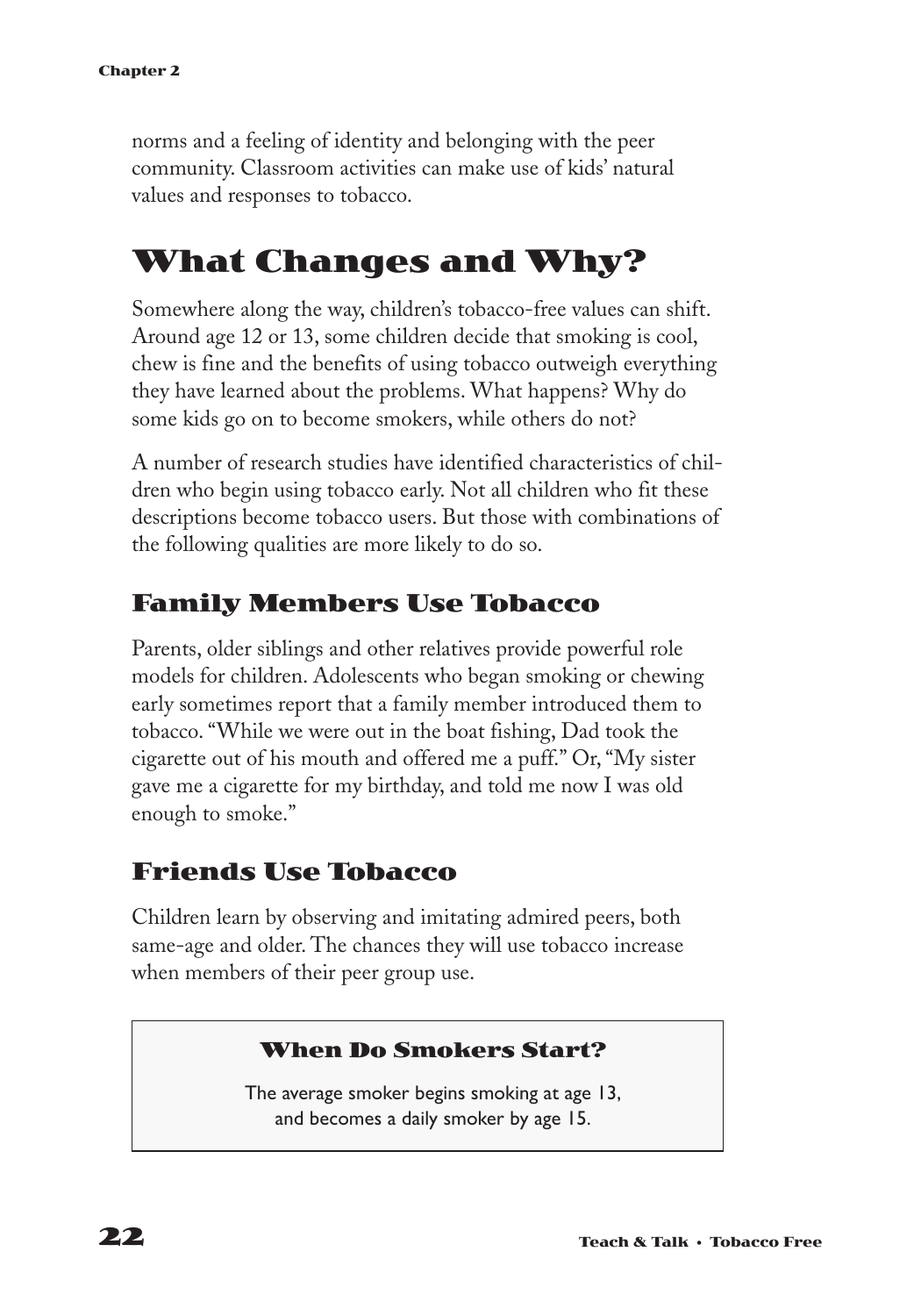### **Tobacco Is Condoned by Society**

In the United States, the use of tobacco is prevalent and its promotion pervasive. Even children who are not exposed to smoking and chewing in their homes or friendship groups will see the behavior attractively modeled in the community and media.

There are beginning to be some shifts in these trends. Tobacco's social influence is diminished when families don't permit smoking and chewing in the home, policies prohibit tobacco use on school grounds, communities restrict smoking and advertising in public places, and laws against selling tobacco to minors are enforced.

On the other hand, when smoking and chewing are integrated into patterns of everyday life, children accept these behaviors as normal.

| SAVVY STRATEGIES                                                                                                                                                           |
|----------------------------------------------------------------------------------------------------------------------------------------------------------------------------|
| <b>Kids Are Interested</b><br>in<br><b>What Their Peers Think and Do</b>                                                                                                   |
| What you can do:                                                                                                                                                           |
| Build peer norms for being tobacco free.<br>ш                                                                                                                              |
| Give individual students opportunities to tell the class or<br>ш<br>community members (parents, other classes, broader<br>community) why they want to be tobacco free.     |
| • Have students work in small groups to tell their stories about<br>how they are following through on their commitment to stay<br>tobacco free                             |
| Encourage students to listen to and think about other<br>m.<br>children's stories, in class, on the Internet, in videos and books.                                         |
| Link personal values to wider peer norms-"Your pledge to<br>and the control<br>stay tobacco free, Samuel, is something many other people in<br>this class are doing, too." |
| See Chapter 4 for more ideas.                                                                                                                                              |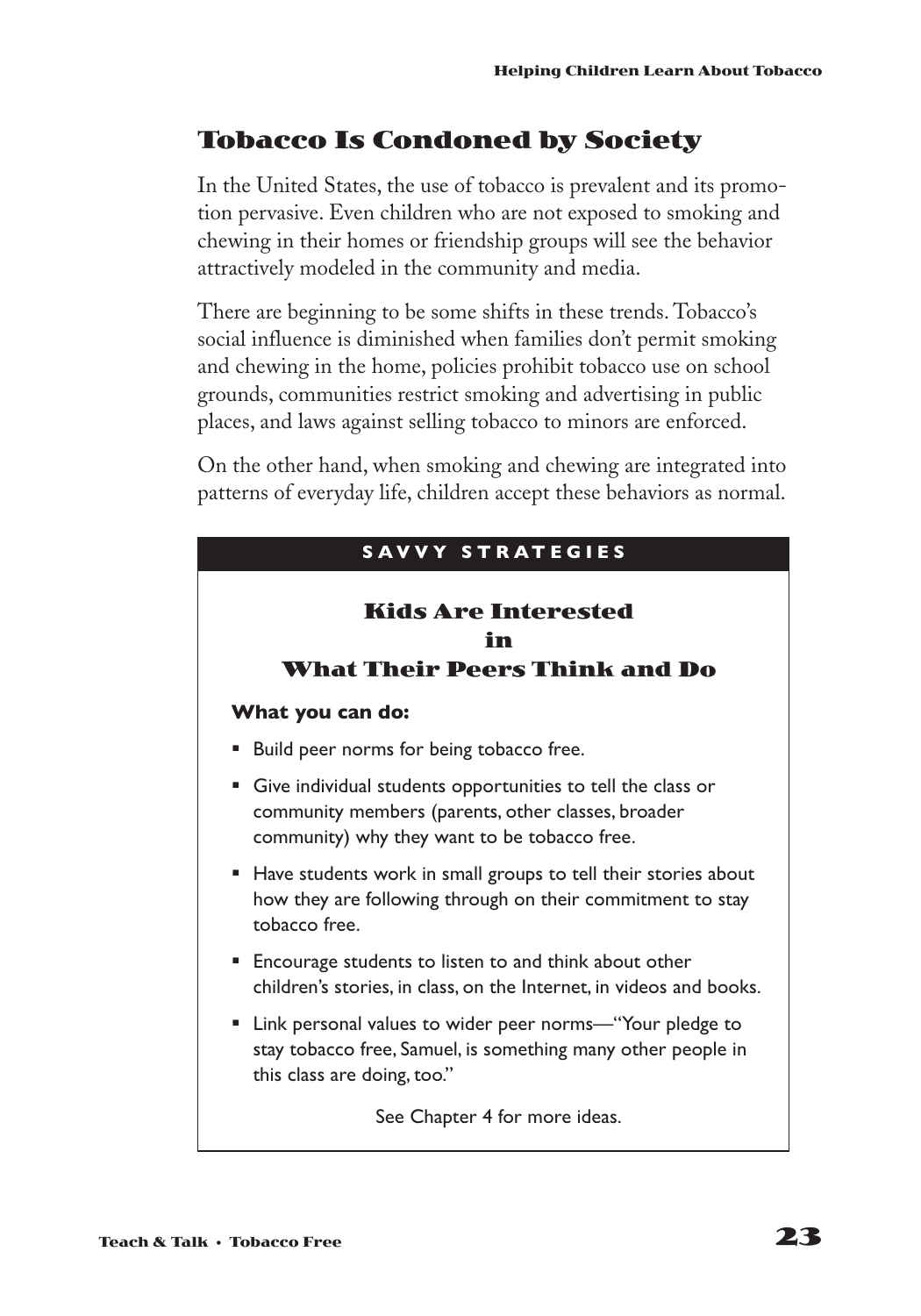They observe that sharing a cigarette helps forge a common bond between smokers. They see that lighting another person's cigarette symbolizes friendship and consideration. They notice that someone who doesn't know what to say can buy time by puffing on a cigarette or filling the mouth with chew.

### **Weak Attachments to Community**

Children are at lower risk for tobacco use when they identify closely with families, friends, clubs, schools, churches and other groups that do not use tobacco or endorse its use by others. Children with little attachment to family, community or community institutions appear to be at very high risk for tobacco use.

Recent findings show that latchkey children are at high risk for smoking, suggesting that an absence of adult attention and supervision may also play a role.

### **Authoritarian Parenting Style**

The way parents relate to their children affects many aspects of development, including patterns of substance use. This is a complicated area and much remains to be learned. However, research suggests that parents who set arbitrary rules, insist on unquestioning obedience and impose excessively severe discipline tend to

### **The Best Protection**

The best protection against tobacco and other substance use appears to come from parents who set behavioral standards and help children adhere to them through consistent and loving guidance.

By encouraging children's individuality, self-expression, initiative, and questioning attitudes, and by tolerating a certain amount of aggressiveness, these parents foster children's competence and independence.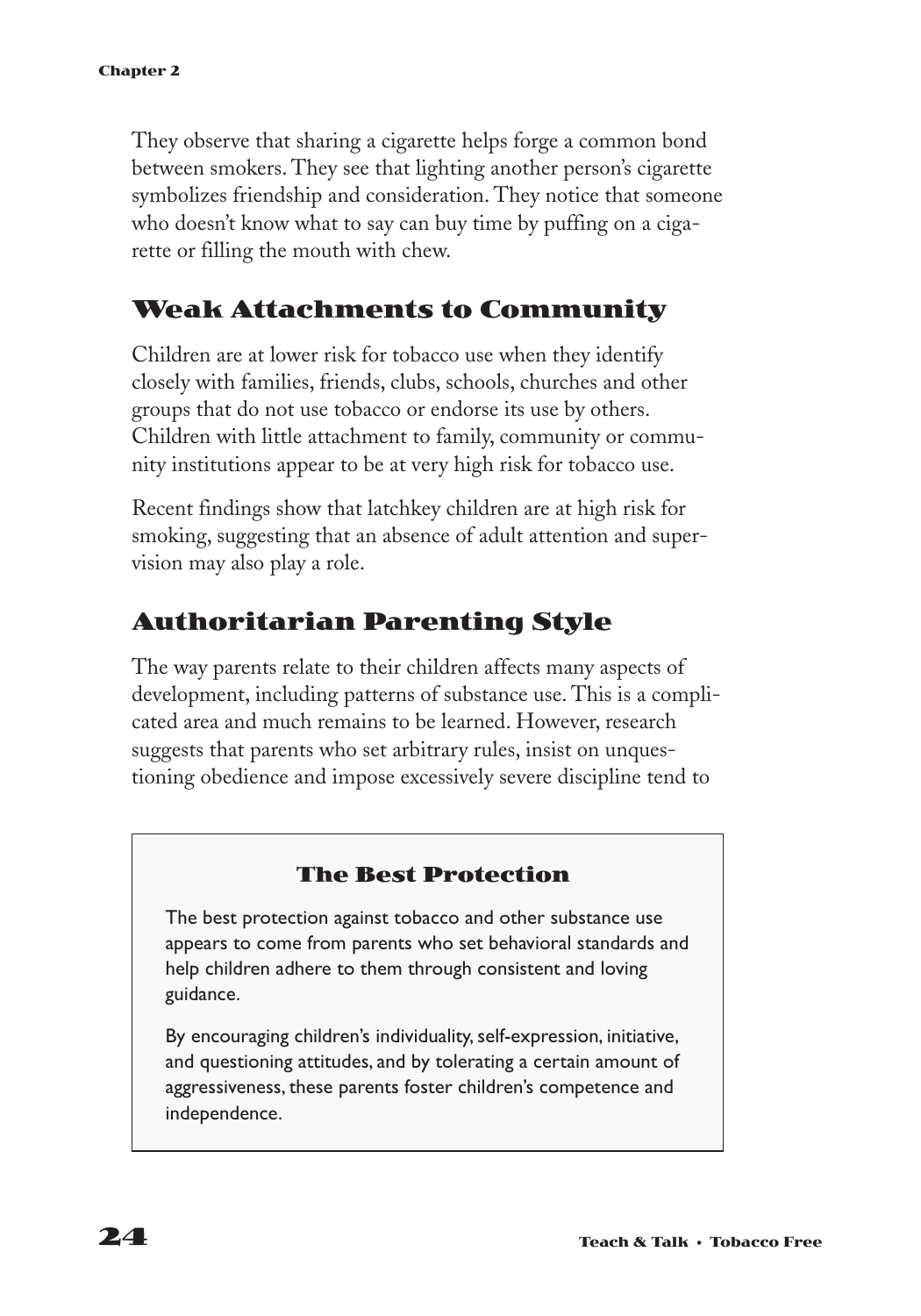produce anxious, less socially responsible children. This parenting style appears to increase the risk that children will become regular users of tobacco and other substances.

Children of parents who are lax or inconsistent in discipline also appear more likely to become users of tobacco and other drugs. These children tend to be less independent than others and more immature.

### **Low School Achievement**

Children who earn low grades and have little involvement in school activities are more likely to start smoking at a young age than high academic achievers. It is possible that children who don't do well in school don't identify with school values and norms that discourage smoking and chewing. Another possibility is that young people who aren't doing well in school, either academically or socially, compensate by "being first" in substance use.

# **Different Rate of Development**

Children whose developmental course is different from most of their peer group may be at special risk. Boys who are small and slow to develop physically may smoke to establish their toughness and independence. Girls who develop physically and socially ahead of their classmates may smoke to set themselves apart from their same-age peers and signal their maturity to older boys and girls.

### **Limited Problem-Solving and Coping Skills**

Some evidence indicates that young children who use tobacco are less able than their nonsmoking peers to cope with and resolve the problems of daily living. Children who act first and think later, who can identify few alternatives for action, and who consider only the very immediate consequences of their behaviors appear more likely to smoke and chew.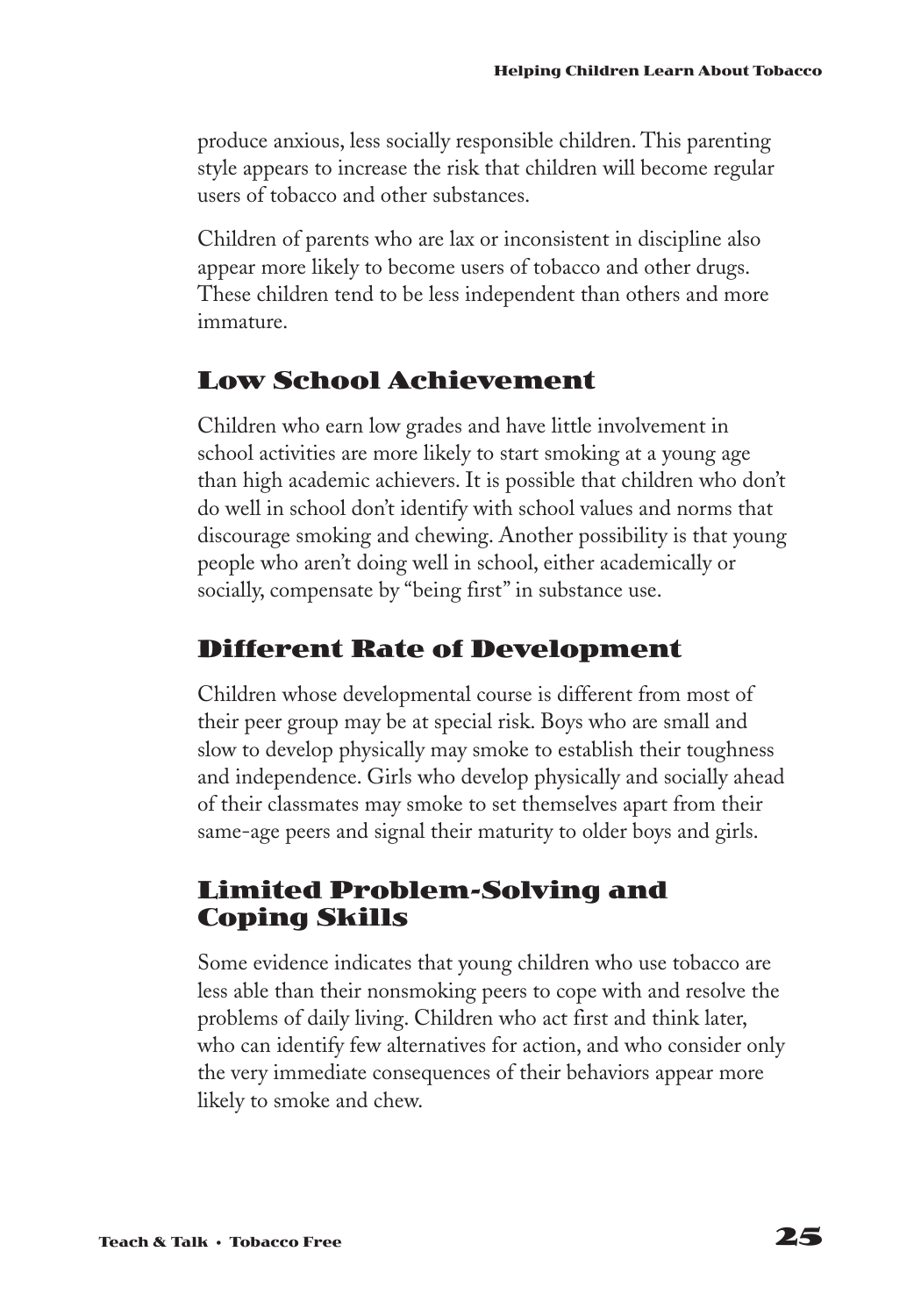### **Low Self-Esteem**

Children with low self-esteem and a poor self-image are more likely to begin smoking than children who are self-confident. Again, tobacco use may be a way to compensate for their sense of inadequacy.

# **The Developmental Path**

Tobacco use by young children is not only a result of influences that affect their development. It is also a reflection of the course their development is following. Children who try smoking or chewing once or twice may simply be demonstrating a natural curiosity. But they are also signaling that they identify, at least to some extent, with people who use tobacco.

### **S A VVY STRATEGIES**

### **Kids Like Thinking and Doing**

### **What you can do:**

- Give students a range of creative ways to gather meaningful information about tobacco (especially hands-on stuff such as the yucky smell of cigarettes; the way cigarette butts trash playgrounds or parks; the thoughts, feelings, recommendations of adults about tobacco).
- Use theater pieces, poetry recitals, musical performances, art projects or other physically active approaches that allow students to build resolve to stay tobacco free.
- § Give students opportunities to practice refusal skills and peer support strategies through roleplays (especially grades 2–4).
- Have students identify friends and adults who support their tobacco-free goal.

Check out the Classroom Activities at the end of this chapter, and see Chapters 3, 4 and 6 for more ideas.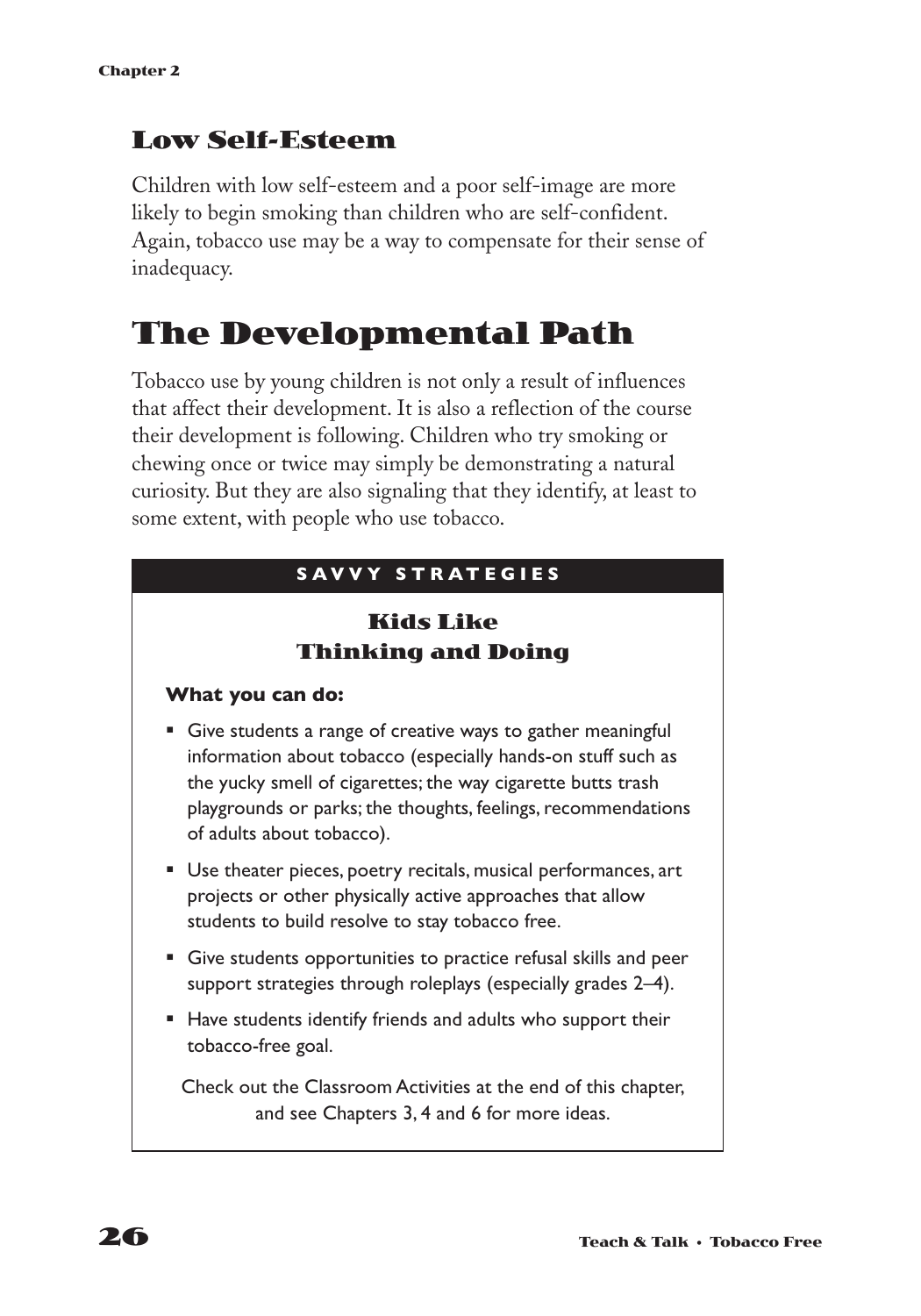Children who try tobacco more frequently or begin to use it regularly send out signals too. They are trying to define their individuality and autonomy. They are striving to increase the sphere of behaviors in which they are competent. They are seeking to establish their place in family and peer group. They want to win greater social acceptance. And they may want to show that they feel older, that they are growing up.

These sound like good aims. They are, in fact, attempts to meet basic, normal developmental needs. Young smokers and chewers are trying to assume adult social roles, with accompanying rights and privileges.

The problem, of course, is that tobacco is addictive. Children who begin to smoke or chew for social reasons quickly develop psychological and physiological dependence that leads to more frequent, regular and prolonged use.

Tobacco use also represents a shortcut to the successful completion of normal developmental tasks. Advertising promotes tobacco as a deceptively quick and easy route to popularity, success and an

### **Developmental Forces**

Many of the forces that affect the likelihood that children will start to smoke or chew are the same elements that influence their overall development. Developmentalist John Clausen (1986) grouped them into **4** broad categories:

- **1.** *Children's special characteristics,* including biology, personality, temperament, intelligence and appearance.
- **2.** *Sources of socialization, support and guidance,*such as family, school, community institutions and media.
- **3.** *Opportunities and obstacles* in their environment, influenced by social class, ethnicity, age, gender and the nature of the times.
- **4.** *Investments* that children and others make on their behalf.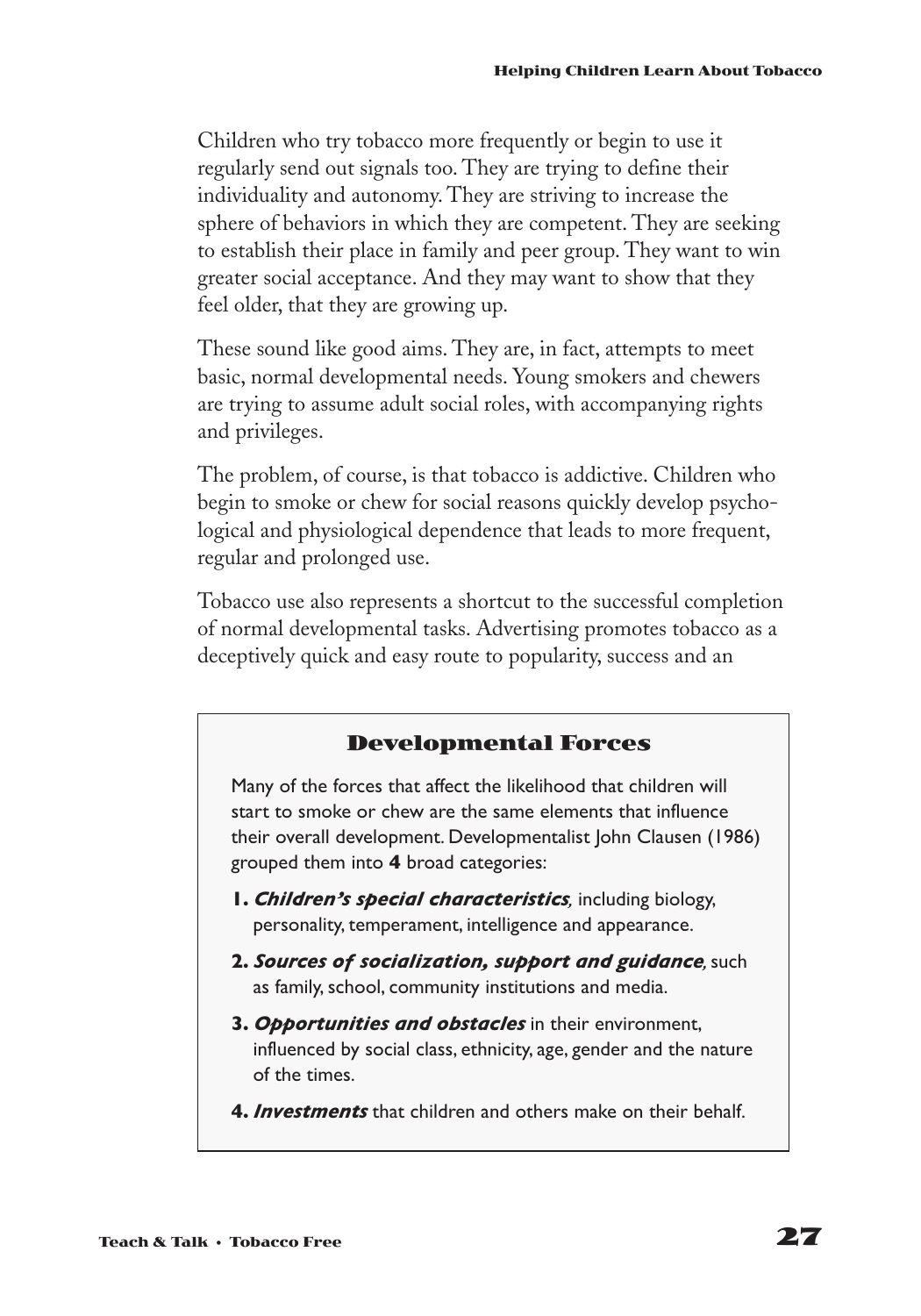attractive self-image. Instead of building important competencies, children use tobacco to cope with the stresses of growing up and the problems of daily living.

Children who take this shortcut miss opportunities to master ageappropriate abilities. They are cheated of the chance to gain the self-knowledge and self-respect earned only through genuine accomplishment.

# **Stages of Learning to Smoke**

Late childhood and early adolescence are peak times to start smoking, but readiness to smoke begins much earlier. Experts now think the adoption of smoking occurs in several distinct stages. Until recently, few children used chew and snuff, so less is known

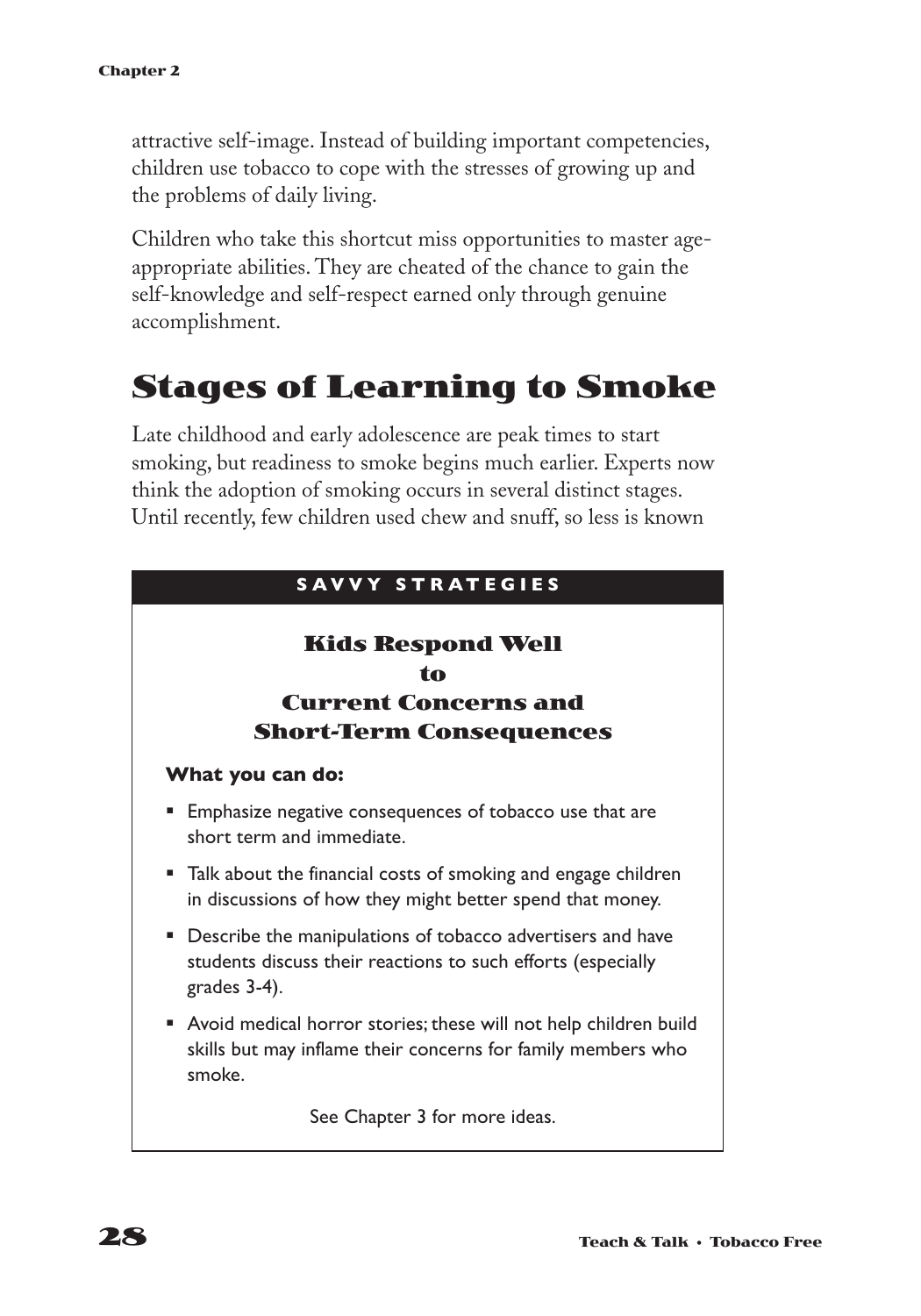about smokeless tobacco use. However, similar processes are thought to be involved in learning how to use both cigarettes and chew.

### **Preparation**

Most children age 10 and under are in the first stage of smoking initiation—preparation. During this stage, intentions to smoke are developed, but children haven't actually tried a cigarette. This may be the most effective time to prevent smoking.

Through early learning from their environment, children develop attitudes about smoking, images of what smoking is like and a sense of why people do it. Those who come to view tobacco use as a pleasurable and socially acceptable adult behavior develop intentions to use tobacco themselves in future years. Cigarette smoke may evoke agreeable thoughts in children who associate the smell with favorite people.

In addition, as children observe smokers, they begin to anticipate the personal experience of smoking. They often imitate smokers by using a straw or pencil as a practice cigarette. On cold days when they can see their breath in the air, they may pretend they're smoking and even try blowing smoke rings. Children who are allowed to handle cigarettes, lighters, matches and ashtrays may imitate smoking with these materials.

### **Starting Early**

- § Infants are conscious of cigarette smoke as early as 4 months of age.
- By the time they are 3 years old, over 90% of children recognize the odor.
- Interviews with young children have shown that the smell of tobacco smoke may be among their earliest memories.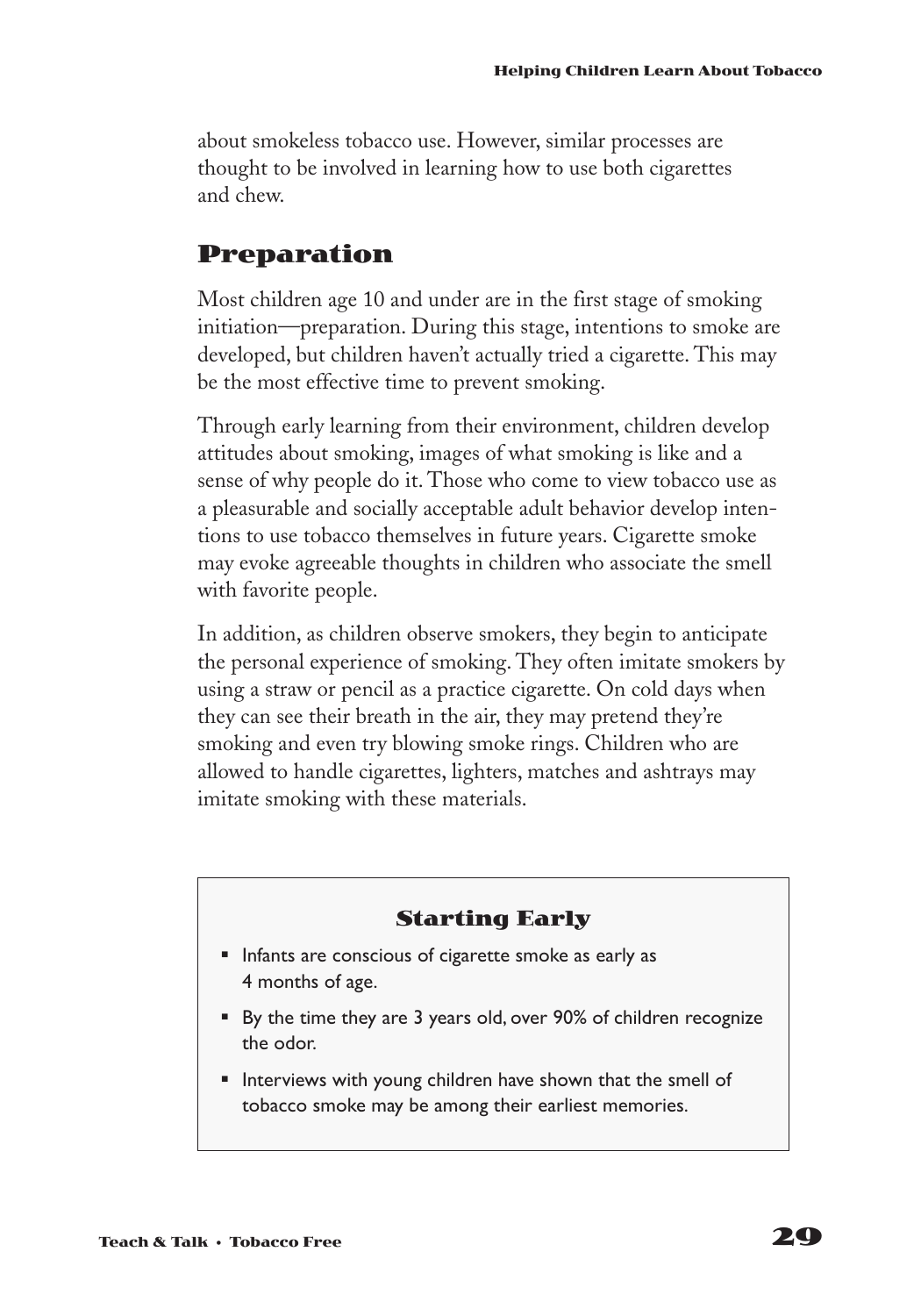# **Initiation**

During the initiation stage, children try their first cigarette. Nearly 3 out of 4 adolescents will try smoking, and of these more than a third will go on to be daily smokers during high school.

The average age at which children try their first cigarette appears to be dropping. Two recent surveys of high school students show that about one-fourth of those who had ever smoked tried their first cigarette by sixth grade.

Children often first use tobacco with a friend. Most parents do not know when this has happened. In a survey of students in grades 3–12, 41% reported they had smoked a cigarette. But only 14% of the parents thought their child had smoked.

# **Experimentation**

When children enter the experimental stage, they smoke cigarettes more frequently. They learn how to handle cigarettes and how tobacco affects them under different conditions.

Although children at this stage are not strongly addicted to nicotine, they begin to inhale and this starts the addictive process. The

### **What Did You Do?**

Think back to some of your own experiences concerning tobacco.Take a moment to reflect on these questions.

- When were you first offered a chance to try cigarettes?
- How did you feel about it?
- Did you eventually choose to be a smoker or not?
- What experiences in your childhood influenced your decision?
- What aspects of your experiences will be useful in your work with students?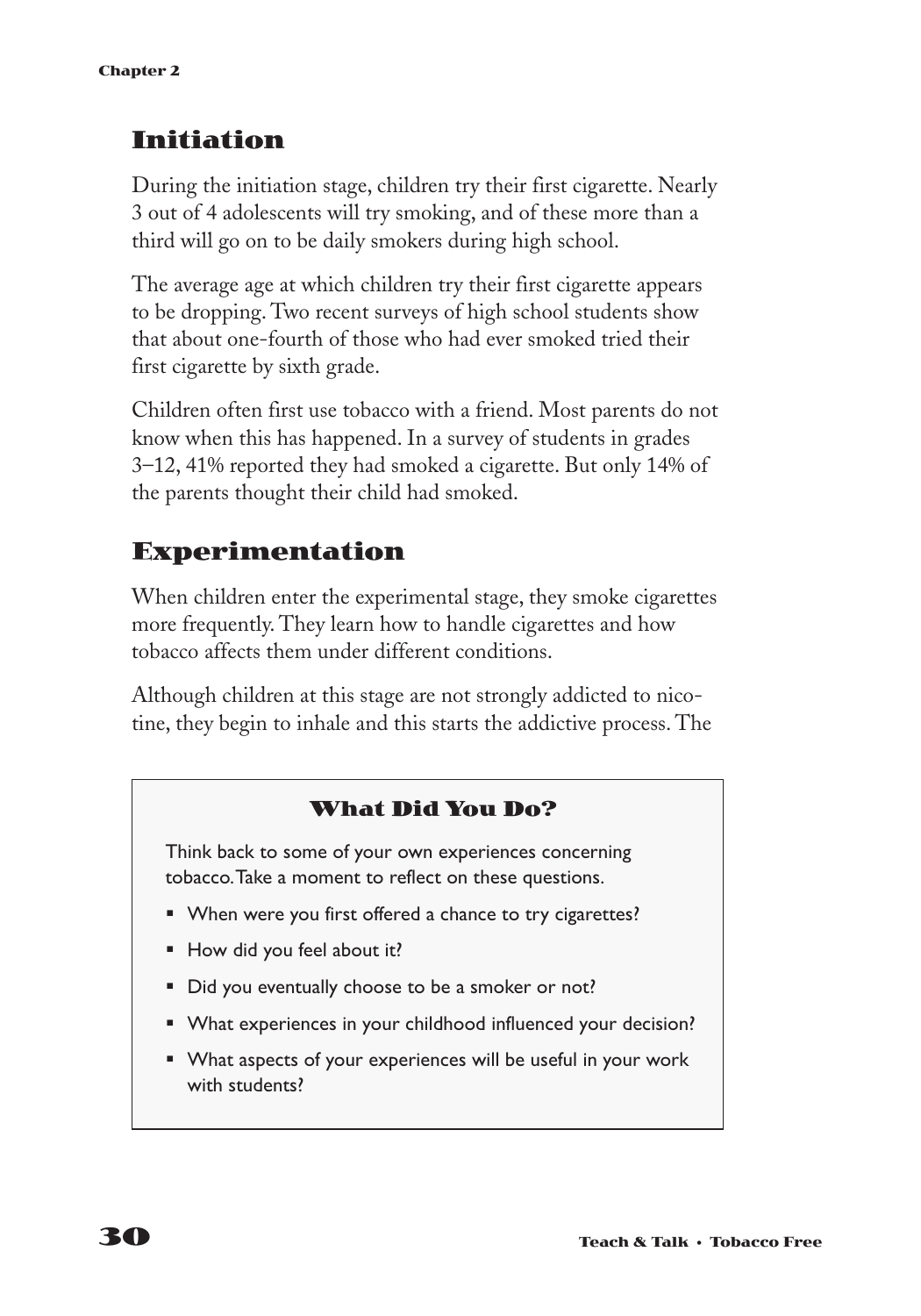major reasons for smoking are still probably social and psychological, but physiological factors begin to become more important. Children at this stage are able to quit smoking with little difficulty. Many do.

By the fifth grade, 2–5% of children report smoking monthly or more often. The proportion of children who experiment with tobacco increases sharply in middle school. Further increases occur at each grade level.

### **Maintenance**

The fourth and final stage of becoming a smoker involves regular use of cigarettes. Although children age 10 and under rarely reach this stage, those who first try smoking in early childhood are at highest risk of becoming confirmed smokers in later years.

Adolescents and adults who began smoking at a young age also find that quitting is more difficult compared to those who started when they were older. For this reason, people who start smoking as children are most likely to go on to use cigarettes for many years, greatly increasing their chances of developing a chronic disease and dying prematurely.

## **Using Developmental Strategies for Prevention**

Clearly, some of the developmental characteristics of young children increase their susceptibility to the dangers of smoking. Interestingly, these are also the same characteristics that can make your prevention lessons exciting, powerful and effective.

The chart on the following 2 pages can help you think about ways your students' interests and values can both increase and decrease tobacco risks.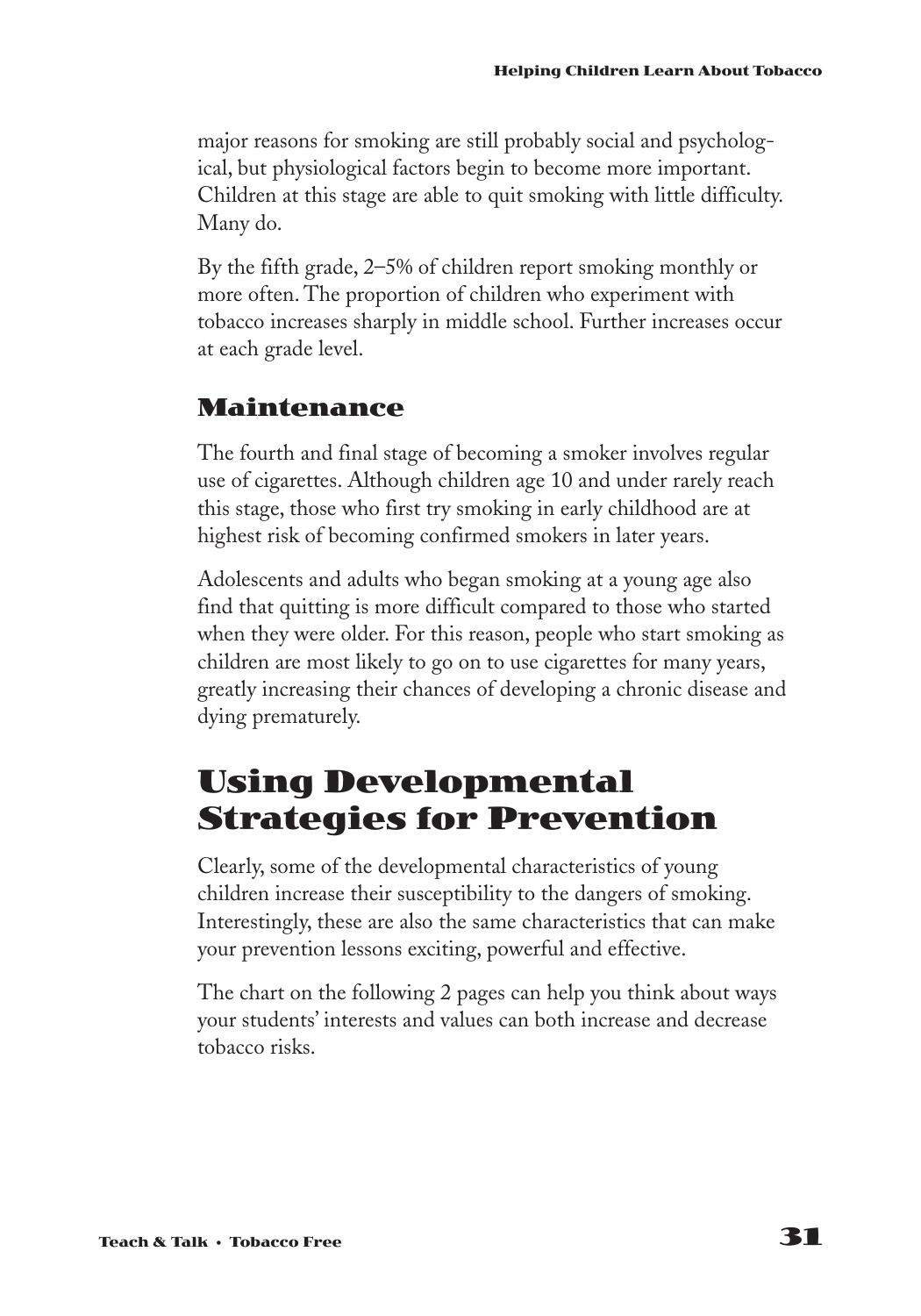and the state of the state of the state of the state of the state of the

| <b>Characteristics</b><br>of Children<br>$(K-4)$                                                           | <b>Potential</b><br><b>Susceptibilities</b><br>(increases tobacco risks)               | <b>Sources of</b><br><b>Support</b><br>(decreases tobacco risks)                          |
|------------------------------------------------------------------------------------------------------------|----------------------------------------------------------------------------------------|-------------------------------------------------------------------------------------------|
| Enthusiastic and curious                                                                                   | May try tobacco products                                                               | Like to learn new things and<br>use the power of information                              |
| Strong reliance on senses for<br>learning                                                                  | Tobacco use may look<br>interesting; chew smells<br>sweet; handling products<br>is fun | Can clearly see/smell that<br>smoking stinks, chew is ugly                                |
| Responsiveness to rules<br>(especially K-2)                                                                | Tendency to rebel can lead<br>to tobacco experimentation                               | Strong identification with the<br>purpose of no-smoking rules                             |
| Interest in what peers believe<br>and do                                                                   | Peers who smoke and chew<br>can make use appealing                                     | Peers who are tobacco free<br>are strong motivators to stay<br>tobacco free               |
| Interest in personal values,<br>concern for others, desire to<br>make the world better<br>(especially 3-4) | Responsive to "friendship"<br>offerings of tobacco products                            | Committed to "big picture"<br>of tobacco problems; strong<br>resolve to stay tobacco free |
| Enjoy thinking and doing                                                                                   | Handling tobacco products<br>is intriguing                                             | Approach all kinds of<br>prevention activities with<br>great enthusiasm                   |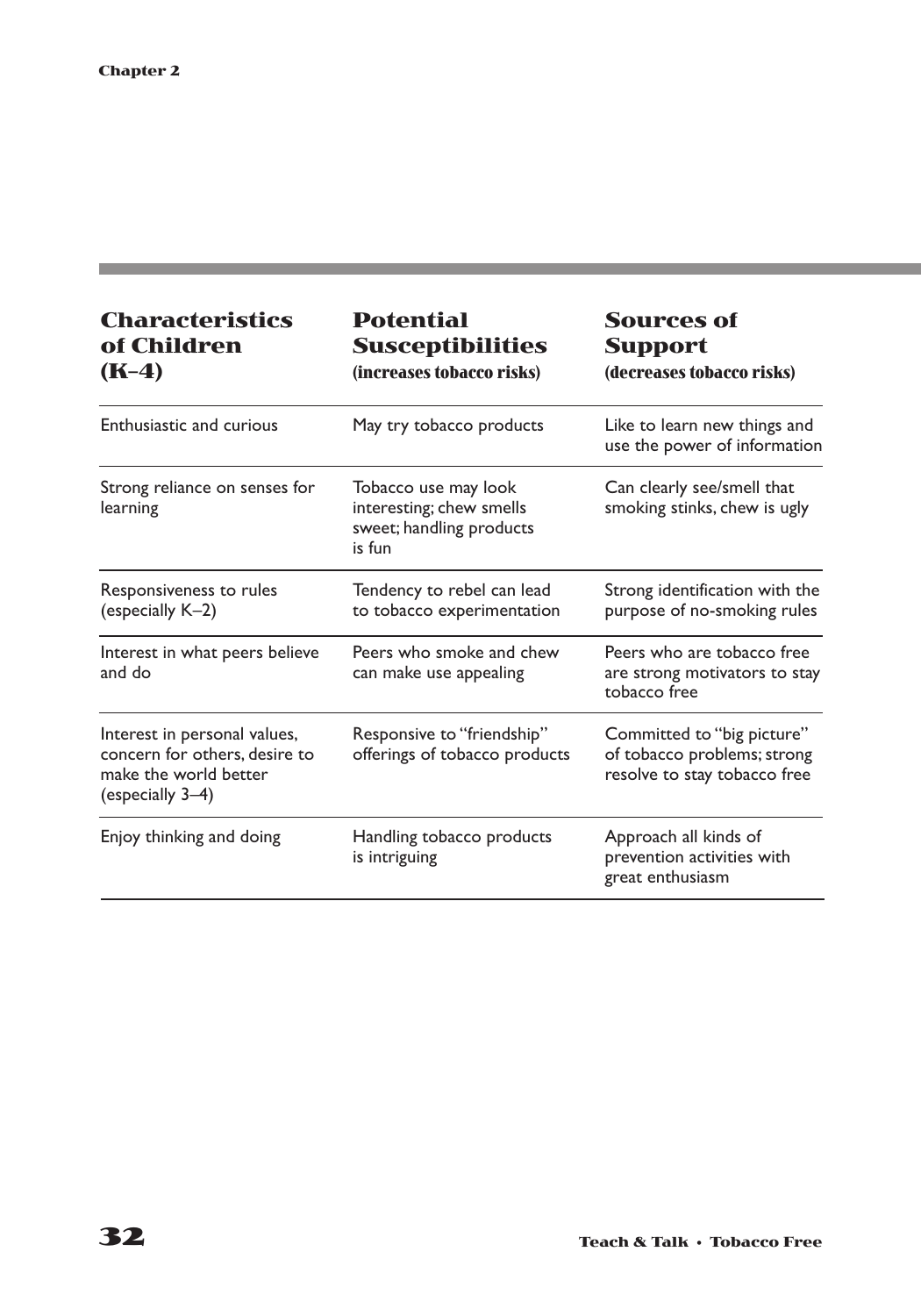| <b>Characteristics</b><br>of Children<br>$(K-4)$                           | <b>Potential</b><br><b>Susceptibilities</b><br>(increases tobacco risks)               | <b>Sources of</b><br><b>Support</b><br>(decreases tobacco risks)                                                    |
|----------------------------------------------------------------------------|----------------------------------------------------------------------------------------|---------------------------------------------------------------------------------------------------------------------|
| Creative                                                                   | Can come up with clever<br>rationalizations for tobacco<br>use                         | Can come up with excellent<br>rationales for staying tobacco<br>free, and deliver them to<br>others with conviction |
| Strongly influenced by<br>admired adults: parents,<br>teachers, performers | Tobacco users as role models<br>increase likelihood of use                             | Tobacco-free role models<br>and users who explain the<br>problems of tobacco can<br>support tobacco-free choices    |
| Like to practice leadership<br>among peers                                 | May encourage others to try<br>tobacco                                                 | Enjoy opportunities to<br>express tobacco-free values<br>with authority and in<br>leadership roles                  |
| Enjoy problem solving                                                      | Tobacco use has appeal as an<br>easy solution for social<br>problems                   | Can come up with ways<br>to support peers and<br>community to stay tobacco<br>free                                  |
| Emphasis on immediate and<br>short-term consequences                       | Long-range health dangers<br>are not effective deterrents                              | Short-term consequences<br>(social, physical) are<br>persuasive deterrents                                          |
| Want to be grown up and<br>independent                                     | May turn to tobacco use as a<br>"shortcut" to growing up, or<br>as a sign of rebellion | Hate being manipulated by<br>tobacco companies; can<br>appreciate the maturity of<br>staying tobacco free           |

a sa kabila sa kasang sa kabilang sa mga bayang nagsang nagsang ng mga magalang nagsang nagsang nagsang ng mga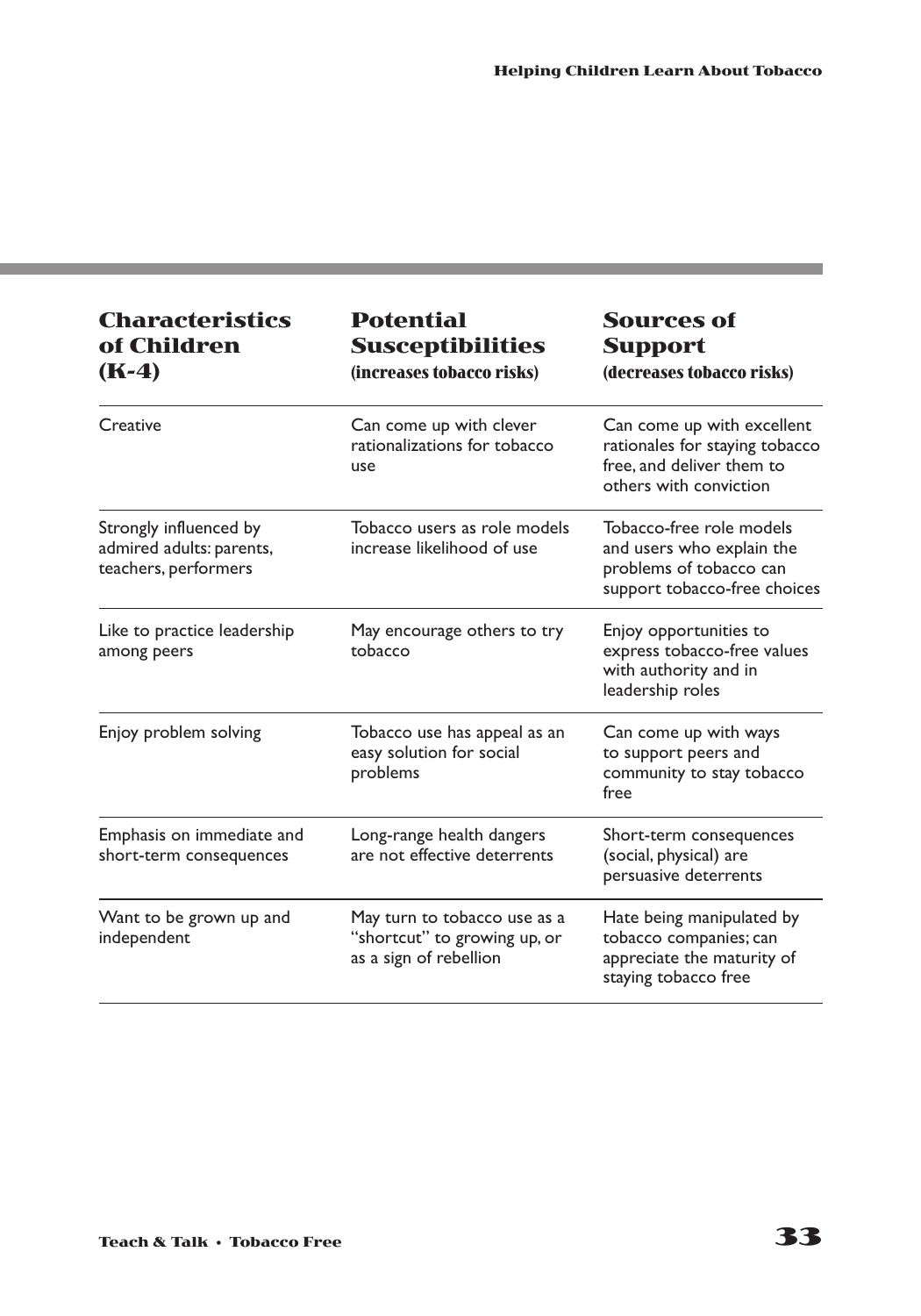## **Children's Values Make a Difference**

Children are still forming many of their values and commitments. Some of the things they hold most dear while young will shift and change as they grow.

Carl proclaims in kindergarten that he will marry his classmate Adriane, but can't even remember her name by the eighth grade. Shawna wants to be a firefighter in first grade, but grows up and becomes a computer programmer. Francesca has been shy and retiring, but discovers in third grade that she has a talent for dance, which helps her blossom socially and physically.

Watching children make these changes is one of the things that makes working with them so rewarding. By cultivating a quality of experiment and possibility, we encourage students to pursue many interests and dreams.

But there are some values that are good for children to adopt while young and maintain their whole lives. These include a sense of respect for their own health and the health of their families, peers and community. Tobacco has no place in the life of someone with these values.

When children feel validated and supported in the development of healthy ideals, they have the opportunity to internalize these values in ways that stay with them throughout their lives. Even during periods of rebellion, they are often relating to these values.

The more they feel their concerns, ideas, inspirations and feelings are taken seriously, the more worth they can attribute to themselves and their commitments. Validating their healthy values is a powerful way to help children stay tobacco free.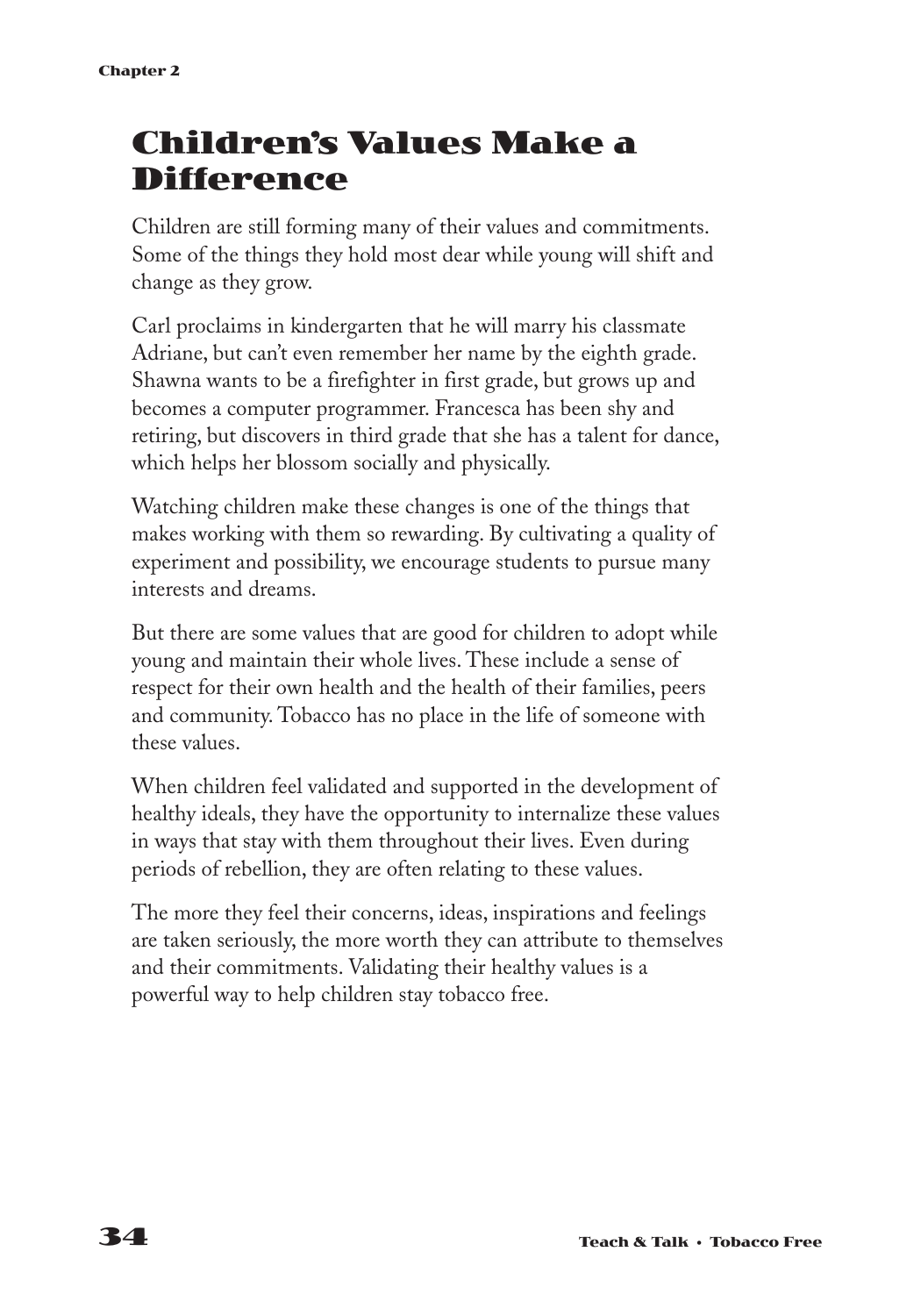## **Classroom Activities**

The following activities reinforce the concepts in this chapter. Adapt activities to suit the needs of your students and classroom.

## **What Does Your Nose Tell You About Tobacco?**

### **Ask children to think about what they've learned about tobacco from their noses.**

- Have you ever smelled cigarette smoke? Where? How did it smell to you?
- What are some smells you really enjoy?
- What happens if cigarette smoke or an ashtray with old cigarettes is around something you like to smell?
- Have you ever been in a place where no one was smoking, but you could still smell cigarettes? What was that like?
- Your nose is a good detective. What does it tell you about tobacco?

## **What Do Your Eyes Tell You About Tobacco?**

### **Ask children to think about what they've learned about tobacco from their eyes.**

■ Have you seen a package of cigarettes or a can of chewing tobacco? Are these packages pretty? Why do you suppose the companies that sell tobacco put their products in such pretty packages?

*(continued)*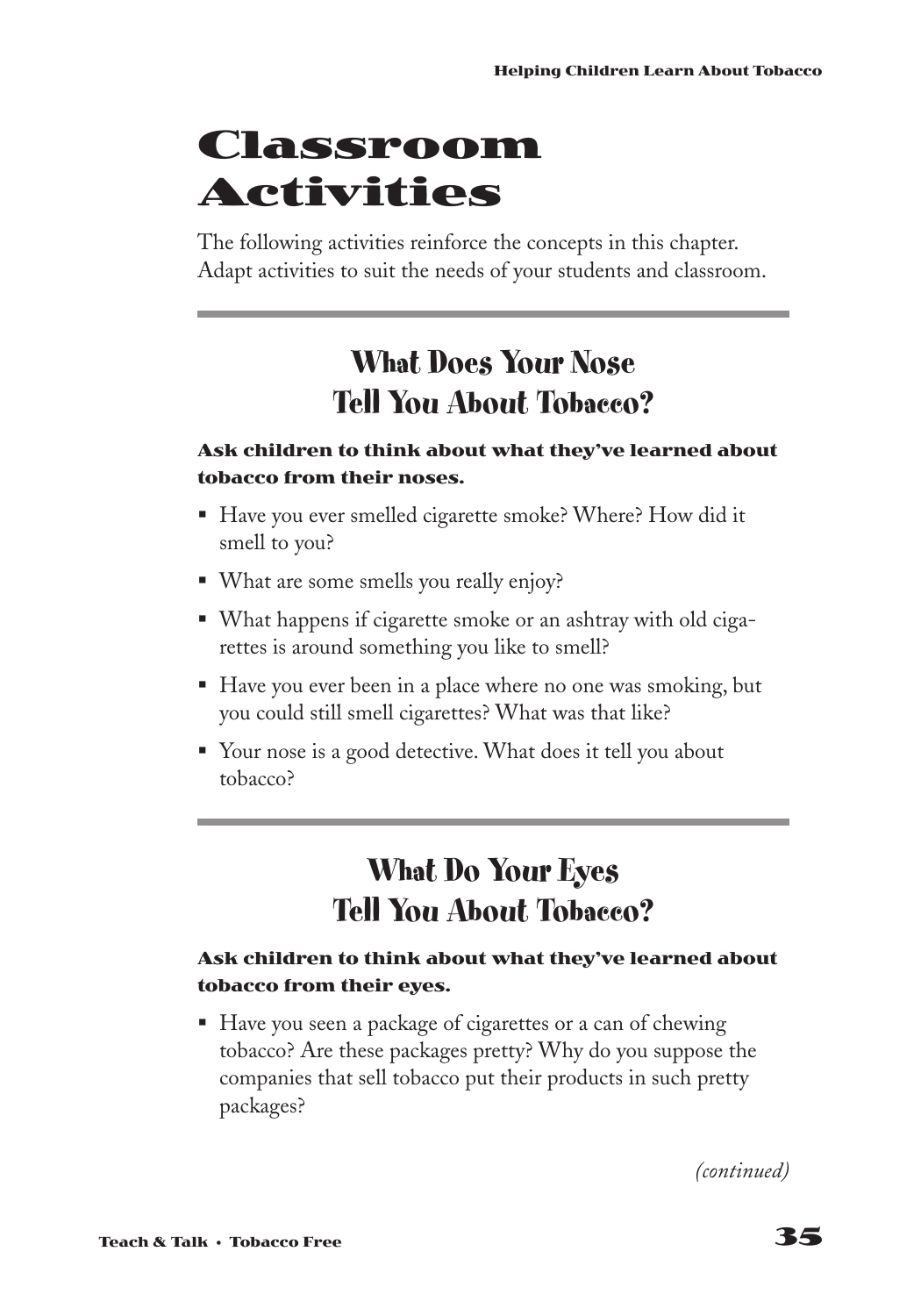- Have you ever seen loose tobacco? It's a real mess. The little pieces of it can get scattered around. Tobacco companies put tobacco into neat packages like cigarettes so they won't look messy.
- What are some of the other things you have seen about tobacco that aren't so pretty? (Ashtrays, old ashes in the trash, cigarette butts on the ground, cigar butts, the chewed-up end of a cigar, the stuff people spit when they chew.)
- What are some words you might use to describe the way these things look? (Yucky, ugly, disgusting, terrible.)

**Smoke Is....**

### **Try this game to help children describe what they see and smell when they are around tobacco smoke.**

- Ask students to see how many words they can think of to describe tobacco smoke. Take turns, letting each child come up with a word.
- Help children get started with ideas if necessary. "I can see you're thinking. Are you thinking about *smelly*? Are you thinking about *dirty*? Maybe you are thinking about *stale."*
- Have fun. Exclaim at words the children produce. After a few exchanges, look stumped when it is your turn. Make a face to show you're thinking. After the children have had a chance to laugh, provide a word and continue with the game.

## **Celebrate Fresh Air**

### **This activity can be done anywhere outdoors, but might be especially fun in a park or on a lawn.**

§ Have at least one inflated balloon on a string for each child. Three balloons for each would add to the fun.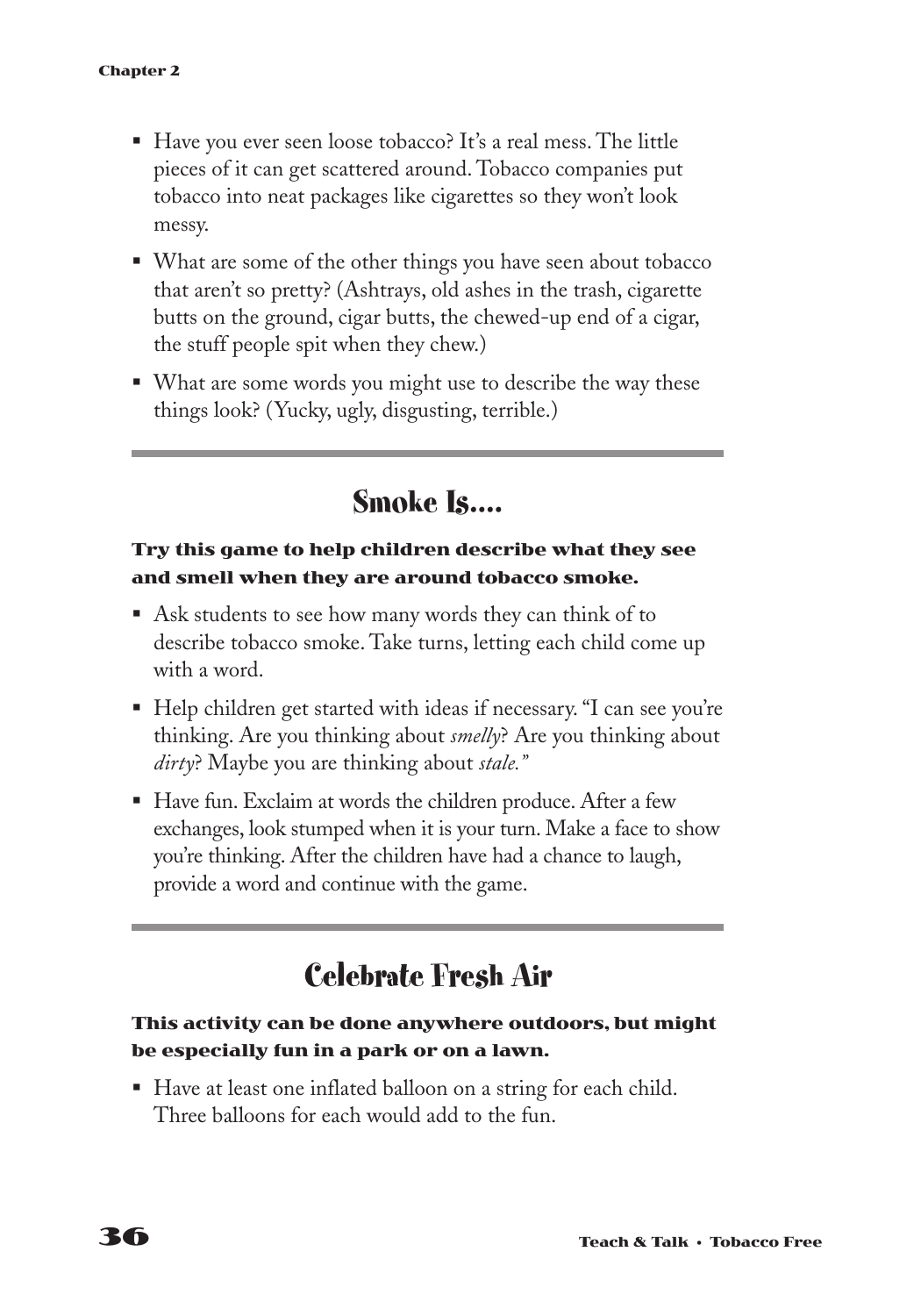- Give students the balloons. "Let's give our lungs a treat. Let's treat them to some extra nice, fresh air. To show our lungs that we appreciate them, we'll each carry a balloon. We'll pretend that our balloons are air sacs in our lungs."
- Have students jump up and down. Do their balloons jump too? Have them run in a big circle. Do their balloons follow? Have them run with the balloon over to a particular spot and back again. Did their balloons fly along behind them?
- Have students sit down and rest. "Did your pretend air sacs like exercising with you? I know your lungs and real air sacs did. You gave them some extra fresh air!"
- *Option:* With older students, give teams of 3–4 students uninflated balloons. Ask each team to come up with a way they could use the balloons to teach younger students about healthy lungs and the dangers of smoking. Have teams give their presentations to the class.

## **Balloon Blow-Out**

### **To demonstrate how air sacs work, use uninflated balloons. Be sure to use balloons that young children can easily blow up.**

- Explain that the air sacs in our lungs are like many, many tiny balloons. Give each student a balloon. Tell them to use their good, strong lungs to blow it up and to hold the end closed when they have finished.
- Have students slowly loosen their fingers around the mouth of the balloon and let the air come out. When the balloon is empty, have them blow it up again, then let the air out again.
- Explain that every time they breathe, the air sacs in their lungs do this. "Think how hard your air sacs work! Think how strong they are to fill and empty over and over again."

*(continued)*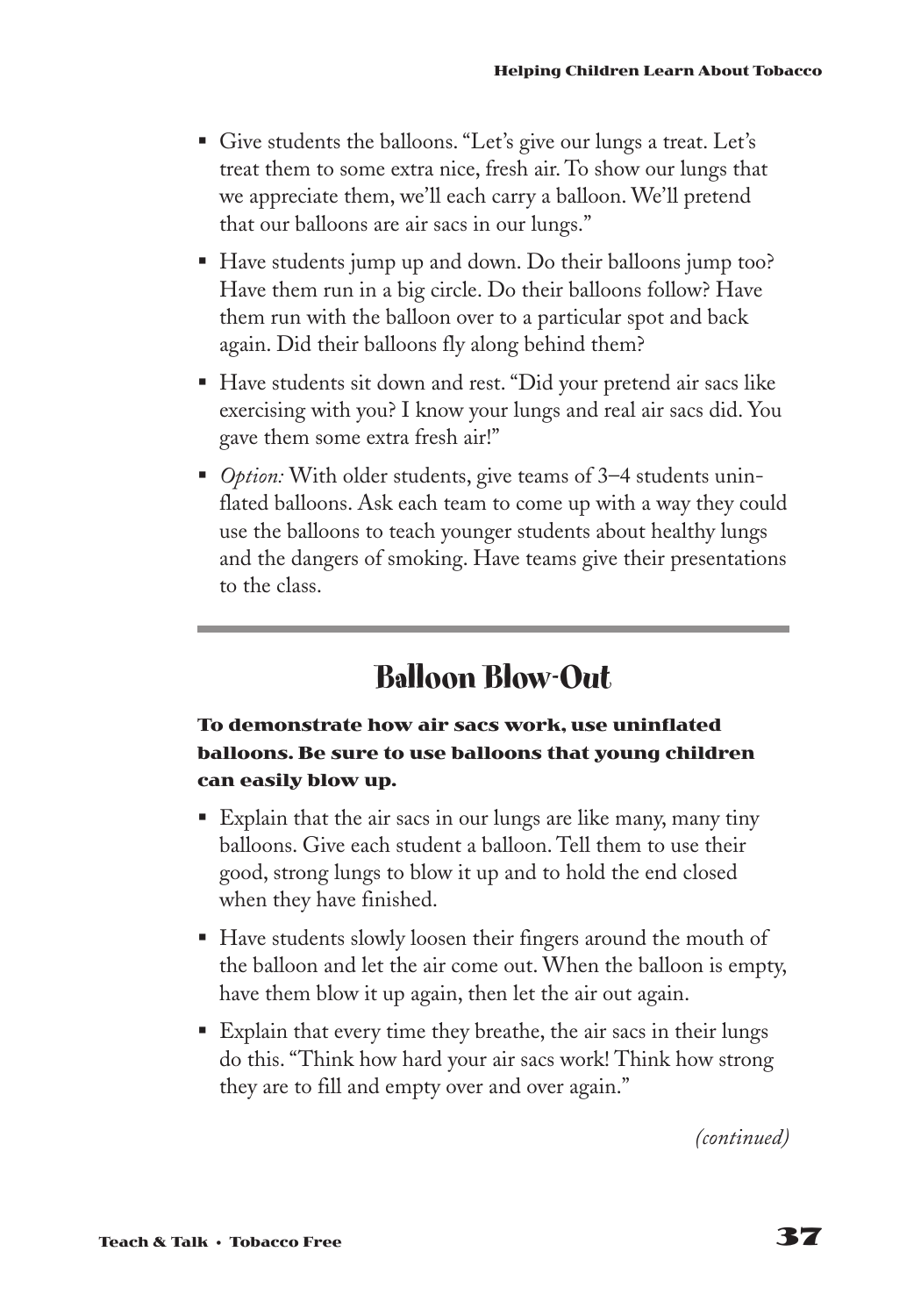■ Explain that when people smoke, the smoke gets into their lungs and air sacs. The air sacs are covered with sticky tar. They can't stretch as well. They can't hold as much fresh air as they used to. This is one way that cigarette smoke really hurts the body.

## **Smoking Is the (Tar) Pits**

### **To demonstrate how much tar gets into the lungs of a smoker, you need a bottle of dark molasses and a 1-cup glass measuring cup.**

- Remind students that people who smoke cigarettes get sticky dark tar in their lungs. If a smoker smoked one pack of cigarettes every day, how much tar do they think would get into the smoker's lungs in one year?
- Have students pretend that the molasses is tar from cigarette smoke. Tell them to tell you to stop pouring when they think the cup holds as much tar as would get into the smoker's lungs in one year. Start pouring the molasses into the measuring cup. Stop when the cup is full.
- Explain that tar from cigarette smoke stays in the lungs of a smoker for a very long time. This tar makes the lungs turn from healthy pink to black. The tar covers the air sacs in the lungs and gets hard. Then the air sacs can't work as well. They are just like balloons that are hard to blow up. Good fresh air has trouble getting into them.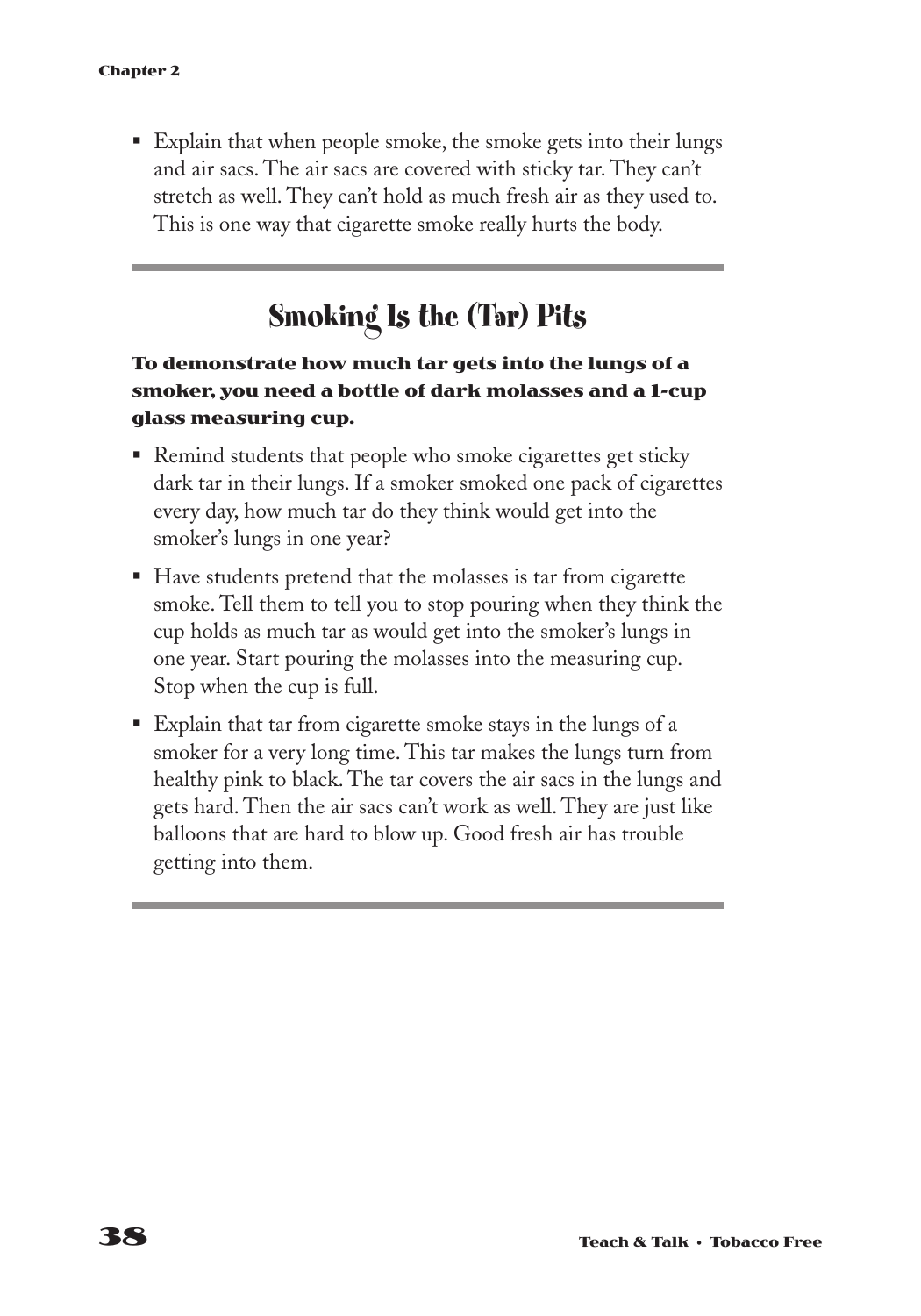## **Sticky Tar**

### **If students have easy access to a sink, try this activity with molasses.**

- § Pour some molasses in a thin layer on a plate. Explain that the molasses will give students an idea of how tar from cigarette smoke coats the lungs.
- § Have each student coat two fingers with molasses. Tell them to touch the molasses with their pointer fingers, then rub the pointer finger on the other hand with the sticky finger.
- Ask students: How do your two fingers look? Are they sticky? Did they turn a different color? Explain that the lungs of smokers get sticky and turn very dark in color. They are covered with tobacco tar.
- Have students wash their fingers. Tell them that they are lucky—molasses will wash off with soap and water. But smokers aren't so lucky. When tobacco tar gets into the lungs of a smoker, it won't wash away.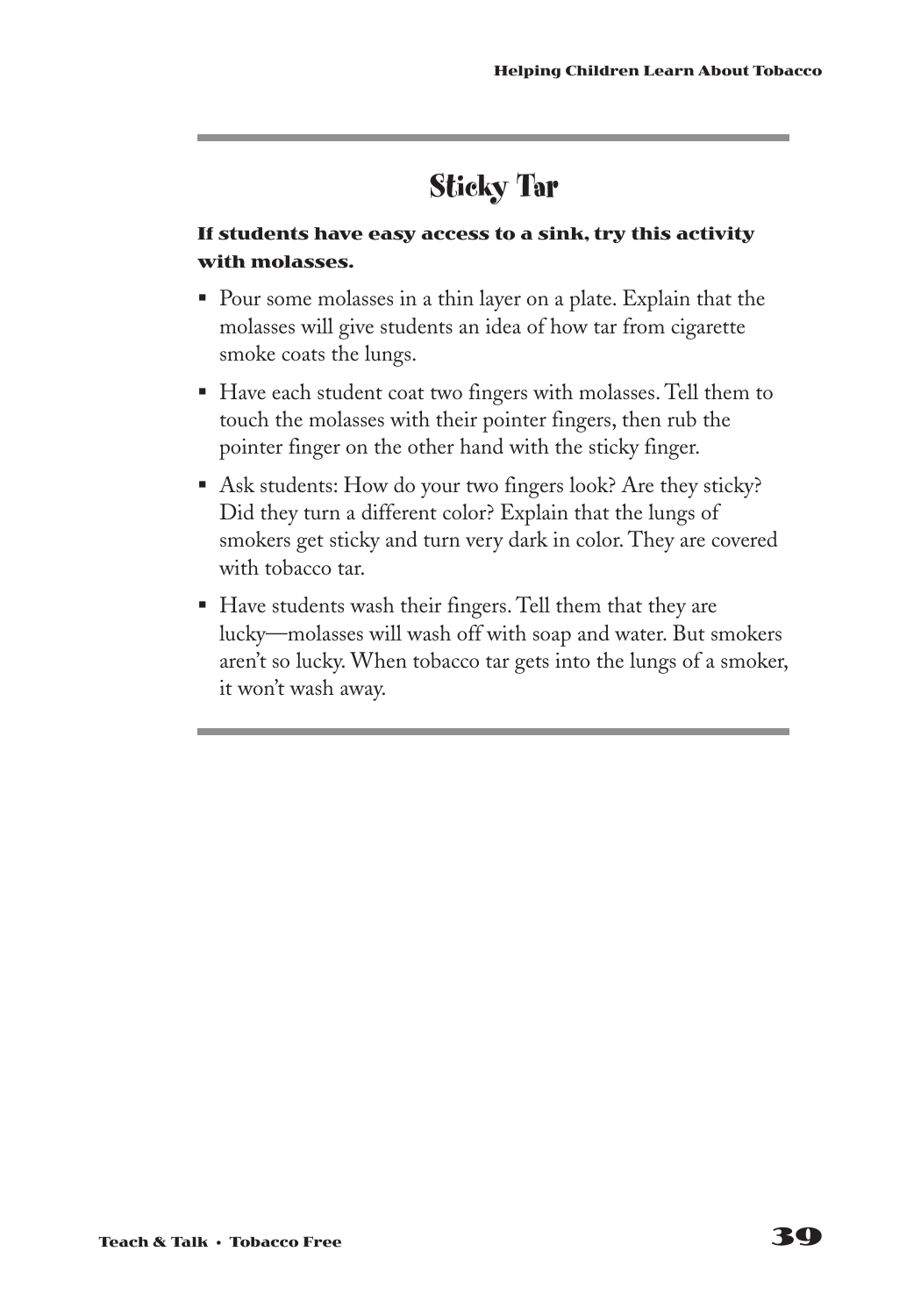## **Talking with Students About Tobacco 3**

**You probably figured out tobacco** years ago.<br>Most adults answered their big questions about tobacco by the time they finished their teens: Will I be a smoker or not? Will I have friends who are smokers? Will I live with smokers? Do I feel differently about chew, snuff or cigars than I do about cigarettes?

You are interested in tobacco now because you want your students to understand that it is an addictive substance, that it poses serious short- and long-term health risks, and that they will be better off if they never start smoking.

Children, however, are interested in smoking and chewing for different reasons than adults. Your discussions with them will be richer when you bring your own genuine quality of interest and discovery to the process.

Don't try to have all the answers beforehand. Help children share their questions and observations about tobacco. Support them as they deal with the confusing messages they encounter about tobacco. Provide opportunities for them to unscramble some of their own puzzles—to teach themselves and each other some of the things about tobacco we adults already take for granted.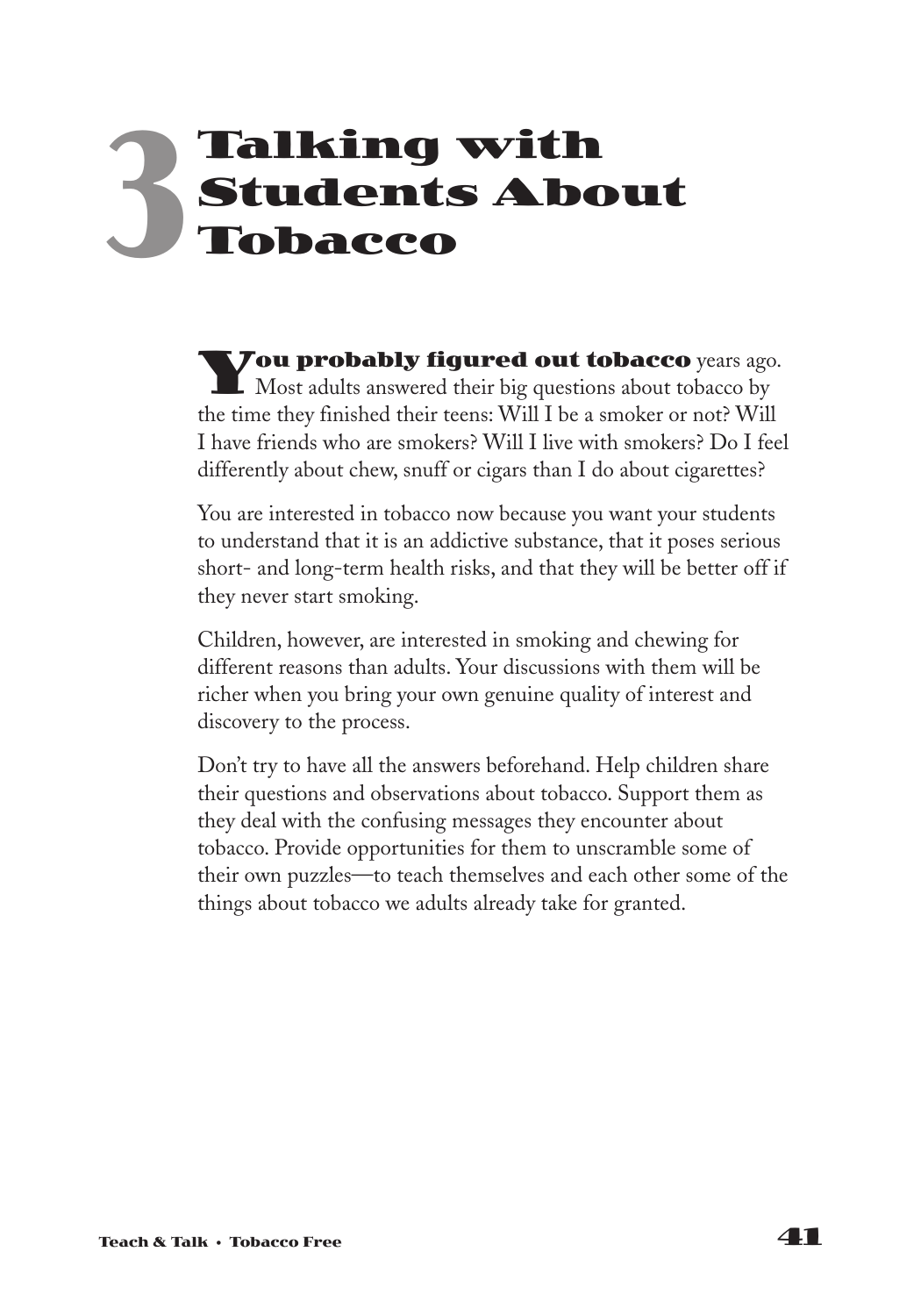## **Goals and Questions to Keep in Mind**

Remember these **three broad goals** when teaching and talking with children about tobacco. These goals can help guide your work.

- **1.** We want to help children strengthen their commitment to stay tobacco free.
- **2.** We want them to find the support and learn the skills that will keep them tobacco free.
- **3.** We want to give them the guidance they need to manage and resolve their confusion about tobacco, especially in situations where family members are users.

### **Here are three good questions to keep in mind when you talk with your students about tobacco:**

- **1. What will be most useful?** Do students need facts and information? A chance to explore and clarify values? An opportunity to practice skills? An experience of sharing tobacco-free values with peers? Do they need help coping with confusing or ambiguous information?
- **2. What can you bring to this learning opportunity?** Do you have information that will be helpful? Are there ways you can encourage your students' enthusiasm for learning? Can you refer to a recent classroom activity or experience that is relevant? Can you suggest ways to practice a skill or support a peer? What will students sense about your own interest in these topics and their concerns?
- **3. What can students bring to the discussion?** What can students do for themselves? The more they can take responsibility and ownership for the learning, the more powerfully they will identify with tobacco-free values. Can they do research for more information? show how they would support peers in a similar situation? share their own values about the circumstances? talk about what they would want their friends to do?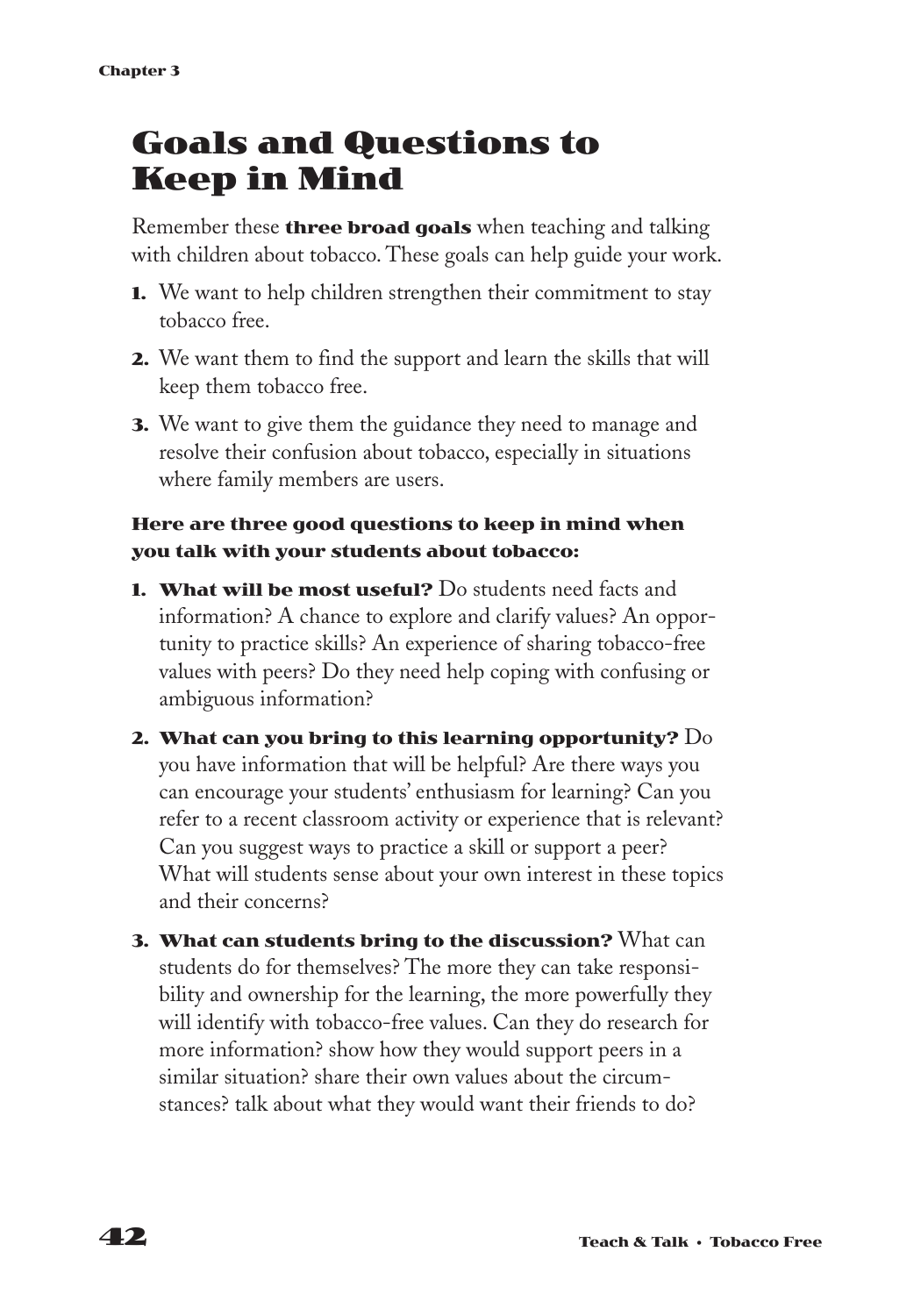Areas that are usually compelling to elementary school children include:

- The sneakiness of tobacco, tobacco companies and tobacco advertising. Kids hate being lied to or tricked.
- $\bullet$  The ways children can affirm their own strength, independence, maturity and good health by choosing to be tobacco free. Kids love to feel empowered.
- Strategies for supporting peers and being a role model for younger children. Kids care about their families and communities.
- The short-term and obvious drawbacks to using tobacco. Kids can see for themselves that it stinks and makes users stink, that it's a silly choice, that it looks childish instead of grown-up.

## **The Challenge of Being Honest**

Even if you pride yourself on being truthful with children generally, you may find that talking about tobacco challenges your capacity for candor. Sometimes the challenge lies in coming up with simple, accurate ways to explain complex information. Sometimes it requires deciding how much of your own experience to reveal, or how far to go in discussing the behavior and values of others. Sometimes it means confronting contradictions in society that children see clearly, but you may overlook because you've come to take them for granted.

Children's general knowledge about tobacco is usually very good. They know about cigarettes, pipes, cigars and chew. They know tobacco is bad for people's health. They know what tobacco products look like and how they are used. They know that other people's smoke is bad for them, bad for babies, and bad for developing fetuses.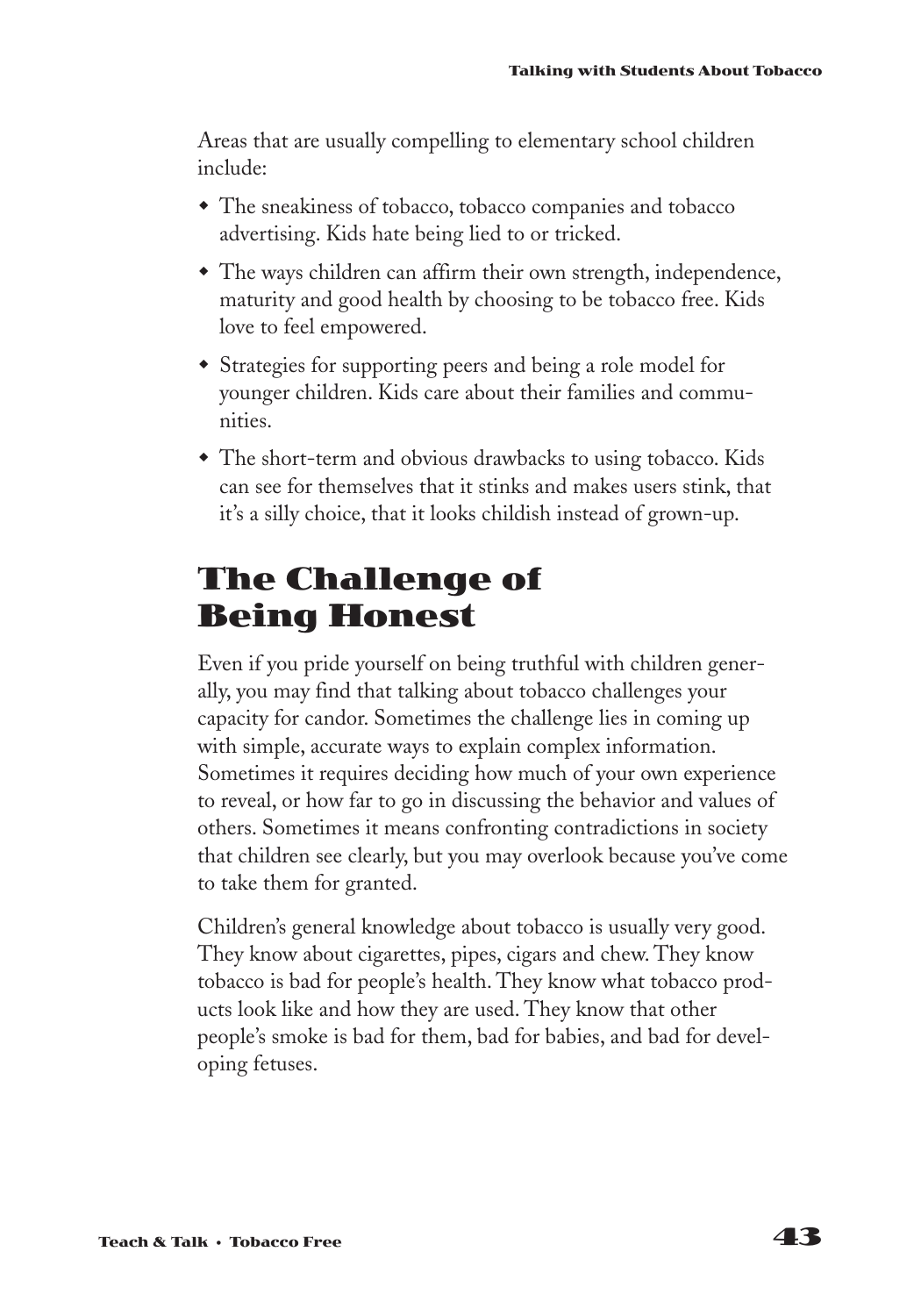It's good to plan how to answer children's basic informational questions. But be prepared for some surprises, too! Children are often eager to tackle questions about values and behaviors that most adults are hard-pressed to answer. ("Why would someone smoke around a baby if it's bad for the baby?")

Effective tobacco-prevention education doesn't shy away from these kinds of questions. It does find ways to help children cope with a puzzling world, while holding true to their vision of staying tobacco free their entire lives.

Talking about tobacco also gives you the chance to show students that you will tell the truth about sensitive issues and help them work out problems that don't have easy answers. Gaining children's trust on these matters can help you guide their decision-making not only about tobacco use, but also about many other issues they will face as they grow up.

## **Types of Questions and Concerns**

Students' questions and concerns about tobacco fall into 3 general areas. Children don't usually make such distinctions themselves, but thinking in these terms may help you plan your responses.

### **Factual Questions**

Gaps in students' knowledge about tobacco need to be filled. You may provide the answer for them, or find a way for students to research their own answers. You can usually give straightforward, simply stated responses. It's also a good idea to check back after giving an answer to see what students understand.

These kinds of questions are a good stepping-off point for further discussions about values or skills.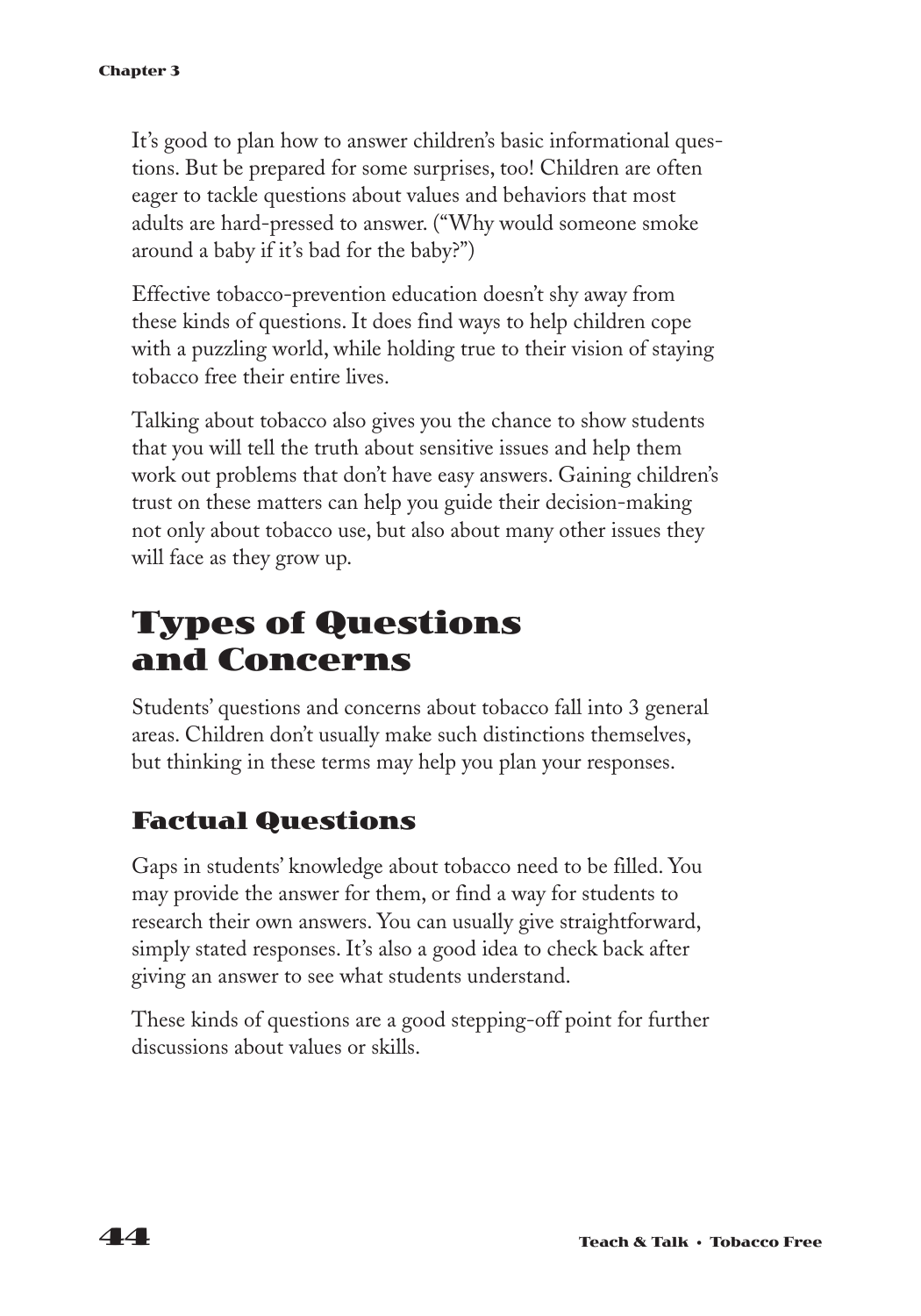### **Values Questions**

Values questions have to do with human behavior. Why does someone choose to smoke? Why would a friend ask another friend to smoke? Why do parents sometimes smoke around their children when they know it's bad for kids?

Questions like these take children out of the comfortable confines of concrete thinking. This is a hard journey, as they learn that people are neither all good nor all bad and that they may like a person but dislike a *behavior* of that person—perhaps their father smokes, or their best friend sometimes teases them too much, or their favorite teacher is distracted and inattentive one day.

You may be able to offer factual information to help children grapple with a values question. For example, an explanation of tobacco and addiction can help children better understand why people keep smoking.

Values questions about tobacco can be tough. But if you can stay present and honest with students, you model skills they will be able to use to acknowledge and cope with life's ambiguities.

### **Skills Questions**

Any time you can give students a chance to practice and refine tobacco-free skills, go for it! You probably won't have many students asking "How can I be more effective in my tobacco-refusal skills?" But you can use teachable moments, including discussions about facts or values, to give students a chance to practice.

You might ask, "What would you say to your friend if he asked you to try a cigarette?" Or, "What's a way you could tell your friend's mother that you don't want to be around the smoke from her cigarettes?" Or, "What are some of the things the person in this story could do instead of trying a cigarette?"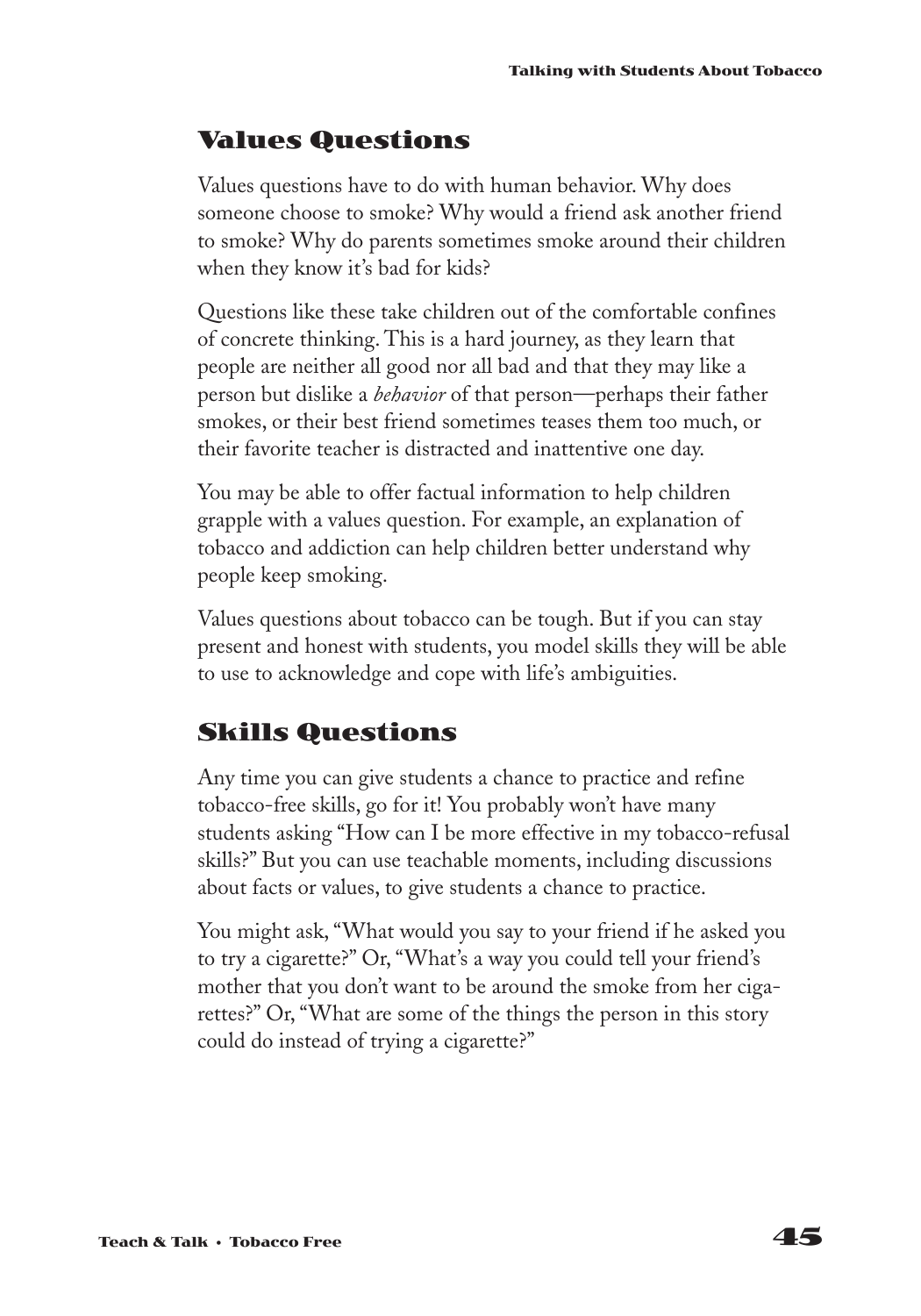## **Sample Questions and Answers**

There is no single correct way to answer any question about tobacco. Your answers will depend on the circumstances in which the question arises. Are you talking to a single student or to many? Do you have plenty of time, or are you in a rush to get students off to an assembly? Is the parent of one of your students battling lung cancer? How old are your students? Have you already covered the information in classroom lessons, or is the material entirely new?

The following sample questions and answers give you models to build on, using some of the questions you'll probably hear from your students. Adapt these as appropriate for your circumstances. Work within the style of your own relationship with your students.

### **Answering Factual Questions**

### **When answering factual questions, try these steps:**

- **1. Ask** what the student already thinks or knows about the question. Then, give a simple, straightforward response.
- **2. Check back** to see what the student understands, and whether there are additional questions.
- **3. Offer more information** as requested.
- **4. Use the question as a stepping-off point** for values- and skills-related discussions when appropriate.

*Here's an example, using the steps.*

### **How does smoking hurt you?**

**1.** What do your nose and eyes tell you about smoking? (It stinks, it stings, makes me cough or choke, hurts my eyes.) What else have you heard about how smoking can hurt you? (You get cancer, you die, you can't breathe.)

You're right. There are 2 different ways smoking can hurt someone. First, it hurts right away. It hurts the eyes, nose, throat

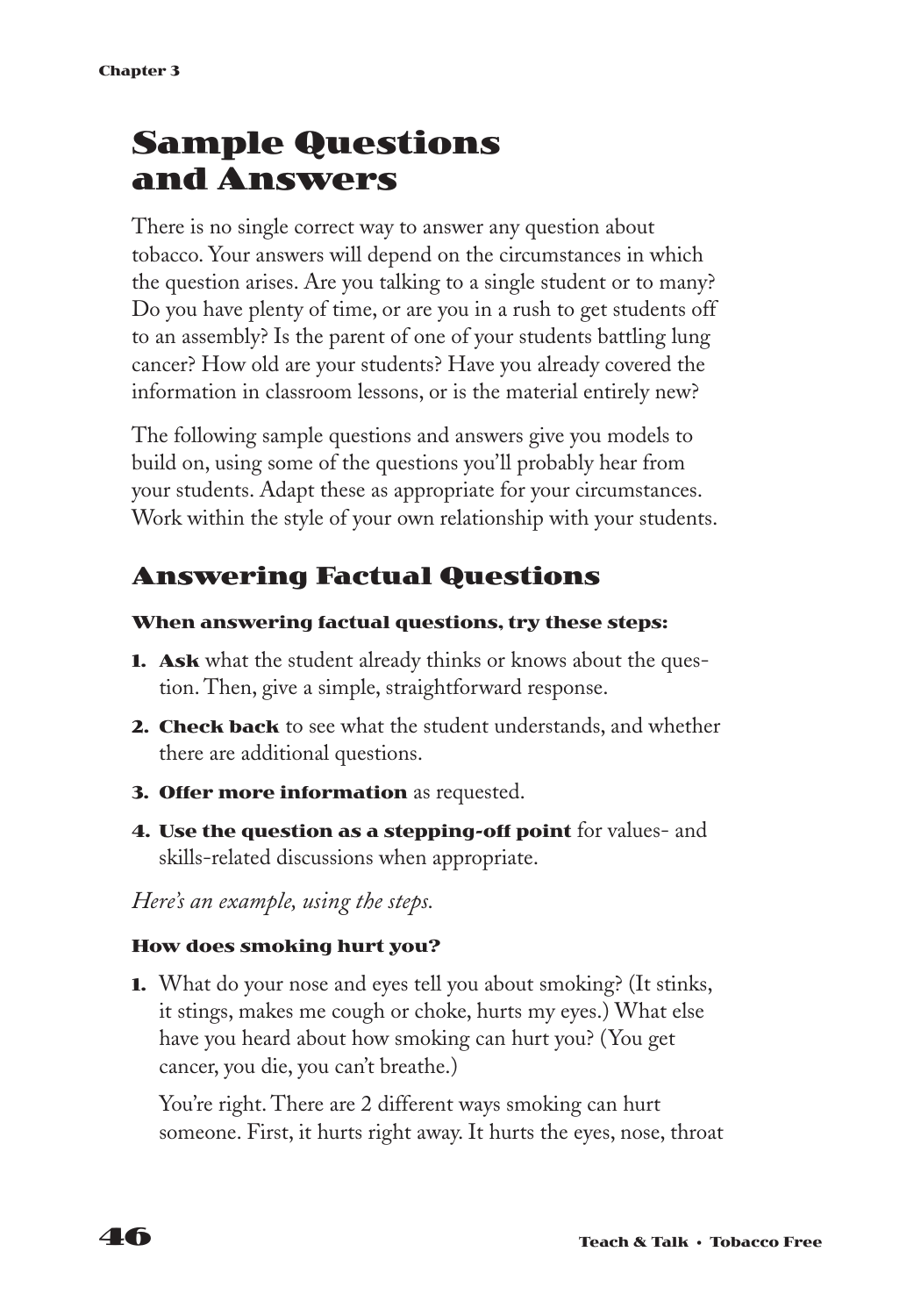and lungs. Second, it hurts over time. People who smoke get more colds. They can't breathe as well, so they can't run and be active like people who don't smoke. Over a very long time many, many years—some people who smoke get other illnesses, such as cancer or heart disease. These illnesses can make people very sick, and, in some cases, people die from these illnesses.

- **2.** Have you heard other things about how smoking can hurt people? (It hurts babies.)
- **3.** Yes. If someone smokes around babies or young children, it can make the children sick. A baby might have trouble breathing and have to go to the doctor. If a pregnant woman smokes, it can hurt the baby before it's born. Her baby might be born early, or be smaller than other babies, or have health problems.
- **4.** It's good that you know these things about smoking. You can make smart decisions when you know this much. What do you think you'll decide? (I'm never going to smoke!)

### **Other Factual Questions**

### **Why do people start smoking?**

People make a *choice* to start smoking. They might think it makes them look grown up. They might like how it gives them something to do. At first, these things about smoking seem good.

Later, there are things they don't like. It costs a lot of money. It takes time. It makes them cough and smell bad. But once people have started, it's very hard to quit.

### **If people know it's bad for them, why don't they just quit?**

Almost everyone who smokes wants to quit. But it's very hard to do. People have *habits* about smoking. They're used to smoking after they eat, or while they're waiting for someone, or while they drive.

The body also becomes *addicted* to the drug in tobacco. This drug is called "nicotine." People addicted to nicotine get sick when they don't smoke. They get headaches. They get nervous. They can't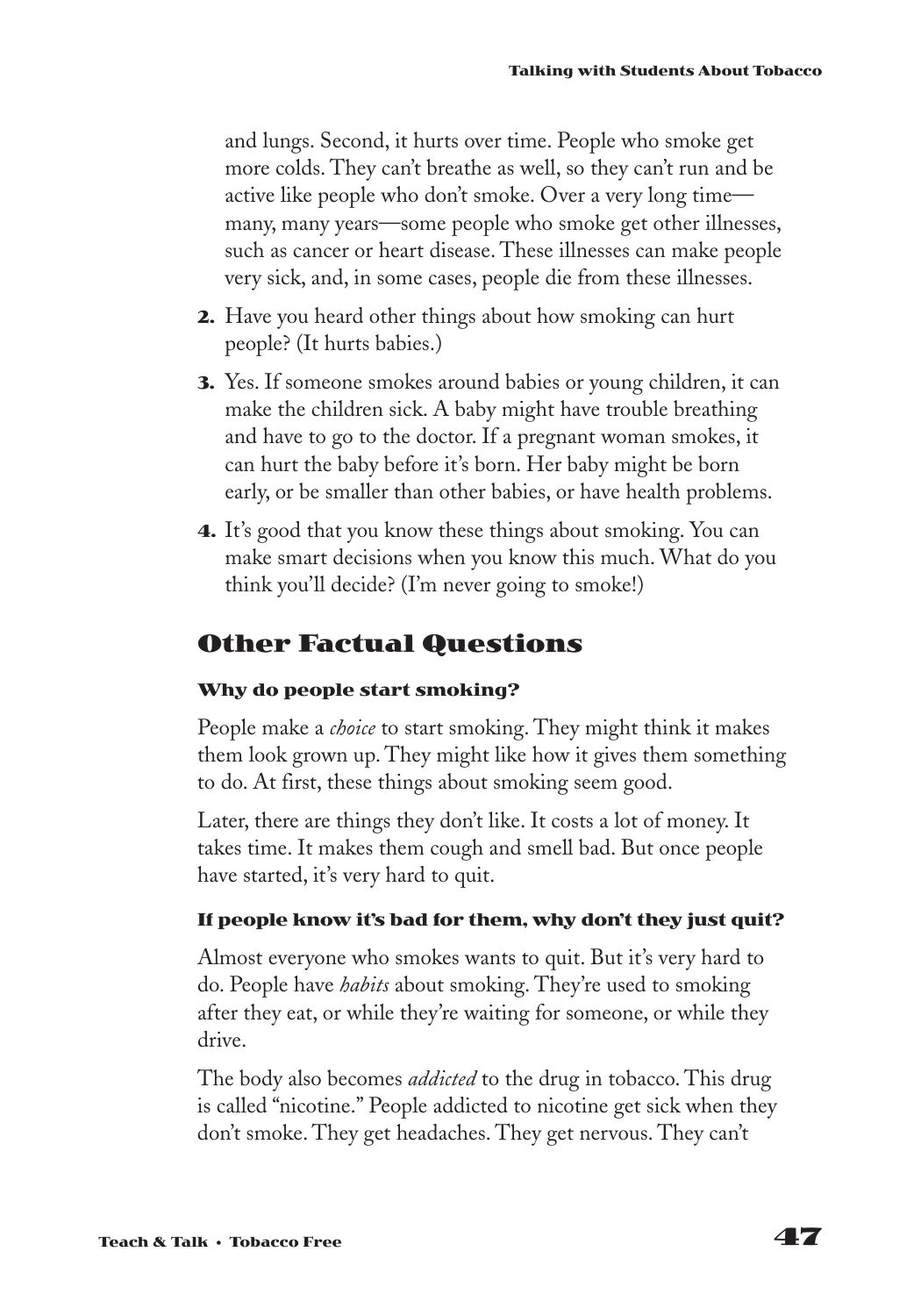think about anything except smoking another cigarette so they'll stop feeling sick.

Smokers can quit. But they have to go through a time of feeling sick and nervous. Most people have to try many times before they succeed.

### **Do people get high from cigarettes (or chew)?**

Nicotine can give smokers and chewers energy. It's kind of like drinking a cola or a cup of coffee. That's not what most people think of when they talk about being "high."

The first time people smoke or chew, the nicotine will probably make them dizzy. It can make them sick to the stomach. The body feels this way because it is being poisoned by the nicotine. Sometimes, kids or teens who smoke for the first time talk about being "high," but they're really talking about being sick.

### **If tobacco is so bad, how come stores are allowed to sell it?**

Long ago, people didn't know all the facts about tobacco. They thought it was good for you. So farmers planted tobacco, and stores sold it. A lot of people made money from tobacco. And a lot of people became addicted to it.

Now we know how dangerous tobacco is. But the people who make money from tobacco want to keep selling it. And people who are addicted to tobacco want to keep buying it. So they work very hard to keep the laws in place that allow people to buy and sell tobacco.

#### **Isn't chew better than cigarettes?**

No. Chew has nicotine in it. It makes people sick. They can get gum and tooth problems. They will have bad breath. They can get sick to the stomach. Over many years, they can have more serious problems, even cancer of the mouth and throat.

People who use chew smell bad and have to spit out ugly brown juice. After a while, they usually want to quit. But by then, they are addicted to the nicotine. Quitting is possible, but it is very hard.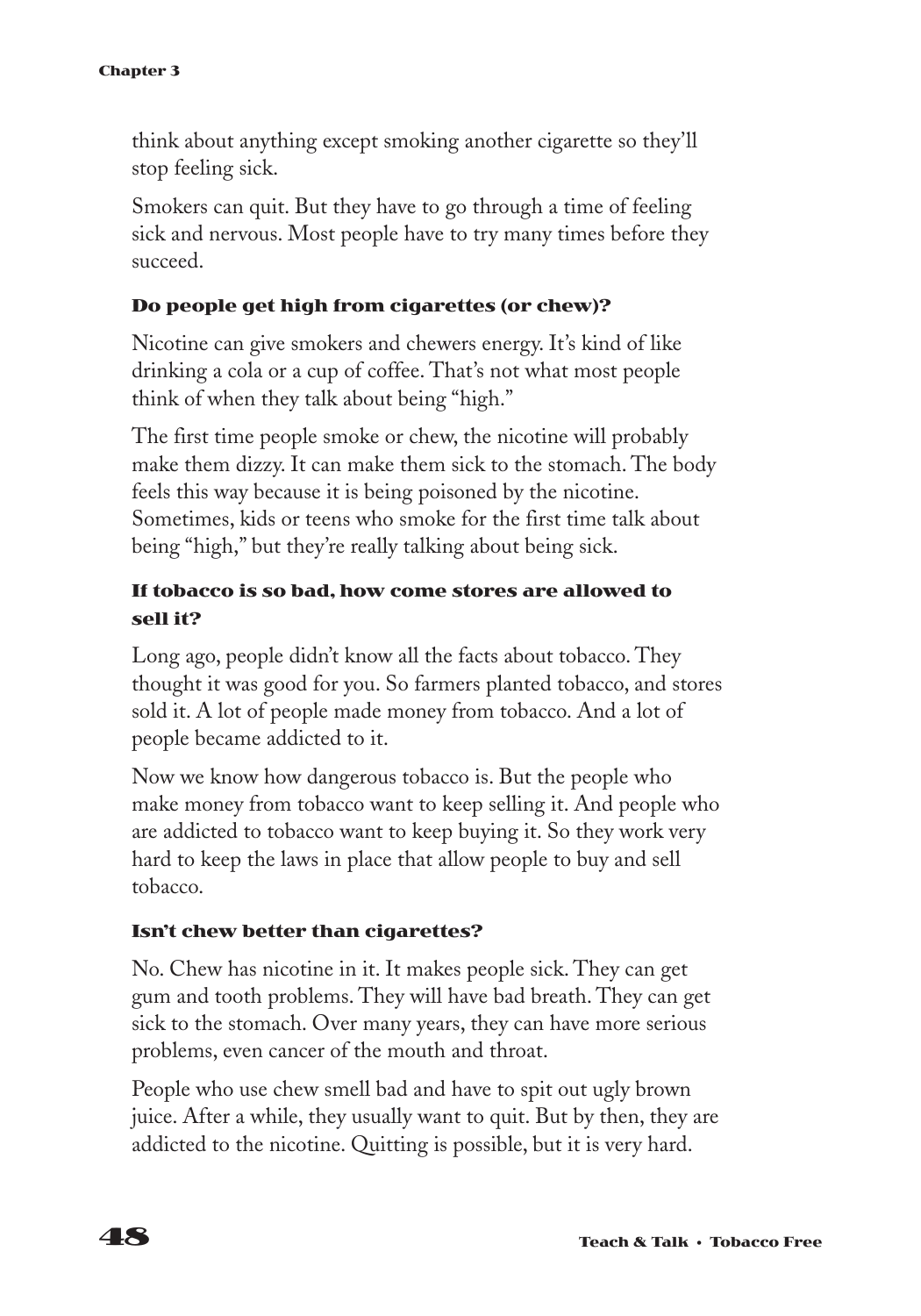#### **Is it OK to smoke cigars?**

No. Cigars have nicotine in them. Just like cigarettes or chew, people can get addicted to the nicotine. People who smoke cigars smell bad. They may have problems with coughing. They may get sick more often than people who don't smoke. After many years, they can have more serious problems, such as cancer of the mouth and throat.

### **If someone doesn't inhale, is that OK?**

No. Sometimes when people start to smoke they think if they don't inhale they won't get hooked. This doesn't work.

After the first few cigarettes, the body starts to want more nicotine. This is because people get addicted. They have more and more of an urge to inhale. Pretty soon, they start to inhale. They become a regular smoker just like someone who inhaled the first time.

### **Why do chewers have to spit?**

When people put tobacco into their mouths, it bothers their gums. Their mouths start to water, kind of like the way your mouth would if you chewed on a piece of lemon. Pretty soon, there is so much saliva, they have to either spit or swallow. If they swallow, they will get sick to the stomach. So they spit instead.

### **TEA CHABLE MOMENT**

### **I'm Out of Breath!**

- When children are panting for breath after running, ask them to notice how it feels.
- Tell them that smoking often makes people struggle for breath like this all the time.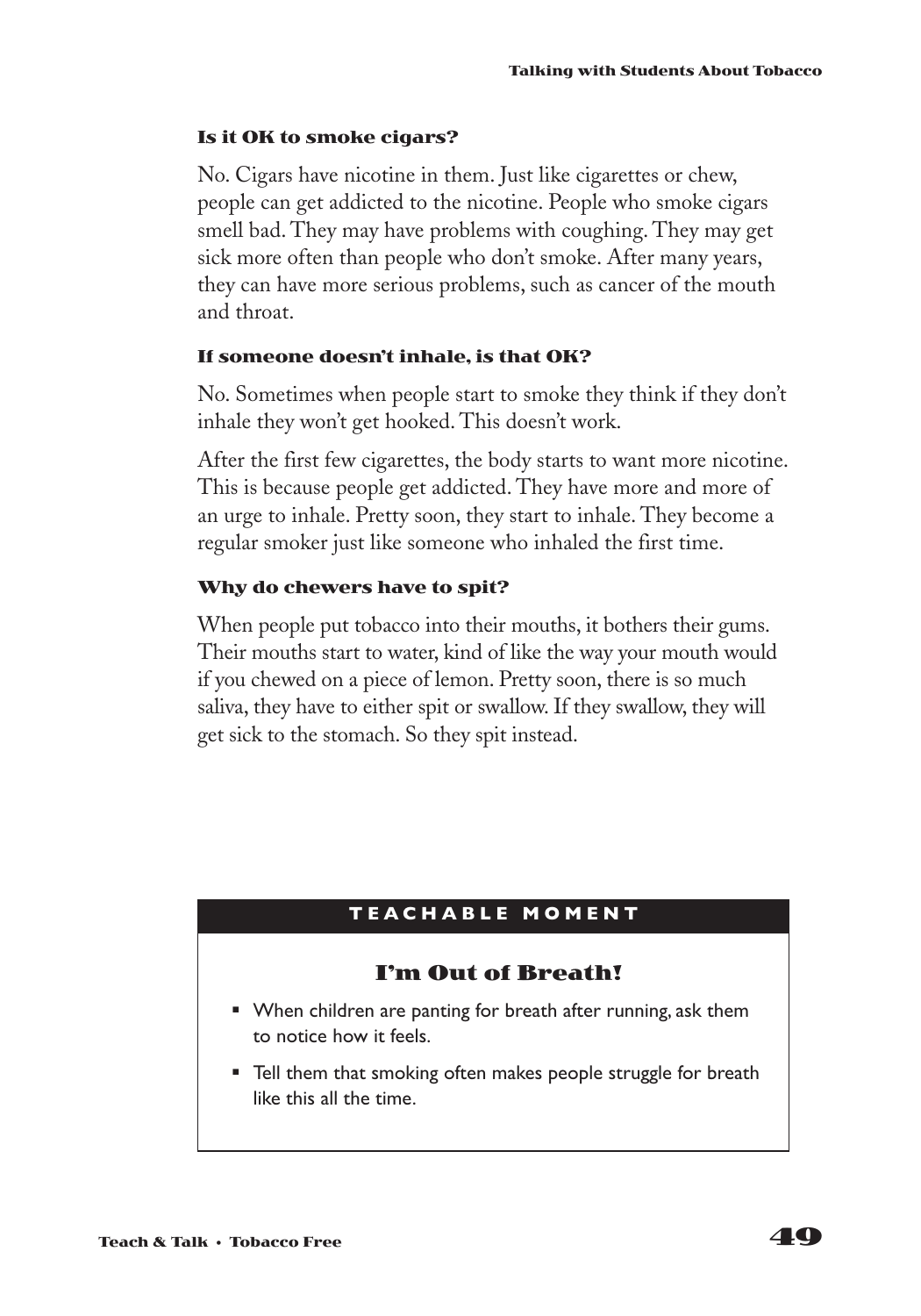### **Is it OK to smoke just a few cigarettes?**

No. Just about everyone who smokes today started out smoking "just a few cigarettes." People think they'll try it for a while and then quit. But tobacco is sneaky. It takes only a small number of cigarettes to get addicted to nicotine. Once people are addicted, it's very hard to quit.

### **Where does the smoke go?**

The smoke is made up of very tiny pieces of ash, tar and poison gases. When smokers inhale, some of the tar and gases stay in their body. They stay in the lungs and in the blood. This can make people sick.

When smokers exhale, the smoke goes into the air. It gets thinner and thinner in the air, until you can no longer see it. But if you have ever been around someone who is smoking, you know this doesn't happen soon enough! Even outdoors, smoke smells bad and can make other people cough and choke.

### **Why does smoke sting? (make me choke? give me a stomach ache? smell so bad?)**

Cigarette (cigar, pipe) smoke has poisons in it. Your body knows this. The stinging (choking, stomach ache, bad smell) is the way your body tells you the smoke is bad for you, and to get away from it.

### **What will happen to me if I have to be around someone who smokes?**

The poison in other people's smoke can make you sick. It might make your eyes burn, or give you a stomach ache or a headache. You smell bad from the smoke. You get more colds. Kids who have asthma often have more trouble if they're around smoke.

When you can stay away from other people's smoke, you will feel better and be happier. There are lots of smart ways kids can take steps to breathe fresh air instead of smoke. (See "Keeping Away from Other People's Smoke", p. 58, for ideas.)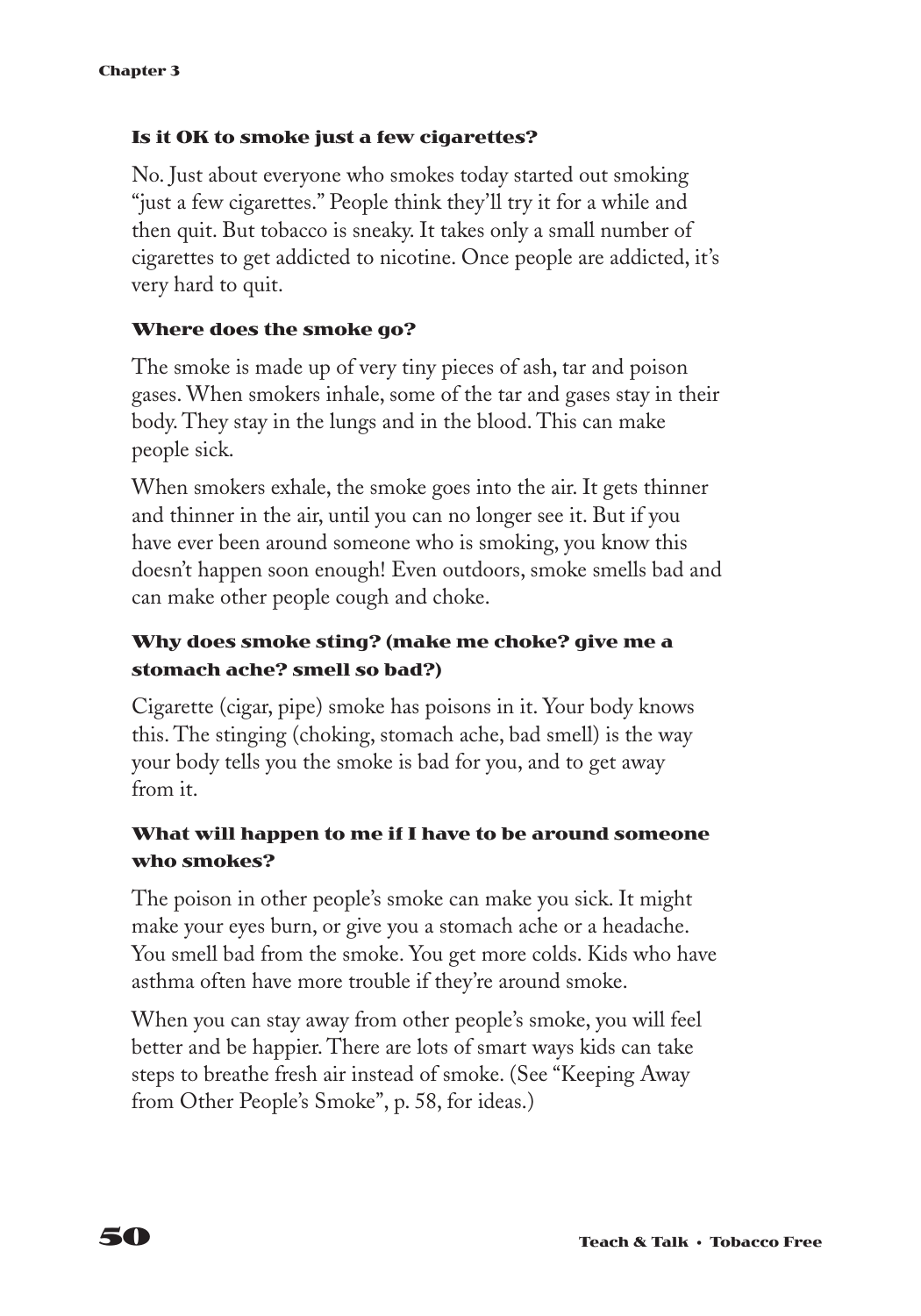### **What do cigarettes do to babies?**

Other people's smoke can make babies and very young children sick. They get even sicker than older kids like you. They may have trouble breathing and have to go to the doctor. They may get asthma.

If pregnant women smoke, it can hurt the baby before it is born. The baby might be born unhealthy. It might be born early, or be smaller than other babies.

### **How does smoke get to the baby when it hasn't been born yet?**

When people smoke, the poisons go into their lungs. Then the poisons go into their blood and move all through the body.

When a woman is pregnant, her blood helps feed the baby. Her blood brings the baby oxygen and keeps it healthy.

If she smokes, her blood has cigarette poisons in it. The poisons take up space in the blood that should have oxygen in it. The baby doesn't get as much oxygen as it needs. The poisons can make the baby sick.

### **TEA CHABLE MOMENT**

### **Tar on the Road**

When you see a road being paved or a roof being tarred, pause with your students.

- Point out the tar. "Look at all that thick black tar! I wouldn't like to touch it. It's hot, sticky and gooey. It smells bad."
- Have students share their reaction to the sight and smell of the tar.
- Explain that when people smoke, they are putting small amounts of tar like this into their bodies.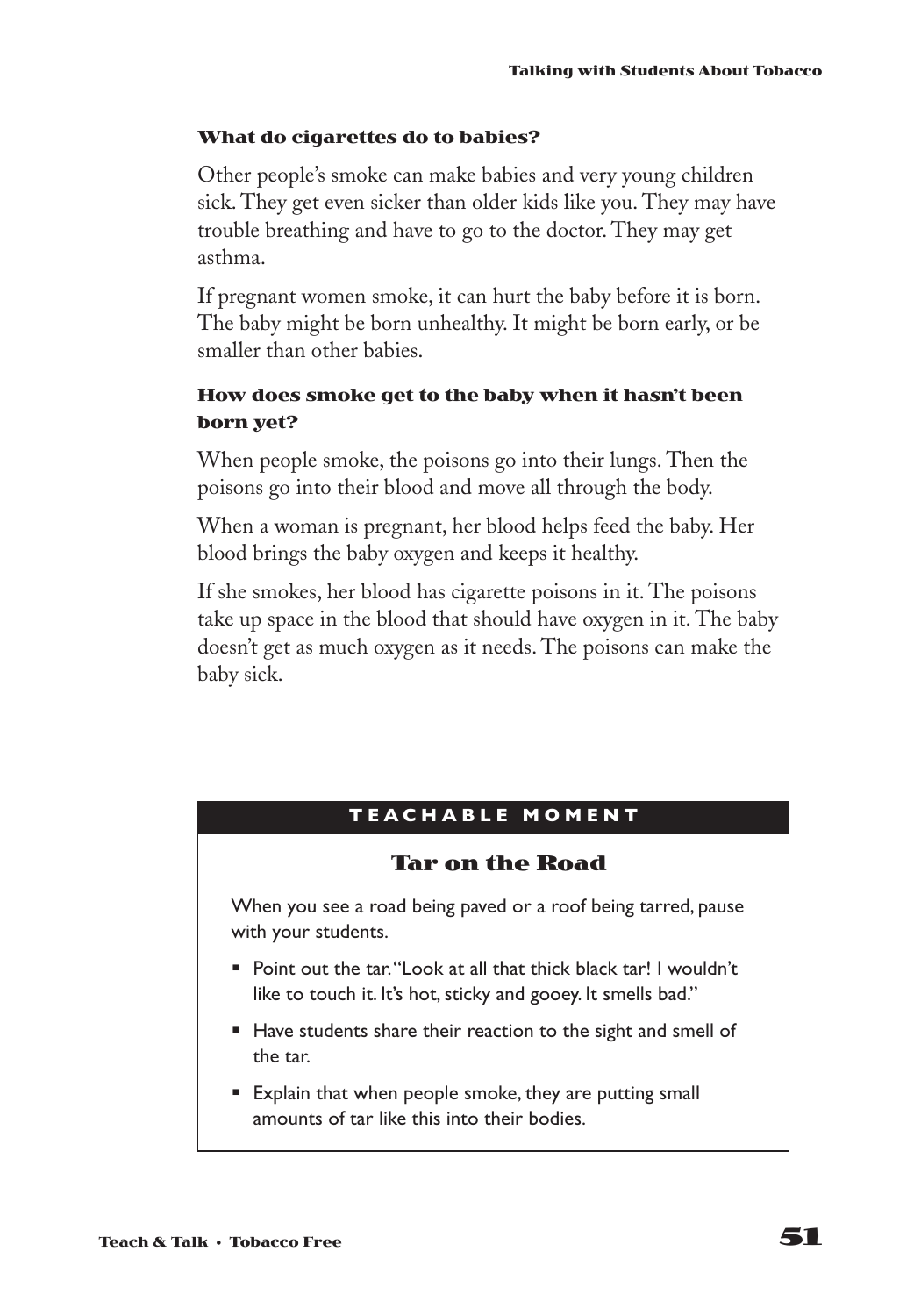#### **Does everyone who smokes get sick?**

Yes. When people smoke, their bodies cannot stay as healthy as if they did not smoke. If they smoke for even a few months, they will start to get sick more often than people who don't smoke. They may get sore throats. They may get colds. They may have a stuffy nose. They may have trouble breathing.

When people have smoked for years, they usually start having more serious problems. Not all smokers get something as serious as cancer or heart disease, but they almost always have some kind of sickness that bothers them.

### **Answering Values Questions**

#### **When answering values questions, try these steps:**

- **1. Acknowledge** that this is a hard question.
- **2. Give a framework** that separates the *person* from the *behavior*. ("Sometimes, people do things that aren't good for them, or aren't good for other people. This doesn't mean they're bad people. But we might not like their choices or actions.")
- **3. Give factual information** that increases understanding of the issues.
- **4. Ask** the child what he or she thinks.
- **5. Follow up** at a later time with especially difficult or confusing issues to see if the child has more questions.

*Here's an example, using the steps:*

### **Why does a mom with a baby or little kid smoke if she knows it's bad for her child?**

- **1.** This is a hard question.
- **2.** Everyone does things sometimes that aren't good for them. Maybe someone eats too much ice cream and doesn't have room for dinner. Maybe someone stays up late watching TV and is sleepy at school or work the next day. Or maybe someone does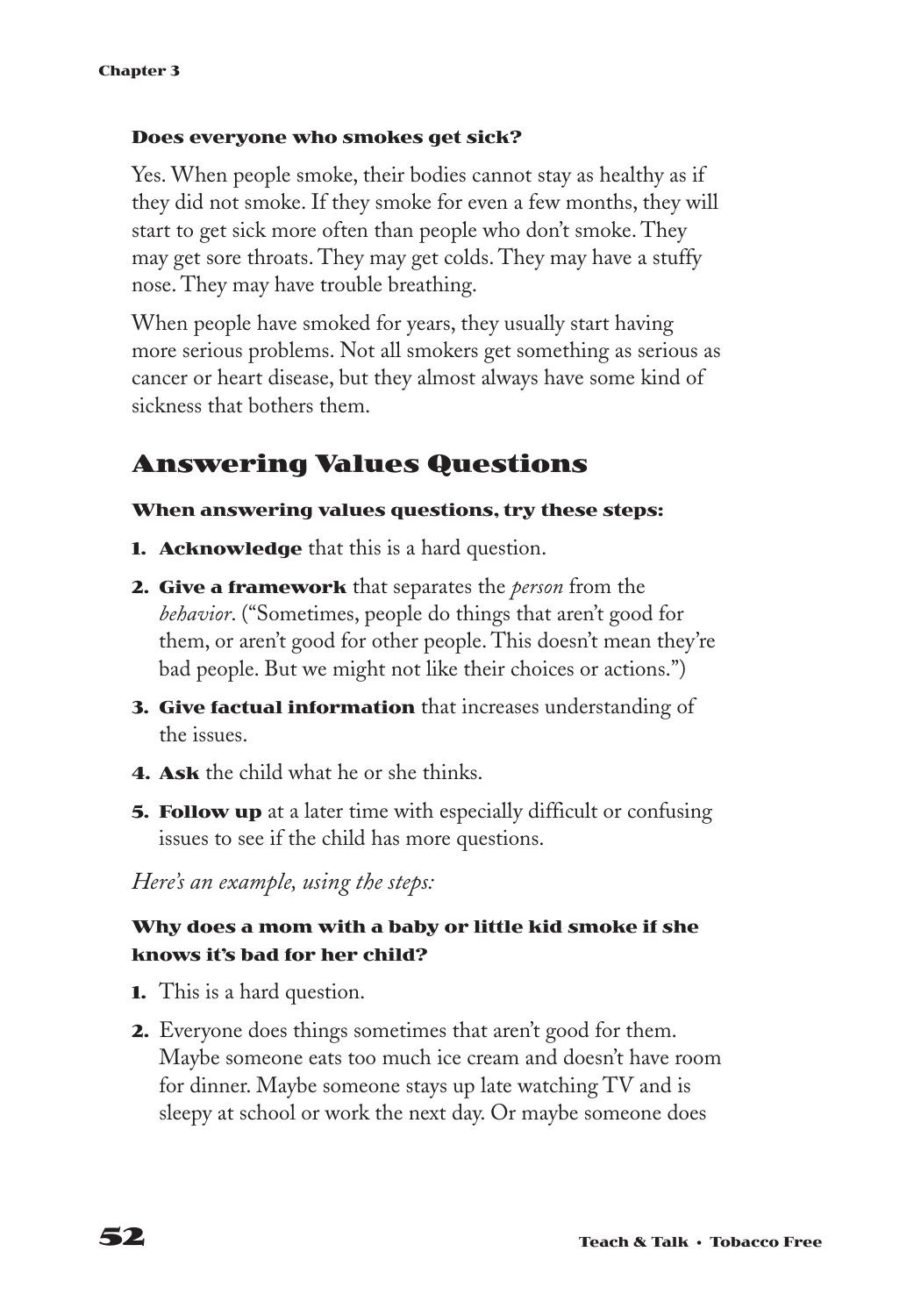something more serious, such as smoking. This doesn't make someone a bad person, even if we might not like what he or she is doing.

- **3.** When people start to smoke, they get addicted to the nicotine in tobacco. After a while, if they don't smoke they get sick. They feel nervous. They might get a headache. A mom with a little baby doesn't want to feel sick or nervous, so she smokes. It's not good for the baby, but the mom feels that she doesn't have a choice. That's one of the things addiction to nicotine does to people—it takes away the feeling that they have a choice.
- **4.** What do you think about that? What's the smartest choice for you to make? (I'm never going to smoke!)

### **Other Values Questions**

### **Are my mom and dad going to die because they smoke?**

Smoking is not a healthy thing to do. People who smoke get sick from it. After many years, some smokers get serious illnesses, such as cancer or heart disease. Some smokers even die from these illnesses.

But not all smokers die from smoking. We hope that's true for your mom and dad. Even better, if they can quit smoking, their bodies can get very healthy again.

This is scary to think about. But remember that there is hope for smokers. Some smokers quit. Some smokers never get a serious illness from smoking.

### **My aunt smoked and her baby was born dead. Did she kill the baby?**

We know that when pregnant women smoke, it can make their babies sick. But we don't know if smoking hurt your aunt's baby. Sometimes it's hard for doctors to know why a baby doesn't live. Many different things can go wrong. Most of these things your aunt had no control over.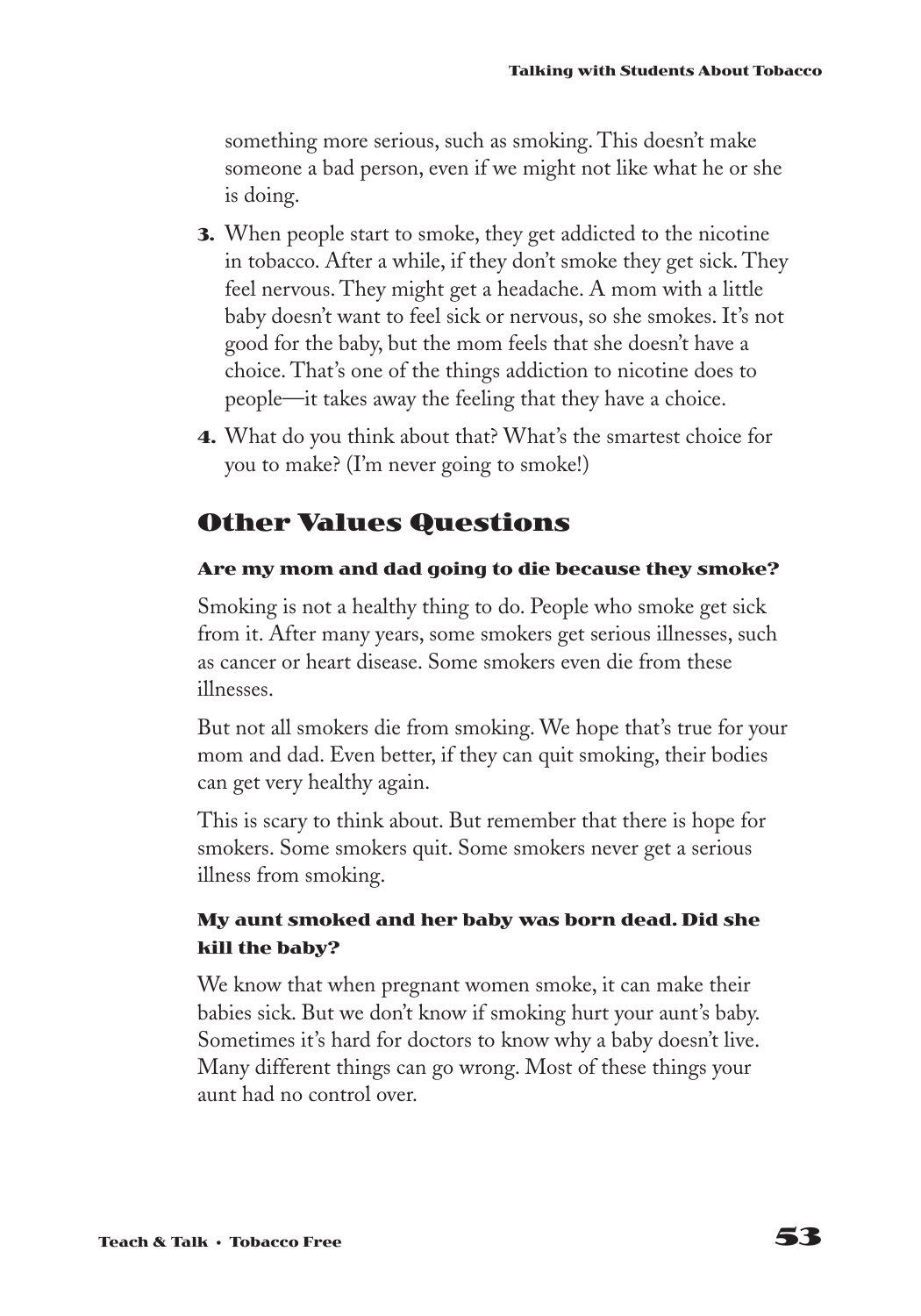The best choice for a pregnant woman is not to smoke. But, remember, once someone makes a choice to start smoking, it becomes very hard to quit. What's the best choice going to be for you?

### **If it's bad for you, why does my dad smoke?**

When your dad made the choice to start smoking, maybe he didn't know as much as you do about tobacco. Maybe he didn't know how bad it is for you. Maybe he didn't know how sneaky tobacco is.

After he had smoked for a few weeks, he might have found things he didn't like about it. But by then, he was addicted to nicotine. It was very hard not to smoke, and very hard to quit.

What kinds of choices do you think your dad wants you to make about tobacco?

### **If they love me, why do they smoke around me?**

People who are addicted to nicotine feel sick and nervous when they don't smoke. Your parents (grandparents, aunt, uncle) love you. But they don't want to feel sick, so they smoke.

There are things you can do so you don't have to be around their smoke as much. Let's talk about some things you can try.

#### **My older brother smokes. Should I tell on him?**

What do you think would happen if you did?

If your brother has just started smoking in the last few weeks or months, it might be easier for him to quit now. The longer he keeps smoking, the harder it will be to quit.

If you think telling your parents might help your brother quit, it might be a good idea to talk to them.

### **Why do actors in movies smoke if it's supposed to look so bad?**

Some people must think it looks good to have actors in movies smoke. I know I don't like it. What do you think?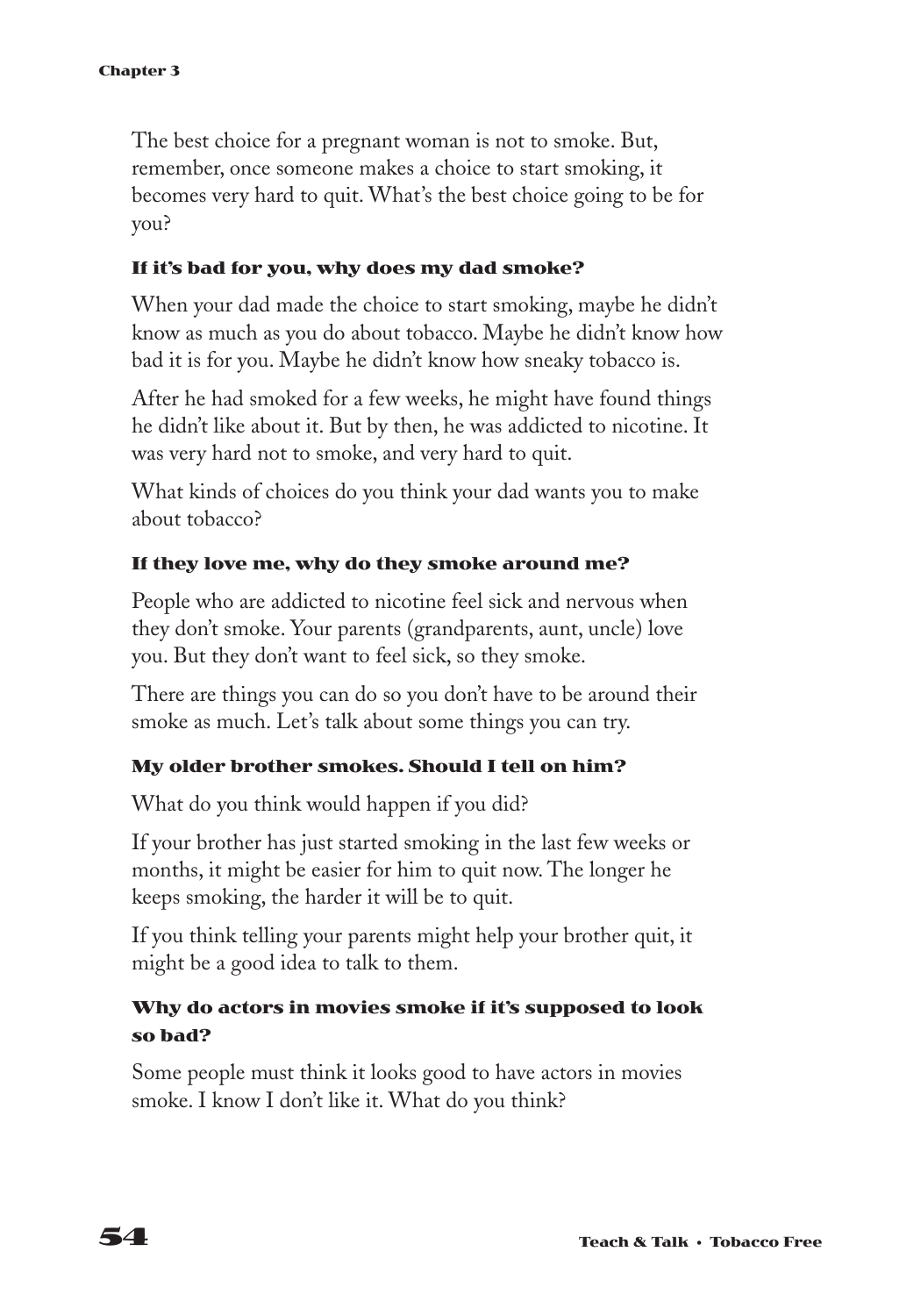#### **Why do baseball players chew if it's bad for them?**

Why do you think a baseball player might start using chew?

Chew is just like cigarettes in many ways. People start using chew to try it. They think they'll be able to quit when they want to. Then they find that they feel sick if they don't use it, because they've become addicted to the nicotine.

Baseball players make a bad choice when they start using chew. Then they find it's hard to quit. What's the best choice going to be for you?

### **Answering Skills Questions**

### **When answering skills questions, try these steps:**

- **1. Praise** students for thinking about how to stay healthy.
- **2. Explain or review** how planning ahead can help them stay healthy. Use specific skills as examples.
- **3. Practice** the skill with students.

*Here's an example, using the steps:*

### **How do I tell grown-ups not to smoke around me without them getting mad?**

- **1.** What a good question! I'm glad you're thinking about ways to stay healthy.
- **2.** When you think ahead like this, you can make a plan that will work. Do you have any ideas about how you might ask a grownup not to smoke around you? (I don't like your smoke. It's making me sick. I want you to stop.) That's a great start. Here's a hint that might help you. Most grown-ups really like it when children are polite.
- **3.** What's the most polite way you can think of to ask a grown-up not to smoke around you? *(Have students practice.)* What's the strongest way you can say you don't want them to smoke around you? *(Practice.)* What's the whiniest way? *(Practice.)* What's the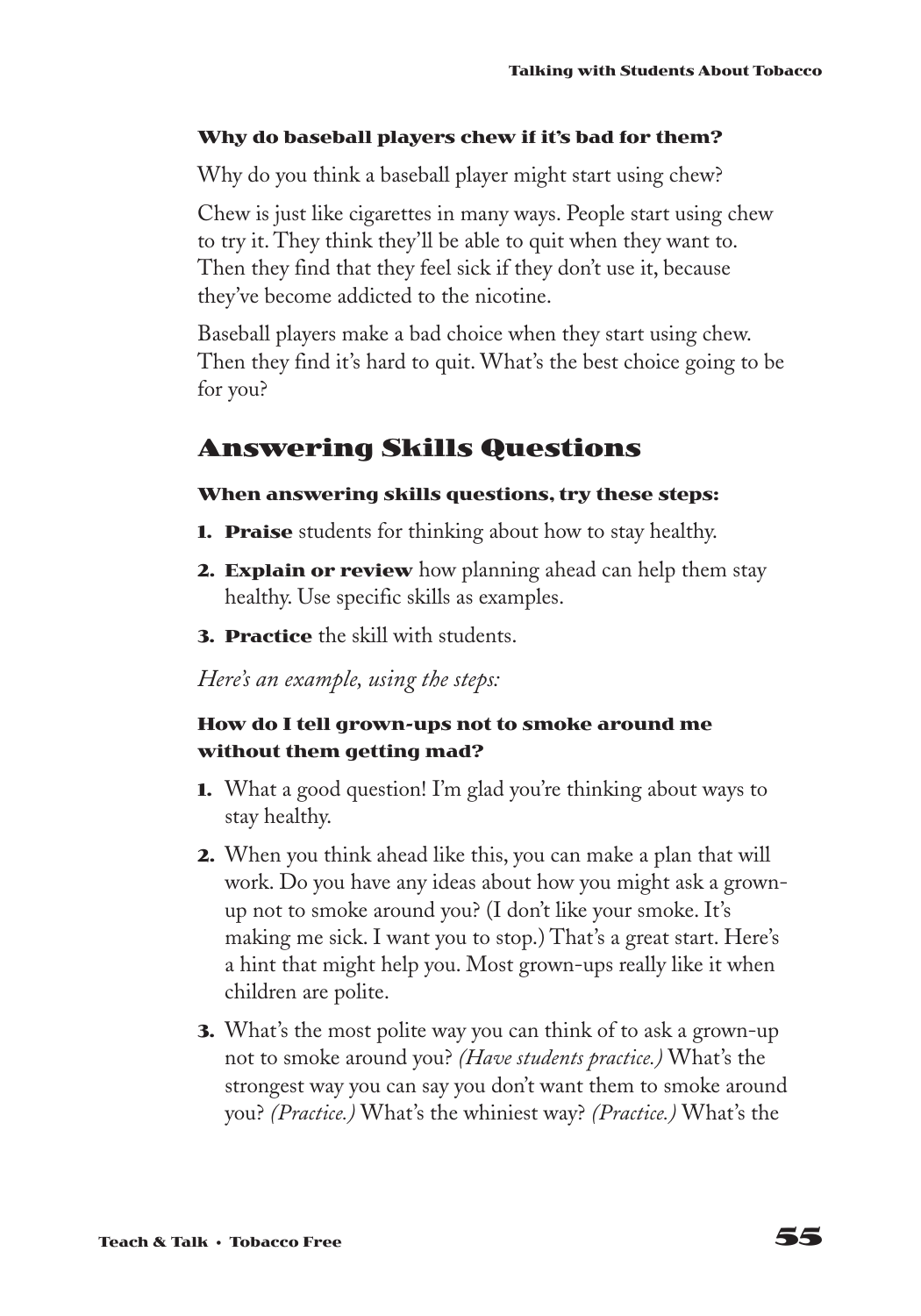funniest way? *(Practice.)* Which way do you think would work with the grown-ups you know who smoke? *(Discuss.)* What are some other ways you can stay away from other people's smoke? *(Discuss and explain.)*

### **Other Skills Questions**

### **How do kids keep away from other people's smoke? (at home? at friends' homes?)**

*Skill: Avoiding Environmental Tobacco Smoke*

There are lots of things kids can do to keep away from other people's smoke. These things may not work all the time if you live with people who smoke. But if you try them, you can be around smoke a lot less.

Let's talk about some ideas. We'll see which ones you think might work for you. Then here in class, we can practice asking grown-ups to help you stay away from other people's smoke. *(Review strategies and practice skills.)*

#### **I know I'm never going to smoke.**

*Skill: Practicing Clear and Convincing "No" Messages*

What a great plan! I'm glad to hear it! Let's imagine that you were around some older kids who wanted to give you a cigarette. What would you say? *(Practice.)*

What if a really good friend of yours handed you a cigarette. What would you say? *(Practice.)*

### **Smoking and chewing are stupid.**

### *Skills: Building Self-Esteem; Building a Sense of Group Norms*

Yes. Starting to smoke or chew is a bad choice. Why do you suppose some people make the choice to start? *(Discuss.)* What are the ways you're different from those people? *(Discuss.)* What about your friends? Are they the kind of people who might smoke or chew?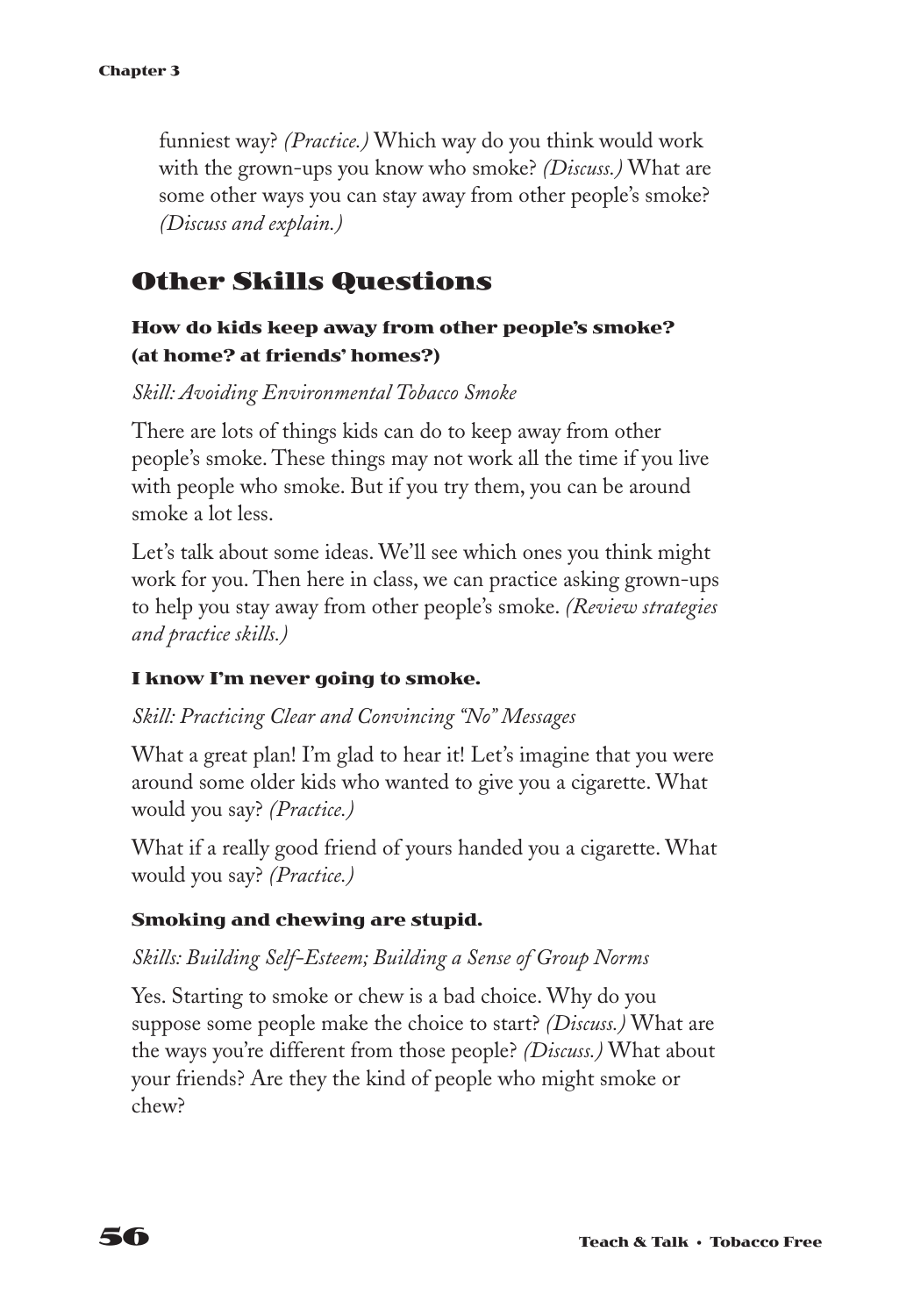So, you and your friends really want to stay healthy. It sounds as if you'll never need to worry about quitting smoking or chewing because you'll never start.

### **I would never be friends with someone who smoked.**

### *Skills: Appropriate Refusal Skills; Thinking of Alternatives to Smoking*

What would it be like to be friends with someone who smoked? What would be hard about it? What do you suppose you would do if someone who was already a friend of yours started to smoke? What if someone you liked a lot offered you a cigarette, because he or she thought it was a nice thing to do?

What are some things you like to do that are better than smoking?

### **That guy in the movie was really cool.**

### *Skill: Looking at Messages About Tobacco in the Media*

What were the things that made him cool? What do you think about the fact that he smoked? Did that make him more interesting (handsome, tough, strong, brave)? Would smoking really help him be a more interesting person? When someone smokes in the movies, what kinds of things is it saying to people who watch the movie?

### **The Big Question**

### **If it's bad for you, why do people smoke?**

This is the biggest question for children, and one that comes out in all kinds of ways.Why does a pregnant woman smoke? Why do actors smoke? Why would people do something that is bad for them?

A good general approach is to emphasize that people make a choice to *start* smoking, but that once someone is addicted to nicotine it is very hard not to smoke. Quitting is very hard and this is why it is better never to start smoking.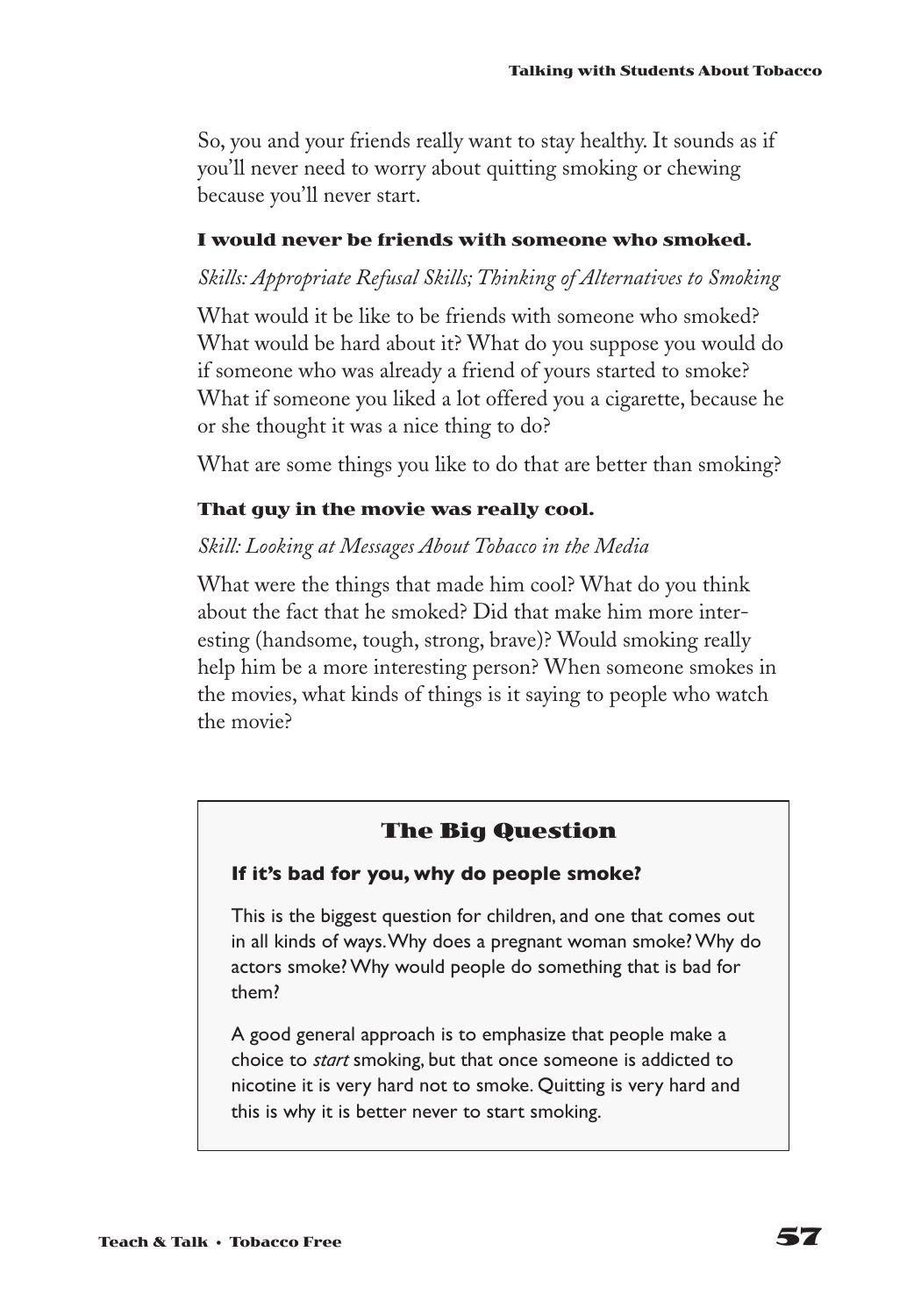### **Keeping Away from Other People's Smoke**

#### **Here are some things children can try:**

- Ask the person not to smoke around them.
- Ask their families to set a rule that the house and car be smoke-free.
- Ask to have some rooms in the house be smoke free.
- Ask to have their own rooms be smoke free.
- Open windows when people are smoking (in a car, in a home). Sit near the open window.
- Go outside, or into another room, when people are smoking.
- Sit in a different part of the room when people are smoking.
- If someone is smoking at a meal, sit as far away from the smoker as possible.
- Ask to go to smoke-free restaurants, or to sit in the nonsmoking sections.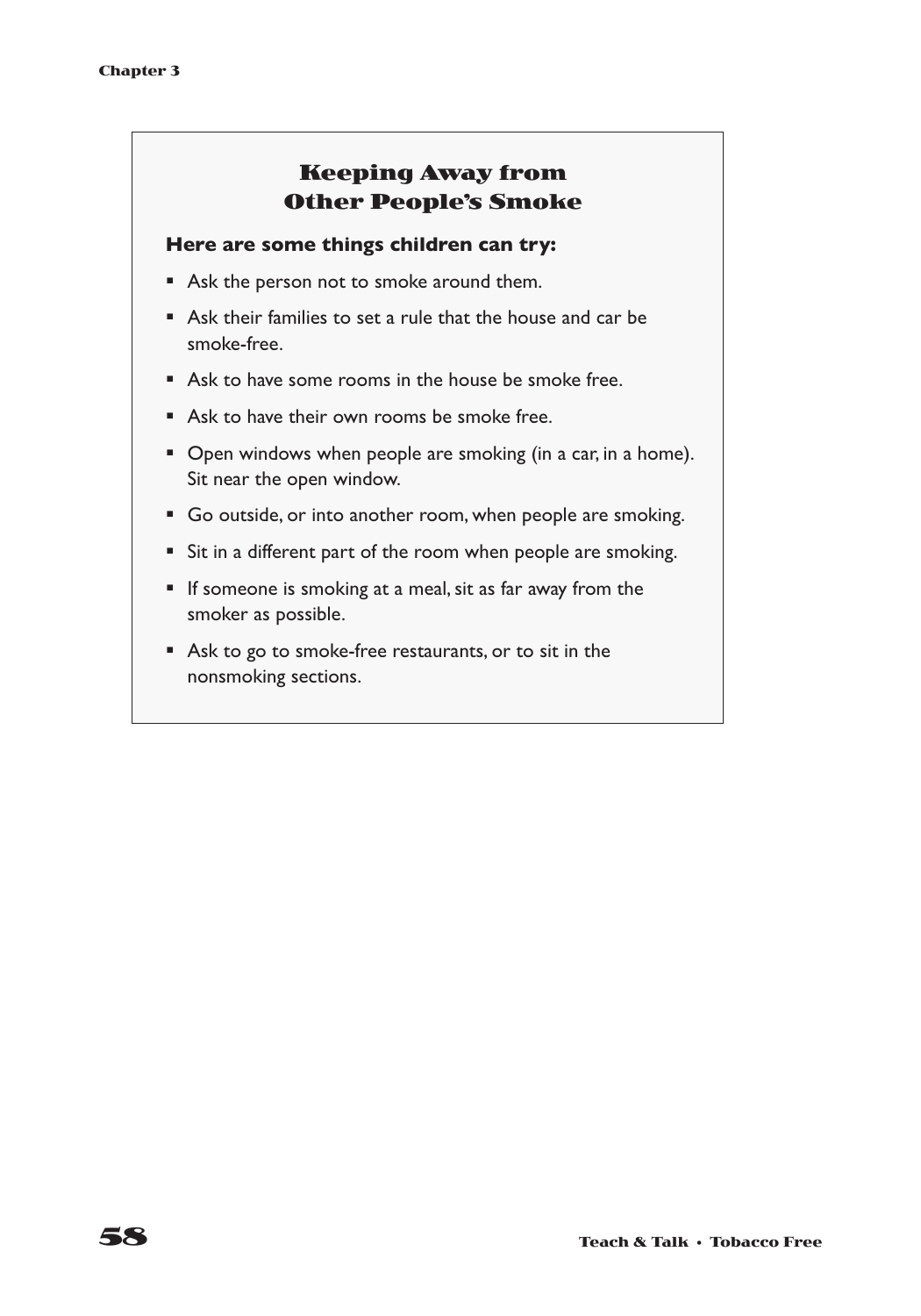## **Classroom Activities**

The following activities reinforce the concepts in this chapter. Adapt activities to suit the needs of your students and classroom.

## **Tobacco Tells You What to Do**

### **This activity helps build attitudes that support being tobacco free.**

- Ask students to think about a time they didn't get to do what they wanted. Maybe they wanted to stay out at recess longer, and their teacher made them come back to class. Maybe they wanted to stay up late when friends were visiting and their parents made them go to bed. Maybe they wanted to play with their older brother, and he said no.
- Explain that most children want to grow up so they can make more choices for themselves, but the funny thing about kids who start to smoke is that they are giving up all kinds of choices that grown-ups usually like to make. Tell them that tobacco tells them what to do more than their parents ever dreamed of doing!
- Ask students: Would any of you like to have tobacco make these kinds of choices for you?
	- You can't feel awake until you've had some tobacco.
	- You can't get your work done unless you have some tobacco.
	- You can't have fun or relax unless you have some tobacco.
	- You can't buy a CD or go to the movies because you need to spend your money on tobacco.
	- You know that using tobacco is making you sick, but you still need to keep using it.

*(continued)*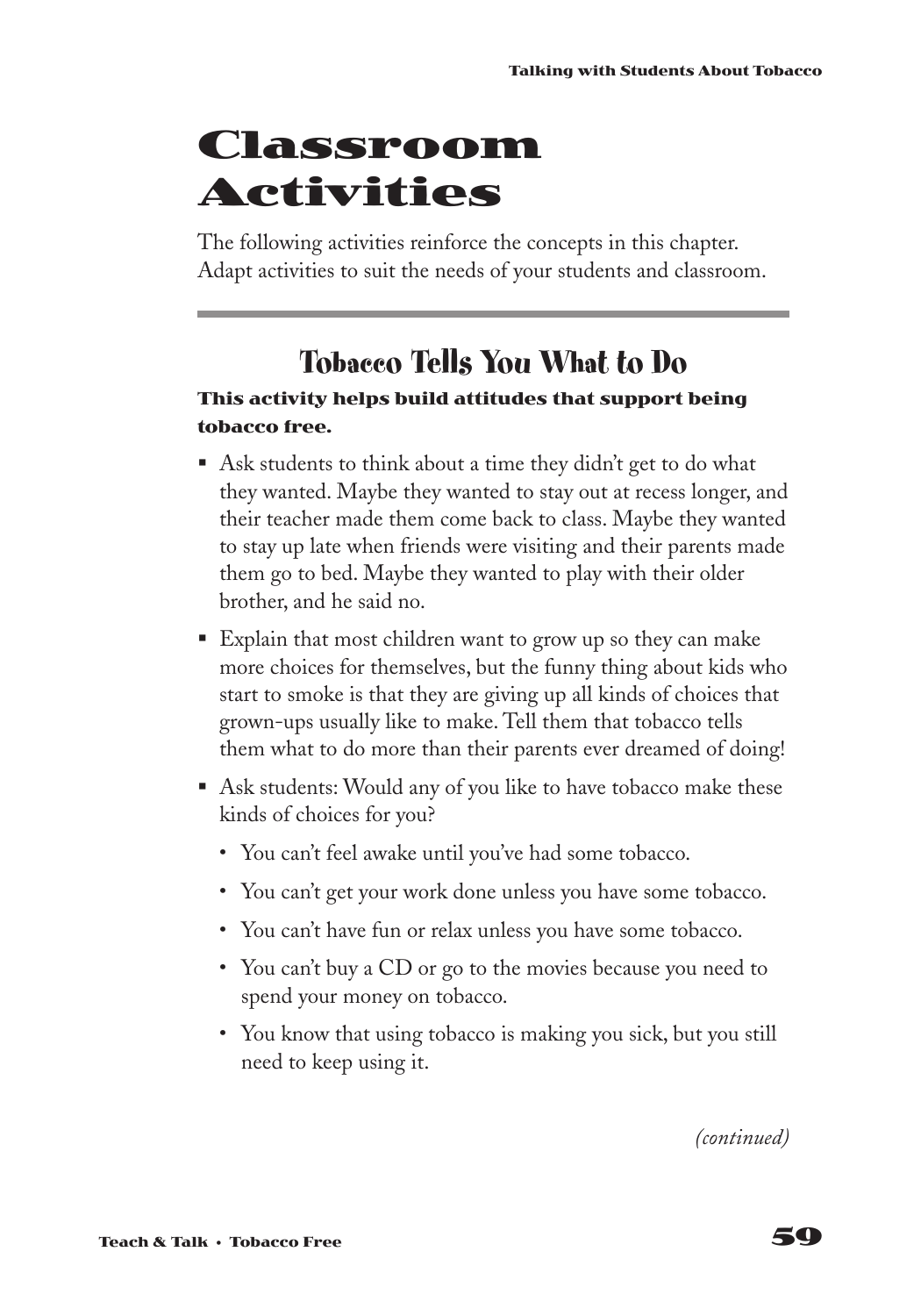- You want to get to a party on time, but you've run out of tobacco. So you stop on the way to buy some more, and are late.
- You are having a good time when you get to the party, but you have to keep getting up and leaving the fun because you need to go outside to smoke.
- When you are in class or at work, you spend more time thinking about your next cigarette than about the work you're trying to do. You get a headache that gets worse until you find a way to smoke a cigarette.
- You can't get to sleep at night until you've had some tobacco.
- Have students draw a picture or write a paragraph about choices they can make for themselves because they are tobacco free.

### **Tobacco Makes People Look Bad**

- Ask children to think about what they see when they see someone smoke. How does the person look? What does he or she do? Are these things attractive?
- Some points to cover:
	- Smokers suck very hard on a burning, rolled-up piece of tobacco.
	- Smokers blow smoke out of their noses or their mouths.
	- Some teenagers think they look grown up when they smoke.
	- Many smokers and chewers have brown stains on their teeth.
	- Many chewers have white patches and sores on their mouths and gums.
	- Smokers may get brown stains on their fingers.
- Have students draw a picture showing some of the unattractive things about smoking.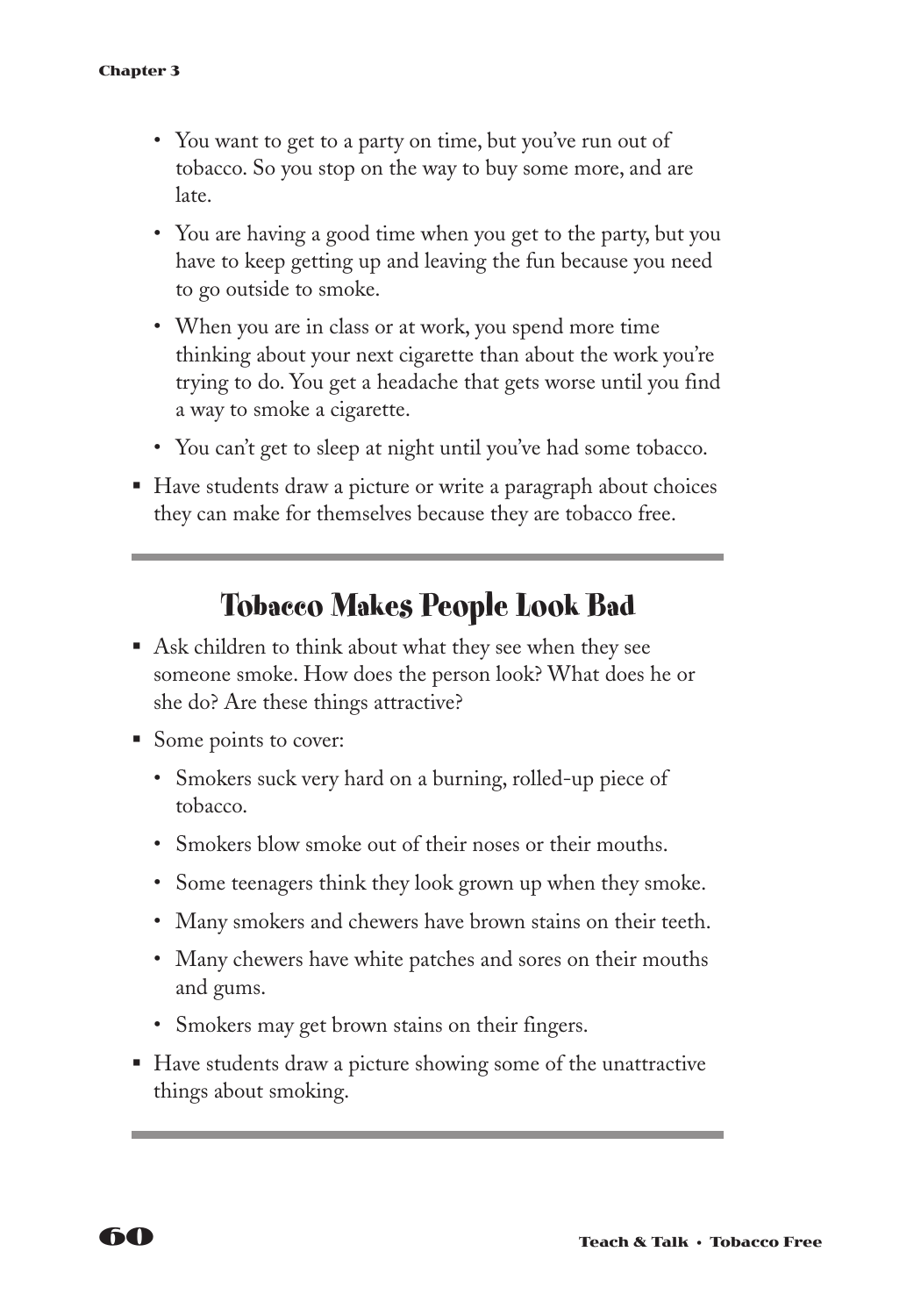### **Tobacco Makes People Smell Bad**

- Ask students to think about what they smell when they are around someone who smokes. What do they think of the smells?
- Ask if these things smell nice:
	- A cigarette burning in an ashtray.
	- The smoke that comes out of someone's nose or mouth.
	- Cigarette smells on smokers' clothes or in their homes or cars.
	- The smell on a smoker's breath and hair.
	- The smell of ashtrays full of old cigarette butts.
- Tell students that after thinking about all these unpleasant smells, they need to give their brains and noses a break. Have some pleasant-smelling things for students to notice with their healthy, tobacco-free noses. You could have a lemon, a rose, some cinnamon, sage or other fragrant items for them to smell.

### **Tobacco Makes People Sound Bad**

- Ask children to think about things they've heard when they are around people who smoke or chew. What do they think of these sounds? Do they like them?
- Cover the following points:
	- Smokers cough a lot. Sometimes they have lots of short, dry coughs. Sometimes they have big, deep coughs to clear gobs of phlegm and mucus out of their throats.
	- Smokers usually spit these gobs of phlegm out.
	- People who've smoked a long time may have raspy voices.
	- Chewers make noise when they spit out the brown juice.
	- Chewers spit a lot, even without tobacco in their mouths.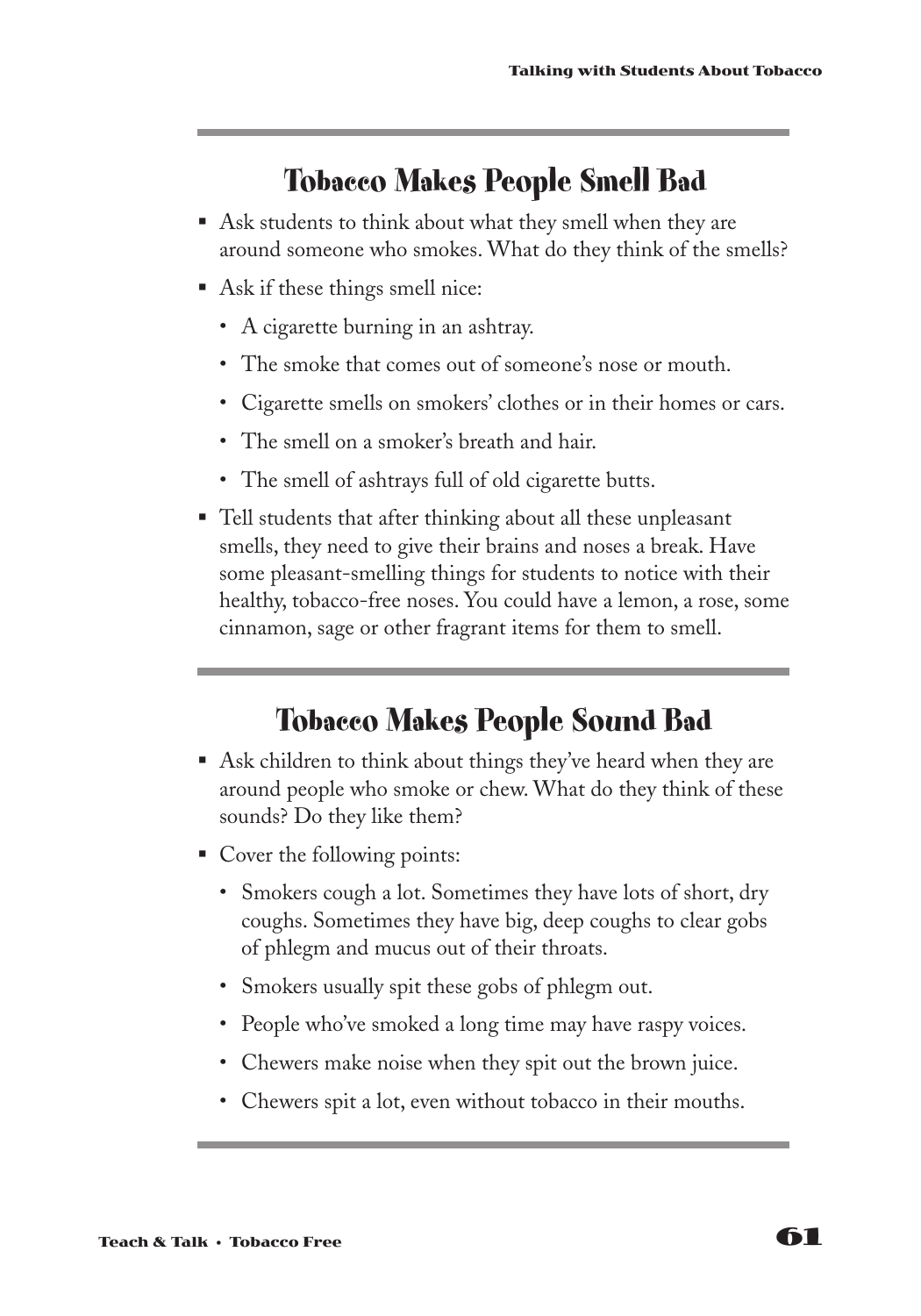## **Special Delivery Bloodmobile**

### **Use this activity to show how oxygen travels in the body.**

- Have a toy truck or train that can carry small marbles. You will need several marbles in each of 3 colors: red, blue and yellow.
- Ask children to imagine a giant's body lying on the floor. Have some students stand where the feet would be, and some others stand where the arms, head, stomach and heart would be. Give each "body part" a blue marble.
- § Name the giant person. Call him Goliath. Ask: Who is Goliath's head? Who is his stomach? Who is his feet? Now we need someone to be Goliath's blood. Who will do that?
- Explain that Blood's job is to deliver fresh air to all the body parts, and then to pick up air the body has used. "We'll use red marbles for the fresh air and blue marbles for the used air. I'll be the air sacs in Goliath's lungs. I'm going to give red marbles of fresh air to Goliath's blood. I'll put the red marbles in Blood's truck."
- Have the student who is being Blood drive the red marbles around Goliath's body. Each time Blood comes to a body part, have those students take a red marble of fresh air out of the truck and put a blue marble of used air back in the truck.
- Have Blood take the truck around to the different body parts and make the exchanges. "Now, Blood can bring the truckload of blue marbles back to me. I will trade all the used air (blue marbles) for more fresh air (red marbles). Then Blood can travel around the body again."
- After the truck has made two or three trips around the body, put the yellow marbles down by the lungs. "Oops. Goliath made a bad mistake. He smoked a cigarette. Now there is poison gas in his lungs. These yellow marbles are carbon monoxide from his cigarette smoke. The yellow marbles are going to get on Blood's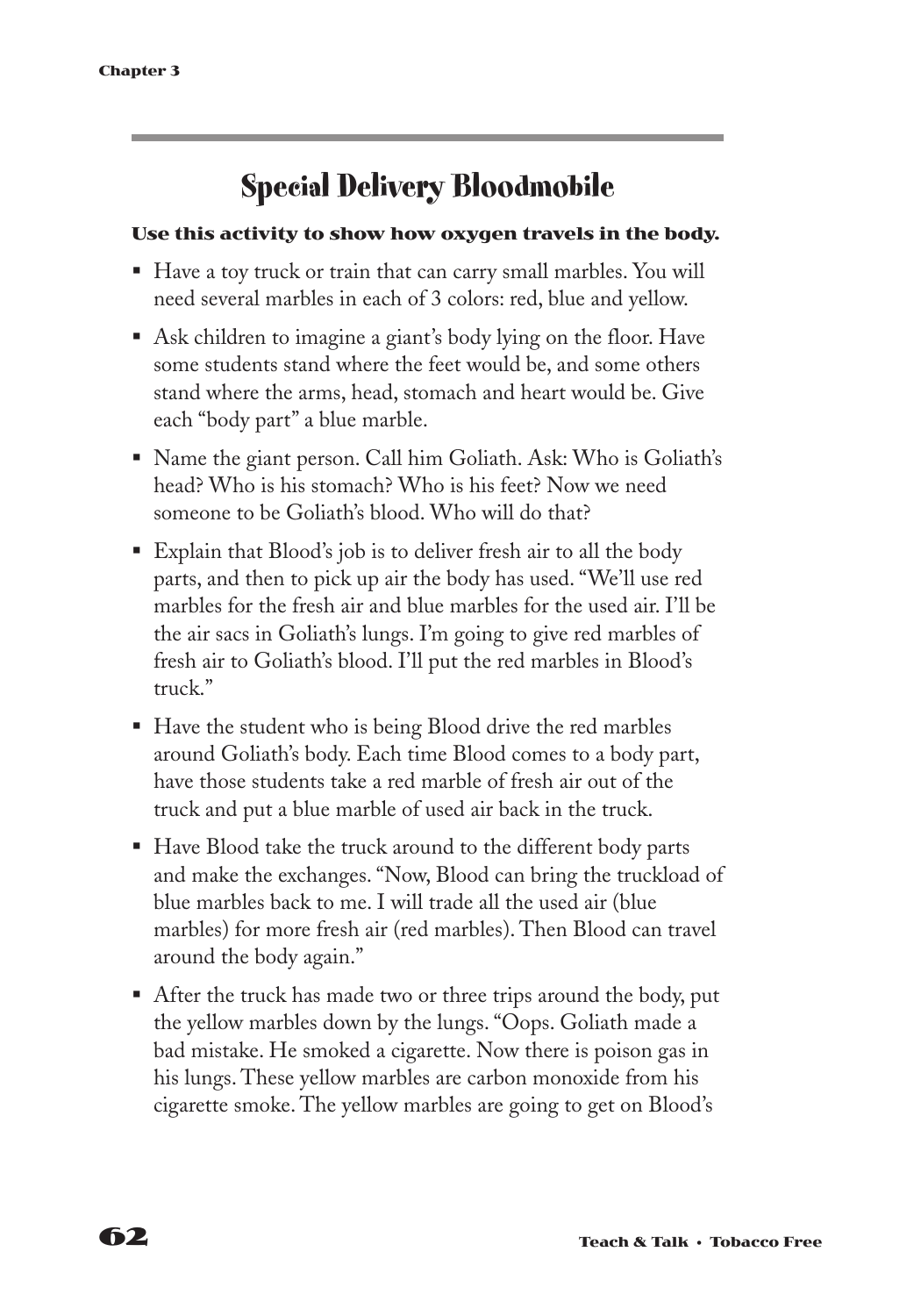truck. They are going to steal the place of the fresh air (red marbles)."

- Ask students what will happen when Blood travels around the body this time. Explain that there is no fresh air to pick up from the blood and no space on the truck for the used air. The carbon monoxide is taking up all the space. How do they suppose Goliath's body feels when it isn't getting enough fresh air?
- Discuss the activity with students. How do they feel about what tobacco has done? Are they angry? What would they like to tell Goliath about smoking? What do they want to say to tobacco?

### **Please Don't Smoke**

### **Play this game to give children practice in asking others not to smoke around them.**

- Explain that there are many polite ways to ask a person not to smoke. Tell students they will practice some of these so they can choose the one they like best. Tell them to listen carefully, and then repeat what you say so they can see how it feels. Here's the first way:
	- "Please don't smoke around me."
- Have students say it. Ask how it felt.
- Try some other ways. Have students repeat each statement after you.
	- "Smoking bothers me. Please don't do it."
	- "Please don't smoke while I'm eating."
	- "I wish you wouldn't smoke right now."
	- "Please extinguish your cigarette."
	- "Could you please smoke outside."
- Ask students to think of some ways of their own. Have the class try student suggestions. *(continued)*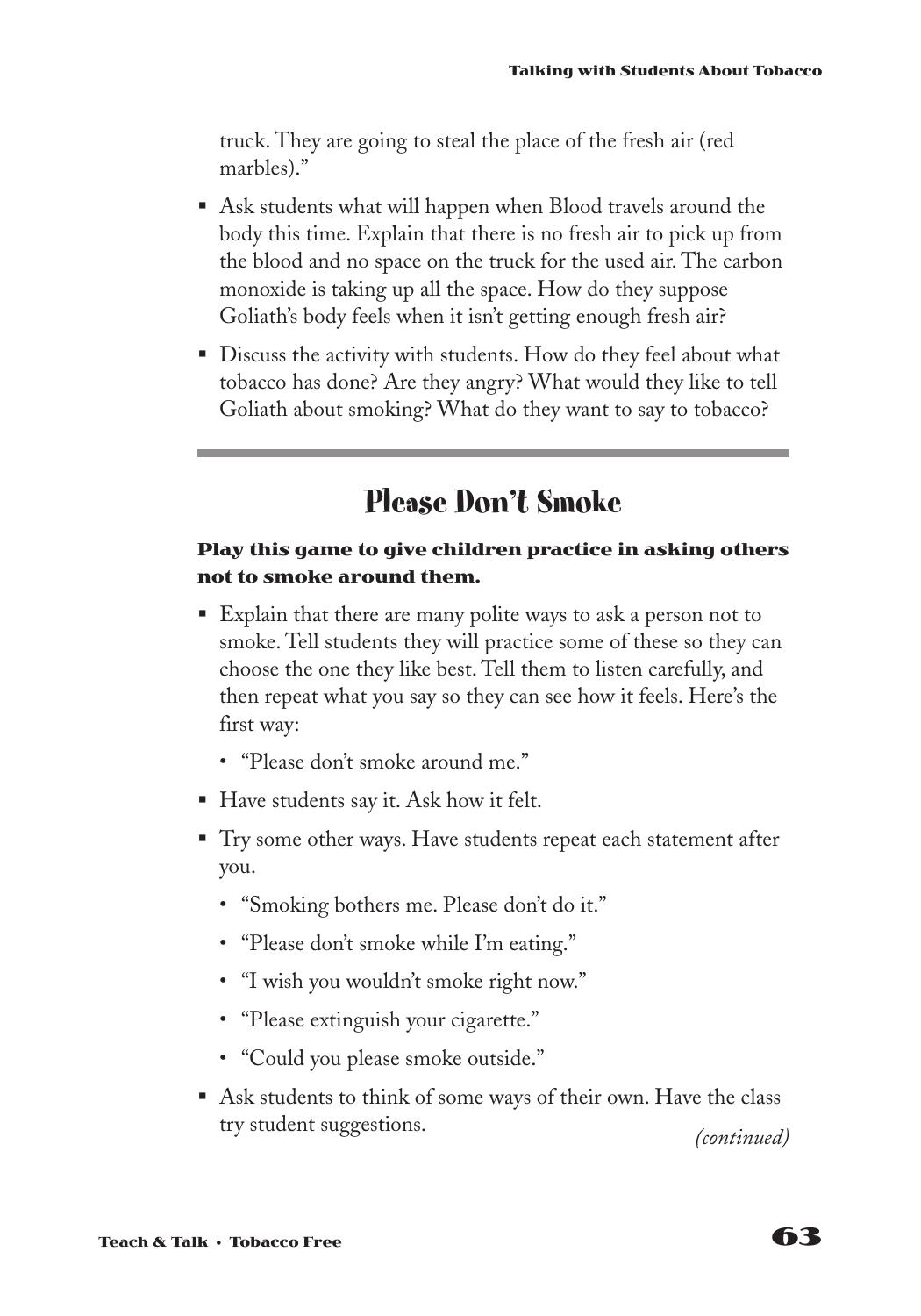- § Explain that students have tried a lot of different ways to ask people not to smoke, just as people try on different shoes at the shoe store to see which pair fits. Ask which way they like best.
- Have students practice these phrases with each other.
- Discuss some of the responses they might get when asking people not to smoke, and what choices they have in those situations. (*Note*: You want to help children learn assertiveness skills, but it is important to emphasize courtesy and flexibility rather than confrontation and rigidity.)
- Have students make and decorate signs with the phrases they think are most effective. Hang these in the classroom or around the school.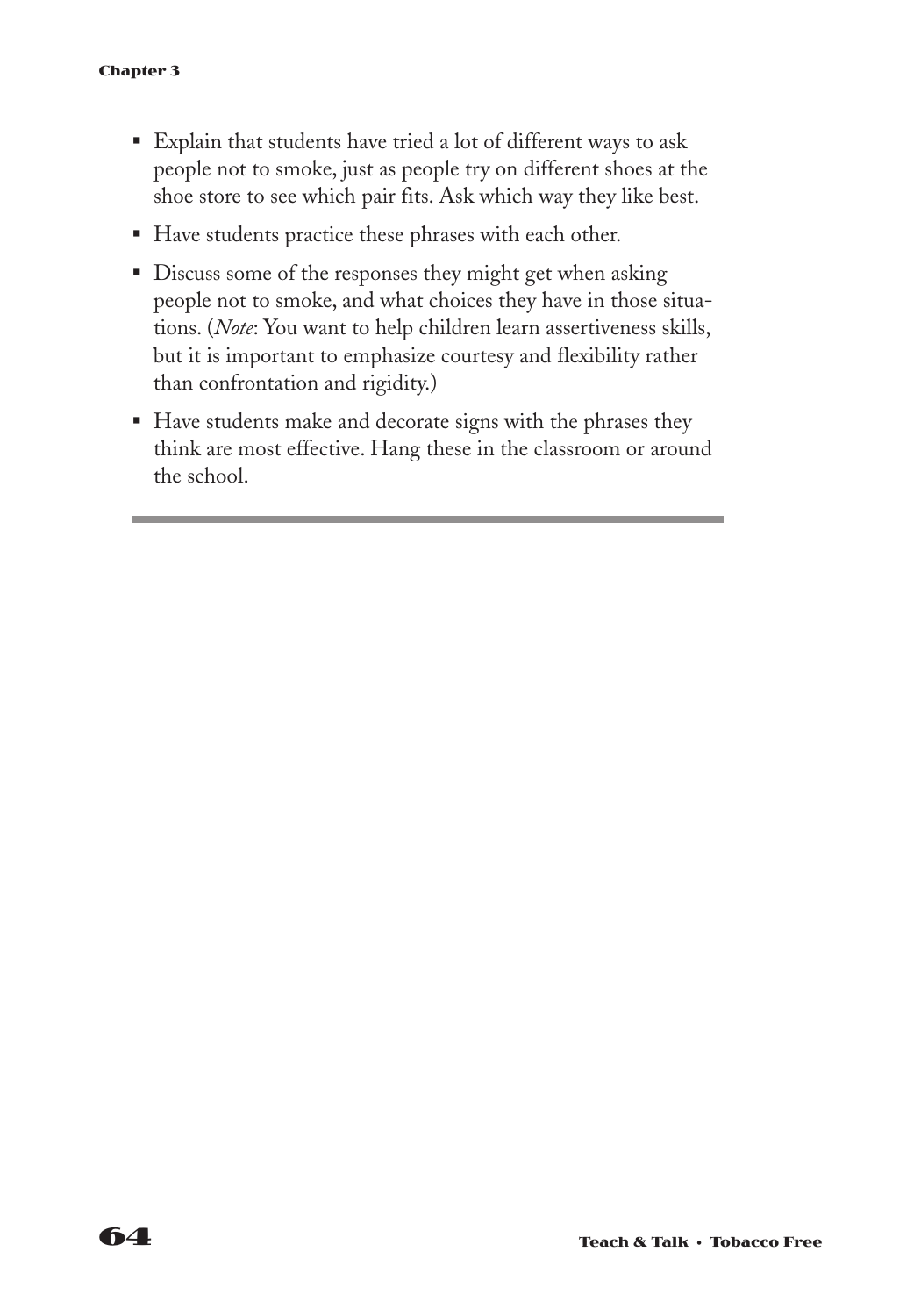# **Shaping Peer Norms 4**

**Peer relationships** have a significant influence on whether children stay tobacco free. Children whose peers disapprove of smoking are less likely to smoke themselves. Children who have a strong sense of connectedness to peers with tobacco-free values are more likely to stay tobacco free.

Of course, the other side of this is that children are more likely to use tobacco if they are connected to peers who think this use is acceptable. Children and adolescents who are not well connected to a peer group, who do not feel part of a school community, or who do not value academic achievement are also more likely to become tobacco users.

Schools can play an important role in building a strong peer foundation in children's lives. This is an excellent strategy for promoting all kinds of healthy behaviors, including the commitment to stay tobacco free.

## **Build Connectedness and Belonging**

Separate and apart from any tobacco-specific education, teachers and schools can build a sense of community and connectedness among students. It is important for children to practice leadership among small or larger groups of peers. They can also develop skills that help them listen to others, cooperate with peers and let others lead.

Provide a range of opportunities for students so that every student has the chance to do something well in a peer group. The emphasis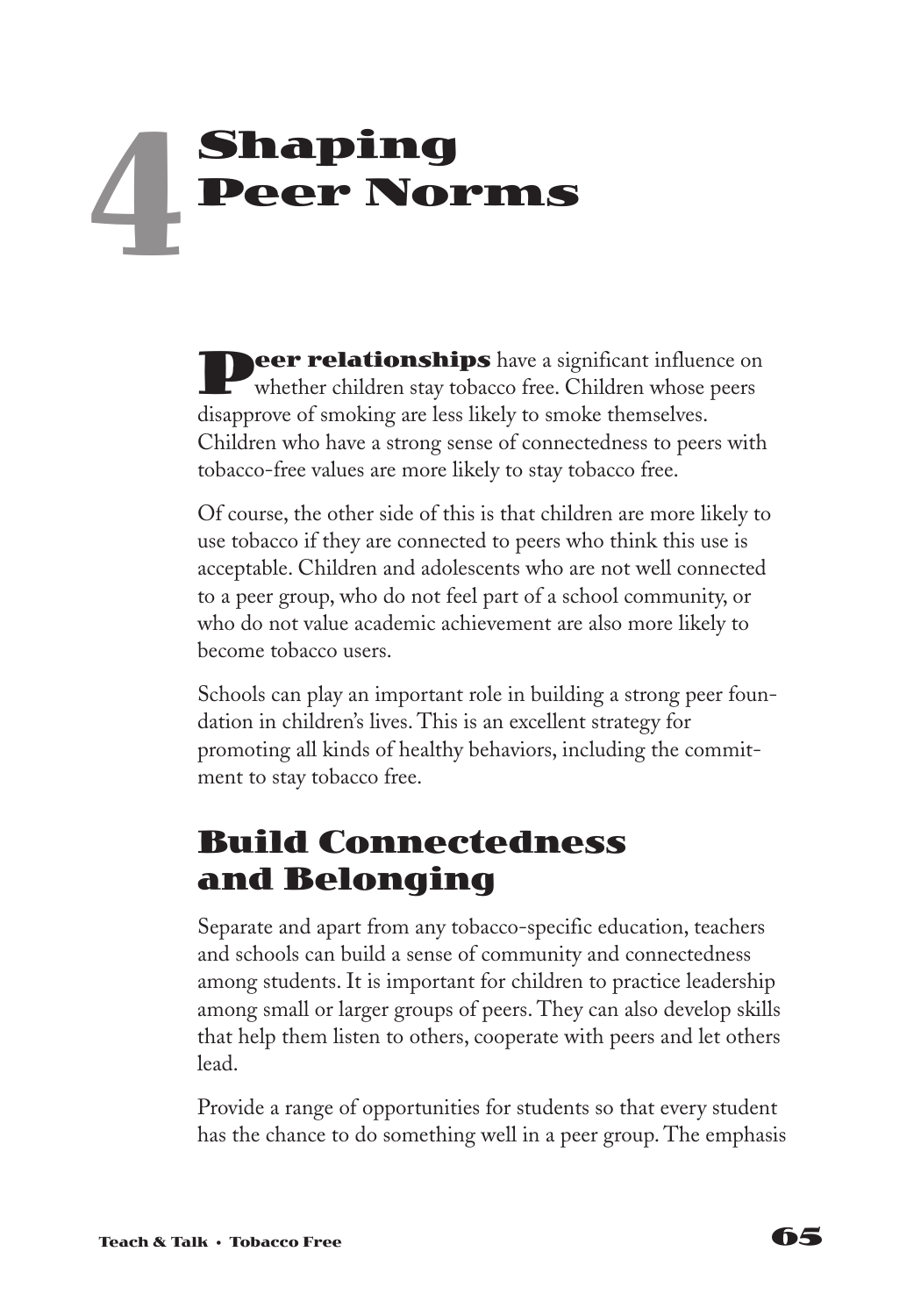might be music, math, playground activities, poetry or telling stories about families. The chance to shine among peers helps children build that essential sense of identification and belonging.

## **Build Tobacco-Free Values and Norms**

Children, like all people, have a set of values about life, responsibility and behavior. *Values* are the personal beliefs they have developed through the influence of parents and other family members, friends, media and their own experience. Virtually all early elementary students have tobacco-free values.

They love the things they are able to do when their healthy bodies are not being hurt by tobacco. They feel a sense of pride and certainty about this issue. They feel grown up because they have made such a mature decision. They look forward to the freedom they will enjoy by being tobacco free.

*Norms* are what children understand about other people's values and behaviors. A child's personal value to remain tobacco free is strengthened when he or she sees that it is shared by peers. The reinforcement is even greater when peers as a group choose actions that promote a tobacco-free lifestyle.

One the other hand, children may feel their tobacco-free resolve weaken when others' behaviors are at odds with this value. Does an older sibling say that smoking is just part of growing up, something everyone does? Do they see a group of older kids sneak cigarettes before school? Do they want to be more like beautiful people in movies who smoke?

*Perceived norms* are often inconsistent with actual community behaviors. But, with both children and adults, perceptions are very powerful. For example, children consistently overestimate the number of peers and adults who smoke, usually by quite a bit. Those who make the greatest errors in these estimates—who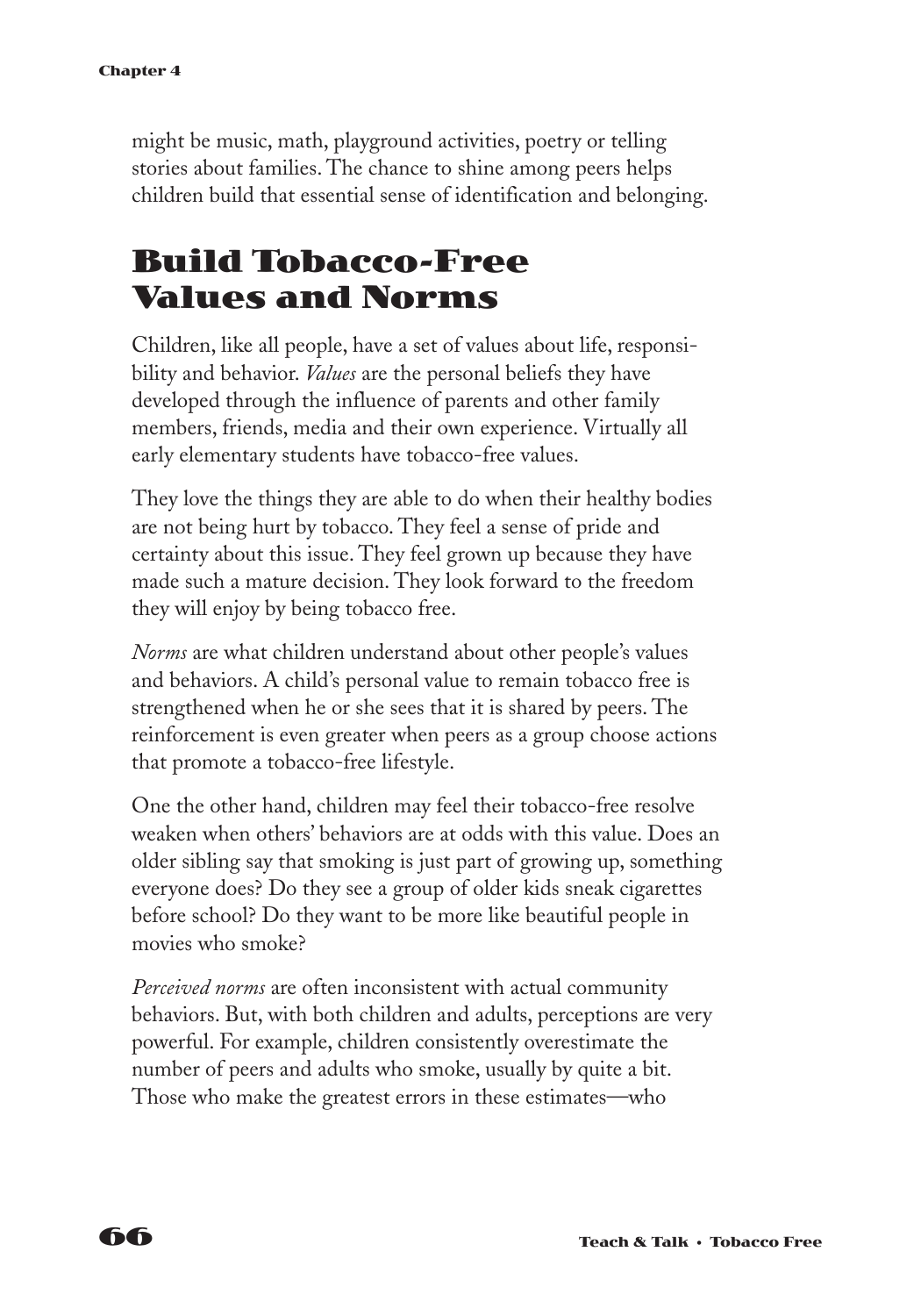believe smoking is common—are most likely to go on to smoke themselves.

Tobacco-free values, though strongly felt when young, are harder to sustain over time if they seem to be held in isolation. The media in particular misrepresent norms about tobacco behaviors. This is why it is so important for children to clarify that the norm among their peers and in the community at large is to be tobacco free, both in values and behaviors.

Give students lots of opportunities to declare their tobacco-free values in front of peers, to hear their peers declare themselves, to see these values promoted by older kids and adults, and to discover all the ways their community practices and embraces tobacco-free behaviors. Students also need to be able to express their differences within their peer group and to think critically about what they see in the movies and other media.

#### **Activities can offer ways for students to:**

- **State their commitment** to be tobacco free in small and large groups.
- **Hear peers' commitments** to stay tobacco free.
- **\* Discuss values** about community and friendship using tobacco as a model.
- **Experience individualism** within their peer group.
- **Examine false "norms"** presented by tobacco advertising.

These different types of peer interactions provide a range of supports that can help children achieve the goal of staying tobacco free for life.

### **Declaring Commitment**

Classroom activities where students describe and explain their commitment to stay tobacco free individually, in pairs or in small groups give children the understanding that their tobacco-free values are shared across the board.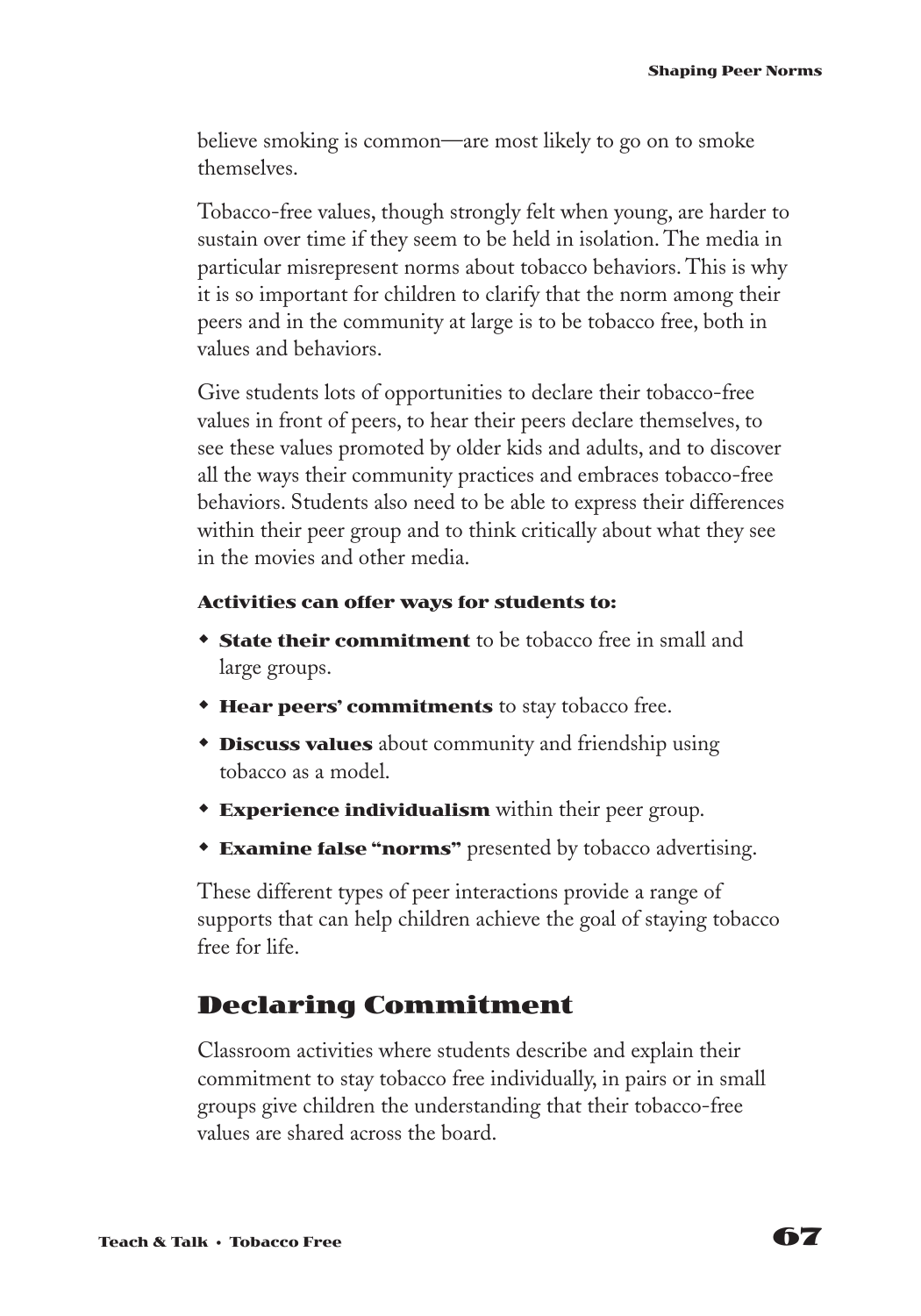### **Hearing Peers**

Many children focus on what they themselves have to share and say. Tobacco prevention education offers excellent opportunities to help them build skills in careful listening as well. Classroom activities can help students hear what others say, restate and reflect what they hear, and further strengthen their own resolve by gaining new ideas from others.

There are also resources that show peer role models from outside the classroom. Videos, books and articles, computer programs and Internet sites include peer statements from children across the country.

### **Discussing Community Values**

Tobacco education is a wonderful means to explore many larger social issues: What are the qualities of a good friend? of a healthy family? of a good member of the community? If friends want their

### **Headed for Trouble**

Smoking and smokeless tobacco use are the result of a complex interplay of social, behavioral and biological mechanisms. However, adolescent tobacco use is associated with a number of other troublesome behaviors, including:

- alcohol use
- other drug use
- fighting
- carrying weapons
- attempting suicide
- engaging in high-risk sexual behaviors

Helping students develop the skills to stay tobacco free may help prevent these behaviors as well.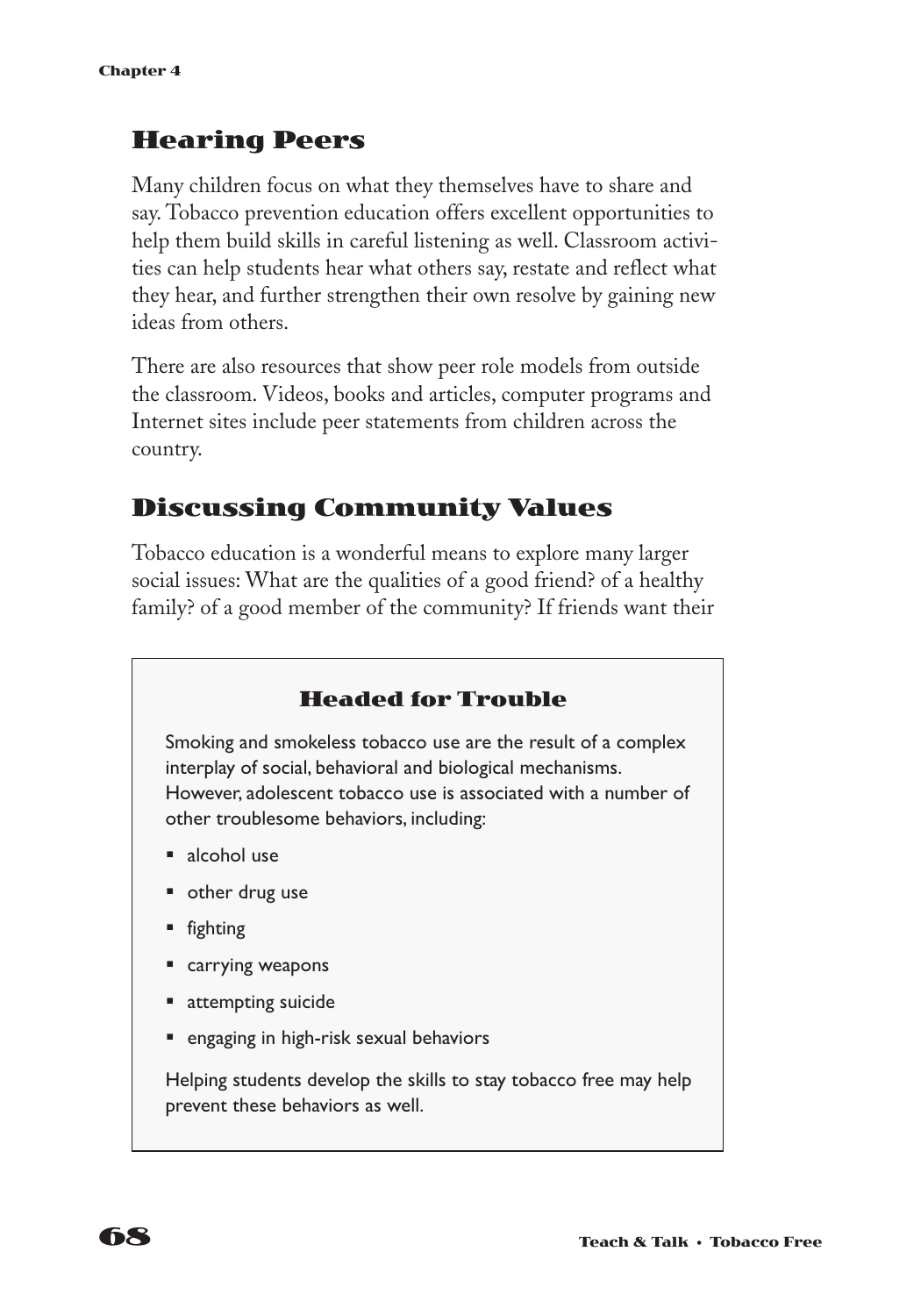friends to be safe and healthy, what kinds of choices would they support around tobacco? What kinds of activities would they ask their friends to do?

By third or fourth grade, children are ready for more complex discussions. They could think about some of the reasons teens do or don't try tobacco, including ways teens might be influenced by their friends. Or they might talk about the qualities they want in their friendships (having fun? being trustworthy? being loyal?), and what people bring to a friendship if they want sharing tobacco to be a part of it.

Classroom activities can help students explore tobacco issues in the wider arena of community norms and values.

### **Handling Differences**

Children with a healthy connection to a peer group share many of the values of that group. But there will also be times when their individual preferences may be at odds with the group. What they choose to do in these situations will have an impact on the way peers influence them in the future.

Younger children are especially fluid in their social groups, and may have new "best friends" every week or two. If they don't agree with someone, they may just find a new friend or a new group to hang out with. But by third and fourth grade, most children have more stable friendships and are developing strategies that help them struggle through the challenges of belonging.

What do they do if they have a fight with another member of the group, or a disagreement with a perceived group leader? Would they inform an adult about misbehavior by someone in the group, or choose to hide the transgression? What do they do to ensure their continued place in the group? How is a sense of community responsibility viewed by their group, and how does this affect their own attitudes and behaviors?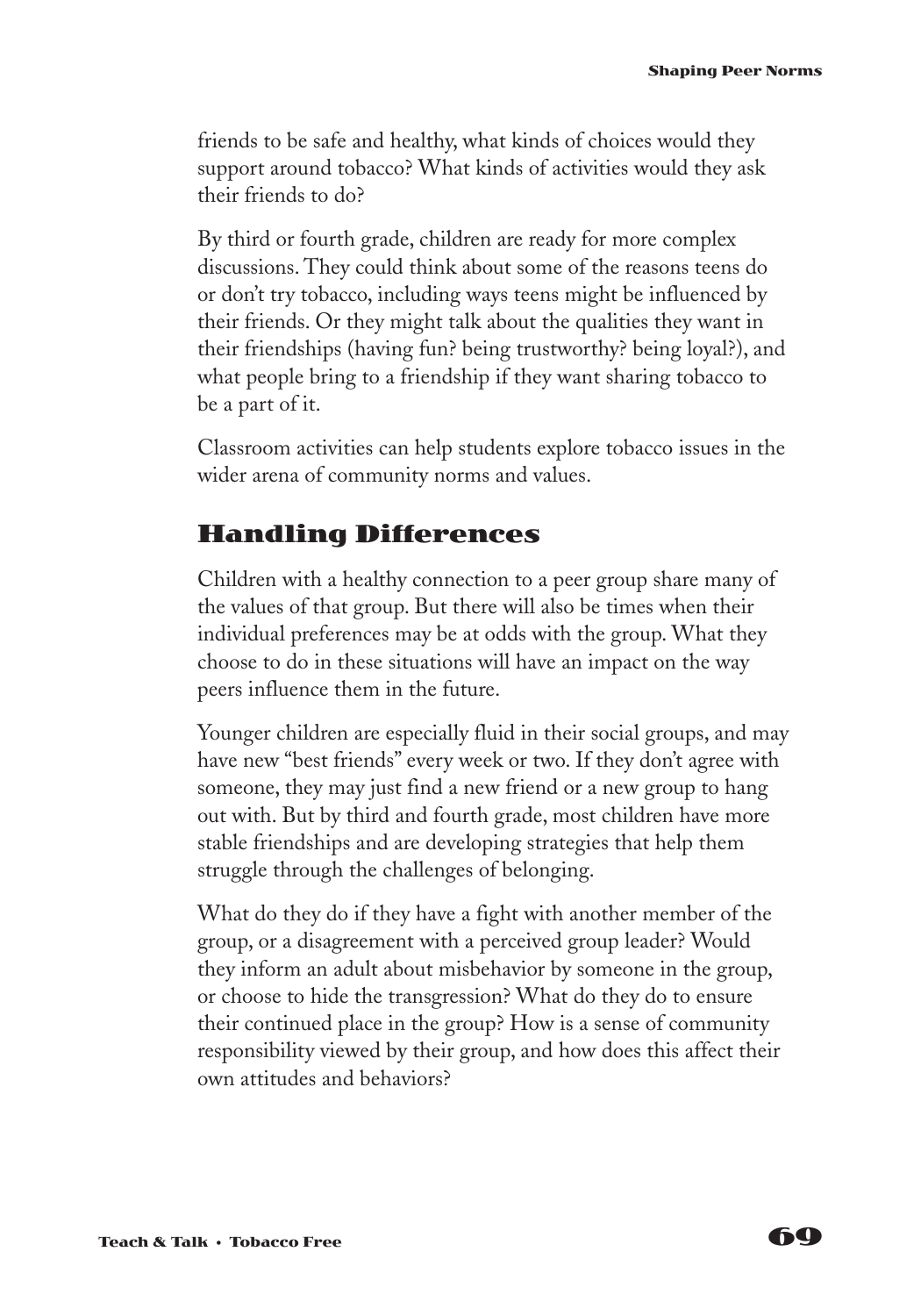Help students think through the consequences of their answers to these questions. What might happen if they don't tell an adult when another child is making risky or unhealthy choices? How could this affect others in the community? What might happen if they *did* tell?

Classroom activities that give children an opportunity to see similarities and differences within groups can help them develop tolerance. They can also build greater confidence in themselves, their experiences and their opinions. They will have less need to take unwise steps (such as smoking) to guarantee a place in their peer groups in the future.

### **Examining Advertising**

Media, especially advertising, often distorts perception of tobacco use and behaviors. It is imperative that children learn to view tobacco advertising with a critical eye. Classroom activities that help children examine media messages can be linked to the idea of norms and the peer group.

For example, tobacco ads often show lively images of friendship. Children can talk about what's wrong with these images, and what the qualities of a true friend would be. They can describe the ways tobacco and tobacco advertising tricks people, and how they would protect their friends from these tricks.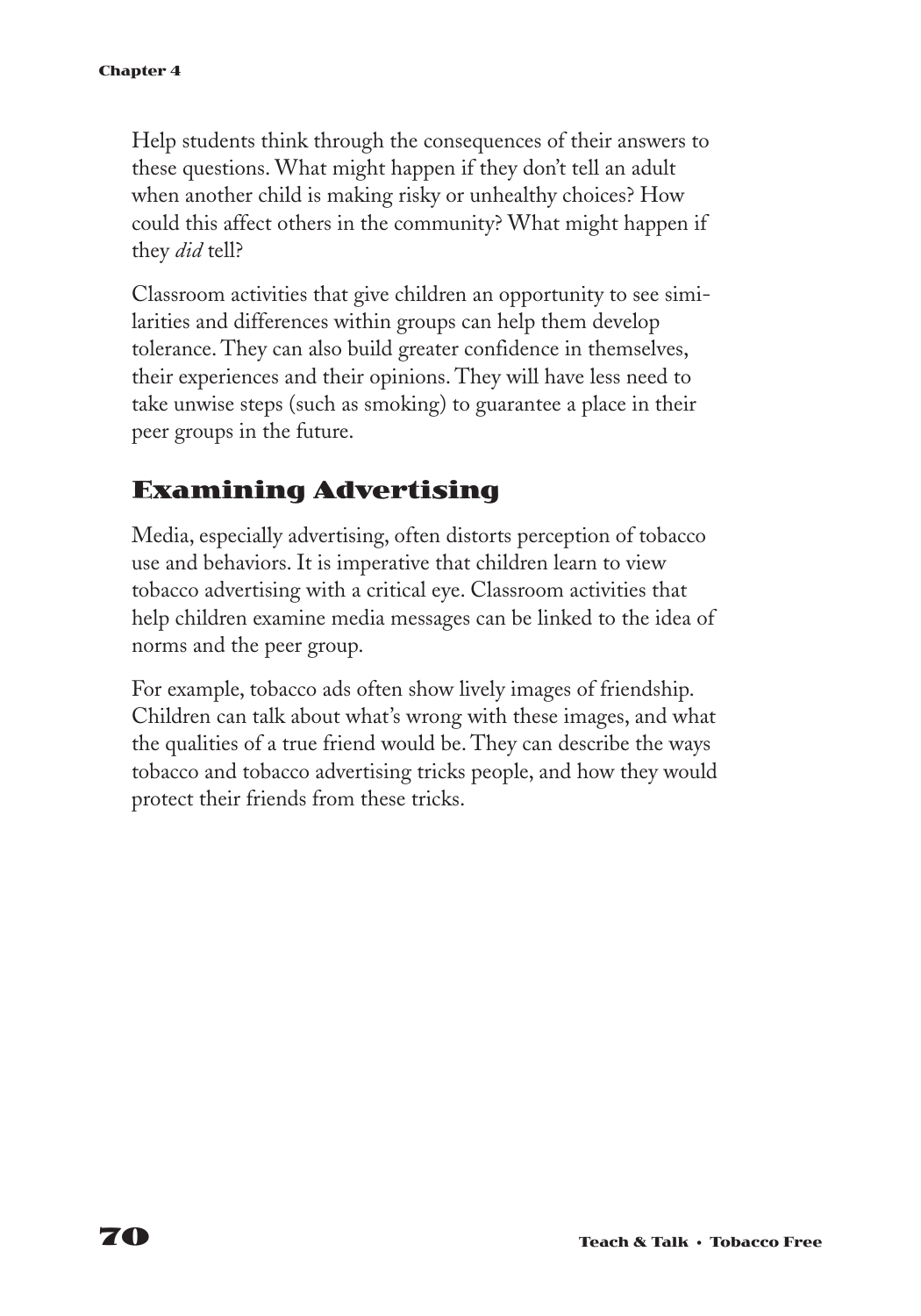# **Classroom Activities**

The following activities reinforce the concepts in this chapter. Adapt activities to suit the needs of your students and classroom.

# **Group Greeting**

#### **This is a great "energy builder" or a fun transition . It helps students feel connected and see the positive effect welcoming behavior can have on others.**

- Talk about ways of greeting people—saying hello, shaking hands, giving a hug, doing a high five.
- Ask students how it feels when they are greeted warmly by a friend or family member.
- Have students stand and walk around the room sharing greetings with their classmates.

### **I Show Respect**

#### **This activity allows students to state their own commitments and hear some of the ways others show respect.**

- Describe the concept of respect. Ask students for examples of respectful behaviors. Explain that one of the things that makes a community strong is a quality of respect among its members.
- Talk about how important respect is in the classroom, and how it helps everyone feel safe and strong.
- Ask each student to stand and complete the statement "I show respect to my classmates by…"
- *Other ideas:* Ask students to complete these statements: "I respect someone who…" "I feel respected when…"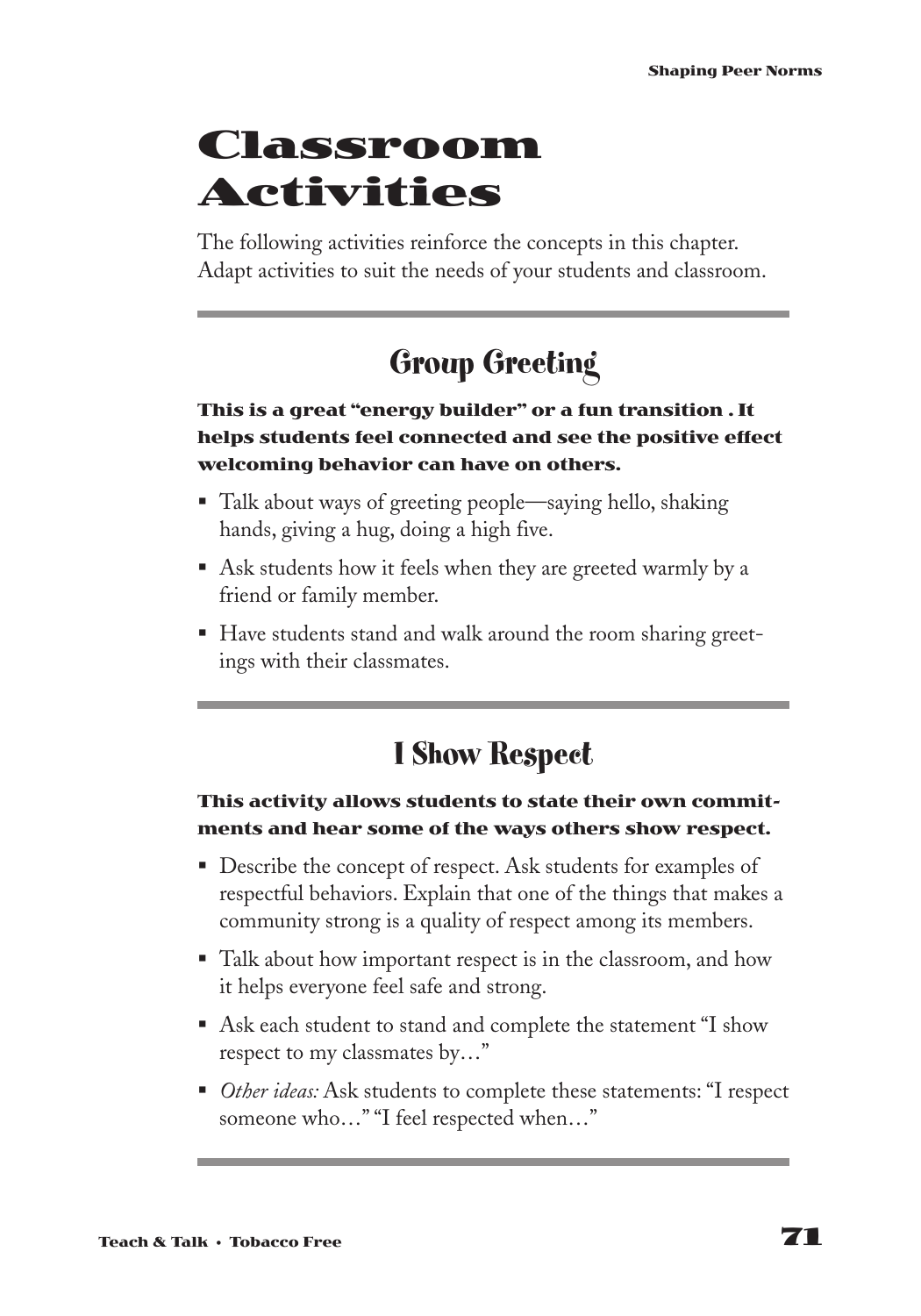### **I Take Care of Others**

#### **This activity helps build a sense of community and belonging.**

- Explain that people are part of a community not only when they feel safe there, but when they know their own contributions make a difference. Community support can consist of both broad gestures that help at a community level, or smaller efforts that support one or two others.
- Talk about some of the ways people take care of their communities. Most people belong to many different communities. This could include home and family, a neighborhood, a church or temple, or the school.
- Ask each student to stand and complete the statement "I take care of my school community by..."

### **Awards for Tobacco-Free Me!**

- Make badges out of colored paper that say "Tobacco-Free Me!"
- Ask each student to state a good reason to stay tobacco free.
- § As students state their reasons, award them with a badge. Students who have already received badges can help tape awards on those who follow.
- *Option:* With older students, you could assign tasks to teams. One team could design and make the badges. Another could make up certificates of merit. Another could develop tobaccofree pledge cards each student could sign. Another could prepare "fresh air balloons," blowing up balloons and using wide-tipped markers to draw fresh air images like flowers, suns, clouds or trees.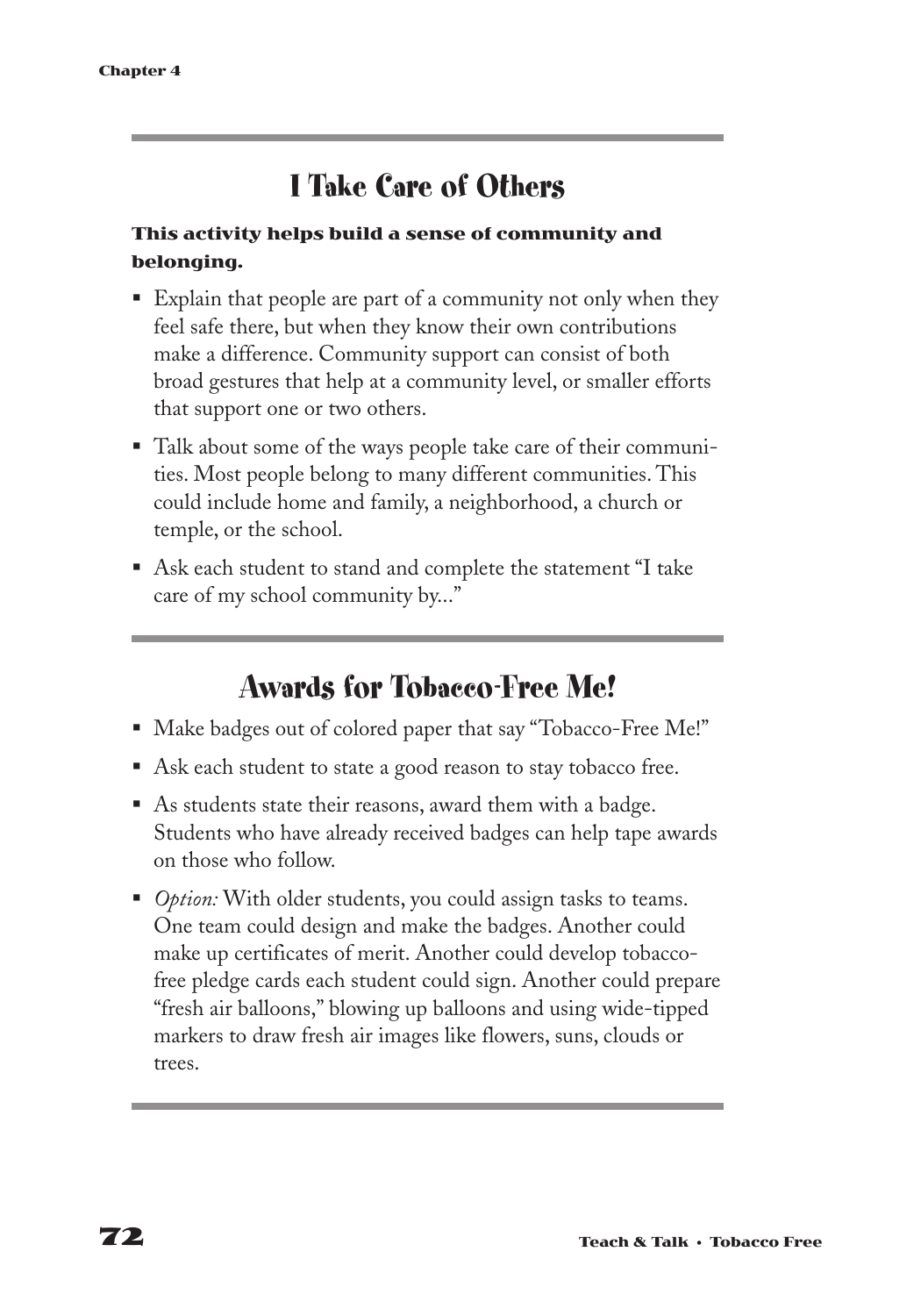### **No Smoking Here!**

- Have students make their own "No Smoking" signs.
- Encourage them to post their signs in the classroom, around the school, in a community setting or in their rooms at home.

### **It's Creative!**

**Many creative activities give students a chance to state and confirm their commitment to stay tobacco free individually, in pairs or in small groups. Here are some ideas:**

- **Songs and raps:** Have students write new words to a familiar song or rap, using tobacco-free messages.
- **Poems:** Ask students to write a poem using made-up words that express their feelings about tobacco ("yuckity-ick"). Or have students in pairs write an 11-line poem together, where the first letter of each line spells out the phrase "TOBACCO FREE."
- **Cheers:** Ask small groups write their own tobacco-free cheers. Have a special classroom event where each group performs their cheer for the class. (This can be a big hit in serious sports towns, and your students may never be able to forget their cheer, even if they try!)

### **We've Got the Power—Dramatically!**

- Break students into teams and have teams prepare skits that show some of the ways kids can take power back from the tobacco companies and stay tobacco free.
- You might assign specific topics to different teams. Here are some ideas:

*(continued)*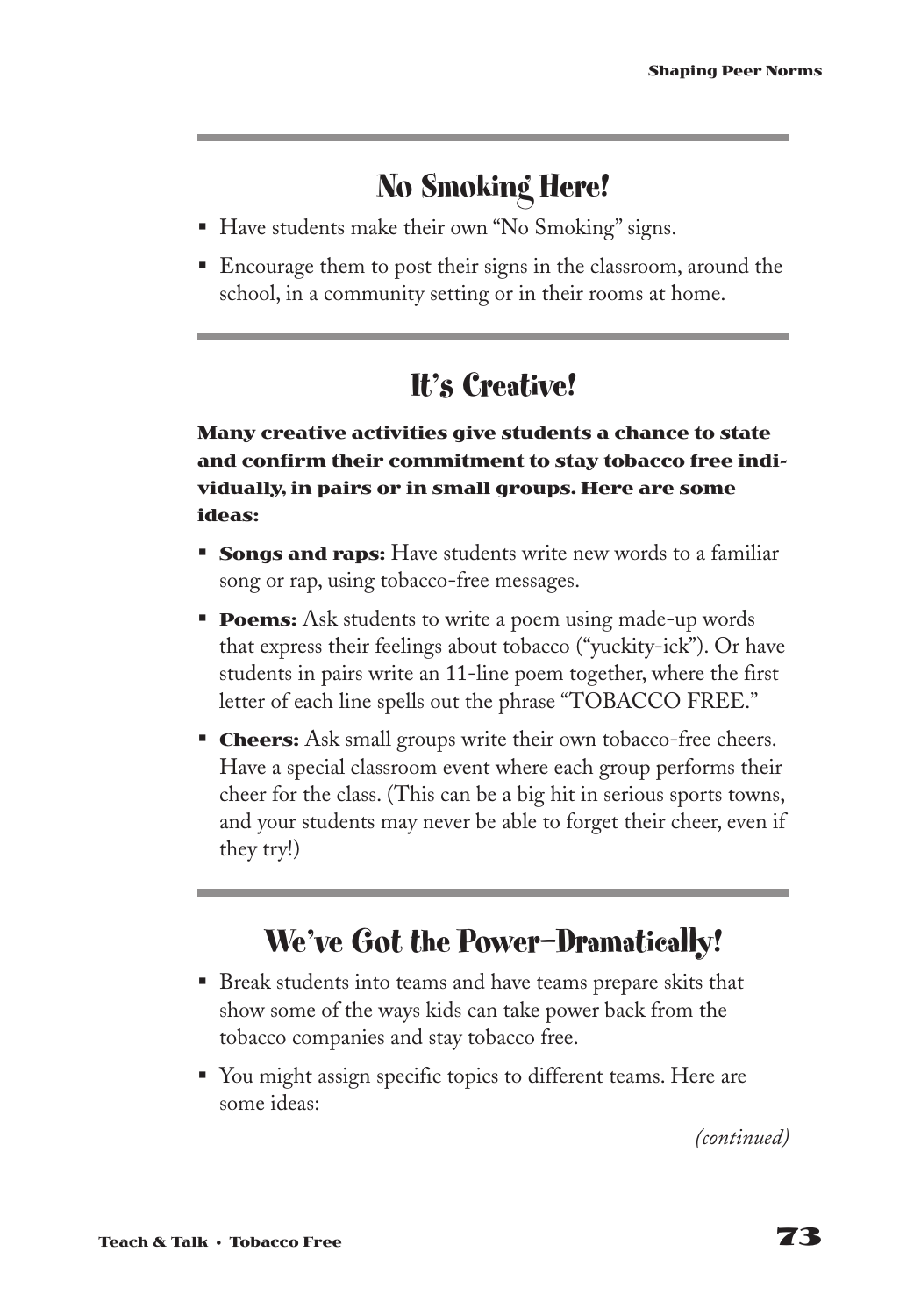#### **Build Power Through Knowledge!**

• Ask a team to demonstrate how a healthy organ, such as the lungs, heart, throat or eyes, works. Then have them show what happens when the organ is exposed to smoke or chew.

#### **Build Attitudes Toward Being Tobacco Free!**

• Ask a team to respond to the statement "I'm staying tobacco" free and here's why."

#### **Build Power Through Skills!**

• Ask a team to respond to the statement "I'm staying tobacco" free and here's how."

#### **Build Power Through Support Systems!**

• Ask a team to respond to the statement "I'm staying tobacco" free and here's who's going to help."

#### **Shape Peer Norms for Being Tobacco Free!**

• Ask a team to show what tobacco companies want kids to think, and what smart kids who know the facts about tobacco actually think.

### **I Have an Announcement**

- Assign students to teams and ask them to develop Public Service Announcements (PSAs) supporting the choice to stay tobacco free.
- Have teams record their announcements on cassettes and play them for the class. These could be played at a special class party, between music or other activities.

### **The Wide-Reaching Web of Tobacco Prevention**

§ If your school has an Internet site, your class can make tobaccoprevention contributions to the site. These could include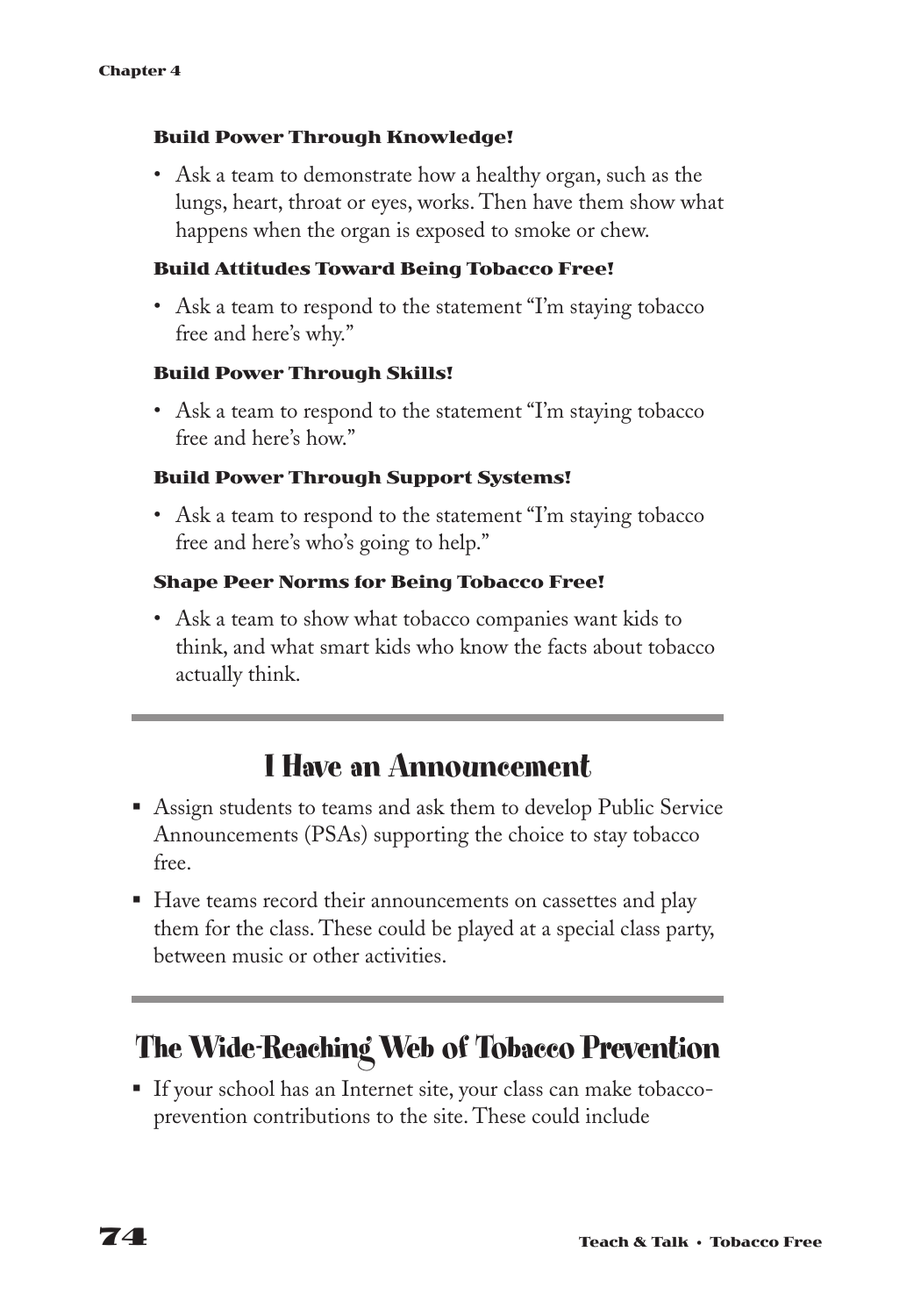drawings, stories, poems or essays about the dangers of tobacco; the freedom kids gain by staying tobacco free; or the ways friends can support friends to stay tobacco free.

§ Some kid-oriented websites include tobacco-prevention messages by other elementary school children. The power of tobacco-free values is enhanced by the sense that children in other parts of the country and world share this commitment.

(*Note:* Students may come across "anti-tobacco" websites sponsored by tobacco companies or their proponents. This is a good reason to monitor students' Internet work and have them report back on their findings.)

See the Resources section for some specific websites that might be of use.

### **Extra! Extra! Read All About It!**

- Assign topics to different groups for a tobacco-free newsletter. Each group can write an article, draw a picture, do a cartoon or interview people.
- Put the articles and pictures into a newsletter format and make copies for students to take home for their families or share with the grade below.

# **I Hear You**

#### **This activity can help students practice listening skills.**

- Read a short story, newspaper article or paragraph about tobacco prevention. Or have a student talk to the class for 1 minute about the reasons he or she will never use tobacco.
- Ask students to listen carefully, and then write an essay or draw a picture about one of the things they heard in the reading or talk.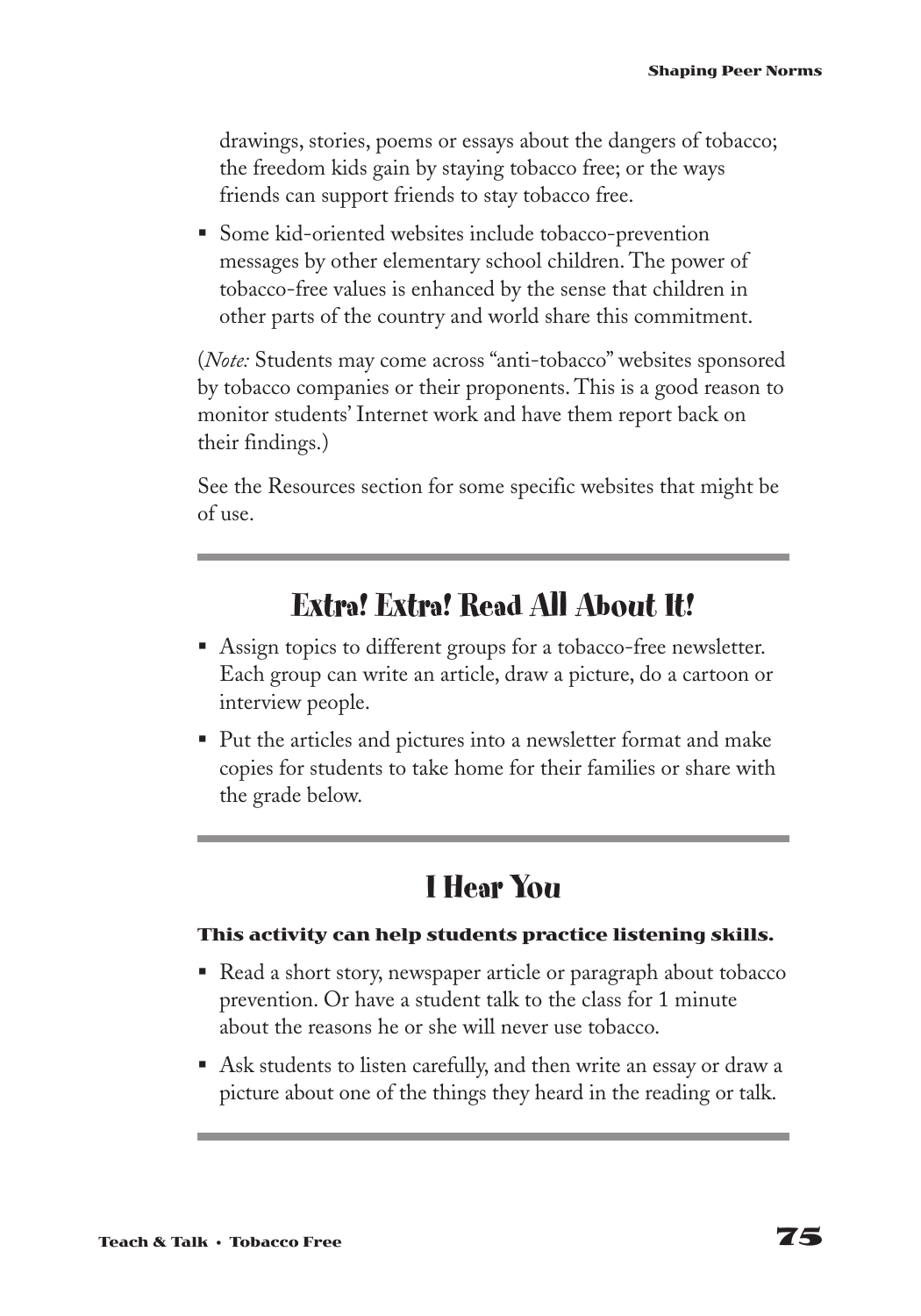# **Let's Clean Up This Town!**

#### **Your class can do its own environmental clean-up.**

- Provide each child or team with a paper bag and disposable gloves.
- Take a walk, visit a park, or look on your own school campus. Pick up cigarette butts you find on the way. (*Note:* Some kinds of trash can be hazardous, so be sure students know they should only pick up cigarette butts.)
- After you return from the walk, dispose of the gloves and the butts collected. Have students wash their hands. Then talk about the experience.
- Did you find a lot of cigarette butts?
- How did the butts look? How did they smell?
- Cigarettes can sure make a lot of trash. Did the park look cleaner after we picked up the butts?
- Encourage students to be expressive about their impressions. Did they find it disgusting to pick up someone else's butts? gross? yucky? annoying?

### **Hat Talk**

#### **Play this simple game to give children a chance to state and hear values about tobacco.**

- Have one or more hats and a "microphone" (which you can make with a wooden spoon, an empty bottle or just your fist).
- Hold the microphone in front of your mouth and play the interviewer. "This is your favorite television reporter. Today, we want to find out how people feel about being around cigarette smoke."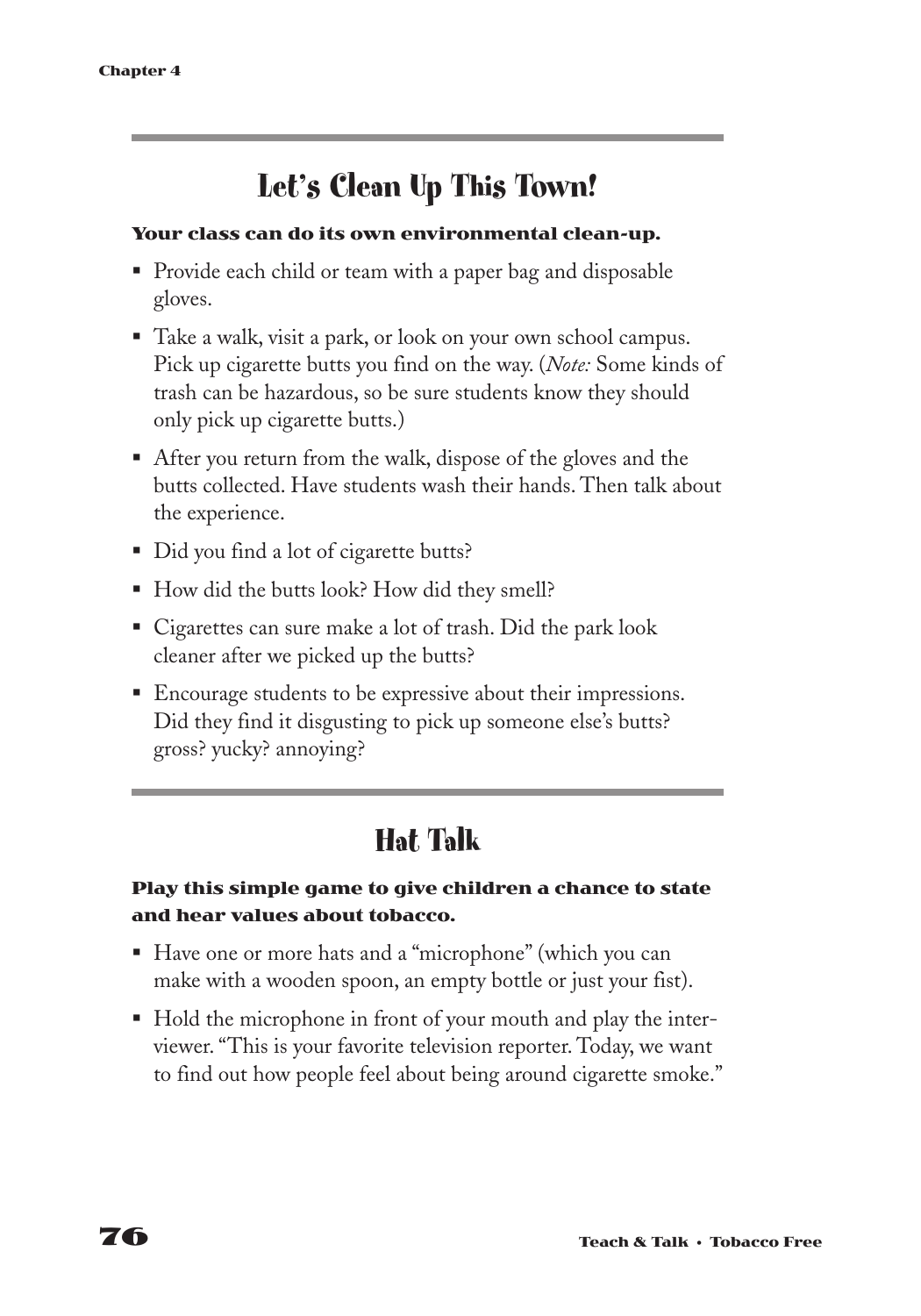- Place a hat on a child's head. "Ms. Jones, tell us, how do you feel about being around cigarette smoke?" Put the microphone in front of the child's mouth and listen to her opinion.
- Repeat this process, changing hats and assigning pretend adult names until several viewpoints have been expressed. Change questions by asking about smokeless tobacco, cigars or pipes.
- § Summarize your findings at the end. "We've heard from some people who don't like being around cigarette smoke at all (and possibly from some who don't seem to mind it and some who say they enjoy it). From asking thousands of people, we know that most Americans don't like being around tobacco smoke.

"We also know that people have a lot of different feelings about this, so remember: what you hear depends on who you ask! Ladies and gentlemen, thank you so much for sharing your feelings with us today. We hope to talk to you again soon!"

### **I'd Help My Friend**

- Share some short vignettes about friends faced with choices about tobacco.
- In discussion, drawings or essays, have students describe what they would do to support a friend in this situation.

#### **Sample story:**

*James and Frank find a pack of cigarettes. Frank wants to try the tobacco (because it would be fun, interesting, cool, grown-up, etc.).*

Ask students: What would you do if you were James? How would you support your friend?

■ *Option:* With older students, you might write some roleplays to read in front of the class. The roleplays could be scripted up to the point where the person has to make a decision. Then discuss with the class what some of the choices are, and what choices they would make.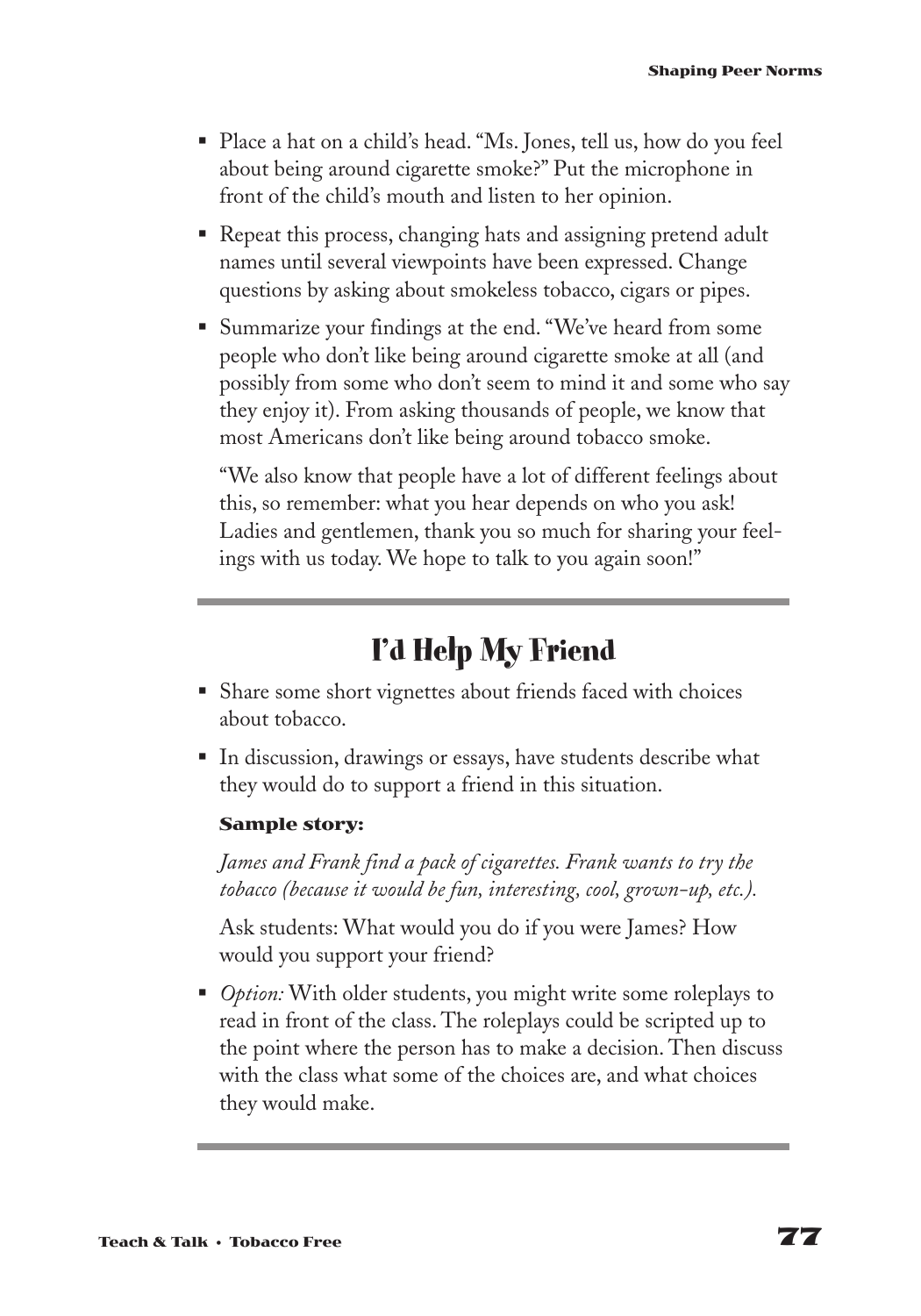### **Lots of Good Reasons**

#### **Involve the class in an interview project.**

- Ask students to talk to adults and teens who do not use tobacco. They can ask 1 or more of the following questions:
	- What are your reasons for being tobacco free?
	- What made you able to stay tobacco free when other people you knew were using tobacco?
	- Who gave you support for staying tobacco free? How did these people help you?
- Have students report back to the class on what they learn. You might write down the ideas and information students gather on strips of paper and post them on a bulletin board under headings such as "Reasons," "Skills," and "Support."

### **That's a Great Story!**

- Look for stories you can read to your class that address issues of individualism, especially the idea that a person can make his or her own decisions and still belong to a group.
- *Option:* Older students can write and perform plays about situations where a friend asks someone to try tobacco, and the person finds a way to refuse without alienating the friend.

See the Resources section for websites that have searchable databases on children's literature and classroom topics.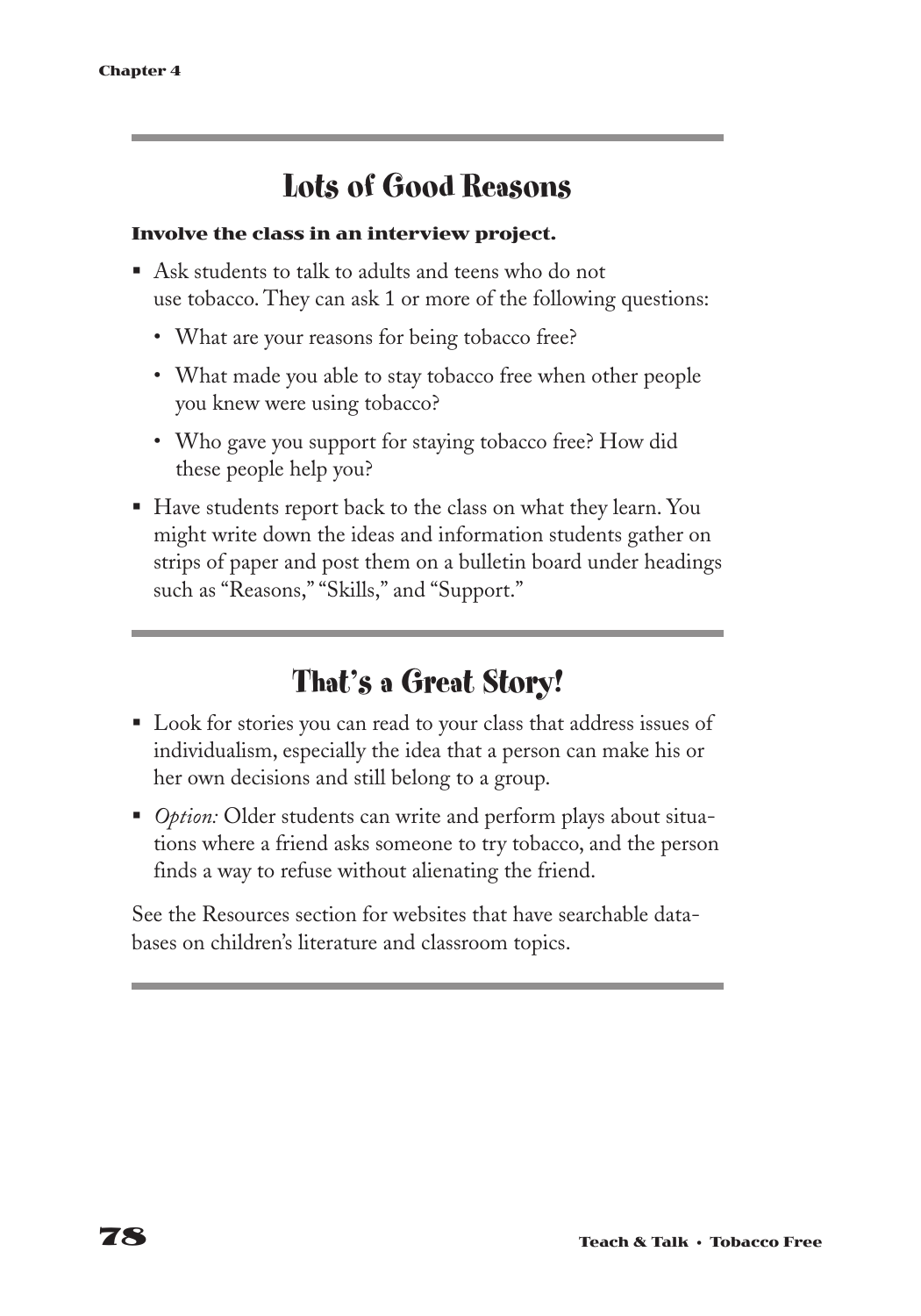### **Here's What I Would Do**

■ Use vignettes to help students think about and discuss ways they would stay tobacco free in tricky situations.

#### **Sample story:**

*Kelly has always wanted to be friends with Bridgette. But Bridgette has never seemed interested. One day, Bridgette asks Kelly if she wants to share a cigarette. It's the first time she's been friendly to Kelly.*

- Ask students: What might Kelly be feeling? What would you do?
- *Option:* With older students, you could ask them to come up with three responses and choose the one that would be best for them. They could do this work in teams.

### **In Ads I See…**

- Have a magazine tobacco advertisement for each student.
- Put an ad face down in front of each student. "I have put a tobacco ad in front of you, face down so you can't see it. When I give the signal, turn the ad right side up. Then tell me the first thing you see. Are you ready? Get set....Go!"
- Ask students to take turns holding up their ads and saying what they saw first. For discussion, ask other students what kinds of things they notice in each ad.
- What catches your attention? Big things? Bright colors? Things in the middle of the page? Something you like?
- Why do you suppose tobacco companies put these kinds of things in their ads? What do they want people to pay attention to? This is one way people are tricked by tobacco companies.
- Show students the warning messages the government makes tobacco companies put into ads. Point out that the ads do not draw attention to these warning messages.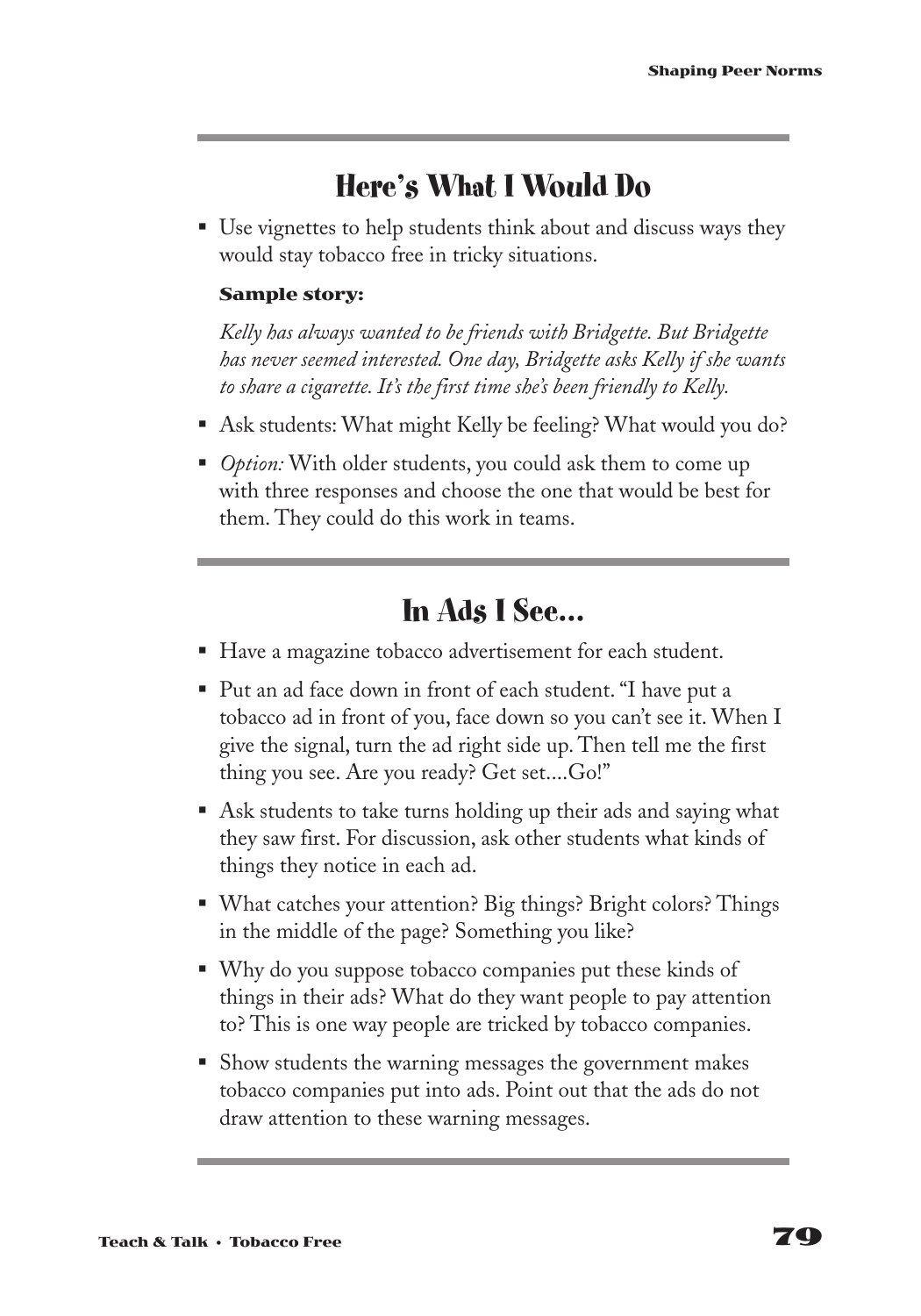### **You Be the Judge**

**If you have already worked with your students on the ways tobacco companies trick people into smoking, this is a good activity.**

- Have a tobacco ad for each student or team. You will also need a bell and a toy horn that can be sounded by squeezing.
- Ask students to look at the tobacco ads and talk about what they see. Explain that they are going to judge whether each ad tells the truth or plays tricks about tobacco.
- Guide students' analyses of the ads with the following questions:
	- Does your ad have people in it? Do they look healthy? If they do, the ad isn't telling the truth. It's tricking people into believing they can smoke and be healthy.
	- Do people in your ad look popular? Here is another trick. Most people don't like to be around smokers and chewers.
	- Does the picture show clean air? If it does, it is not telling the truth. Cigarette smoke makes the air dirty and unpleasant.
- Tell students it's their turn to be the judge. Have them come to the front of the room one by one and hold the ad so the class can see it. Tell them to ring the bell if the ad is telling the truth about tobacco, or toot the horn if the ad does *not* tell the truth or tries to trick people.
- Based on what happens in the activity, discuss the kinds of tricks tobacco ads use. Ask students if they think most tobacco ads are telling the truth about tobacco.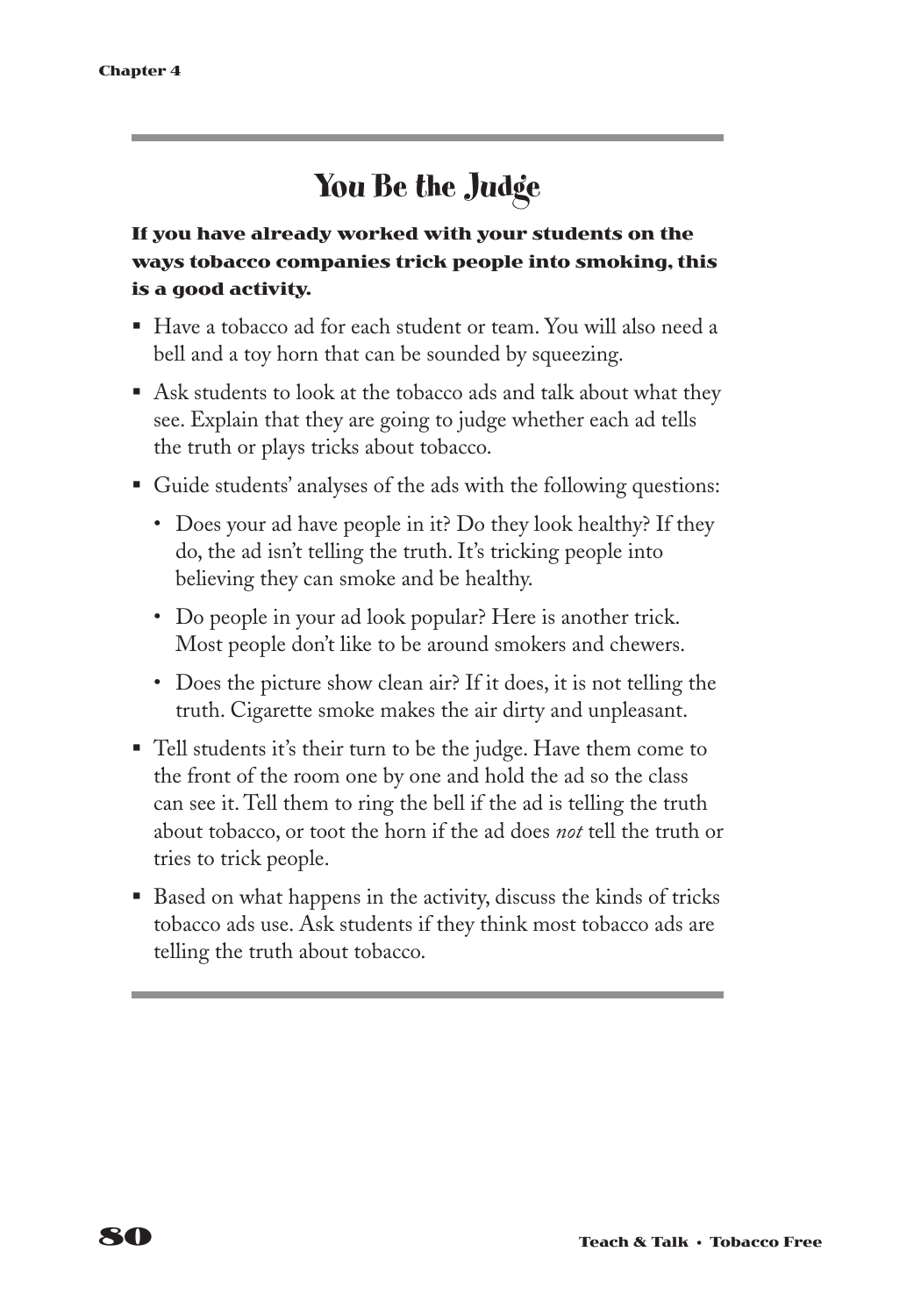# **Information for Teachers 5**

**This chapter reviews information** that will give you a better foundation for your teaching. It may also answer some of your own questions about tobacco. The information provided may go beyond what children usually want to hear, but will give you a full menu of facts and ideas to draw on as you take advantage of all the teachable moments that come your way.

### **Teachable Moments Make It Happen**

Opportunities for tobacco education will arise every day. Use teachable moments to strengthen your prevention message. **Here are some situations that can be used to reinforce tobacco-free values, highlight tobacco-free norms among peers, build refusal skills and sharpen resolve.**

- **Sporting events.** Tobacco advertising is common at car races and rodeos. Many professional baseball players use chew. When students talk about attending these events, ask them about the tobacco use behaviors and advertising they see. What are the tricks in the ads? How do they think an athlete gets tricked into using tobacco? How did it feel to be around people who were smoking and chewing?
- **Media.** Cigarettes are shown frequently in movies. They are even common in G-rated films. Trendy young stars pose for magazine interviews holding cigarettes. Tobacco ads are appealingly designed. What do students think about these things? Why would grown-ups want to be photographed smoking? How have some of these people been tricked by tobacco?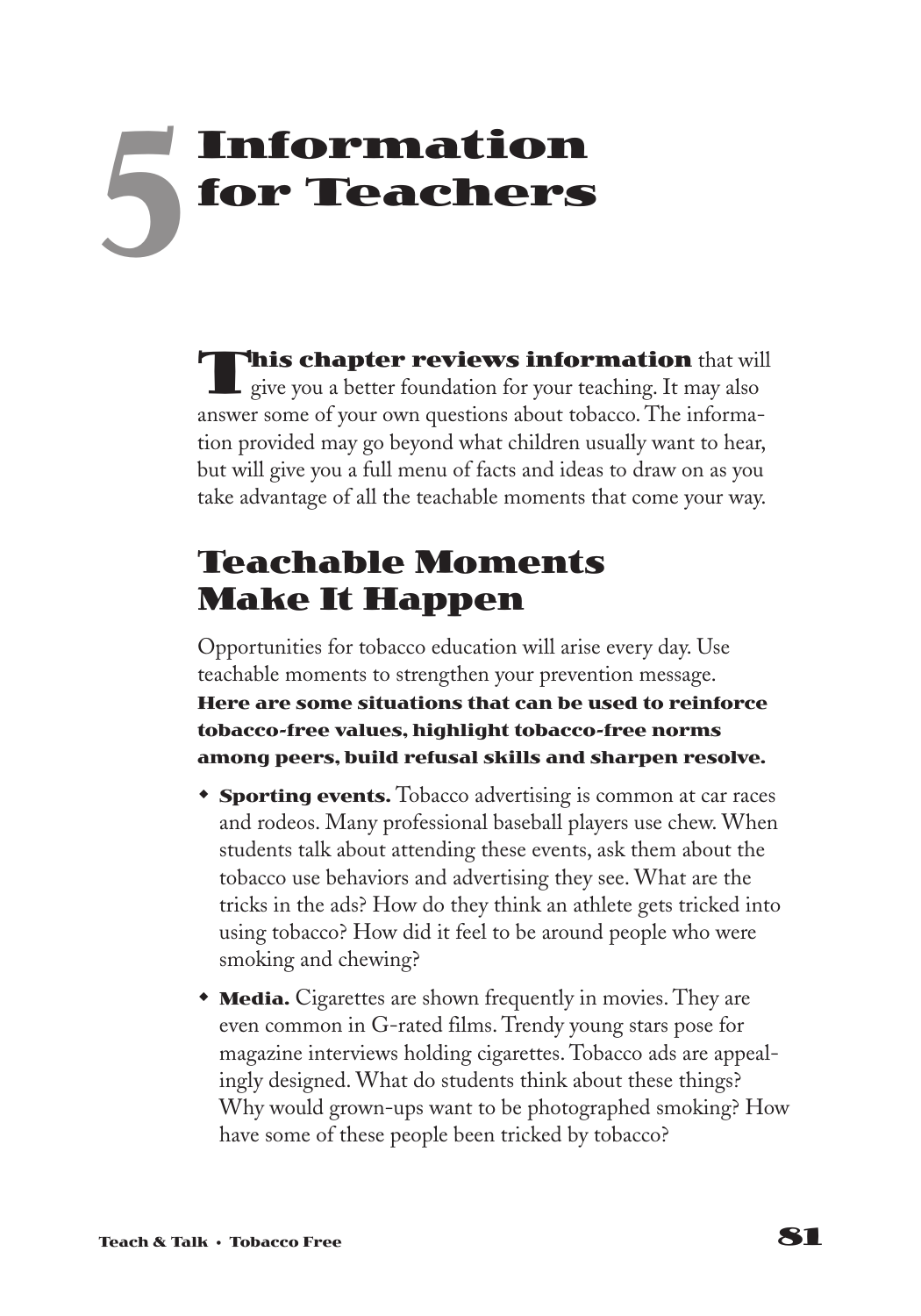- **\* Smoking by teachers and other school staff.** Children notice the smokers around school. They see them standing offsite to smoke at breaks. They smell cigarette smoke on smokers' clothes. How do they feel when they see and sense these things? What are their hopes and wishes for these people? What knowledge and attitudes do students have that will keep them from becoming addicted to tobacco?
- **Rewards of a healthy body.** How does it feel to run? to jump? to breathe deeply? to speak quietly? to shout? to have lots of energy? to feel free? How are these things different when someone smokes or chews?
- **Smoking by pregnant women.** What do students think and feel when they see a pregnant woman smoking? What are their thoughts about the baby? about the mom? Why do they think a woman would do something like smoking if she knows it's bad during pregnancy? What are their hopes and wishes for the mother and baby? What would they say to the mom if they could? to the baby?
- **People getting sick from using tobacco.** How do students feel when someone they love gets sick? What are their concerns? Do they worry that a family member's illness is related to smoking? Why do they think people use tobacco if it can make them sick? What are some of the ways students can keep themselves and their friends tobacco free and healthy?
- **Students getting caught smoking.** Students in grades 5 or 6 may get caught smoking on campus. Other students hear about it. What do they think about this? What were those kids who were smoking trying to do? How are your students different from these kids? Are there ways they might be similar? What might have helped these kids choose not to smoke?
- **Being resourceful.** Students are learning to do all kinds of cool things—read, do math, run and play kickball, draw and paint, have good friends. Sometimes it's hard, because they don't know just how to do something, or feel bad about not doing well. Strong kids learn how to go through these ups and downs.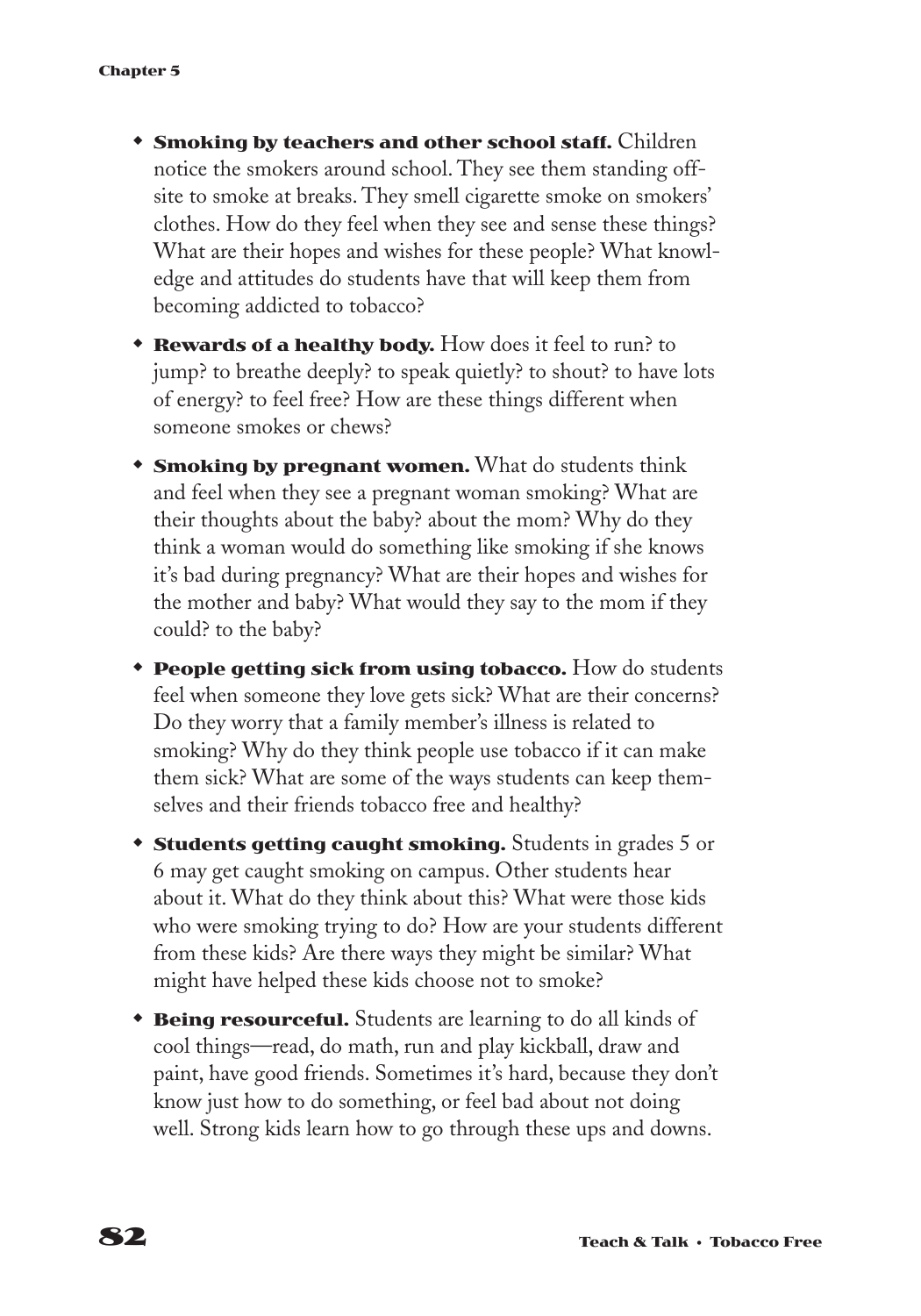They support their friends when they're having a hard time. When you see students being resourceful in these ways, praise them. Ask them how someone who isn't as strong, or doesn't have good friends, might be lured into smoking. Why are your students different from someone like this?

- **Wanting to be grown up.** Children want to grow up. They want to be responsible, to be looked up to, to feel pride. Help your students identify older kids they admire who have these qualities. Help them recognize these qualities in themselves and peers. When they are basking in the glow of their greater maturity, remind them that trying tobacco is somewhat childish, and that grown-ups almost never start to smoke.
- **Being a friend and having friends.** Comment on the behaviors you see that show good friendship skills. Ask children to talk about the qualities they like in a friend and the things they bring to a friendship themselves. Pose some puzzles for them to consider. What if a friend offered them a cigarette? What if a friend started to smoke? What would they say if a friend was going to try some cigarettes? What are some ways good friends help each other stay tobacco free?

### **An Interesting History**

The peoples of the Americas were drying and smoking leaves of tobacco plants for centuries before Europeans arrived. Tobacco was a powerful and stimulating substance, regarded with reverence and respect. It was used in ritual offerings and ceremonies and was a symbol of great trust and friendship.

The Europeans did not consider tobacco sacred but did enjoy its pleasures. Columbus brought back seeds and samples from his trips to the new world. As a result, the Spanish held one of the earliest world monopolies in the tobacco trade. They soon faced competition from the English, who set up plantations in the rich soils of the American south. At first, tobacco was an indulgence of the very rich, literally worth its weight in silver. In a matter of a few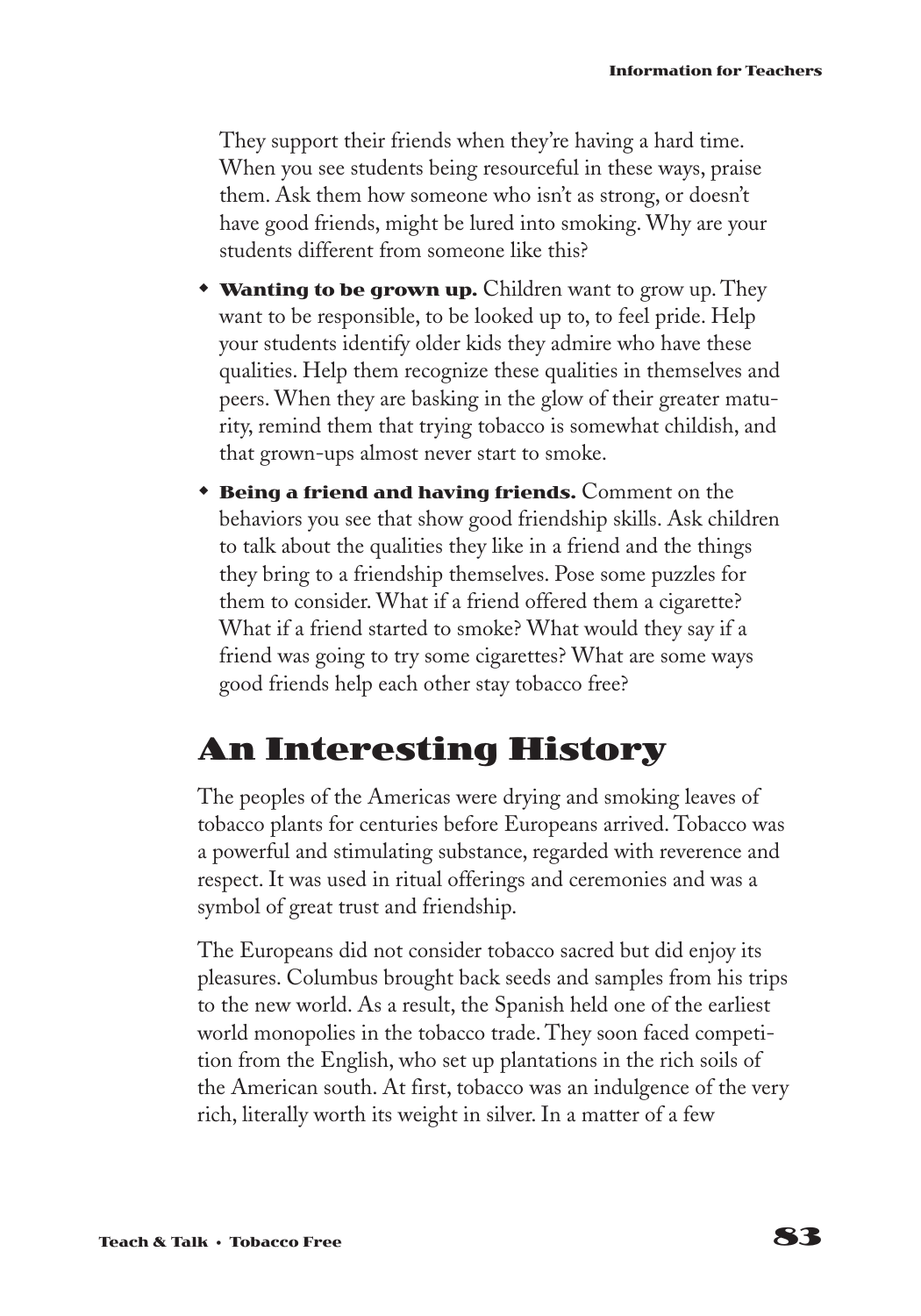decades, however, it had become so widespread that almost everyone could afford it.

Most people at this time believed that tobacco was healthy. It was used as a medical treatment for many conditions. Its rewards were considerable. Tobacco was considered one of the good things in life.

Tobacco was also lucrative. Great fortunes were made by growers and traffickers. Governments who at first felt some moral qualms about supporting the tobacco industry discovered they could generate huge revenues through tobacco taxes. Laws supporting the cultivation and sale of tobacco began to emerge.

The primary objections to tobacco through the seventeenth century were social and moral. To religious-minded people, anything that gave this much pleasure was suspect. But European arrogance played a part, too. Many saw tobacco use as a custom of "savage" and "barbaric" peoples in the Americas that should not be imitated by the presumably more "civilized" members of European society.

#### **A Miracle of Medical Science**

In the sixteenth and seventeenth centuries, tobacco was made into poultices, teas, aromatics and snuffs that were inhaled, chewed, drunk, swallowed, used in enemas, or injected into the vagina. It was used to address a range of medical conditions:

- preventive for plague
- disinfectant for wounds and rashes
- cure for gonorrhea
- laxative
- § antitoxin
- § tooth whitener (the ashes)
- treatment for depression
- memory enhancer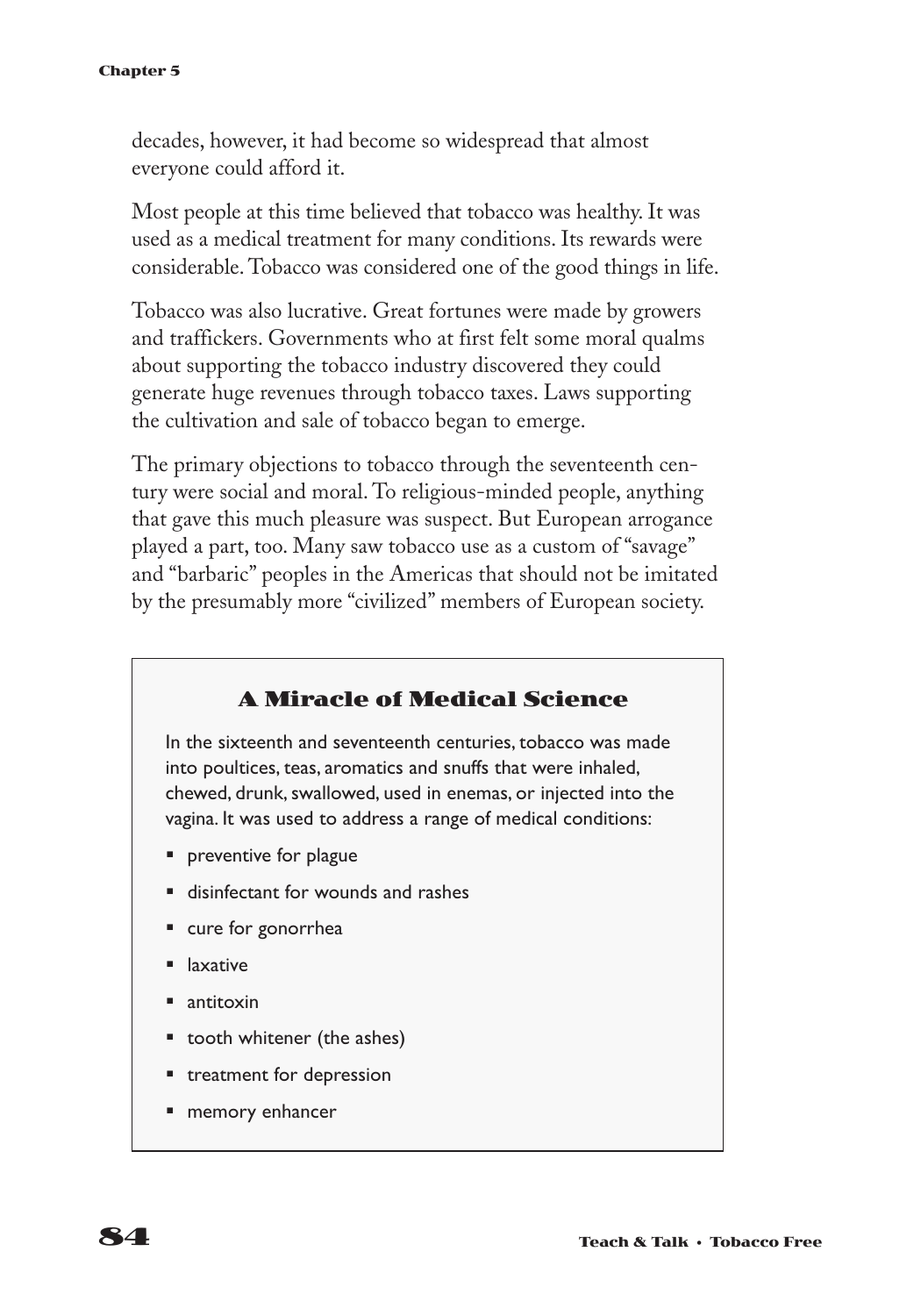This does not mean there was no evidence of tobacco's strange power over people. Even where it was prohibited, and severe punishments meted out for use, people kept trying to obtain the leaf. Users literally risked life and limb for the pleasures of a good smoke or chew.

The social cost of the tobacco trade was also significant and had worldwide impact. Lands that could have been used for food crops were turned over to tobacco cultivation. Tribal lands in Africa were sold or traded for tobacco. Human beings were sold to the slave trade in exchange for tobacco. The earliest American plantations used slaves to grow tobacco, a difficult, backbreaking crop that took even more out of laborers than cotton growing did.

Politics and money continue to play a big role in the tobacco market today. The government provides subsidies for tobacco farmers. The tobacco lobby wields influence to support politicians who will protect its interests. Political representatives in tobacco states promote the welfare of tobacco companies, even when it means compromising the health of their constituents. Tobacco companies search out new markets in Asia, Africa and Eastern Europe.

Power and money are the driving interests of the "big players" in this drama—politicians, growers, tobacco companies. But the small players—elementary school teachers, parents and families, and health providers—have the benefits of their own wits and children's natural intelligence to help expose the truth about tobacco.

#### **A Worldwide Problem**

- § There are currently 1.2 billion adult smokers in the world.
- An estimated 700 million children—almost half the world's population—are exposed to environmental tobacco smoke.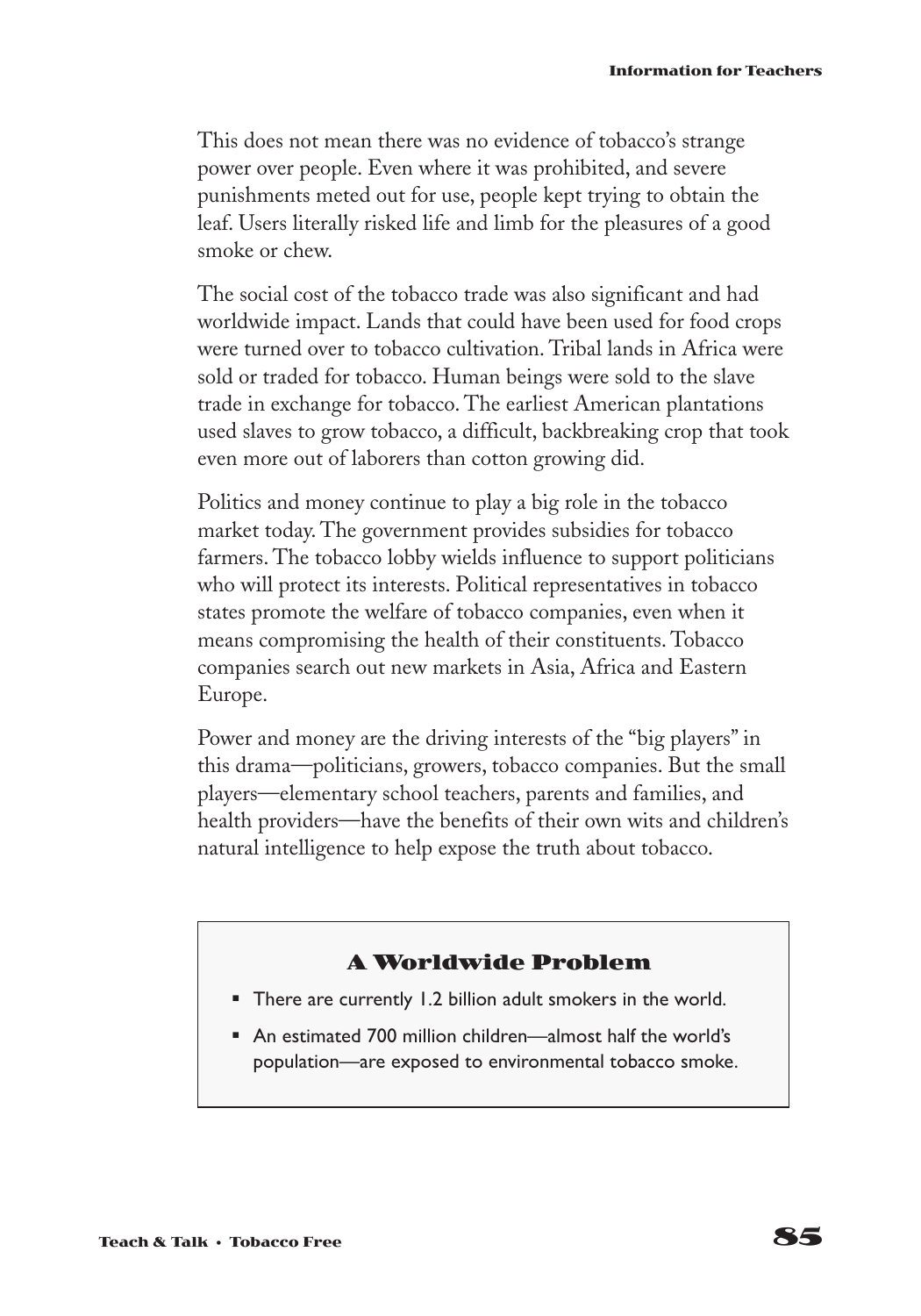### **Tobacco Effects: What Does It Do?**

Nicotine is a powerful drug. In its pure form, it can be surprisingly toxic. Small amounts of concentrated nicotine can actually cause death in children. It was once used as a pesticide, but has now been banned because it is so dangerous.

#### **This powerful drug has a range of effects on people:**

- **\*** Nicotine is poison and makes you sick. When people smoke for the first time, they usually feel sick. Effects may include burning throat or eyes, nausea, headache and dizziness. These are symptoms of acute nicotine poisoning. The symptoms will pass after a relatively short time (probably an hour or two), because the body acclimates to nicotine quickly. After the first few cigarettes, smokers no longer feel ill.
- **Nicotine is a "perfect" drug for many users.** Tobacco is an unusual drug because it can provide both stimulant and sedative effects, depending on the manner in which it is used. For a person who is sleepy and needs to wake up, lots of quick, short puffs on a cigarette can cause energetic feelings and greater alertness. For someone who is anxious and needs to calm down, a few long, slow drags can cause feelings of greater security and relaxation. This makes tobacco very attractive to people who want or need help in managing their emotions.
- **\*** Cigarettes are an ideal way to establish an addiction. A drug ingested by smoking hits the blood stream quickly. The body feels the effects almost instantly. When a person craves nicotine, a cigarette gives instant relief. Over time, this immediate and frequent dosing leads to greater dependency. Someone who smokes a pack a day is receiving over 200 hits of tobacco every 24 hours—and more than **70,000** hits a year! This is a formidable addiction to break.
- **\*** Nicotine is highly addictive. Nicotine is one of the most addictive drugs known. It is as difficult to stop using cigarettes as it is to stop using cocaine. Many people who have detoxed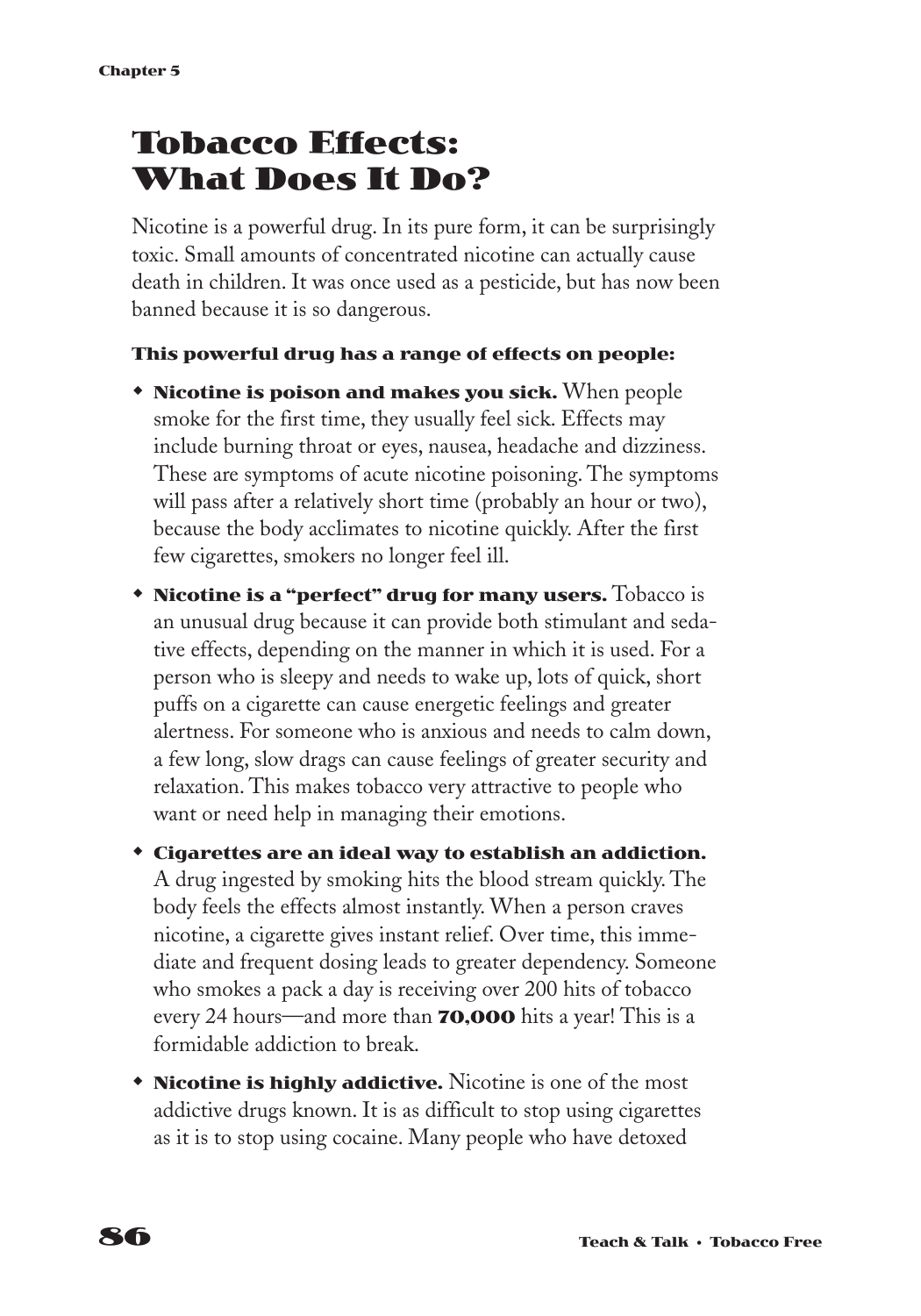from alcohol or heroin before quitting smoking say it was harder to give up cigarettes than these other drugs.

### **Addiction, Habit, Psychological Dependence—What's the Difference?**

Sometimes these words are used carelessly and interchangeably, but they have different meanings.

- **A habit** is a combination of behavior and environment that is customary and comfortable. For example, many smokers have a habit of smoking after a meal. Changing a habit can involve mild to moderate discomfort. It often helps to substitute a new behavior for the old.
- **An addiction** is a physiological state in which the body has developed a dependence on a substance such as nicotine, alcohol or heroin. If the substance is not available, the person will go through a period of physical illness.

Withdrawal will continue either until the substance is again made available, or until the substance is cleared from the body and the addiction is broken. Nicotine usually takes 72 hours to clear from the body. Withdrawal symptoms include irritability, headaches, anxiety, sleeplessness and nausea.

§ A **psychological dependence** is a state that develops when a person's substance use has compensated for social skills and coping techniques. For example, a smoker may feel unable to wait at the dentist's office, take a test at school, tolerate a slow checker at the market, or deal with a major loss such as the death of a family member. In the absence of the substance, the person may feel great anxiety about his or her ability to manage day-to-day life.The craving to use the substance can be very strong—as strong as it is during physical withdrawal.

Many professionals working in the field of addiction now use the general term *dependency,* rather than making distinctions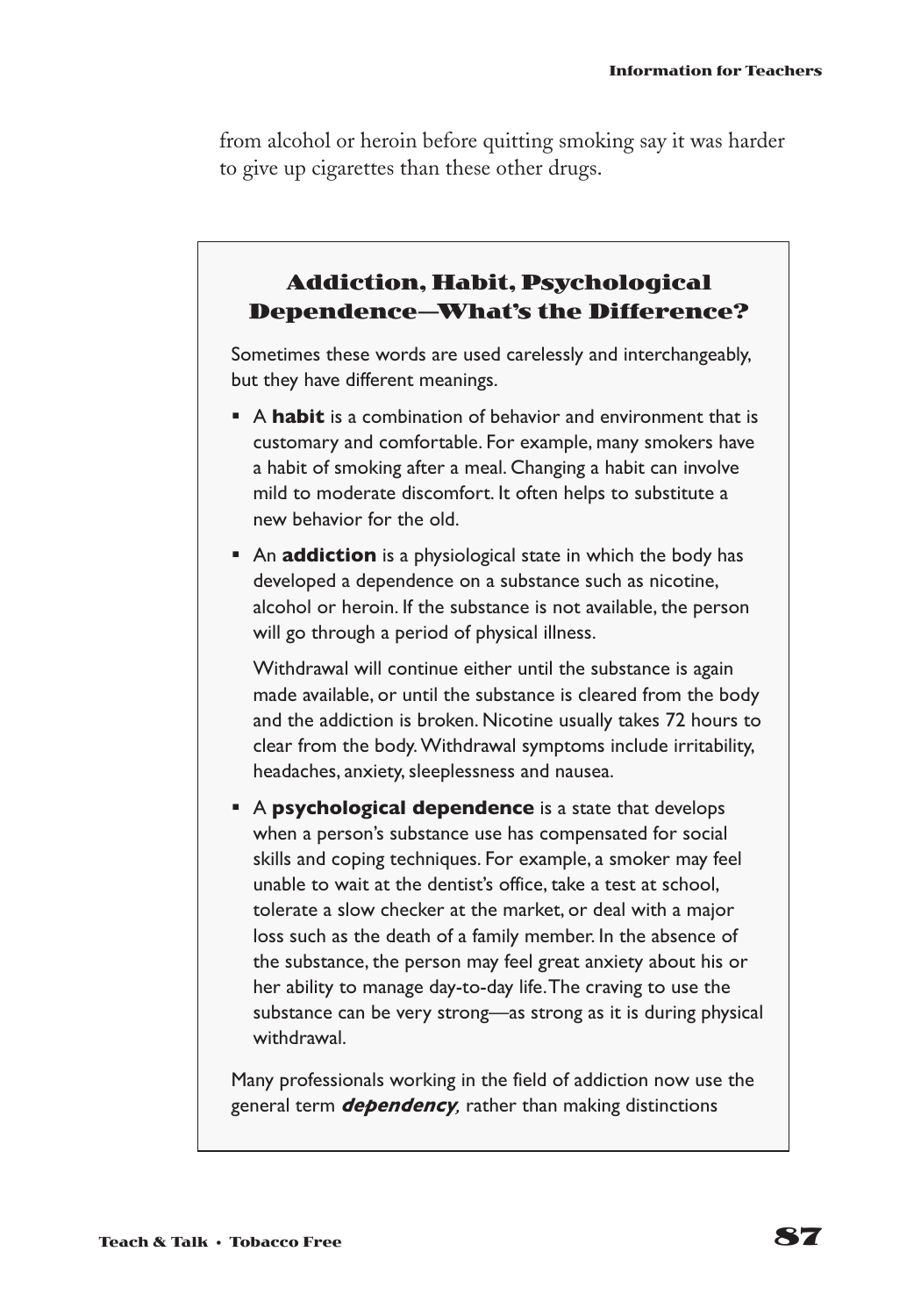# **This Stuff Wrecks Your Health!**

Through the eighteenth century, there was little interest in the long-range health effects of tobacco use. In those times, most people died by middle adulthood, so there weren't many chances for people to notice the long-term effects of tobacco.

The first published clinical report was in 1761, when a London physician described a number of cases of nasal and esophageal cancer among users of snuff. Similar reports continued to emerge concerning snuff and chew. Many physicians believed that smoking was the safer choice because users did not come into direct contact with tobacco leaves.

In 1828, French scientists isolated nicotine. The addictive and destructive nature of this substance slowly began to be understood. Where tobacco had once been seen as a general treatment for a wide range of ills, it now began to be blamed for many troubles. Some of these linkages were less than accurate.

We know today, for example, that tobacco does not cause DTs (delirium tremens), perverted sexuality or insanity. But by the midnineteenth century, some of the other complications of tobacco use were more widely recognized, including heart and lung problems, stroke, and the extraordinary craving users developed for the stuff.

### **It's Expensive!**

- Smoking-related illnesses cost the nation more than \$100 billion a year.This includes \$50 billion in medical expenses and \$50 billion in indirect costs, such as missed days of work.
- Depending on local taxes, there are places where a pack-a-day smoker can spend nearly \$1,500 a year on cigarettes.
- The tobacco industry spends \$4 billion a year to advertise and promote cigarettes.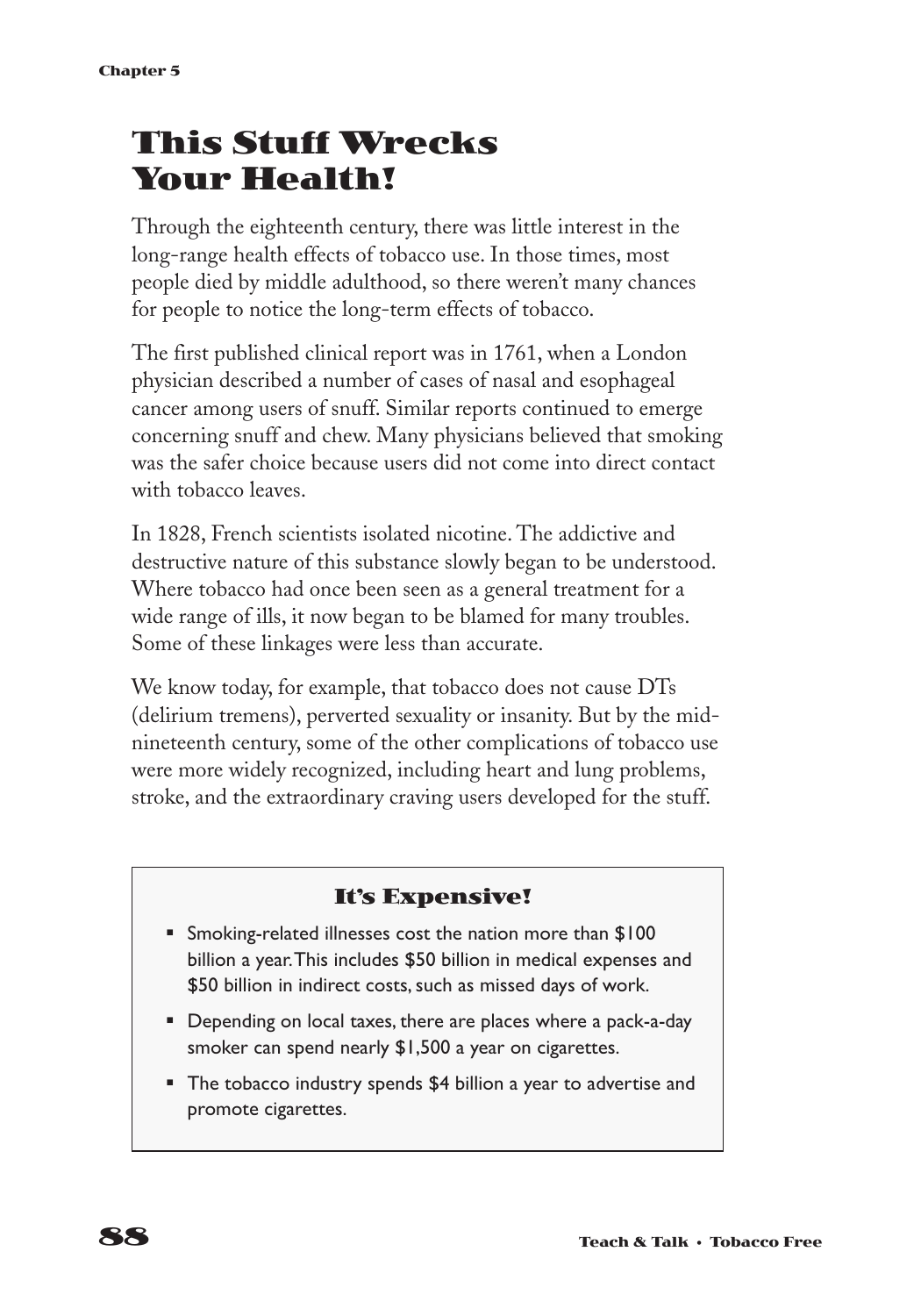#### **What About Cigars?**

Cigars are popular among some men and women—and among some boys and girls. Like all other forms of tobacco, cigars can lead to short- and long-term health problems, including cancers and respiratory problems.

People who quit smoking cigarettes and switch to pipes or cigars often think they are choosing a "safer" way to use tobacco. But the nicotine in pipes and cigars is just as addictive, the craving to use can become just as strong over time, and the health risks are severe and life-threatening.

There is no safe kind of tobacco to use.

By the early 1900s, the increasing industrialization of the United States had led to a faster-paced lifestyle. Workers found cigarettes convenient and gratifying. Use increased, and health experts continued to believe cigarettes were an appropriate outlet for relaxation and pleasure.

More sophisticated scientific studies suggesting a relationship between smoking and cancer didn't come to light until the 1930s. But, in comparison with the dramatic political tragedies Europe had just survived (and was heading toward again), the health risks of tobacco didn't seem particularly important to most Americans. After World War I, tobacco companies found a brand new market among soldiers who learned to smoke in the trenches and returned addicted to nicotine. During World War II, cigarettes were felt to be so important to the morale of troops that they actually took on a patriotic quality.

After World War II, tobacco advertising grew exponentially. Ads began to recognize the stirrings of public concerns about smoking and health. Different manufacturers touted the "smoothness" of their products, had physicians describe why one cigarette was less irritating than its competitors, and printed testimonials by famous athletes and singers praising a brand's mildness.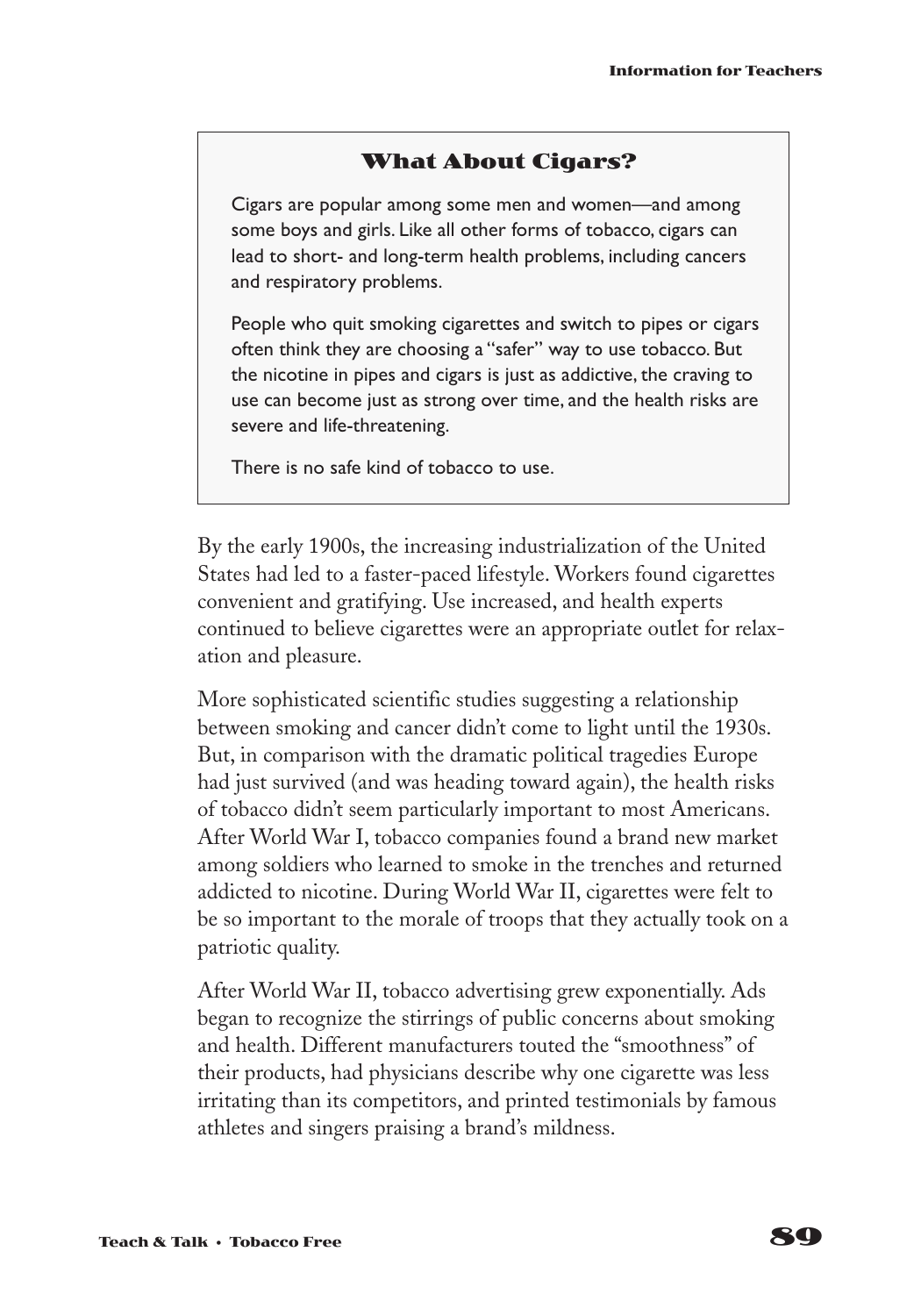As evidence of the dangers of tobacco mounted, the tobacco companies established their own "research" institute, which publicized and sometimes funded any study that questioned the links between smoking and poor health, no matter how flawed. The public generally continued to believe smoking was a pleasurable indulgence posing little risk.

This changed in 1964, when the first Surgeon General's report on smoking was released. This rigorously assembled report stated clearly and unambiguously that smoking was linked to cancer and early death. The report received a great deal of press attention and began to influence Americans' attitudes about smoking. In 1965, warning labels were required on all cigarette packages. A ban on television advertising went into effect on January 1, 1971.

### **What a Surprise— Tobacco Advertising Today**

- Nearly all first use of tobacco occurs before high school graduation.
- Research studies show that adolescents with lower levels of school achievement, fewer social resistance skills and lower self-esteem are more likely to use tobacco.
- Adolescents consistently overestimate the number of people who smoke.Those who make the highest overestimates are most likely to become smokers.
- Tobacco companies devote nearly \$4 billion annually to advertising and promotion, including sponsoring community and sporting events that appeal to youth, to give the impression that smoking is more common than it is.
- The most frequent messages in tobacco print ads suggest that lots of people smoke and that smoking resolves the kinds of social dilemmas adolescents often face.These messages appeal strongly to those young people who are already most likely to start smoking.

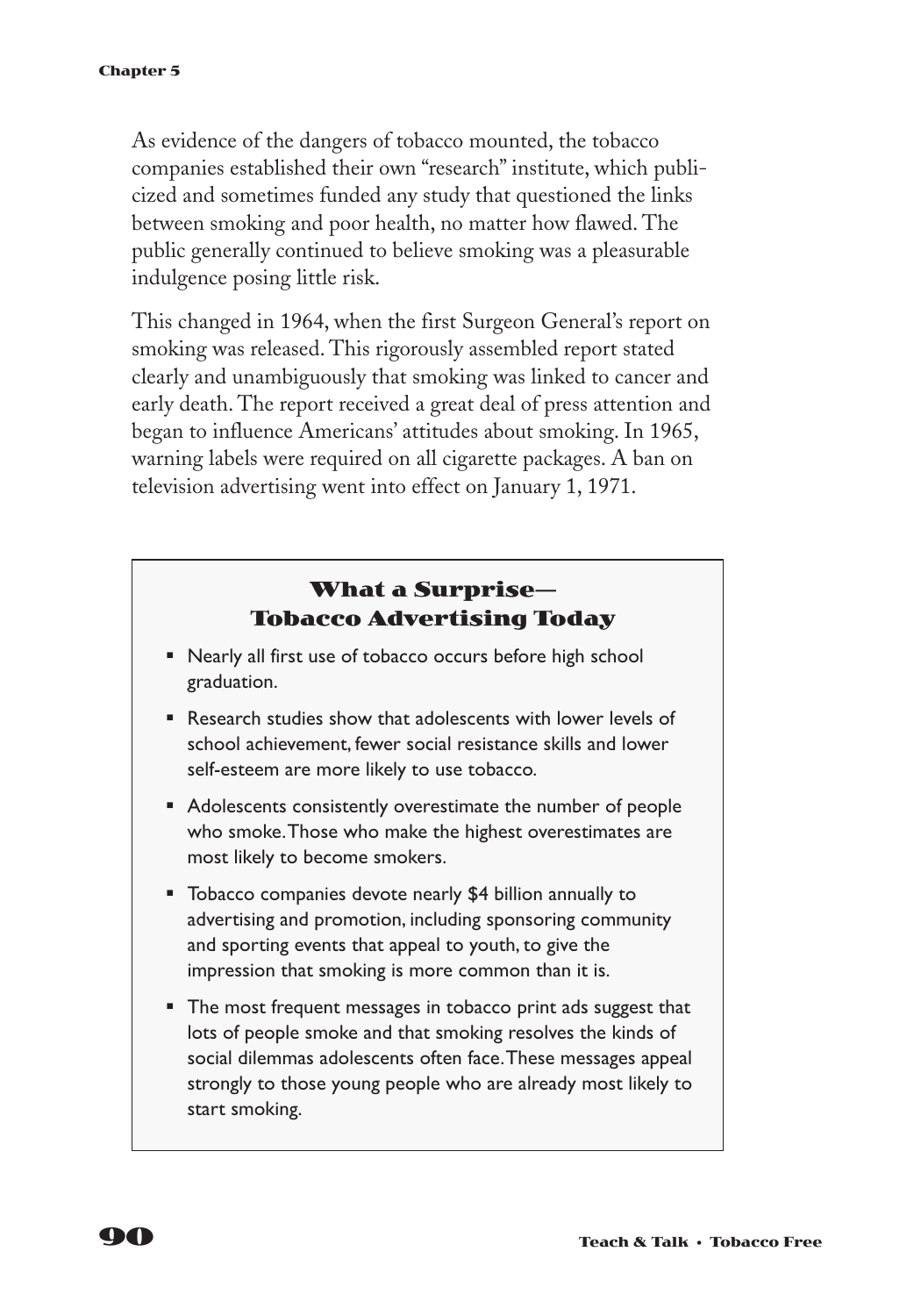In 1993, the Environmental Protection Agency (EPA) released a report on the dangers of environmental tobacco smoke (ETS). Secondhand smoke was described as "a serious and substantial public health risk," causing over 50,000 deaths a year. It was also known to be related to some 150,000 to 300,000 cases of pneumonia and bronchitis in infants and toddlers, and to complicate already-existing asthma for 200,000 to 1 million children. Smoking in public places began to be restricted. Smoking started becoming inconvenient and socially burdensome.

Per capita consumption of cigarettes began to drop as Americans found ways to break the addiction to nicotine. It has become widely recognized among health providers and educators that the best choice for everyone is never to start smoking, and that elementary school students are probably the most important audience for smoking prevention efforts.

### **Things We Know**

There are a number of well-documented health risks associated with tobacco use. These stem from the presence of carcinogens and other toxins in the tobacco, the tissue damage caused by smoke and tar, and the ways tobacco use can interfere with the body's normal processes.

### **It's Poison**

- Over 50 substances in tobacco are known carcinogens in animals and/or humans.
- Over 4,000 separate chemicals have been identified in environmental tobacco smoke. Here are just a few:

| methane | acetylene        | carbon monoxide     |
|---------|------------------|---------------------|
| ammonia | hydrogen cyanide | dimethylnitrosamine |
| tar     | nicotine         | toluene             |
| phenol  | naphthalene      | hydrazine           |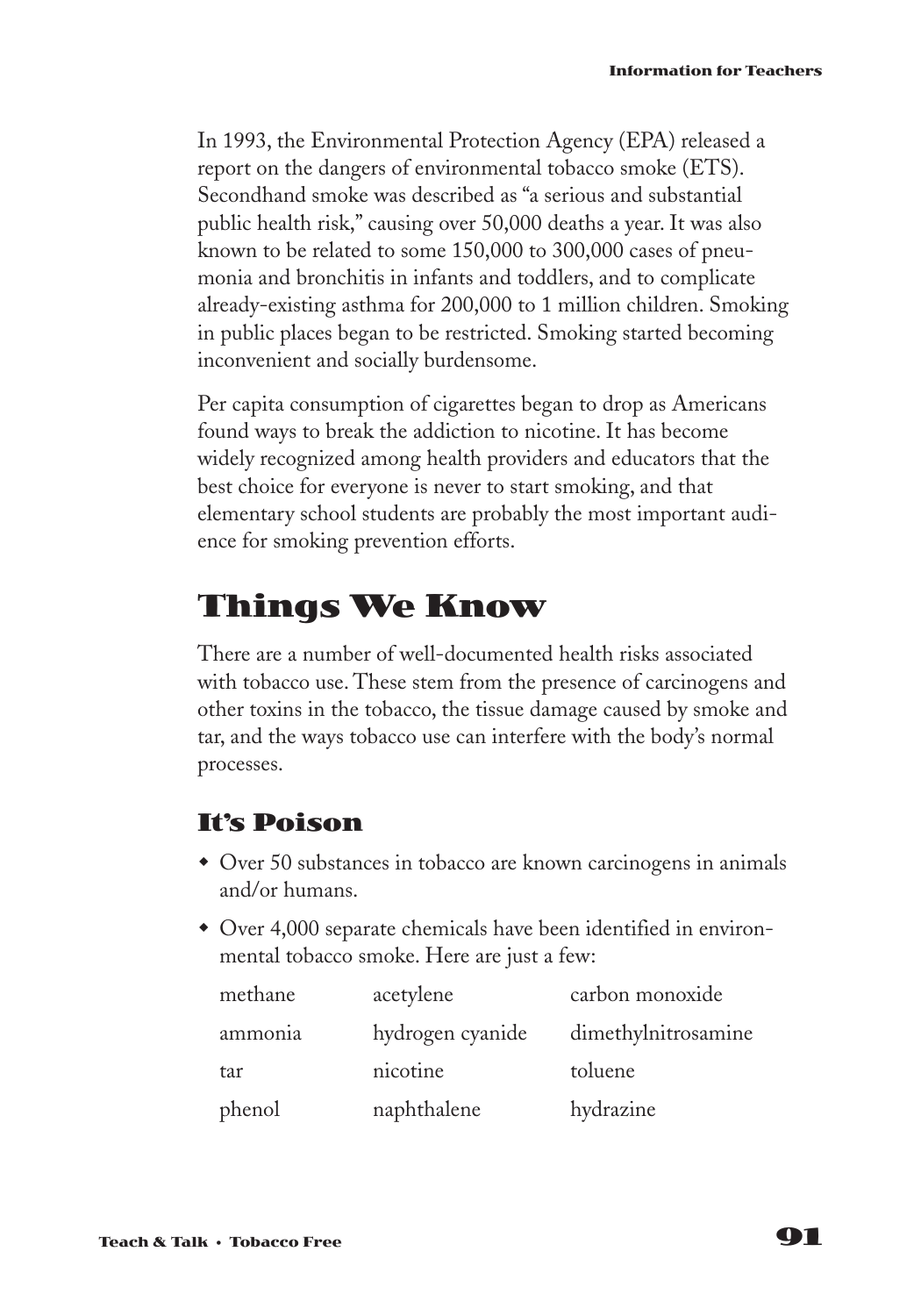### **It's Bad in the Short Run**

Immediate and short-term consequences of tobacco use include:

- $\bullet$  greater risk of colds and flu
- decreased response to influenza vaccinations
- $\bullet$  pneumonia
- acute asthma exacerbations
- acute increase in blood pressure (during and shortly after use)
- staining of fingers and teeth
- bad breath
- $\bullet$  skin problems
- increased coughing, sore throat, burning and itching eyes

### **It's Very Bad in the Long Run**

Longer-term health risks of tobacco use include:

- $\bullet$  heart disease
- $\bullet$  stroke
- $\bullet$  early death
- cancers—lung, mouth, throat, esophagus, bladder, cervix, pancreas and stomach
- $\bullet$  chronic bronchitis
- emphysema and other severe lung diseases
- $\bullet$  hypertension
- worsening of the overall course of asthma
- more frequent acute and chronic illnesses (more days sick in bed; more days of limited activity; more sick days)
- aggravation of other disease processes (diabetes, peptic ulcers)
- $\bullet$  back pain
- $\bullet$  heartburn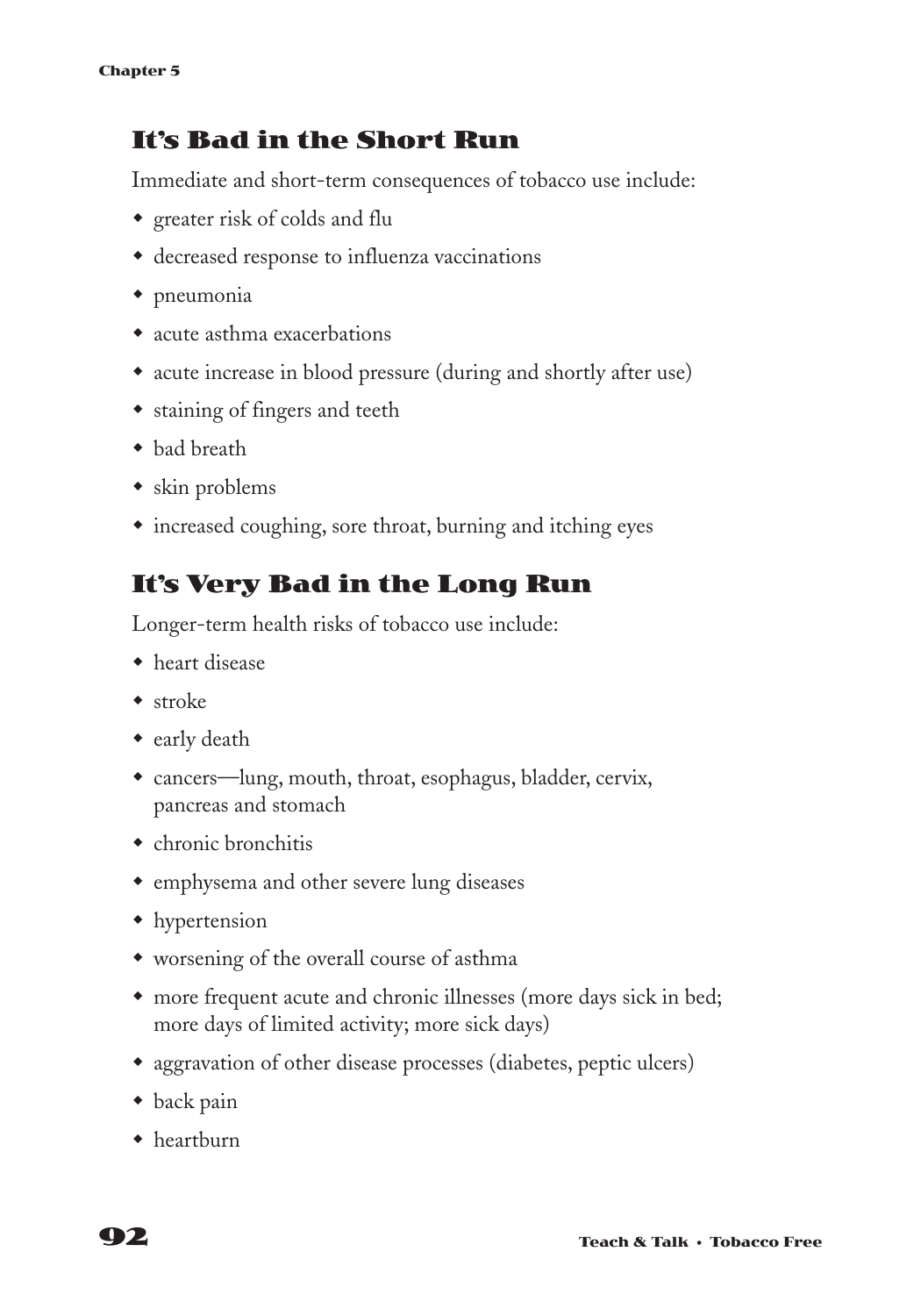- $\bullet$  delayed healing of wounds
- oral and dental disease, dental staining, bad breath
- decreased ability to taste and smell
- increased risk of hip fracture
- w premature wrinkling of skin, poor skin tone and color (especially for Caucasians)
- $\bullet$  nutritional problems (smokers often have poorer diets, and tobacco use affects the body's ability to use some vitamins and minerals)

### **It's Not Good for Men**

In men, tobacco use can lead to:

- erectile dysfunction (difficulty achieving or maintaining an erection)
- increased levels of estrogen and decreased levels of testosterone
- reduced fertility (decreased sperm production, low sperm count, impaired sperm density, motility and duration of movement, and reduced volume of ejaculation)

### **It's Not Good for Women**

In women, tobacco use can lead to:

- $\bullet$  early menopause
- $\bullet$  osteoporosis
- reduced fertility

#### **Smokeless Tobacco Is Bad Too**

Health risks of smokeless tobacco are also significant, and include:

- $\bullet$  higher cholesterol levels
- $\bullet$  high blood pressure
- *greatly* increased risk of oral cancer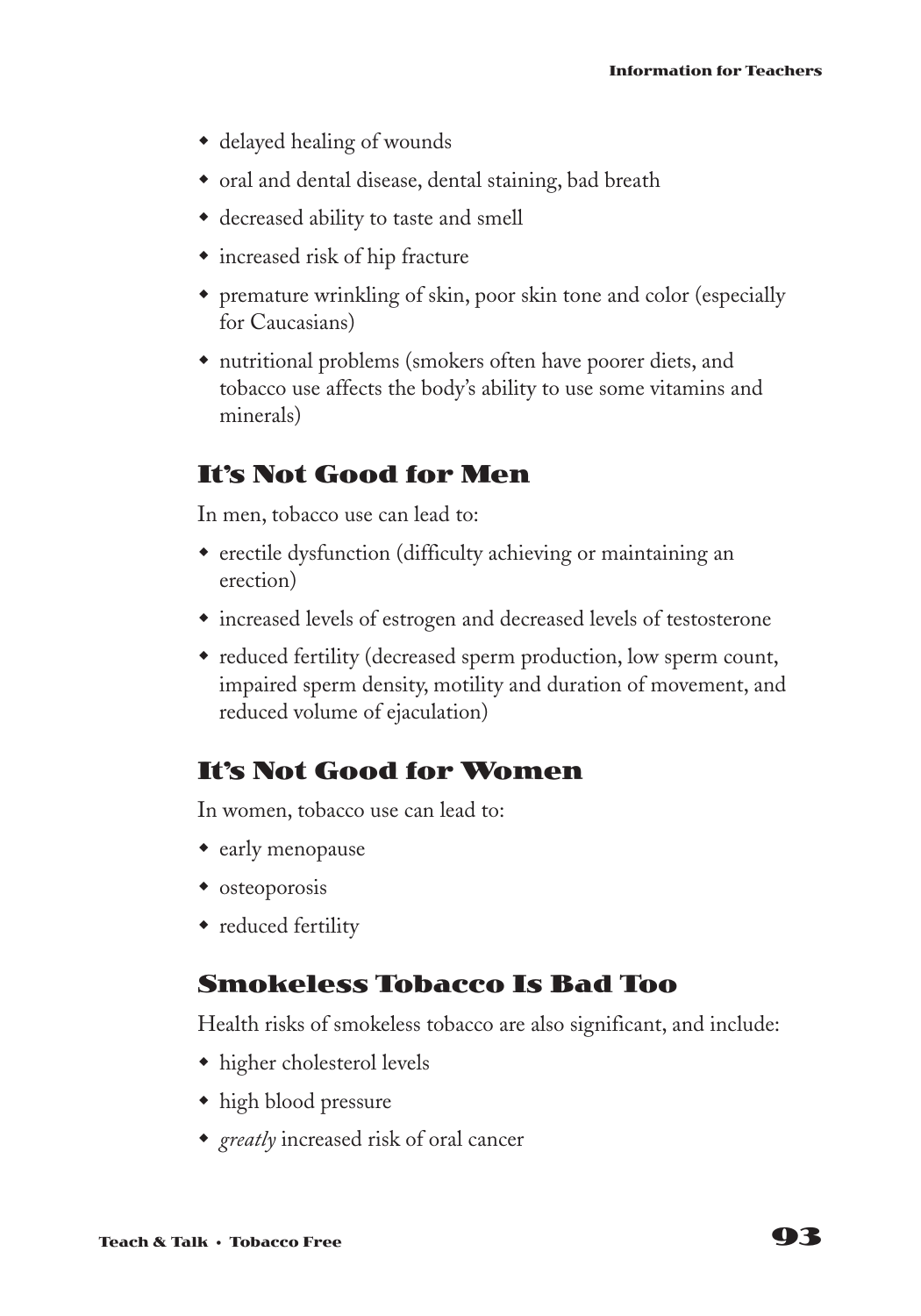- other cancers—nasal cavity, pharynx, larynx, esophagus, urinary tract, pancreas, stomach
- $\bullet$  dental and oral diseases
- possible effects on already existing illnesses (as with smoking)

### **It's Hard on Pregnancies**

Women who smoke during pregnancy face many increased risks, including:

- w placenta previa, placenta abruptio and vaginal bleeding
- $\bullet$  lower than average birth weight
- $\bullet$  miscarriage
- $\bullet$  prematurity
- fetal death (stillborn)
- $\bullet$  neonatal death or sudden infant death

### **It's Very Hard on Newborns**

Newborns whose mothers smoked have a greater risk of:

- $\bullet$  cleft lip and palate
- $\bullet$  hyperactivity
- lower IQ scores
- $\bullet$  lower Apgar scores (tests for health and function of newborns) at 1 and 5 minutes
- $\bullet$  bronchitis
- $\bullet$  pneumonia
- $\bullet$  respiratory disease
- slower physical growth
- psychological or learning problems
- $\bullet$  criminal behavior as an adolescent or adult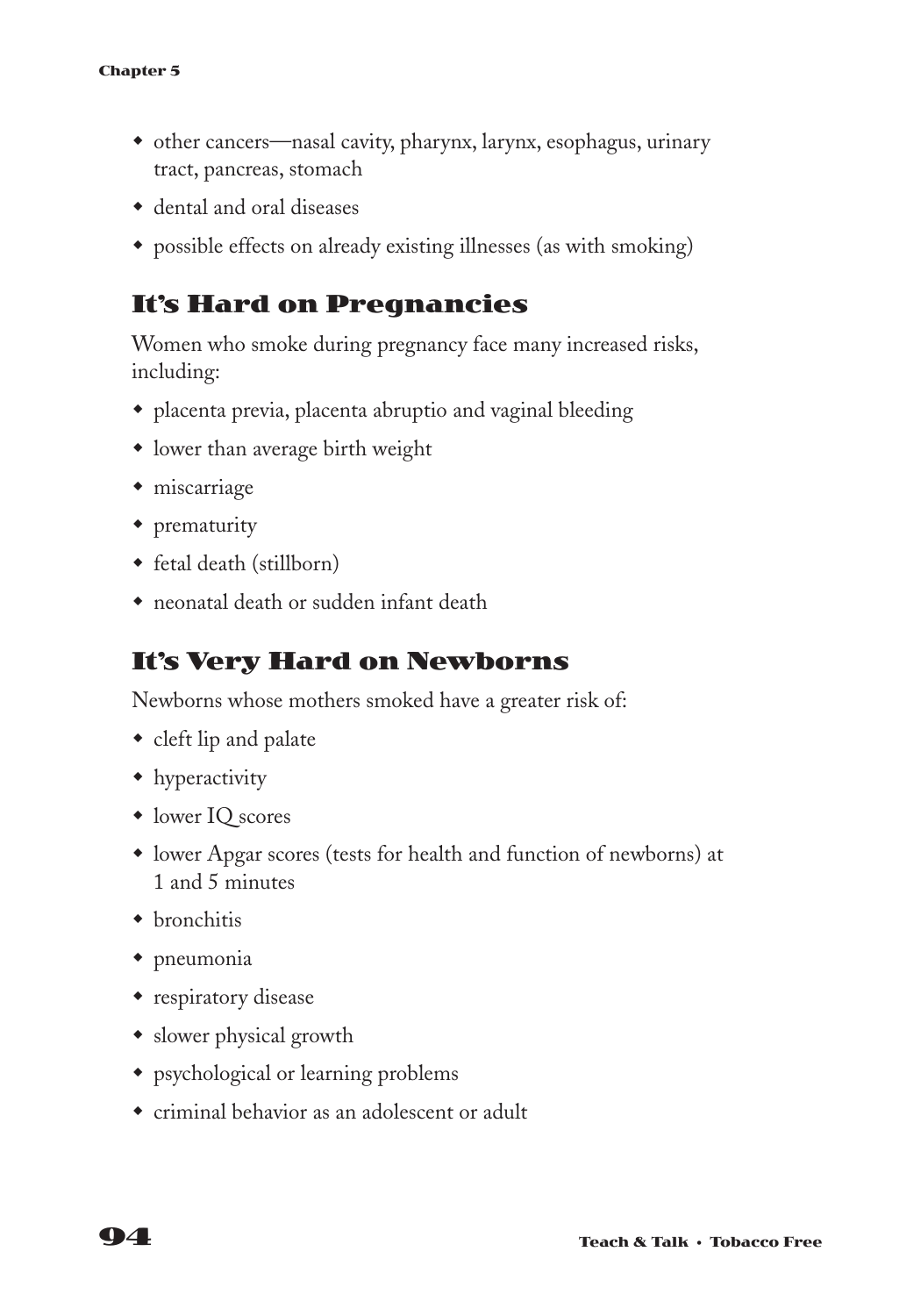### **It's Bad for Adolescents**

Health problems for regular smokers begin to develop within months of starting. Adolescents who smoke have the following problems:

- reduced rate of lung growth
- lower level of maximum lung function
- $\bullet$  poorer physical fitness
- $\bullet$  shortness of breath
- $\bullet$  coughing spells, phlegm production, wheezing
- w poorer overall health than nonsmoking peers
- $\bullet$  clinically significant signs of atherosclerosis
- $\bullet$  high cholesterol

### **Environmental Tobacco Smoke**

Environmental tobacco smoke (ETS) includes both the smoke from the burning end of a cigarette, cigar or pipe, and the smoke exhaled by a tobacco user.

#### **Here are some facts about ETS:**

- $\bullet$  ETS is the third leading preventable cause of death in the United States. It's responsible for 53,000 deaths each year among nonsmokers, most from cardiovascular disease.
- Regular exposure to ETS nearly doubles the risk of heart attack among nonsmoking women.
- $\bullet$  Each year, ETS causes an estimated 3,000 nonsmoking Americans to die of lung cancer.
- $\bullet$  The greater the extent of exposure to ETS, the greater the risk of disease and death.
- Every year,  $150,000-300,000$  children under 18 months of age suffer from respiratory tract infections (pneumonia and bronchitis) caused by ETS. Thousands of hospitalizations result.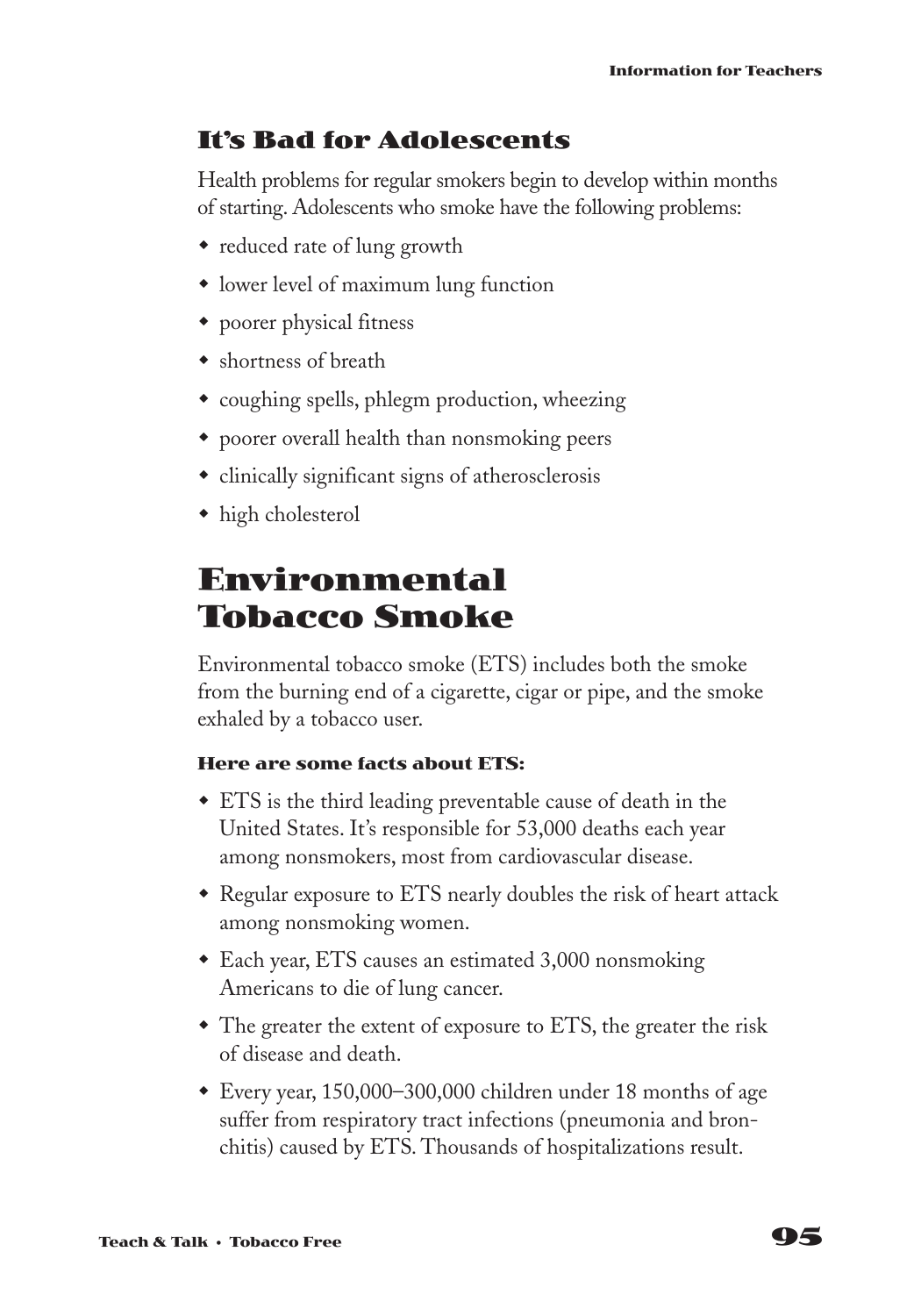- $\bullet$  ETS increases the risk of asthma in children and exacerbates the illness of up to 1 million children annually.
- $\bullet$  For children under age 18, exposure to ETS results in more coughing and wheezing, decrease in lung function and increase in fluid in the middle ear.
- Proven biological effects of ETS exposure include:
	- reduction of the body's ability to deliver and utilize oxygen
	- damage to arteries
	- adverse effects on platelet function
- w Nonsmokers appear to suffer more severe health effects from ETS than smokers (perhaps because smokers' bodies have become more acclimated to the toxins in cigarettes).
- Most nonsmoking Americans can show physical effects from ETS. In a 1996 study, nearly 9 in 10 nonusers had measurable levels of cotinine—a substance the body metabolizes after exposure to nicotine—in their blood.

#### **Smoke-Free Bars? What a Concept!**

In California, laws banning smoking in restaurants and bars went into effect in 1998. Despite dire warnings by tobacco lobbies that economic disaster would follow, here's what's actually happened:

- Researchers have documented a rapid improvement in the respiratory health of bartenders, who no longer have to spend hours every day exposed to ETS.
- No negative financial impact has been shown.
- Some evidence indicates mild financial gain among bars and clubs.

Just think about the 75% of people who don't smoke.They now can go to their local club to dance or hear music without coming out smelling of other people's smoke.This could be fun!

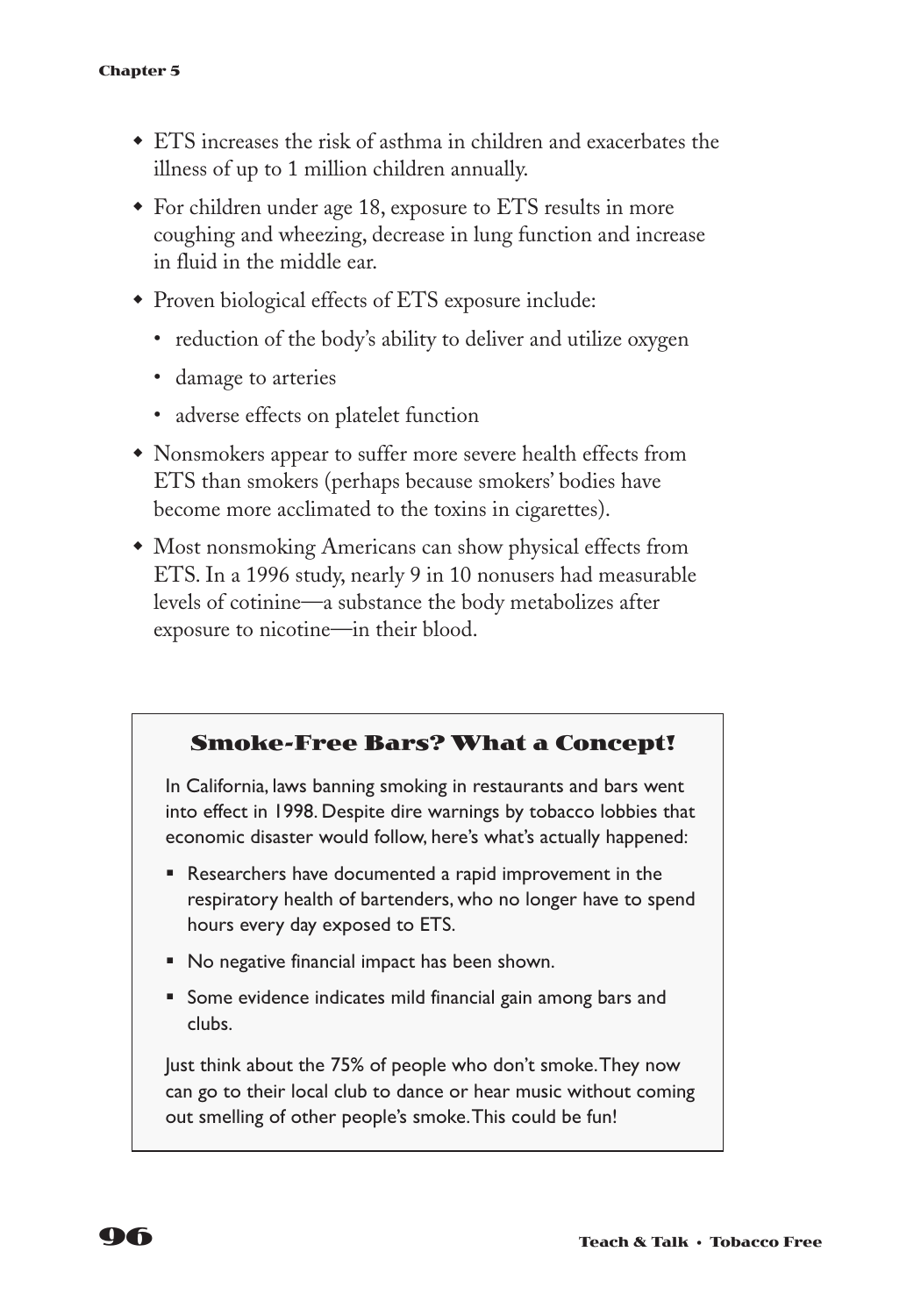# **Reasons to Smoke**

Tobacco is sneaky. This is one of the most important lessons we can teach children. The addiction to nicotine is extraordinarily intense, and has been likened by many to addiction to cocaine or heroin.

Adults who smoke, or have quit, know only too well how desperately smokers reach to rationalize their continuing use. Richard Kluger (1997) in *Ashes to Ashes*, his excellent survey of the history of the tobacco trade, lists some of the creative reasons people give for continuing to smoke. Here is excellent evidence that tobacco *is* a mind-altering drug.

#### **Smokers say:**

- Statistics show that only 1 in 4 smokers will die from smoking. These aren't such bad odds.
- Everyone's got to die of something. At least I'm getting pleasure from the thing that might kill me.
- $\bullet$  If I die of smoking-related causes, it will be late in life. I'm not exactly losing the best years of my life at that point.
- $\bullet$  I might get hit by a truck tomorrow. Life is full of dangers. I'm ready to enjoy myself to the fullest capacity I can right now, and smoking is part of that.
- $\bullet$  If it weren't for the way smoking helps me relax, I'd have probably gotten ill years ago from being so stressed out. I think smoking is keeping me healthy.
- This is really a personal issue, none of your business, and not something you need to concern yourself about.
- w It's karma. When it's your time, it's your time. Can't mess with that!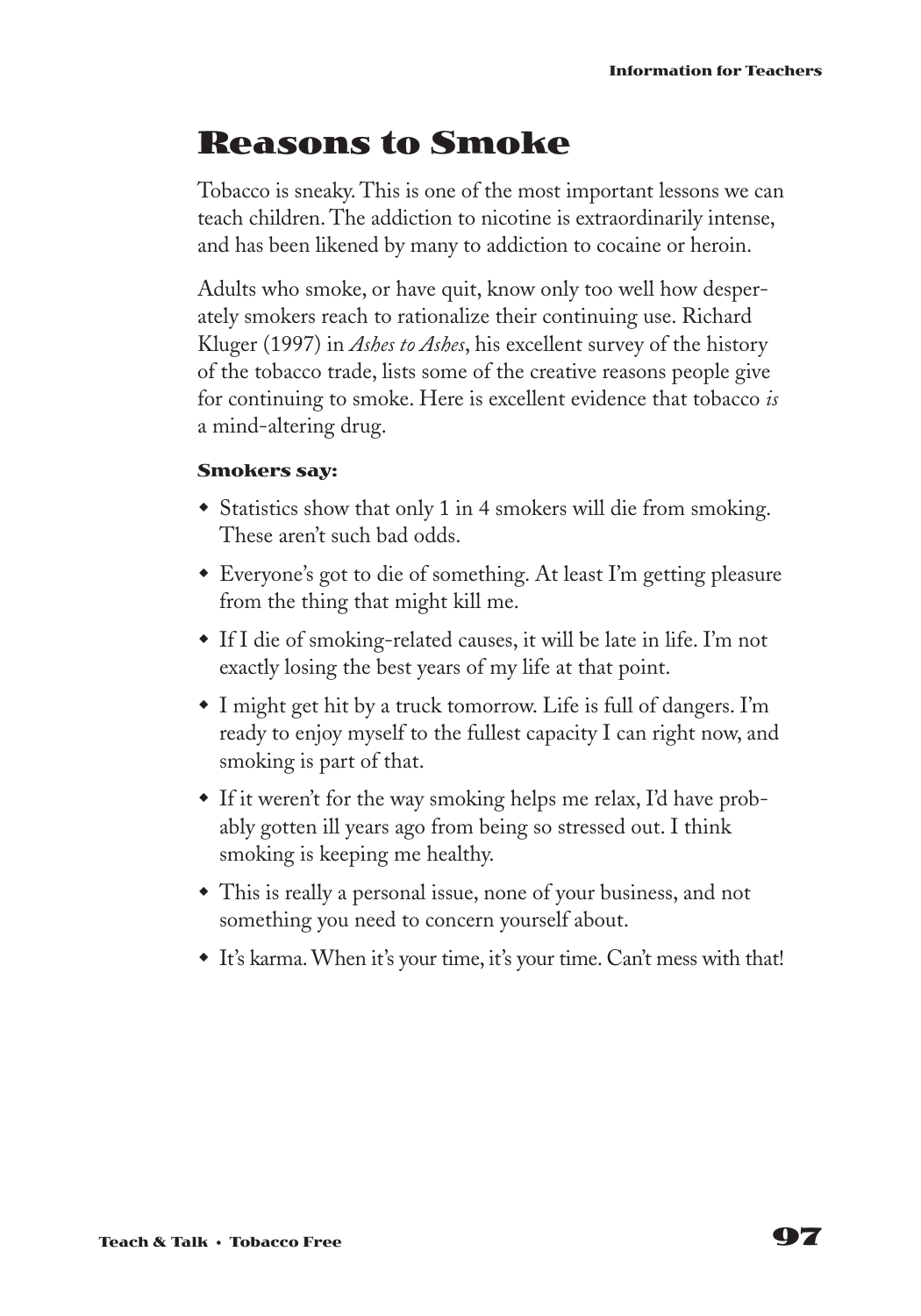# **What It Takes to Quit**

Research on behavior change and smoking cessation has defined five distinct stages most people go through before they succeed:

- **1. Precontemplation**—not thinking about quitting.
- **2. Contemplation**—thinking about quitting, but not doing anything about it. This stage can last for years.
- **3. Preparation**—taking some preliminary steps toward quitting, such as cutting down, going 24 hours without smoking to see what it's like, setting a quit date. Preparation is a time to practice skills and build motivation and confidence.
- **4. Action**—quitting. Staying quit takes a lot of planning and effort. The action stage lasts up to 6 months.
- **5. Maintenance**—staying quit for longer than 6 months. Gradually the changes feel more natural—"who I really am" even though urges to smoke may continue.

People may also *relapse* at any stage, and move back to an earlier stage. For people who have quit smoking, having a single cigarette will lead to a return to smoking 8 out of 10 times.

#### **Strategies that may assist in quitting include:**

**\* Nicotine replacement therapy (NRT).** In the form of patch, gum, nasal spray or inhaler, these products help minimize the effects of physical withdrawal from nicotine. However, the psychological need to smoke continues unabated, so for greatest



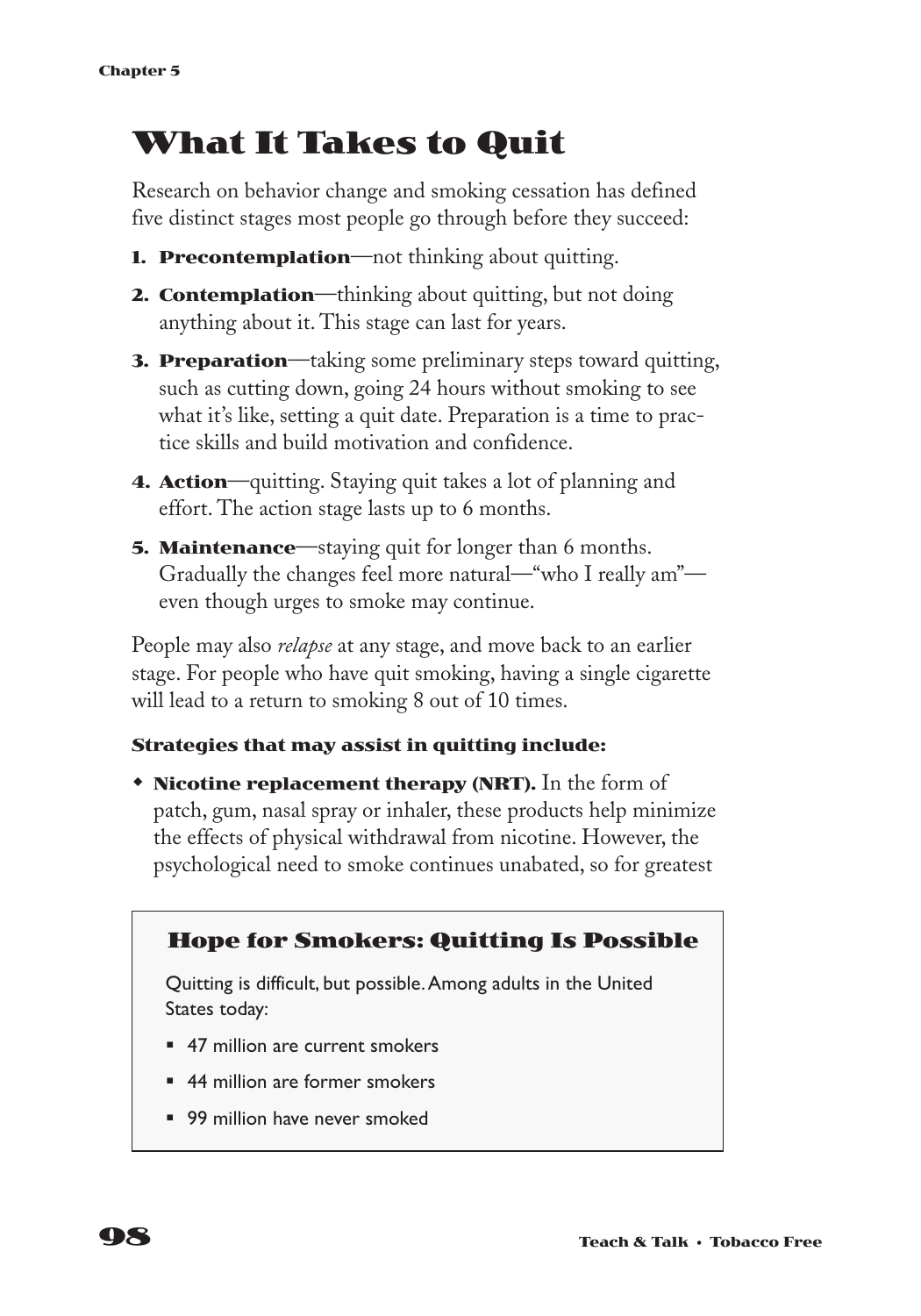success, NRT should be used in combination with other supports, such as a stop-smoking group, a buddy who quits at the same time, or a personal contract with a health provider.

- **\* Other medications.** People may find help with other kinds of medications as well. For example, Xyban (bupropion) is classed as an antidepressant, but has shown promise in increasing success for quitters. It may help regulate some of the emotional ups and downs people experience when they stop smoking.
- **Social support.** Most people are more successful at quitting when they get strong social support for doing it. Stop-smoking groups, support from family and friends, or 12-step programs such as Nicotine Anonymous can help.
- **\* A willingness to try and try again.** Most people make several serious efforts before they succeed at quitting. Each time they try, they learn a little more about what's going to work for them. Another quit date is always worth it!

#### **What About Weight Gain?**

The desire to be thin is a powerful motivator for adolescents who start smoking, especially for girls. Fears of weight gain present a great obstacle to many people who would like to quit. Gaining weight after quitting is a major reason for relapse, especially among women.

Smoking causes the body to process food less efficiently, so smokers do, on average, weigh less than their nonsmoking counterparts. Not much less, however.And the health risks of smoking far outweigh any dangers presented by gaining the few pounds associated with quitting.

There are also far healthier and more gratifying ways to manage weight, including eating a varied diet that includes lots of fruits and vegetables and staying physically active.

Weight gain for people who quit smoking usually averages 5–10 pounds, but many people who quit don't gain weight.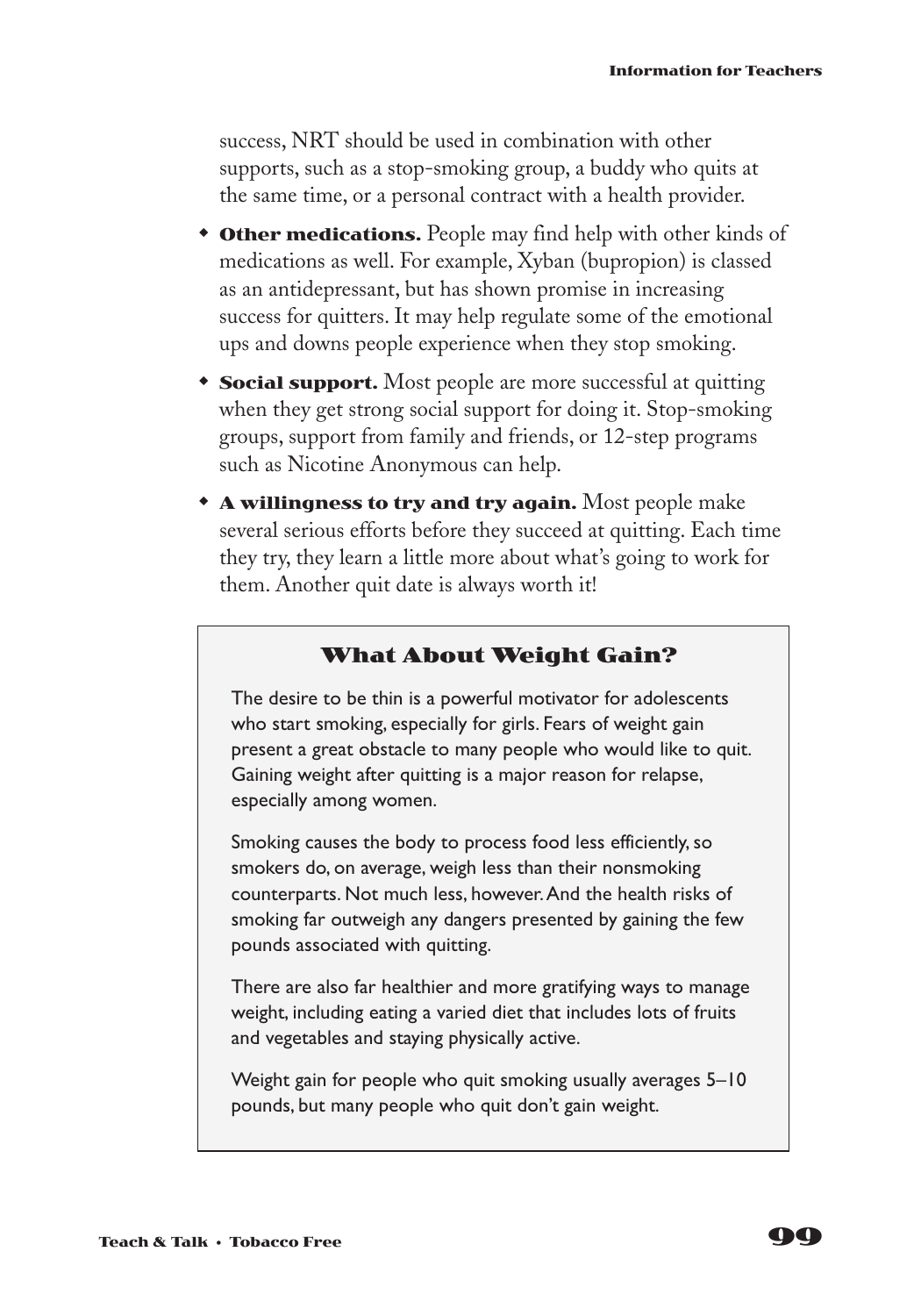# **Hope for Children**

Educators and others who care about children's well-being carry an important dream—the hope that tobacco prevention can work. By cultivating children's resourcefulness and intelligence, and adding school prevention programs and our own talents as educators, we can have an impact on trends in tobacco use in the near future.

It's a big dream, but there's good reason to believe in it. It's informed by good research and reasoned thinking, and we have an excellent chance of succeeding.



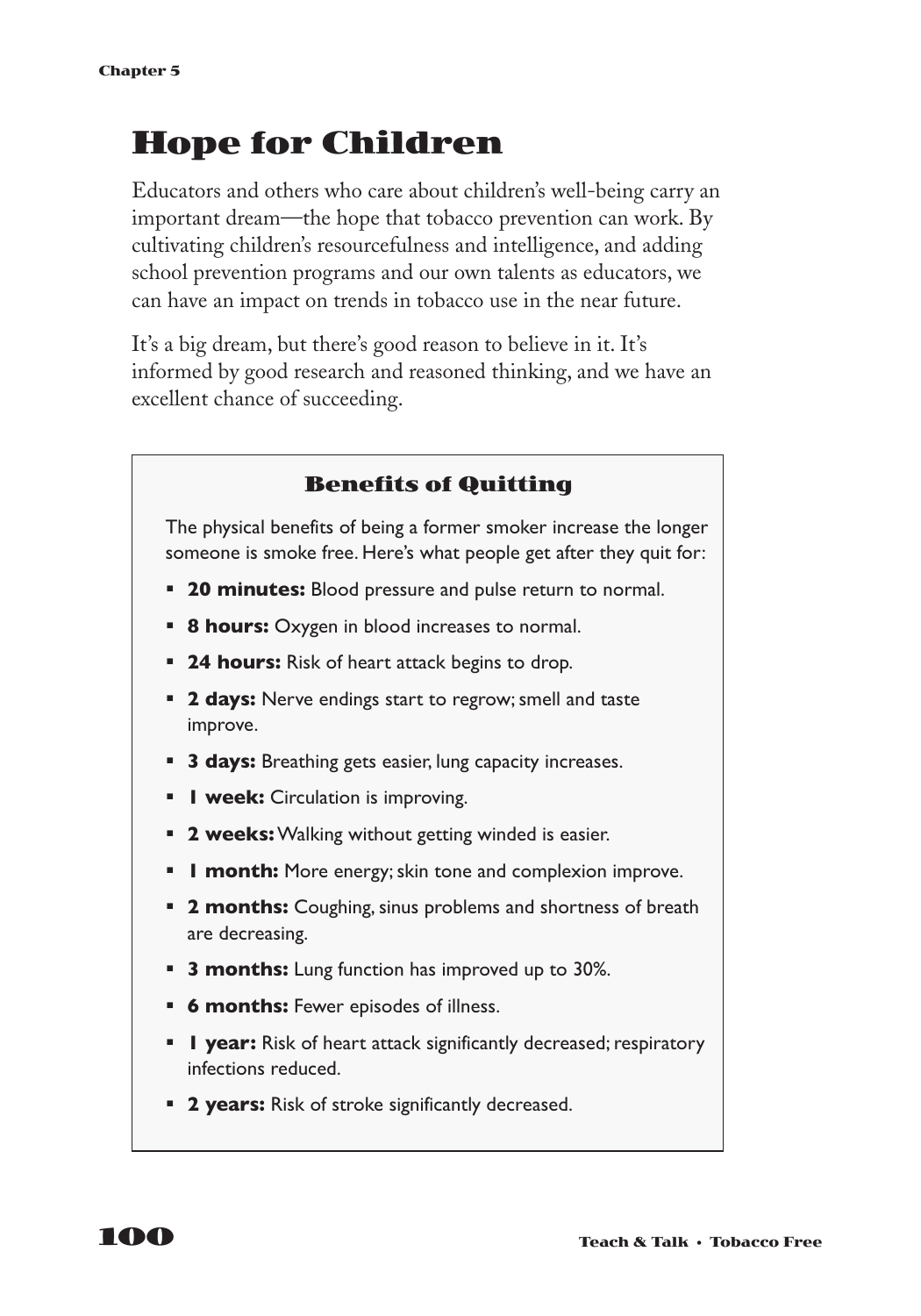# **Making the Family and Parent Connection 6**

Involving families in tobacco prevention<br>
is an all-around great idea. Parents want their children to grow up tobacco free. This means there is a great deal of support for school-based efforts to teach children the skills and knowledge they need to resist tobacco.

Children care about parents' values about tobacco. They benefit from the presence of adults in their lives who support their tobacco-free choices. For these reasons, family activities can add excitement and strength to tobacco prevention efforts.

### **What Is a Parent?**

Children may have many adults in their lives filling parental roles. They may have biological, adoptive, step or foster parents.They may have other legal guardians. Some children have older siblings, aunts and uncles, grandparents and family friends who care for them and give them support. Some of your students may find parental figures in the leaders of after-school recreation programs or in their teachers.

Children can build a sense of belonging and high self-esteem through many sources. In this chapter, parents are defined in somewhat conventional terms—as adults who hold primary responsibility for the child's well-being—but many other "parents" can also help children stay tobacco free.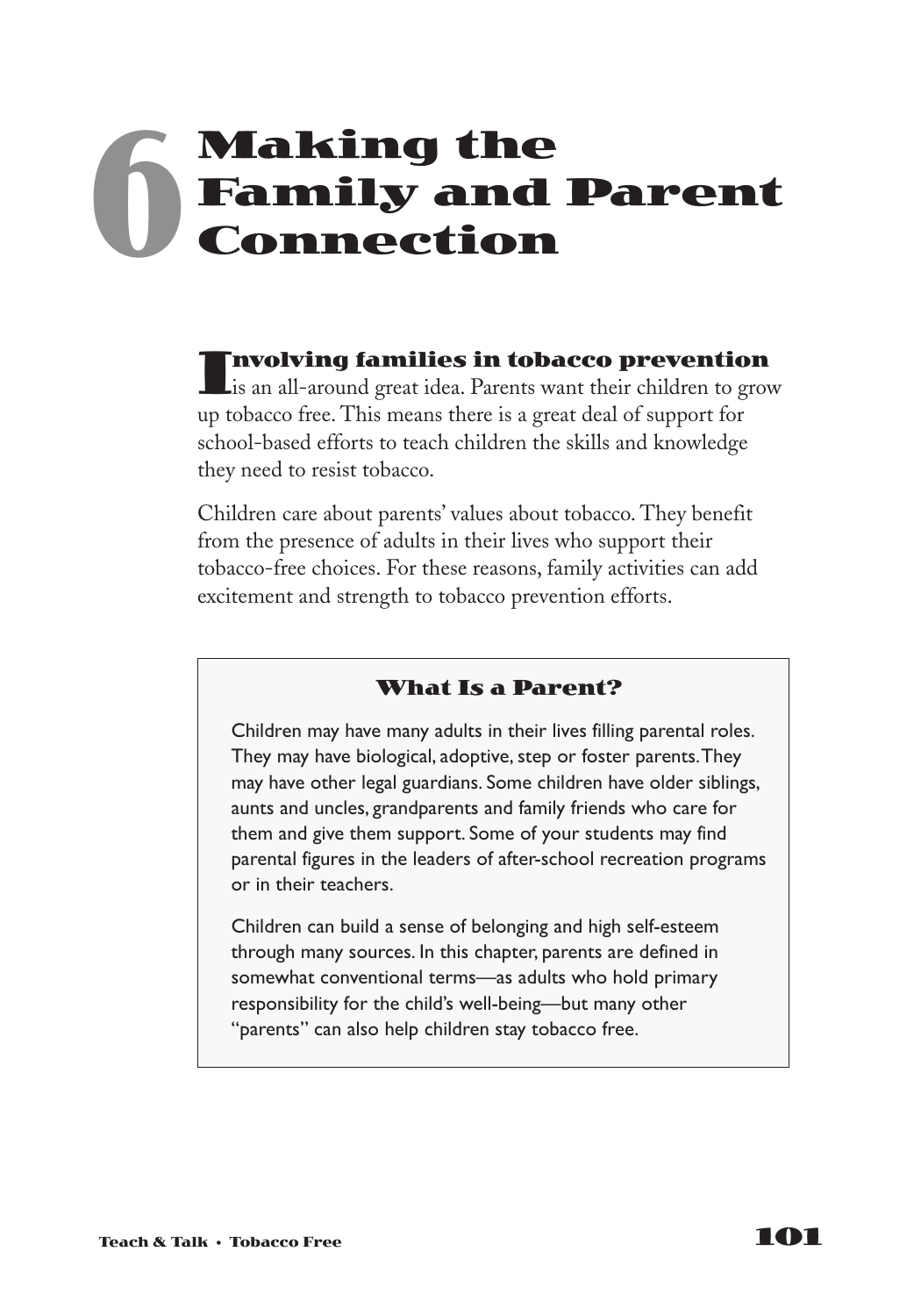# **How Families Can Help**

Families are immensely important in giving children their most important resources for staying tobacco free—a sense of belonging, self-confidence and high self-esteem. Specific family traits that correlate with children remaining tobacco free include:

- The family disapproves of smoking, and states this expressly.
- w Parents and other family members are involved in free-time activities with their children.
- The family engages in discussions of health matters, including conversations between children and adults.
- The family encourages children's involvement in school, and values and rewards academic achievement.

Schools and community programs can genuinely consider *any* activity a help in tobacco prevention if it enhances communication and connectedness within a family, or builds pride in a family's unique traditions and qualities.

### **What Do Parents Want?**

Parents want their children to be healthy, vibrant, happy and secure. This means they look for reasonable and straightforward teaching from schools and health programs, including tobacco prevention efforts. Parents want:

- Children to develop the skills they need to adopt healthy behaviors.
- Children to be tobacco free.
- School to be a place where children learn about healthy choices and actions, not a place where they are initiated into harmful behaviors.
- The important role of the family to be recognized and respected.

Parents do *not* want to be "set up" with questions they can't answer or activities they don't understand.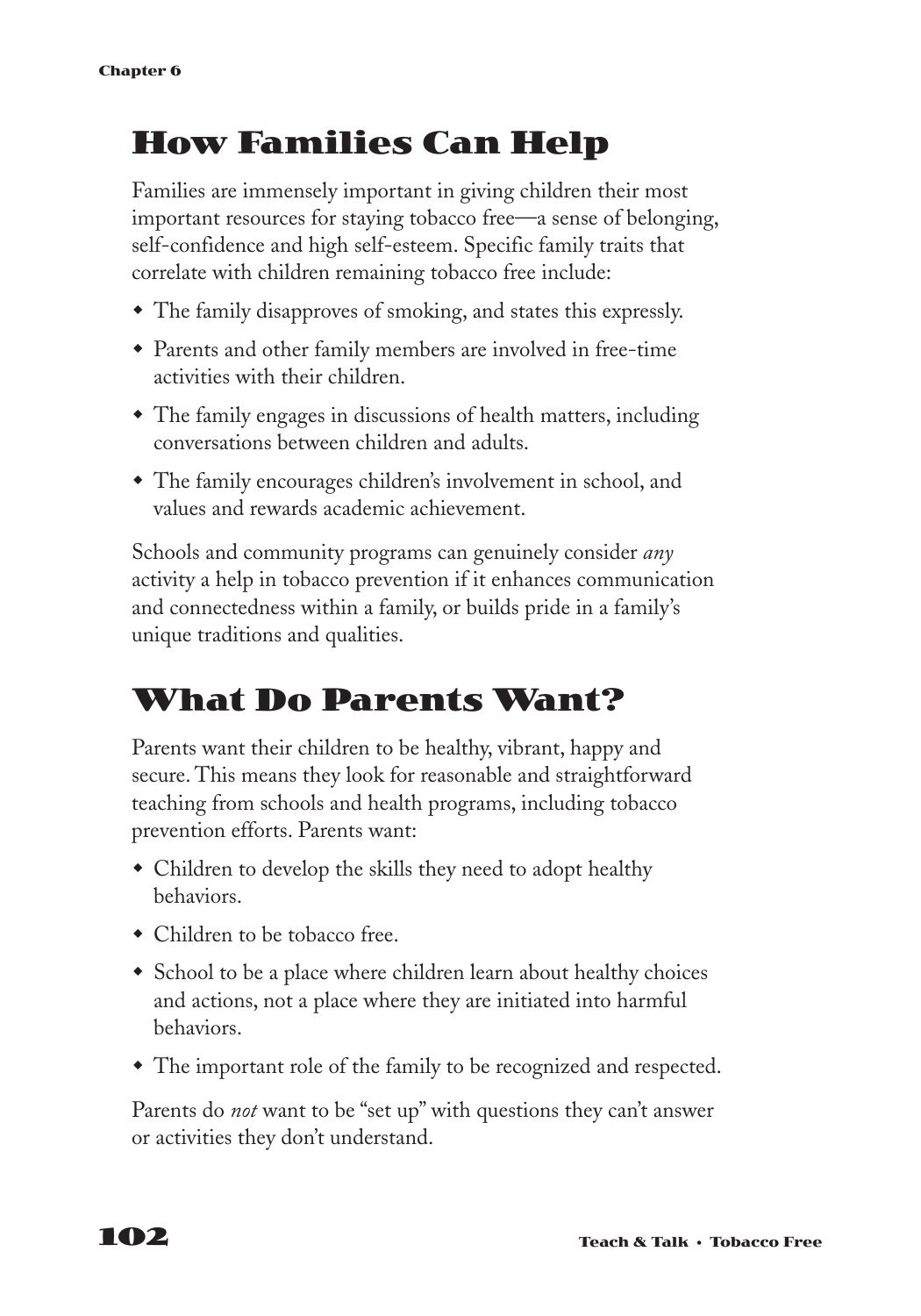Most people in the United States, including those who use tobacco, favor restrictive policies that limit tobacco use among children and teens. For example:

- Mandated tobacco education in schools
- $\bullet$  A complete ban on smoking on school grounds
- Additional restrictions on tobacco advertising and promotion
- Stronger prohibitions on sale of tobacco to minors

This kind of interest and support makes planning for family involvement exciting and rewarding. Parents want to help their children stay tobacco free, and like participating in the school's efforts in this goal.

### **Goals for Family Involvement**

Tobacco prevention curricula can and should keep parents in the loop. Parents can be informed of the general focus of tobacco prevention at back-to-school or parent nights or through letters. As with other health education programs, parents can be invited to review teaching plans or other materials, and to call with any questions or concerns.

There is also a rich opportunity for active parent involvement through family activities. Students can take home worksheets or other assignments that encourage them to talk with their parents about tobacco issues. Students can ask parents what happened when they were young, what helped them stay tobacco free or what influenced them to try tobacco. Students and parents can talk about the ways attitudes toward smoking have changed.

The most useful family activities in tobacco prevention:

- Enhance parent-child communication.
- Give children a chance to learn more about their parents' values.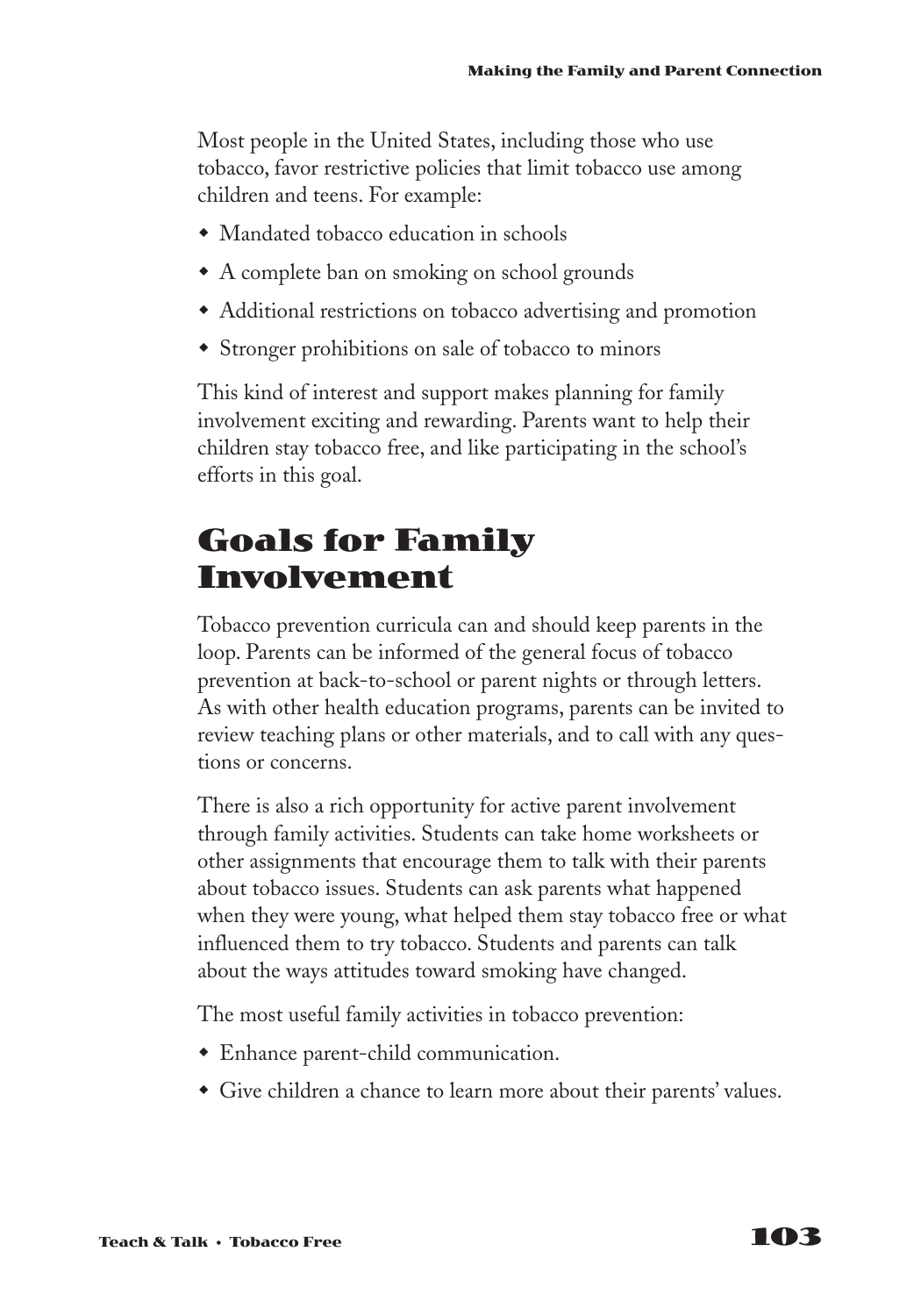- Give parents a chance to learn more about their children's concerns and questions.
- Give parents a chance to support their children's choice to stay tobacco free.
- Give everyone in the family opportunities to talk about tobacco and other tough issues.

## **Tips for Parents**

Parents may ask you for guidance in talking to their children about tobacco and other drugs. **Here are some suggestions:**

- w **Talk with your child about tobacco and other drugs.** Use open-ended questions, stories and examples, and "teachable moments." Ask your child his or her opinion about these things.
- w **Have clear rules and consequences for tobacco use and explain them.** Use concrete reasons ("Tobacco use is illegal and unhealthy for children") as well as sharing your personal values ("I would be sorry if anyone, especially you, started to smoke, because smoking hurts people").
- w **Give your child opportunities to express his or her commitment to stay tobacco free.** In casual conversation or in more formal ways (signing a contract together, writing a letter to a grandparent), let your child describe the reasons a tobacco-free choice is best.
- w **Build your child's self-esteem, self-confidence and sense of belonging.** Praise your child's efforts. Help your child try new things, as well as pursue activities he or she can already do well. Give your child specific roles and responsibilities in the family.
- w **Help your child see that smoking is not the norm.** Most people do not smoke and do not like to be around smokers. Children usually overestimate the number of teens and adults who smoke.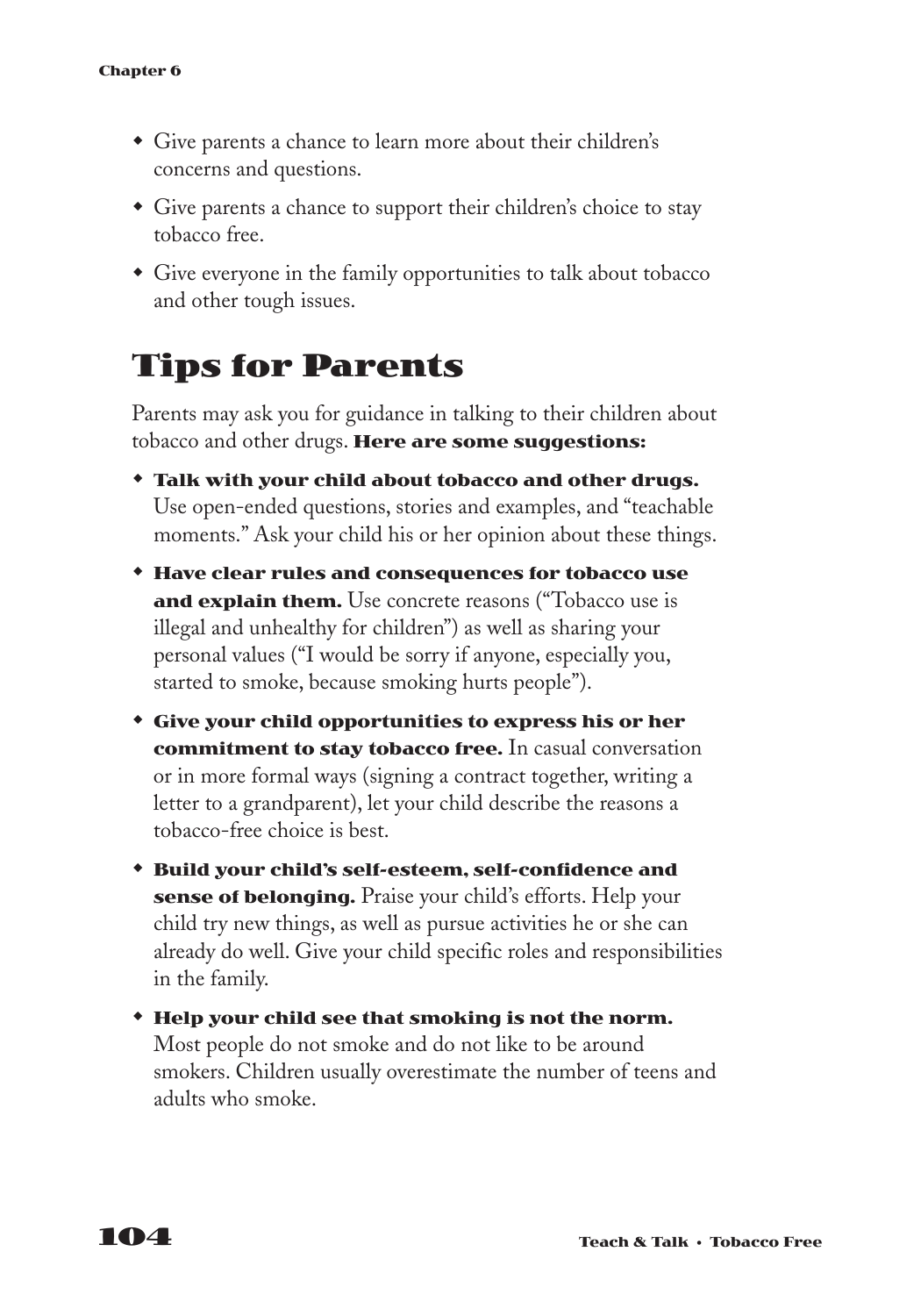- **Set an example your child can admire.** Let your child see that you take tobacco seriously. Protect your child from other people's smoke (for example, have no-smoking rules in the car and home). If you don't smoke, tell your child why. If you do, tell your child the reasons you wish you had never started.
- **\*** Support your child's interest in healthy, creative activ**ities.** Show your child how much you value academic achievement, school-based activities, extracurricular clubs, lessons or service work.
- **\* Have ongoing discussions about values.** Talk with your child about the kinds of qualities that make someone a good friend, a good parent, a good member of the community. Share what's important to you. Ask your child what is important to him or her.

## **Families and ETS**

Families are probably the primary resource for helping children avoid other people's smoke. If you are sending home newsletters or information sheets, you can give parents information about the dangers of ETS, stressing the importance of helping children learn skills to avoid exposure.

Be sure to give families a range of suggestions for dealing with ETS. Some family members who smoke will be unable or unwilling to stop smoking around others. Some parents may not feel it is appropriate to use assertive steps when they are in other people's homes, or with their own parents or other family members.

### **Do Teen Smokers' Parents Smoke?**

- Fifty percent of teen smokers have a parent who smokes. But this means 50% of teen smokers do not.
- Peer group attitudes also have a great influence on whether a young person begins to smoke.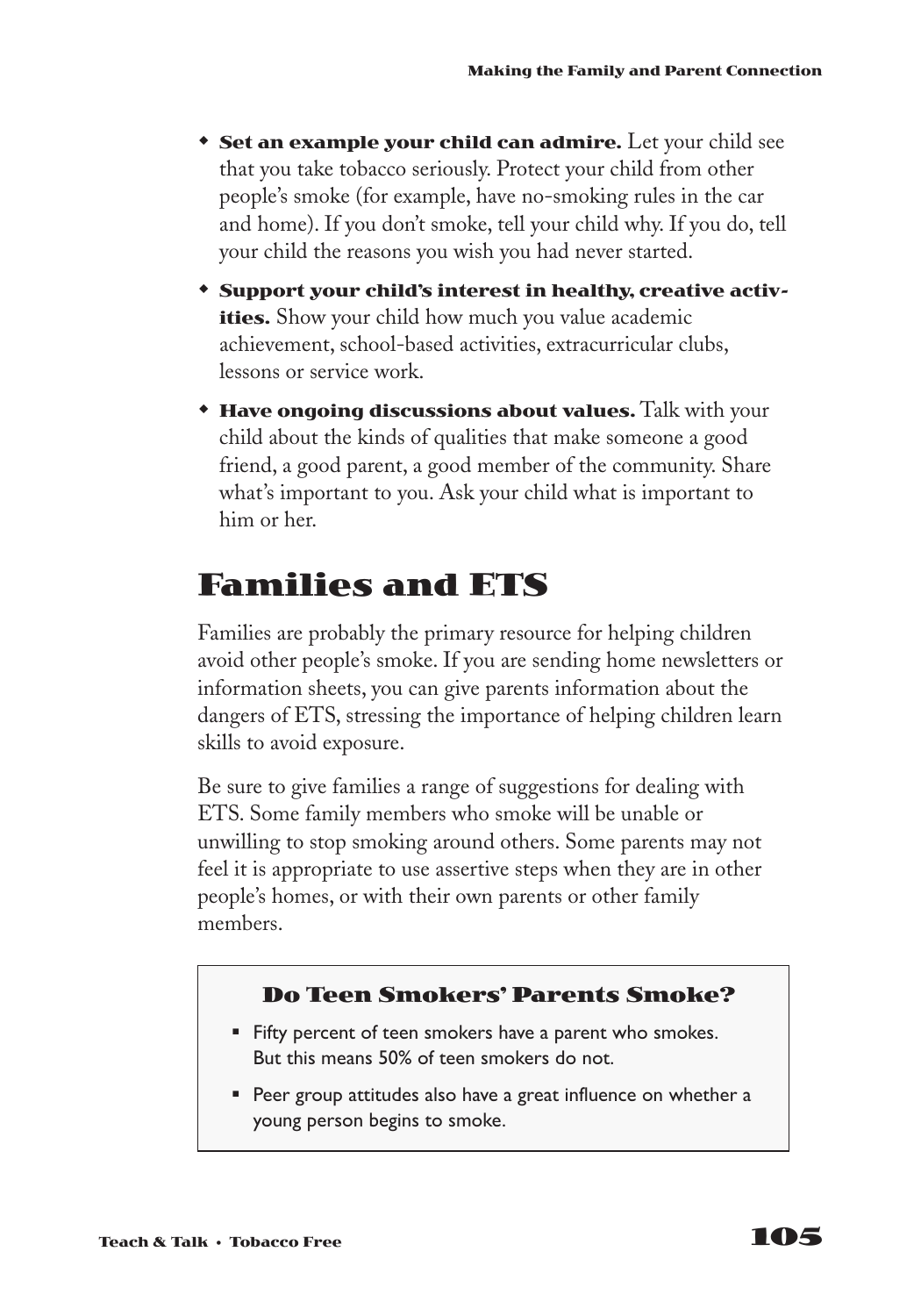We are engaged in an ongoing process of education on the issue of ETS. Attitudes and behaviors are changing. Most families willingly recognize that ETS is a clear danger to children. Every step families take to avoid exposure, no matter how small, is a move in the right direction.

# **When Family Members Smoke**

There is no question that the issue of family members who smoke is complicated. Children may be concerned that their loved one may become ill or die, confused about mixed messages about tobacco, or angry that a parent won't quit.

Parents also have concerns. They may worry that they will disappoint their children, or that their children will lose respect for them. They may interpret their children's concern as confrontation or an act of disobedience. They may become frustrated or angry if they feel the school is alienating their children in any way.

Sometimes, families also complain that their children are worrying unnecessarily about the health of a smoking parent. This is especially challenging. It is hard for children to come to terms with a parent who is taking this kind of health risk. But it is also very difficult for many people who use tobacco to look realistically at the dangers of their behavior. Tobacco users tend to have high levels of denial about their personal vulnerability to serious or lifethreatening illness.

A school tobacco prevention program is best served by a sensitive and detached approach to these situations. A good tobacco education curriculum does not alienate children from parents, whether or not the parents are smokers. The choice to begin using tobacco can be framed as a poor or uninformed choice that you hope students will never make, but the continuing use of tobacco is not the result of personal weakness. Tobacco is an extraordinarily difficult addiction to break—perhaps the most difficult of any substance.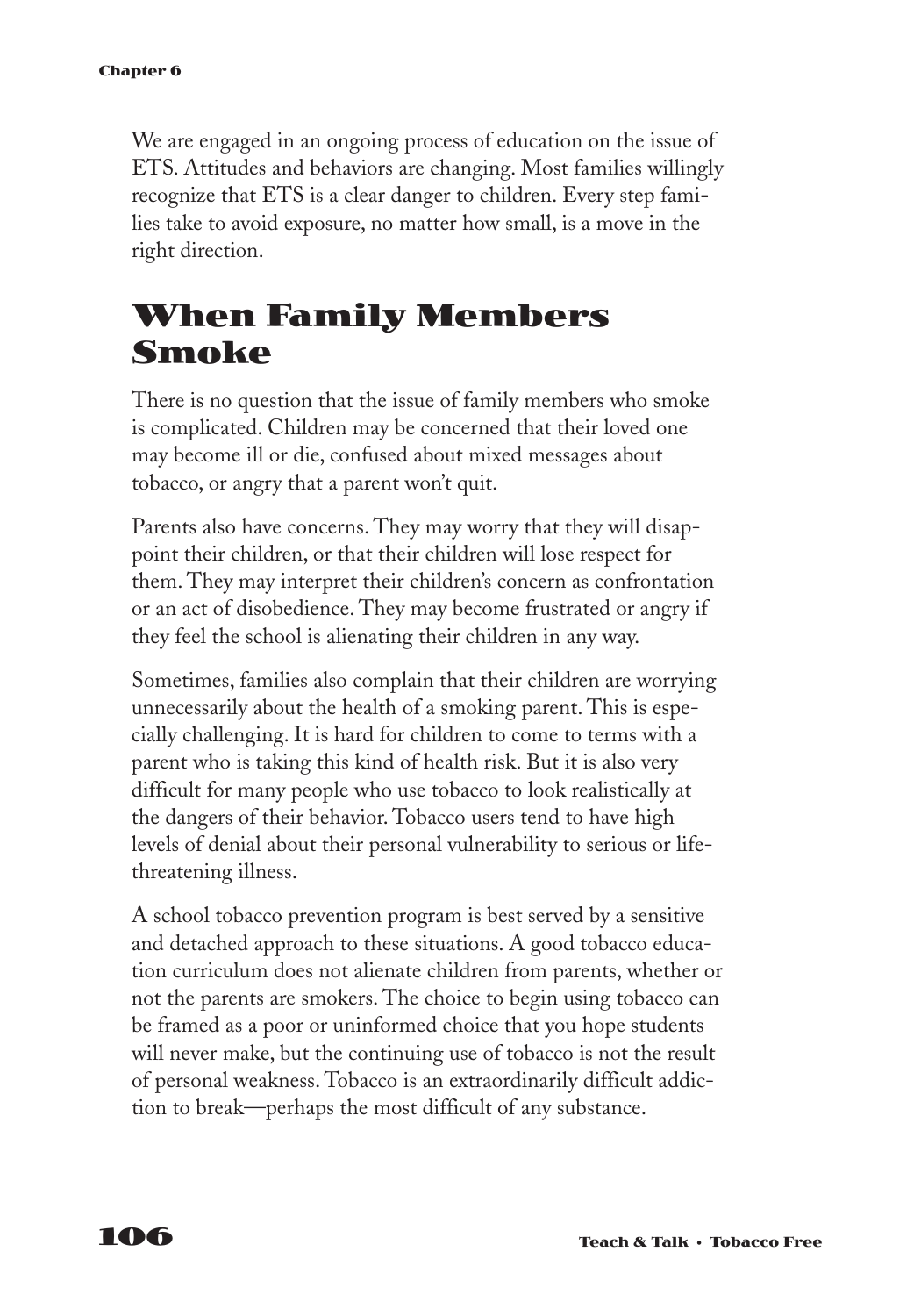A compassionate way of framing the danger of tobacco serves both children and parents. The blame falls on the power of this terribly addictive drug, not on the individual who makes the mistake of trying it. The message to children is clear: the way to stay tobacco free is never to try tobacco. And the message to parents is reassuring: if you smoke, your child has a reasonable and compassionate concern, but his or her respect for you remains intact.

There are many resources for adults who smoke that can help them address the specific and significant health risks of continuing to use tobacco and make plans to quit. While teachers may make referrals to these resources when asked, direct confrontation of a parent about tobacco use is not reasonably within the scope of the teacher's role.

### **Tips for Parents Who Smoke**

Parents who smoke have a greater risk of having children who smoke, but they can take steps to lower this risk. Some ideas:

- Clearly state tobacco-free values. Let your child know that the best choice for everyone is to never start smoking.
- Describe the problems with smoking—physical complaints, costs, the feeling of being "run" by the addiction.
- Make a sincere effort to quit. If you fail, set a new quit date and try again.
- Do not smoke around your child. Help your child avoid other people's smoke.
- Encourage your child to connect with activities and peer groups where tobacco use is discouraged or disapproved (e.g., team sports, religious groups, service groups).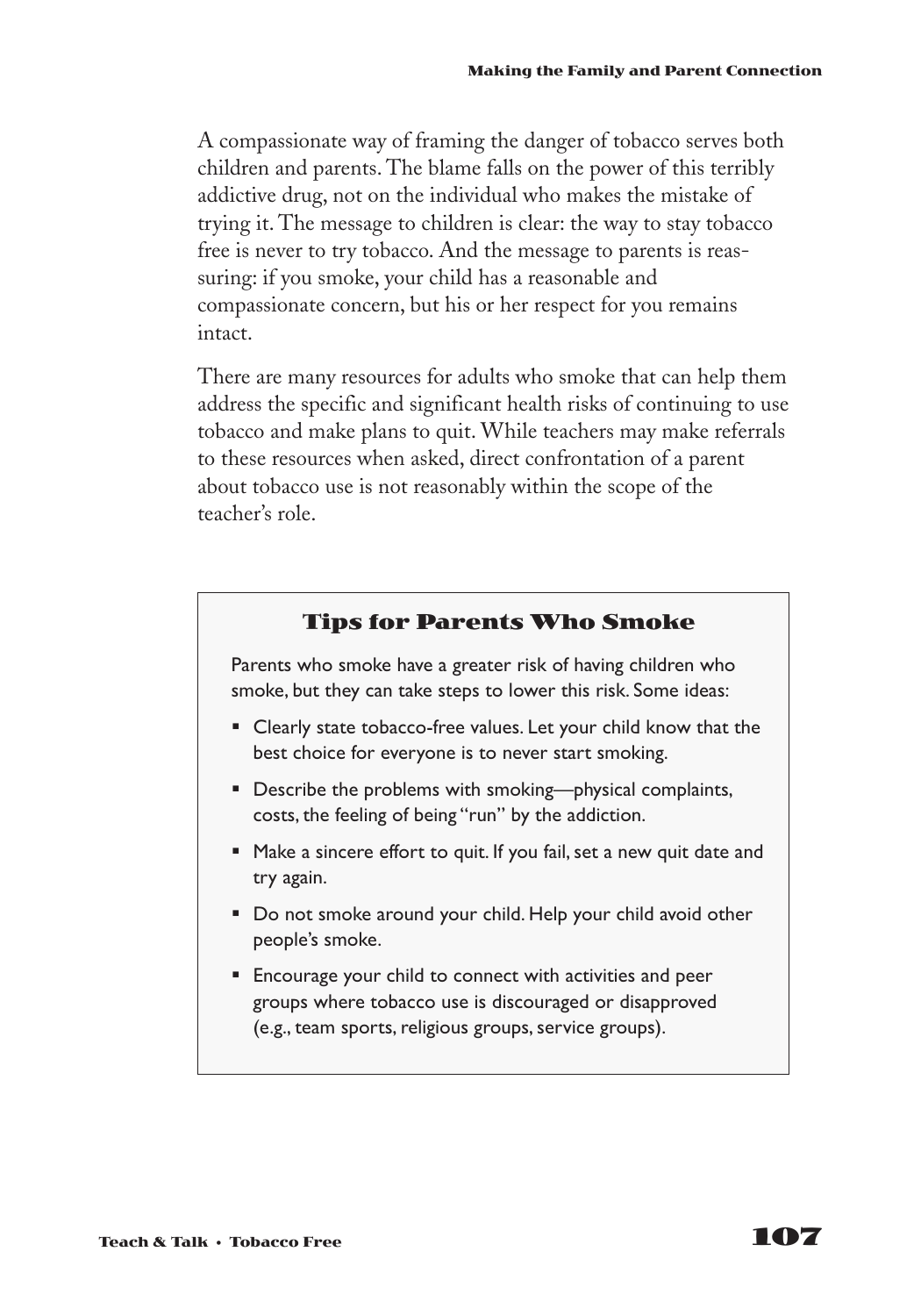# **Family Activities**

The following activities reinforce the concepts discussed in this chapter. Adapt activities to suit the needs of your students and their families.

## **This Body's Terrific!**

- Use family activity sheets to encourage parents and children to talk about the benefits of a healthy body. These discussions about health and vigor help lay a positive foundation for later discussions about problems with tobacco.
- Here are some possible topics:
	- What I like about being in clean, fresh air.
	- What my lungs can do for me.
	- My favorite smell.
	- Some of my favorite things to taste.
	- What I like best about being able to run and jump.
	- Something we could do together that gives us a chance to enjoy our healthy bodies.

## **What Would You Want Me to Do?**

- Have students ask a parent, "What would you like me to do if someone offers me cigarettes or chew?" They can write this question or draw a picture on a family activity sheet as a reminder.
- Have students report what they heard from their families in small groups or to the class.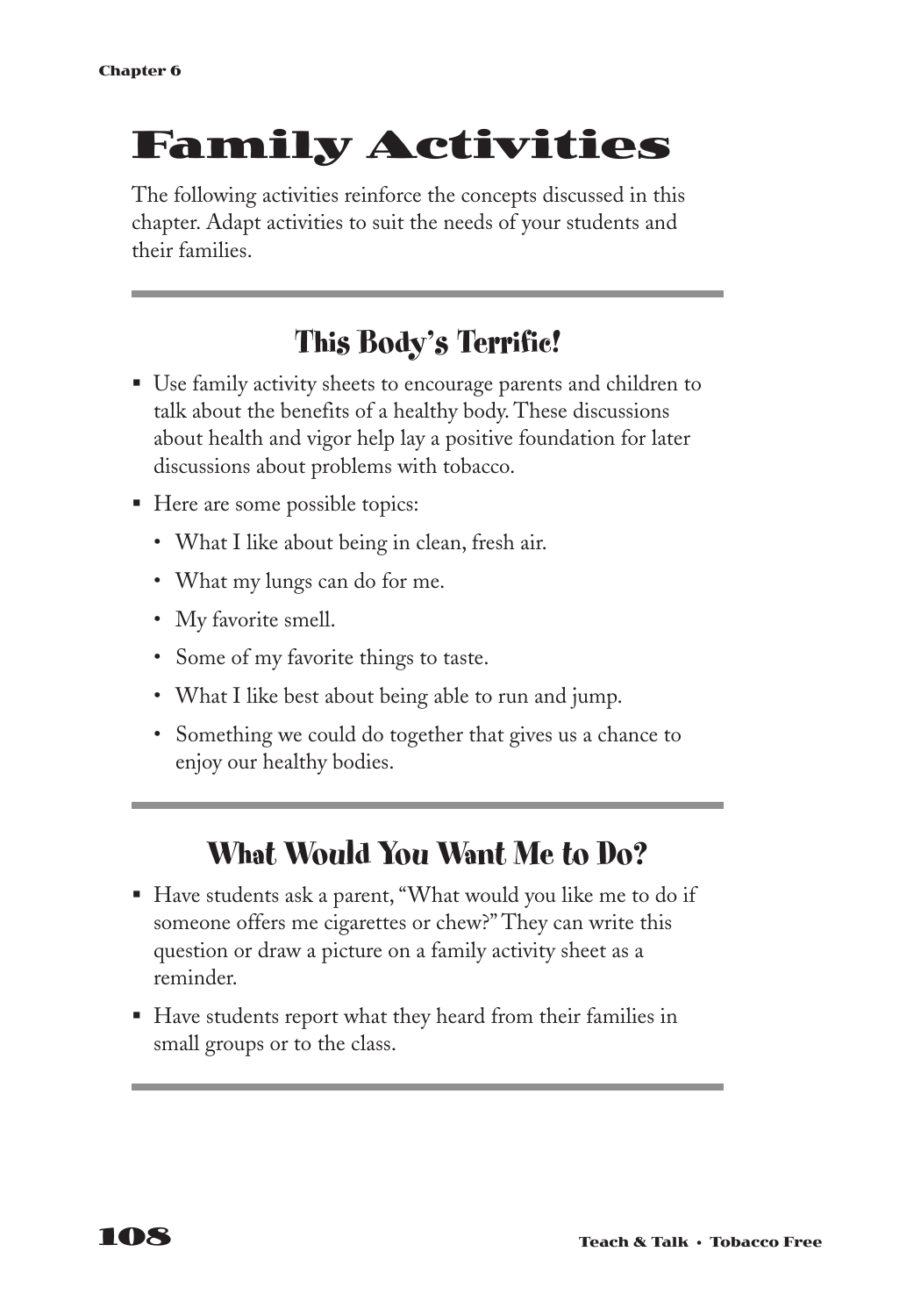# **What Was It Like for You?**

- Have children interview parents about their early experiences with tobacco.
- Possible questions to ask:
	- What did kids think about tobacco when you were my age? What did people think about kids smoking? about adults smoking?
	- How old were you the first time you had a chance to try tobacco?
	- What did you do?
	- What could a kid today, like me, learn from the things that happened to you?

## **Here's What I See**

- § In family activity sheets or class newsletters, encourage families to talk about the kinds of tobacco advertising they see on the road, at cultural or sporting events, in stores and in magazines.
- They can talk about what they like or don't like about the images, how the ads make them feel, the tricks they see in the ads, or how they think other people might feel about the ads.

# **In the Movies!**

- § Children and parents can look for characters who smoke in the movies. Even some movies designed expressly for young children show smoking (usually by bad guys or exotic characters).
- Families can talk about the kind of messages about smoking given by the movies.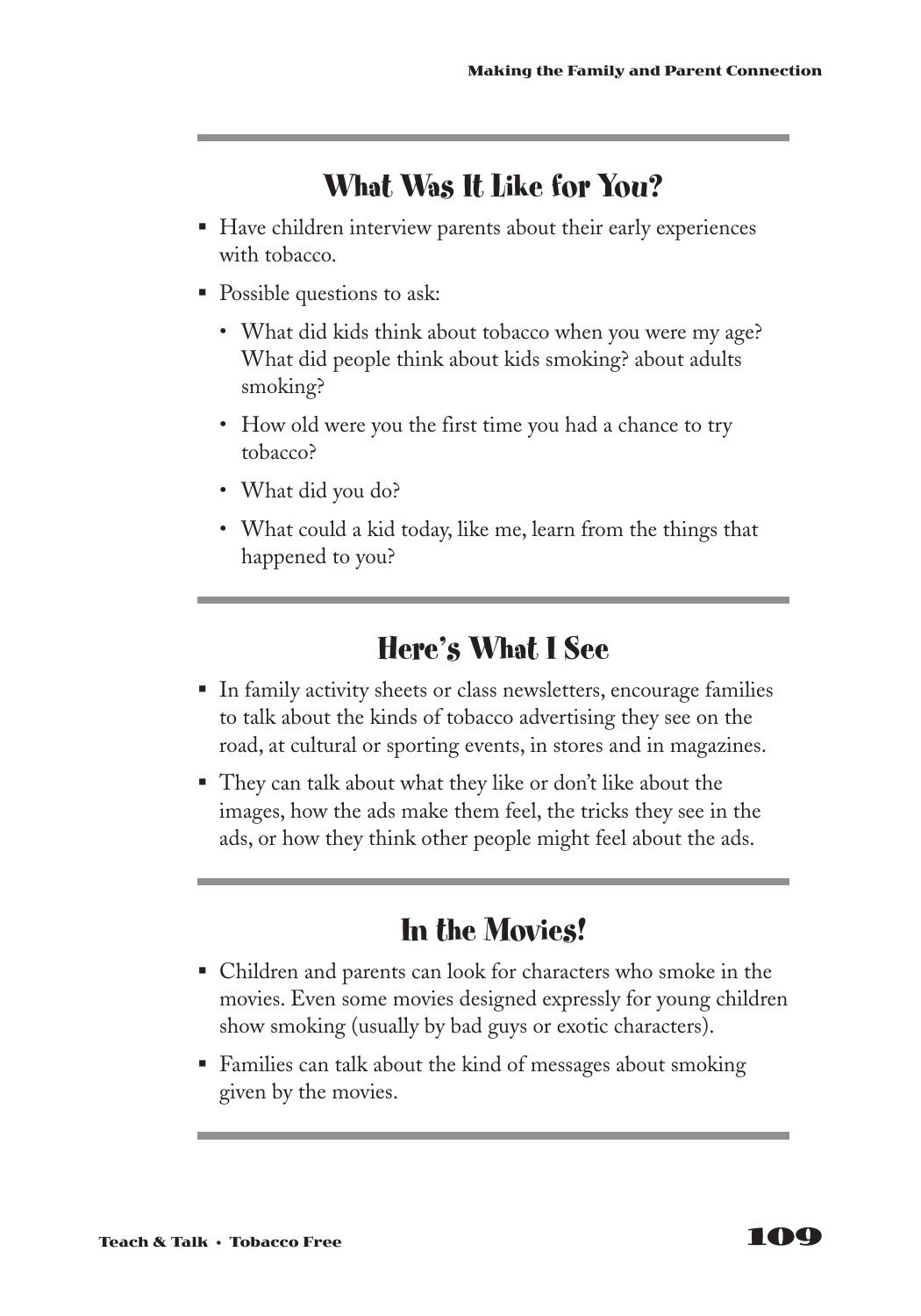# **They Can't Trick Me!**

### **If you've talked in class about the deceptions in tobacco ads, you can have students share their learning at home.**

- If you've given students a copy of a tobacco ad and talked about how it tricks people, you could ask them to take the ad home and talk about the tricks with their parents. Students could tell their parents why they won't fall for this trick.
- Students and parents could look at another tobacco ad in a magazine or on a billboard and figure out together what tricks it uses to make smoking look attractive.

## **My Tobacco-Free Poster**

- Have students draw posters that address some element of staying tobacco free. It might be healthy kids enjoying their bodies, someone refusing a cigarette, a kid moving away from someone else's smoke, or a slogan.
- Ask families to display the posters somewhere in the home.

# **Will You Help?**

### **Students can ask their parents for support in staying tobacco free.**

- Send home family pledges that children and parents can sign, a list of questions students can ask, or activity sheets that include drawings or stories about children getting support from adults.
- Some things students can ask:
	- Will you help me stay tobacco free?
	- Can I tell you my reasons for wanting to be tobacco free?

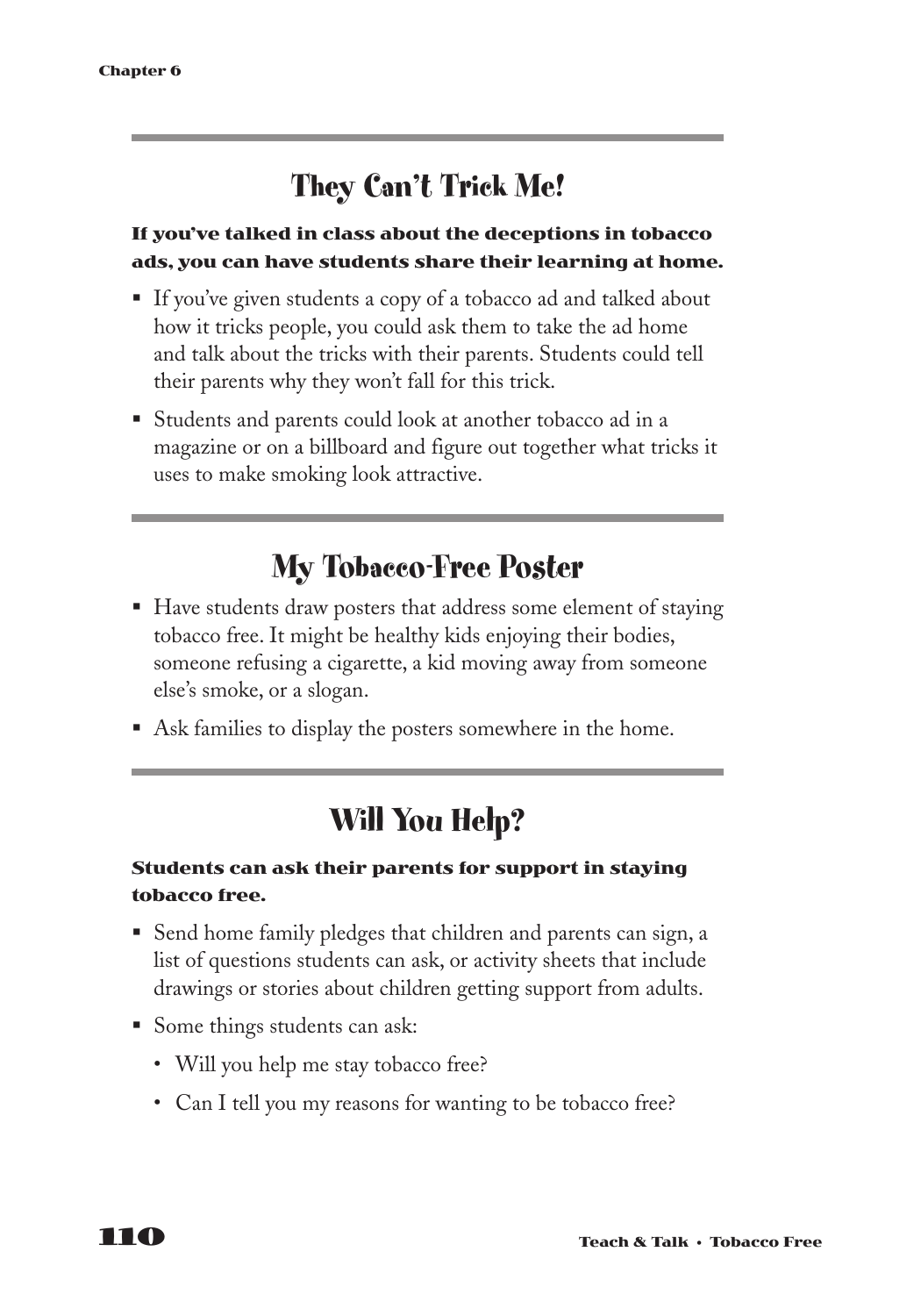- Will you tell me why you want me to be tobacco free?
- Will you help me stay away from other people's smoke?

## **No Smoke Near Me!**

### **Parents and children can work together on a plan to help children avoid ETS in the home.**

- Students could take home a list of different strategies. Parents and children could mark the steps that will work for their family and post the plan in their home.
- § Offer a range of ideas, from something very strong and committed ("There will be no smoking inside the house") to something easier for families with smokers ("Children can be excused from the dinner table once the adults begin to smoke"). Once families have taken a step in this direction, further and more effective steps are more likely.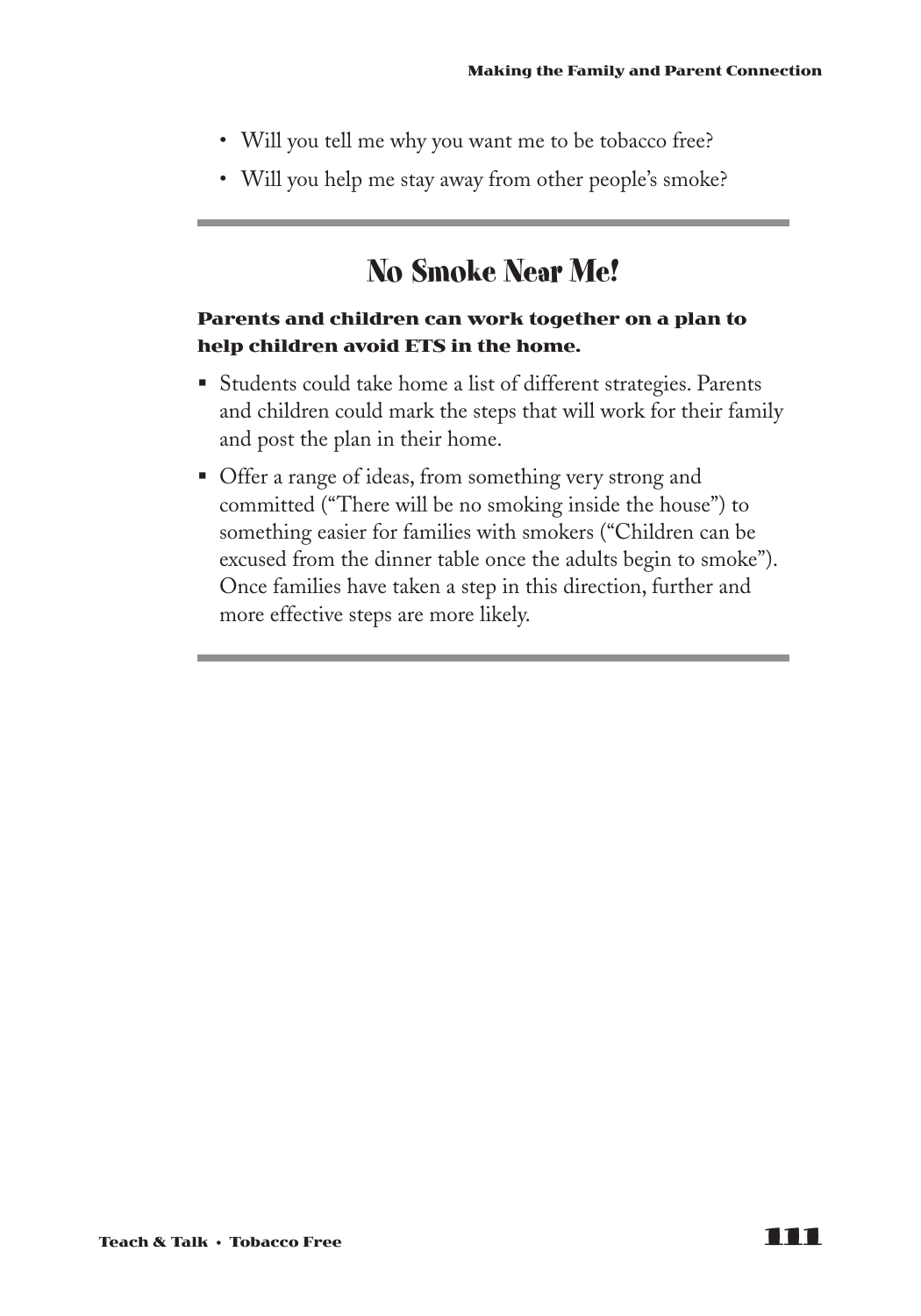# **Appendix A: If You Smoke**

**s a tobacco user**, you probably are well acquainted with scientific findings on the health hazards of smoking and chewing. You also know from direct experience that cigarette smoking and other forms of tobacco use are addictive and that quitting is difficult. By sharing your personal story, you can help children learn some important lessons about tobacco. **A**

## **When They Ask**

Your students may ask why you smoke or chew when you know tobacco use is harmful. Answering this question requires honest self-appraisal. If you respond thoughtfully and truthfully, you can help children learn a crucial lesson. Chances are your answer is related to the difficulty of quitting. Nicotine is a terribly difficult addiction to break, and your own experience can help children understand this.

Try not to soften the impact of your answer with rationalizations or excuses. It may seem easier to tell students that you don't smoke much, that tobacco is helping you deal with a stressful period in your life, or that you find the pleasure of smoking is worth the risk. But children will be most impressed if you let them know that there are things you don't like about smoking, but that you have not been able to quit yet.

## **Couldn't We Just Not Mention It?**

You may be tempted to conceal your smoking or chewing from your students. But hiding tobacco use is very difficult. Children are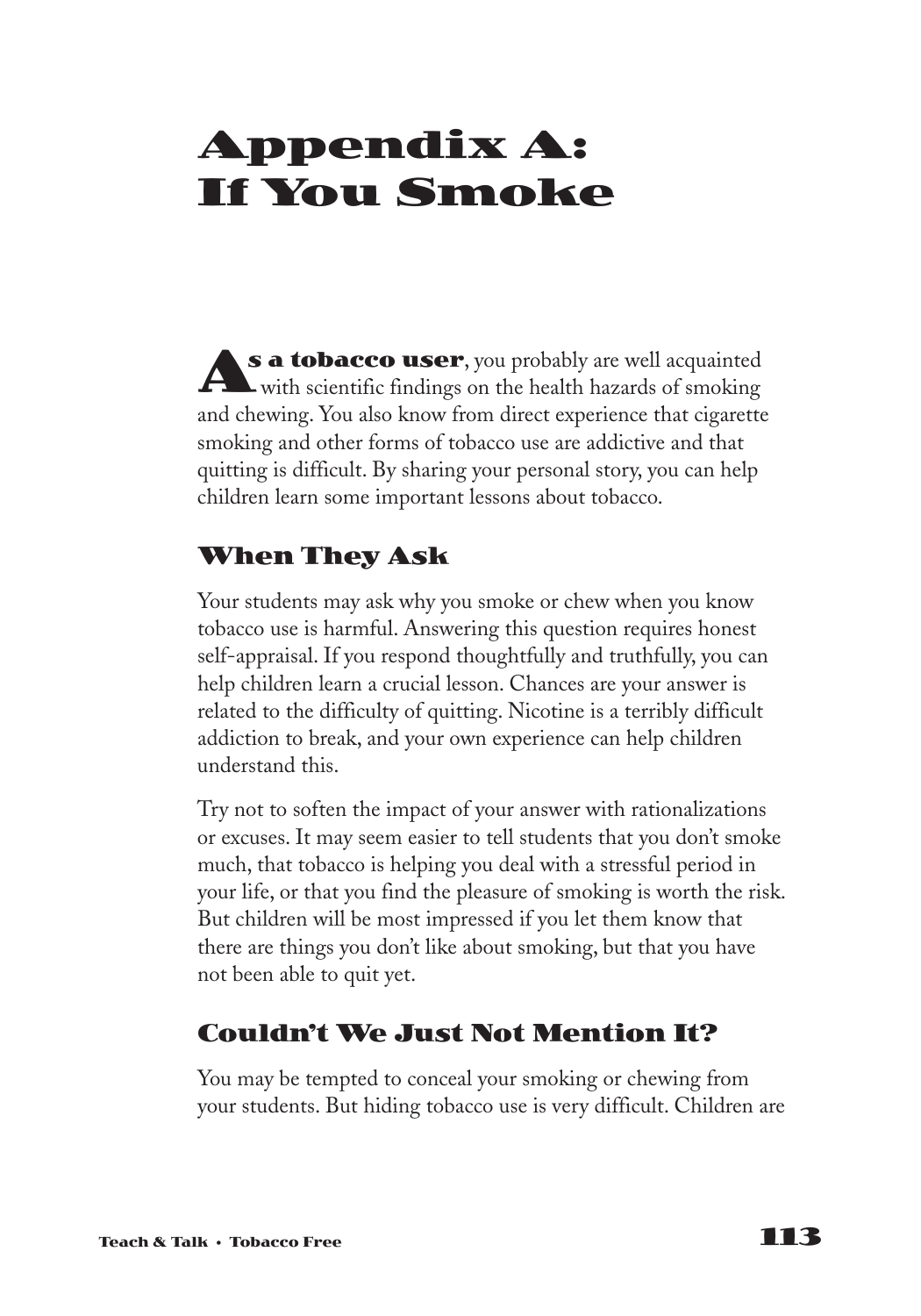### **One Teacher's Experience**

One fall, Ms. Hubbard welcomed a student named Zack to her third grade class. He had always been well liked in the school, and started out in her class friendly and gregarious.After a couple of months, though, he began to withdraw.

He complained at home about "hating school," an attitude which was completely new for him. He made critical comments about his teacher. More than once, he was disciplined for disrespectful behavior toward her.

Zack's mother finally had a very serious talk with him, demanding to know what was going on."Ms. Hubbard smokes," he told his mother angrily."She keeps telling us to take care of ourselves and make smart choices.Then she sneaks out and smokes during the recess.Why should I respect her?" He had tears in his eyes as he told this.

Zack's mother wasn't sure what to do. She saw Zack's concern for his teacher and his anger at what he saw as hypocrisy. So she went to speak to the principal.

It turned out that Zack's mother was the third parent to come to the principal about this issue.The principal arranged a meeting with Ms. Hubbard to talk about the problem.The teacher was devastated to learn that her smoking, which she thought she was handling discreetly, was having such a far-reaching and negative effect on her students.

Ms. Hubbard made a new commitment to quit. In the past, quitting to take care of herself simply hadn't been enough to carry her through the process. But now she felt highly motivated by the belief that it would help her students be more successful in school. She also knew it would help them believe in their own abilities to make smart choices and stay tobacco free.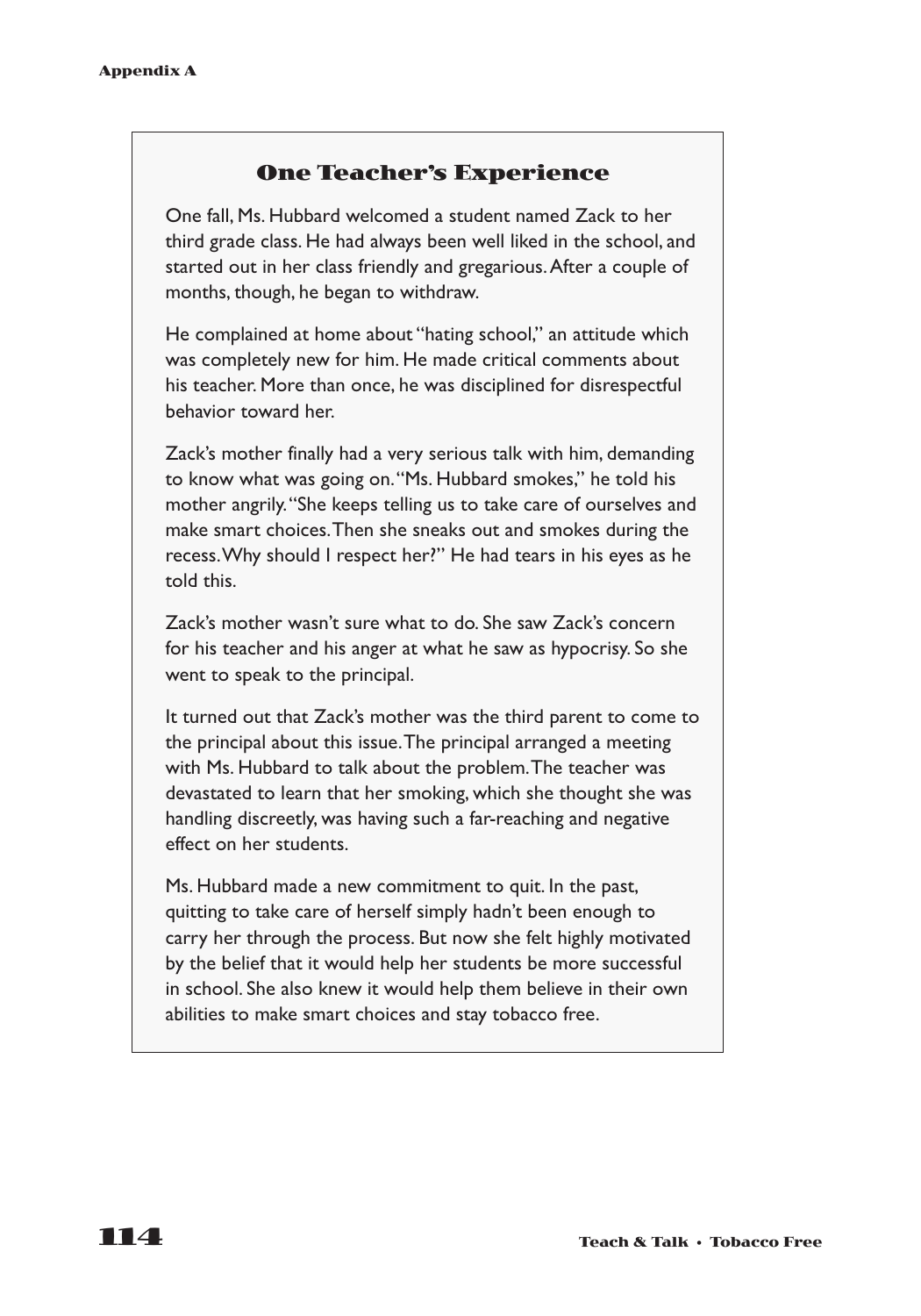astute observers of adult behavior, and sooner or later one of your students will see you smoking or chewing, hear about it from someone else, smell it on your clothing, or detect some other shred of evidence. If you don't tell students about your tobacco use, they'll probably find out anyway.

### **The Wages of Concealment**

With this discovery will come disillusionment. You haven't been honest. You've been telling them not to do something that you yourself do. Discovery of this deception can lead children to believe you might deceive them in other ways.

Worse, if you weren't truthful with them, they may conclude they don't need to be truthful with you. Such outcomes can damage the quality of communication and relationship between students and teacher. Ultimately, it will be easier, and more useful for your students, to be up front about your tobacco use from the beginning.

### **What Will They Think?**

Perhaps you're concerned that your smoking or chewing offers a role model for tobacco use that children might imitate. You're probably right. This is why it's a good idea to avoid smoking or chewing in the presence of children.

You may worry that your students will regard your smoking or chewing as a weakness. But children are bound to discover sooner or later that you aren't perfect. You can help them learn this difficult lesson by talking with them frankly about your tobacco use.

Such conversations also help children understand that they may not always agree with adult decisions, and that even trusted adults don't always do what is best. Talking about this provides a good opportunity to point out that because you care about them, you want to help them avoid some of the problems you've encountered.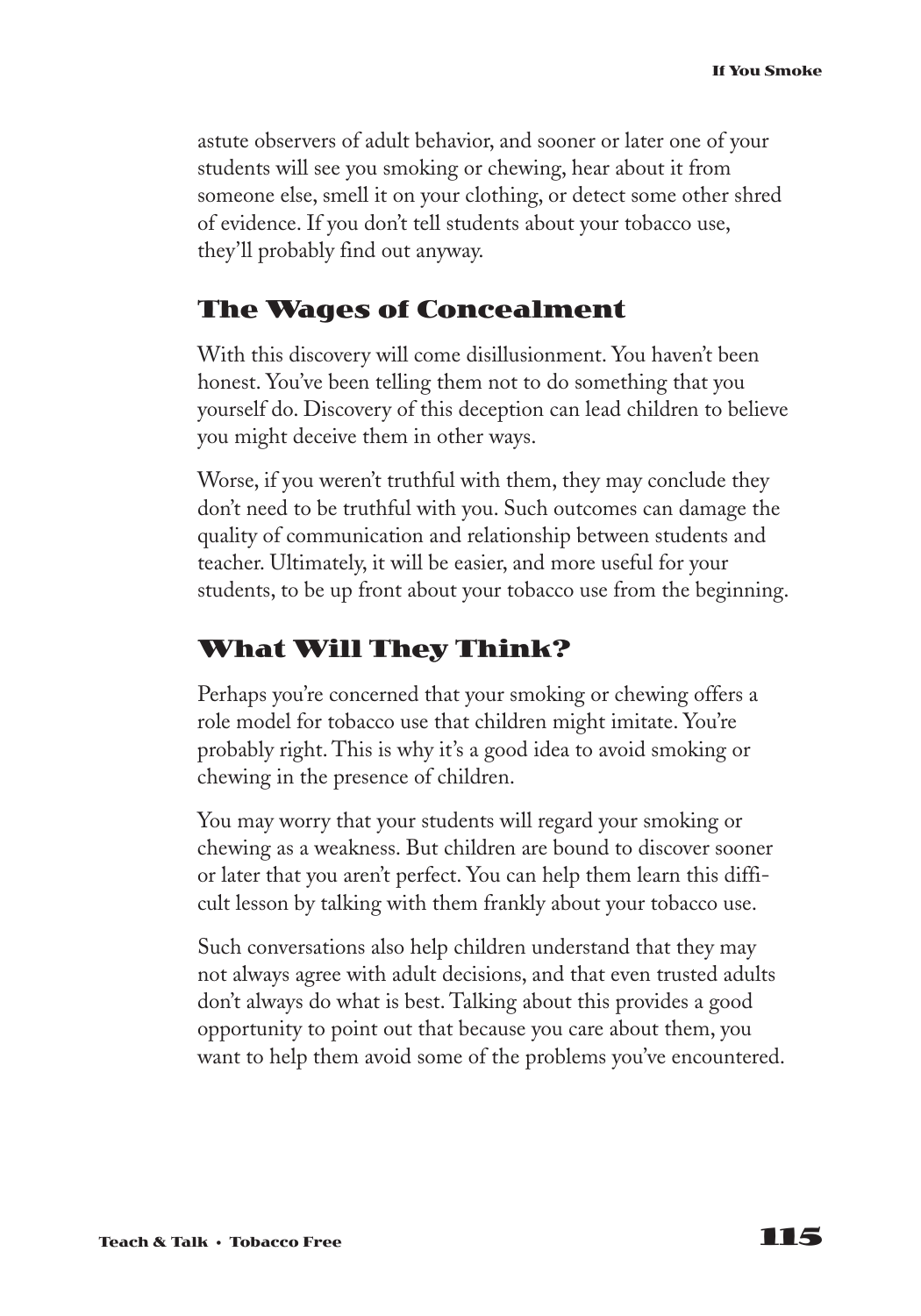## **If You Want to Quit**

If you are like most tobacco users, you would like to quit. Perhaps this is a good time to do it. If you decide that it is, tell the children in your life how they can help.

If you are irritable while quitting, or if you slip, use your experience to show your students how very addictive tobacco use can be. A smoker or chewer who wants to quit but can't do it provides a powerful demonstration of why it's best never to start.

Most smokers and chewers make repeated attempts before they are able to quit. Show children that determination and persistence pay off by sticking with your plan until you are tobacco free. As you reach milestones of progress, such as not using tobacco for a day, a week or a month, do something special with your students to celebrate. Kids are really happy when an adult they know and like quits!

## **If You're Not Ready to Quit**

If you aren't yet ready to quit, be honest with your students about this too. Let them express their feelings about your tobacco use. You, in turn, should tell them how you feel. You can use this situation as a further reinforcement of your commitment to helping your students stay tobacco free.

## **You're a Great Teacher!**

Your students are learning from you all the time, even when you're not teaching directly. You send messages by your actions and by what you do and don't discuss with them. Talking about tobacco and the difficulties it has presented in your life will help your students understand the great importance of their own decision to stay tobacco free.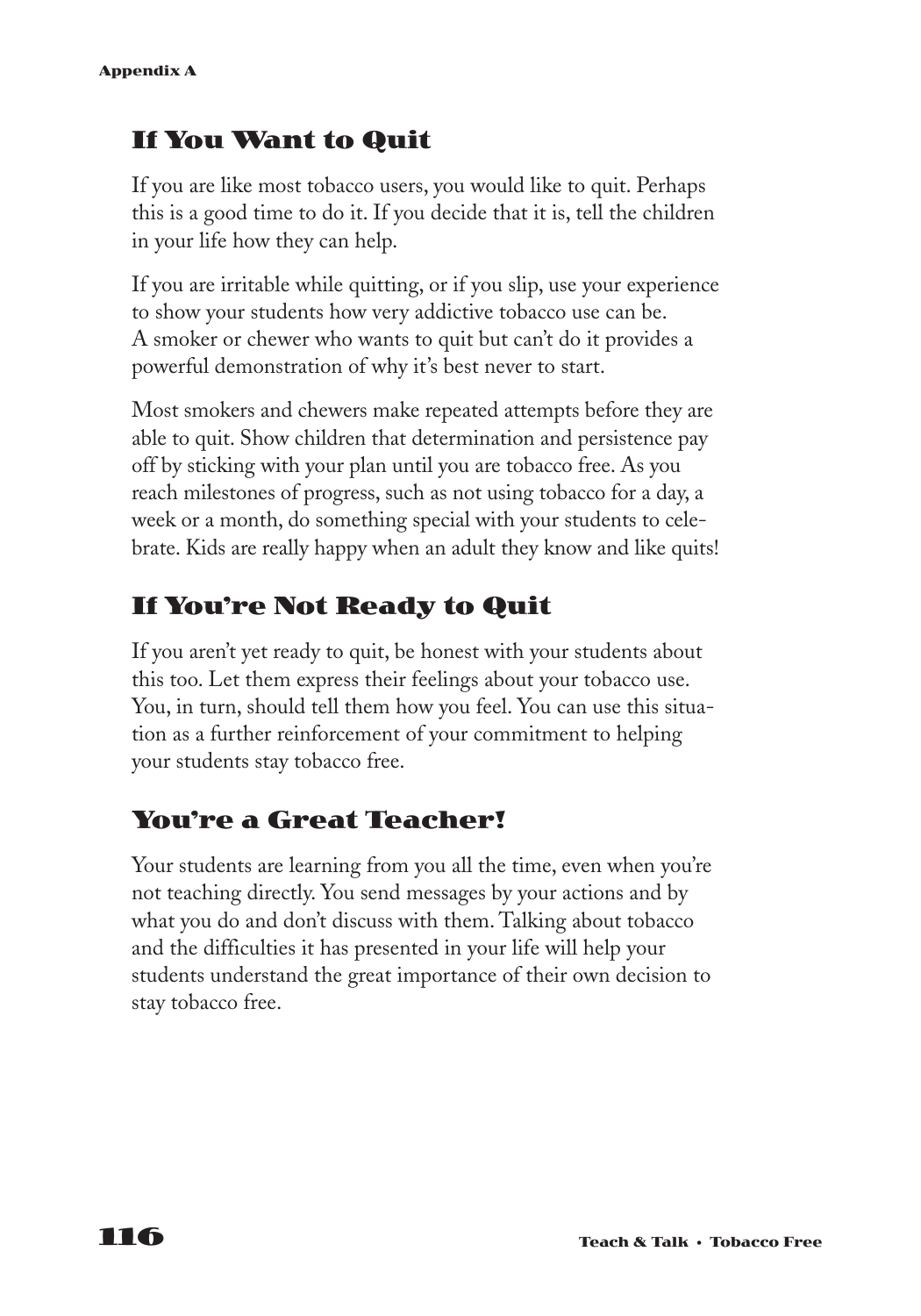# **Appendix B: Curriculum Integration**

**Here are some ways** teaching about tobacco prevention can be integrated across the curriculum. Although this is by no means a comprehensive list, it may identify ways you are already addressing tobacco prevention, as well as suggest new approaches that will enhance your teaching.

| <b>Subject</b>                    | <b>Lessons Thematically Related to Tobacco Prevention</b>                                                                                                                             |
|-----------------------------------|---------------------------------------------------------------------------------------------------------------------------------------------------------------------------------------|
| Social Studies/<br><b>History</b> | I. History of tobacco use and trade.                                                                                                                                                  |
|                                   | 2. History of attitudes about tobacco use (especially in recent<br>decades).                                                                                                          |
|                                   | 3. Family histories exploring number of smokers in past and<br>current generations.                                                                                                   |
|                                   | 4. How attitudes about making healthy choices have changed<br>(e.g., in the past, health seemed more a matter of fate).                                                               |
| Math                              | 1. Calculate amounts of money smokers spend on cigarettes in<br>a day, week, year.                                                                                                    |
|                                   | 2. Study perceived vs. actual norms (e.g., make guesses about<br>how many students plan to stay tobacco free, how many<br>teens or adults smoke, compare these with actual numbers).  |
|                                   | 3. Figure out some of the things smokers could do with their<br>time if they give up smoking. (It takes 7 minutes to smoke a<br>cigarette.)                                           |
|                                   | 4. Use figures about tobacco use to study fractions and<br>percentages (especially number of kids committed to staying<br>tobacco free, numbers of adults and teens who don't smoke). |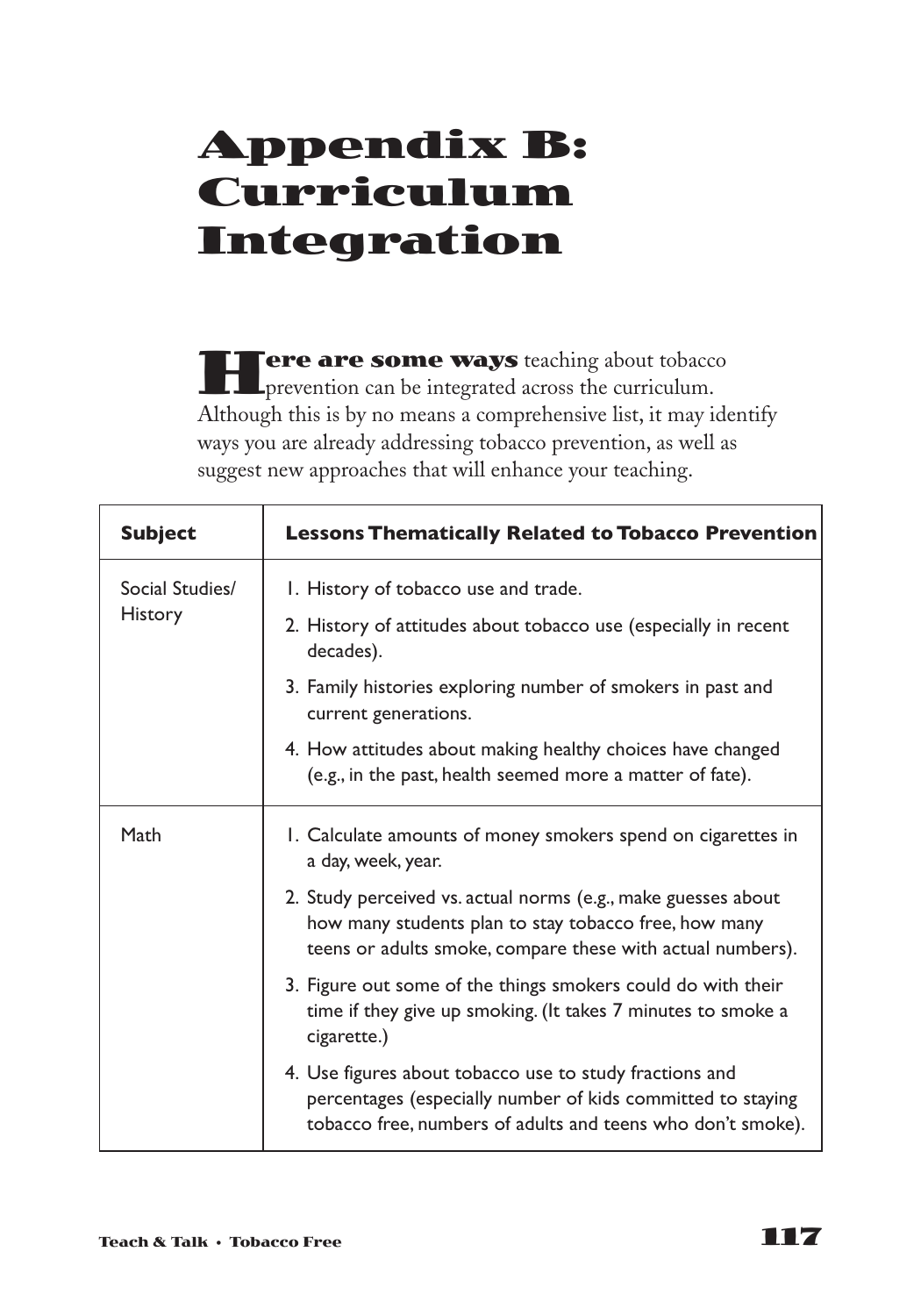| <b>Subject</b>           | <b>Lessons Thematically Related to Tobacco Prevention</b>                                                                                                      |
|--------------------------|----------------------------------------------------------------------------------------------------------------------------------------------------------------|
| Language                 | 1. Read and discuss stories about decision making, thinking<br>about the future, or supporting friends in healthy decisions.                                   |
|                          | 2. Teach communication skills, decision-making skills, and how<br>to talk about feelings.                                                                      |
|                          | 3. Teach media literacy, especially the ways movies, videos and<br>ads trick kids into thinking smoking is cool.                                               |
|                          | 4. Write about commitments to stay tobacco free and enjoy a<br>healthy body.                                                                                   |
| Science                  | I. How the lungs, heart and blood work.                                                                                                                        |
|                          | 2. How tobacco makes people sick (including environmental<br>tobacco smoke).                                                                                   |
|                          | 3. The things a healthy body can do (air capacity, energy,<br>running distances, etc.).                                                                        |
|                          | 4. How the senses work-pleasant smells, tastes, things to see.                                                                                                 |
| Community<br>Involvement | I. Invite guest speakers who are former smokers.                                                                                                               |
|                          | 2. Do clean-ups of playgrounds or parks.                                                                                                                       |
|                          | 3. Have students tutor or teach younger students about staying<br>tobacco free, making healthy choices, being active and<br>enjoying the body.                 |
|                          | 4. Share positive health messages with others through writing,<br>posters, wearing badges, making statements in class, or<br>creating public service messages. |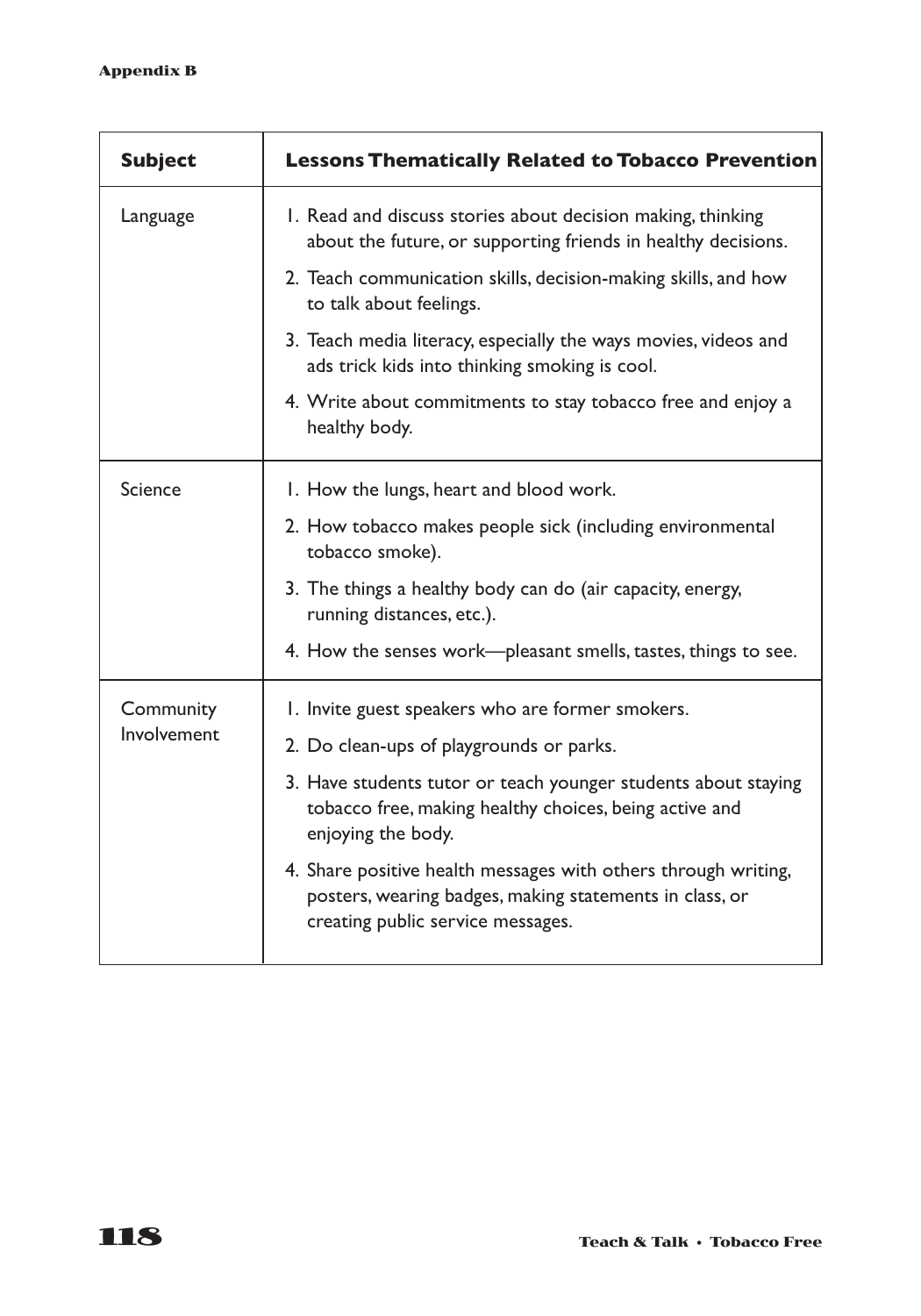# **Resources**

### **Tobacco**

Kluger, R. 1997. *Ashes to Ashes: America's Hundred-Year Cigarette War, the Public Health, and the Unabashed Triumph of Philip Morris.* New York: Vintage Books.

Great history of tobacco companies' efforts to promote tobacco.

Lynch, B. S., and R. J. Bonnie, eds. 1994. *Growing Up Tobacco Free: Preventing Nicotine Addiction in Children and Youths.* Washington, DC: National Academy Press.

### **Self-Esteem**

Berne, P., and L. Savary. 1996. *Building Self-Esteem in Children*. New York: Crossroad Publishing.

Narrative book describes the dynamics of healthy self-esteem. Provides lots of pragmatic suggestions for ways to encourage and enhance self-esteem in children. Focuses on ideas for parents, but is useful for teachers and others who work with children as well.

Borba, M. 1989. *Esteem Builders: A K-8 Self-Esteem Curriculum for Improving Student Achievement, Behavior and School Climate.* Torrance, CA: Jalmar Press.

A collection of over 250 activities addressing 5 essential elements of successful self-esteem. Appropriately tailored to students by age levels, based on self-esteem research.

Canfield, J., and H. C. Wells. 1994. *100 Ways to Enhance Self-Concept in the Classroom.* Boston: Allyn and Bacon.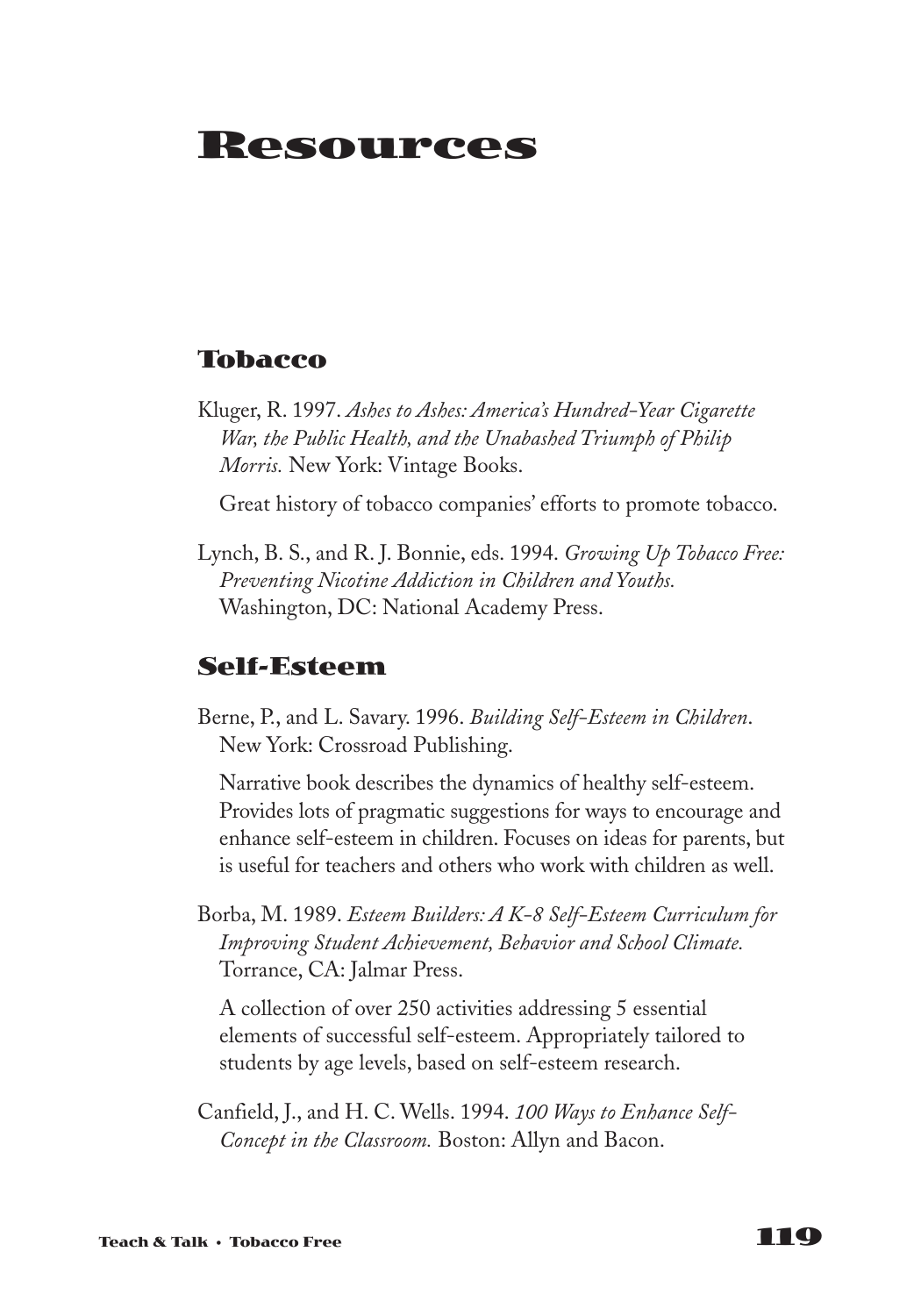#### **Resources**

Book filled with fun, easy-to-do activities that build self-esteem and a sense of belonging. Some take only moments; others are more indepth.

Khalsa, S. 1996. *Group Exercises for Enhancing Social Skills and Self-Esteem.* Sarasota, FL: Professional Resource Press.

Good ideas and activities. Many involve worksheets and writing better suited to older students, but some can be adapted for younger children.

Seligman, M. 1996. *The Optimistic Child: A Proven Program to Safeguard Children Against Depression and Build Lifelong Resilience.* New York: Harper Perennial.

Written for teachers and parents, reviews Seligman's long-term research on what makes children resilient. Provides clear, research-based rationales for the useful recommendations and suggestions.

## **Community**

Bukowski, W. M., A. F. Newcomb and W. W. Hartup, eds. 1998. *The Company They Keep: Friendship in Childhood and Adolescence.* New York: Cambridge University Press.

Anthology of somewhat scholarly articles about the benefits and mechanisms of children's friendships.

Quiroz, H. C. 1996. *Start with the Kids: 5 Days to Building a Classroom Community.* Santa Cruz, CA: ETR Associates.

Practical and creative strategies to give students a sense of belonging and responsibility.

### **Child Development**

Wood, C. 1997. *Yardsticks: Children in the Classroom Ages 4-14: A Resource for Parents and Teachers.* Greenfield, MA: Northeast Foundation for Children.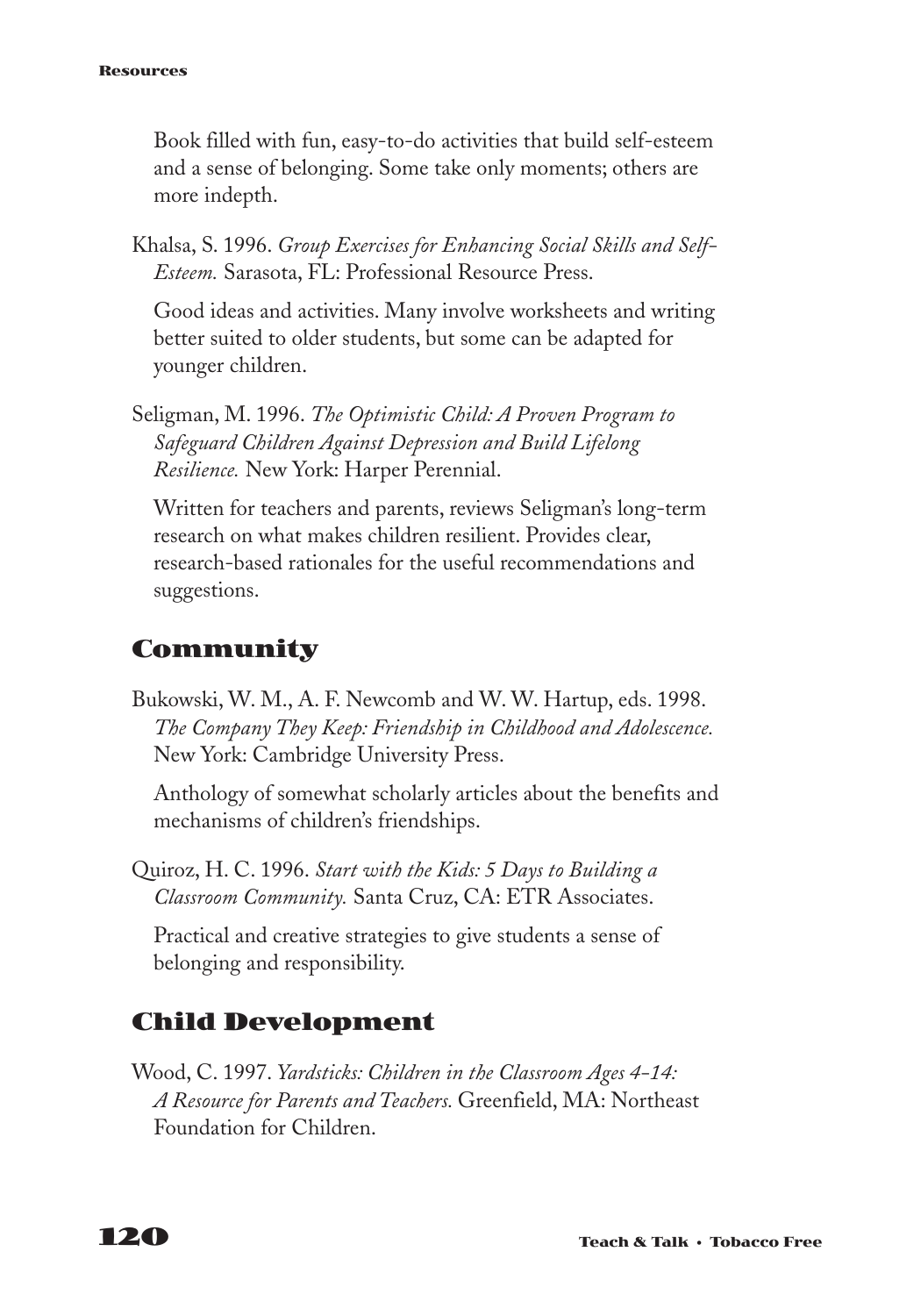### **Sources for Classroom Activities or Information**

#### **American Cancer Society** www.cancer.org

One of the oldest voluntary organizations in the United States seeks to prevent cancer through education, research and advocacy. Website includes many articles and fact sheets of use to teachers.

### **American Lung Association** www.lungusa.org

Website includes a section on school programs, smoke-free materials developed by teens, fact sheets and statistics.

### **American Medical Association** www.ama-assn.org

Do a search on "tobacco" and "kids" to locate articles, fact sheets, press releases and kids' activities.

### **Awesome Library** www.neat-schoolhouse.org

Website offers links to reviewed sites of interest to teachers, kids, parents and teens. Click on "Lessons" to see a list of lesson plans.

### **Campaign for Tobacco-Free Kids** www.tobaccofreekids.org

A comprehensive site developed by the largest nongovernmental initiative to protect children from tobacco addiction. Includes articles, facts, news reports and activities for kids.

### **Carol Hurst's Children's Literature Site**

www.carolhurst.com

Website reviews children's literature and suggests ways to use books and stories in classroom activities.

### **Centers for Disease Control and Prevention** www.cdc.gov

Provides information, updates and statistics. Try a site search on "tobacco" and "children."

*continued*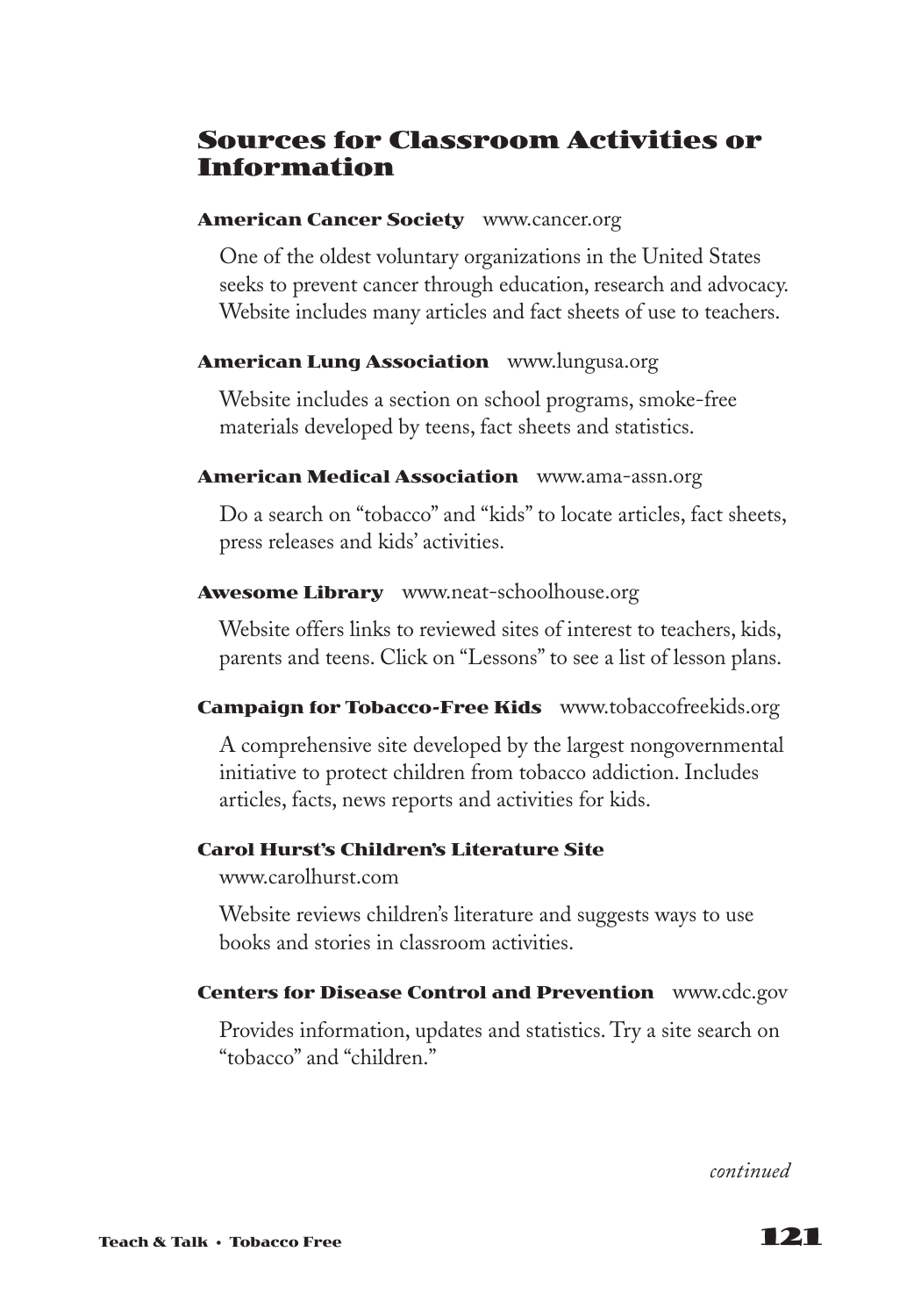#### **Resources**

### **Children's Picture Book Database at Miami University**

www.lib.muohio.edu/pictbks

Website has abstracts of over 4000 children's picture books that can be searched by key words for specific subjects or messages.

### **Health Finder** www.healthfinder.gov

Links to other websites addressing tobacco use and other health matters.

### **Lessonplan Page** www.lessonplanspage.com

Includes teacher-contributed lesson plans on many different topics, including physical education.

### **National Clearinghouse for Alcohol and Drug Information** www.health.org

This is a service of SAMHSA (The Substance Abuse and Mental Health Services Administration), an agency of the U.S. Department of Health and Human Services. Follow links to "Kids Area" or "Alcohol & Drug Facts" to find information, articles and activities about tobacco.

Check out the Surgeon General's Report for Kids About Smoking for articles and activities of interest to kids: www.health.org/kidsarea/pubs/sgr4kids/sgrmenu.htm

Look up the Model Programs section of the Center for Substance Abuse Prevention's site for descriptions of researchproven programs to prevent substance use/abuse: www.samhsa.gov/csap/modelprograms/hmcontent.htm

### **U.S. Environmental Protection Agency** www.epa.gov

Provides articles, information and statistics on environmental tobacco smoke. Includes a kids' center with activities and information, but no tobacco-specific materials at the time of this writing.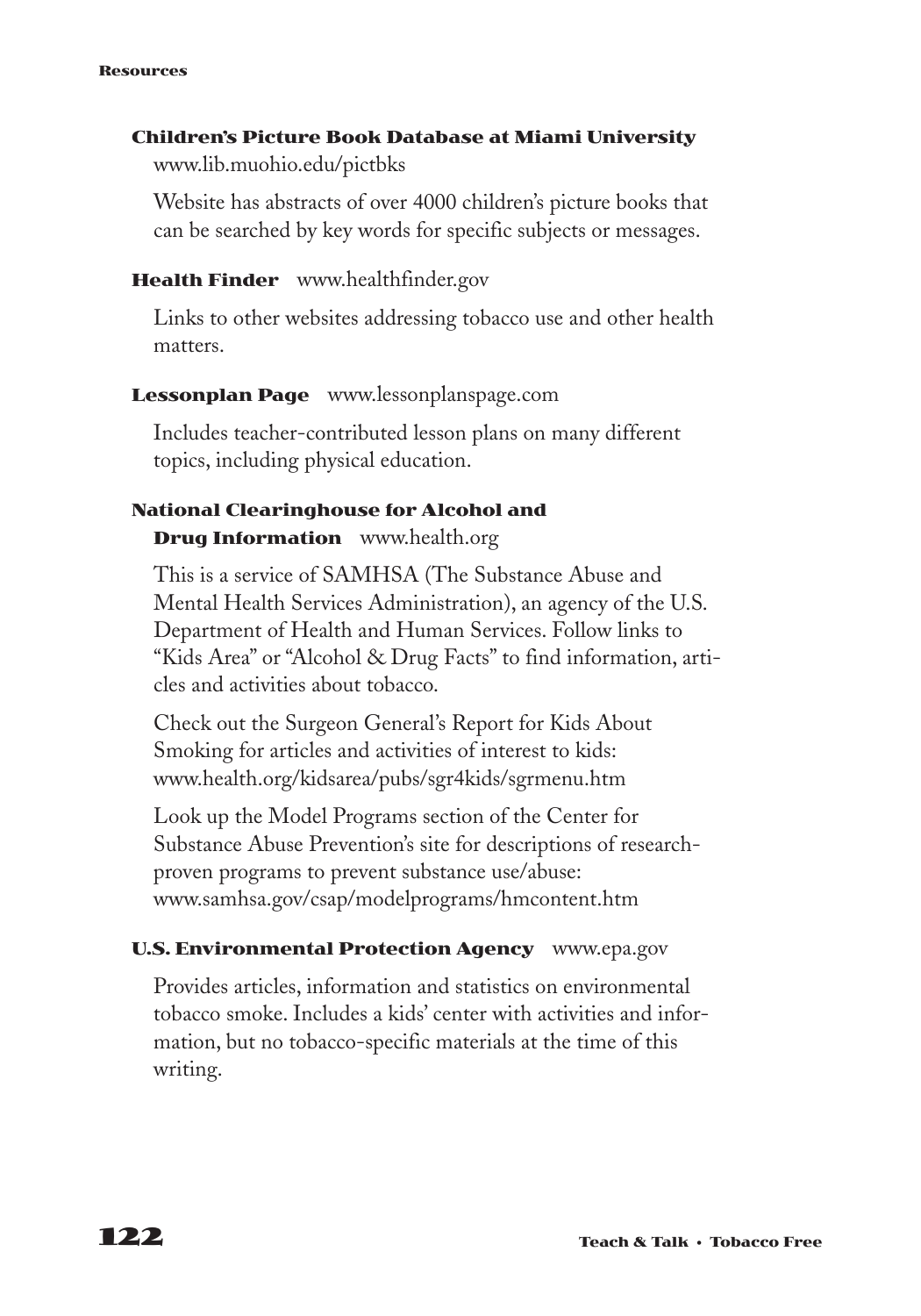# **References**

- American Heart Association. 1997. Steady exposure to "passive" smoke nearly doubles risk of heart attack, death for women, study shows. NR 97-4531. www.americanheart.org.
- Centers for Disease Control and Prevention. 1997. Cigar smoking among teenagers—United States, Massachusetts, and New York, 1996. *Morbidity and Mortality Weekly Report* 46 (20): 433-440.
- Centers for Disease Control and Prevention. 1998. Selected cigarette smoking imitation and quitting behaviors among high school students—United States, 1997. *Morbidity and Mortality Weekly Report* 47 (19): 386-389.
- CDC Tobacco Information and Prevention Sourcepage. Exposure to secondhand smoke widespread. www.cdc.gov/tobacco/etsrel.htm
- Clausen, J. 1986. *The life course: A sociological perspective.* Foundations of Modern Sociology Series. Englewood Cliffs, NJ: Prentice-Hall.
- Elders, M. Joycelyn. 1994. The Surgeon General's Report: Preventing tobacco use among young people. (Printed in *MMWR Recommendations and Reports*, Vol 43, No RR-4.)
- Glantz, S., and W. Parmley. 1991. Passive smoking and heart disease: Epidemiology, physiology and biochemistry. *Circulation* 83 (1): 1-12.
- Hu, F. B., D. Hedeker, B. R. Flay, S. Sussman et al. 1996. The patterns and predictors of smokeless tobacco onset among urban public school teenagers. *American Journal of Preventive Medicine* 12 (1): 22-28.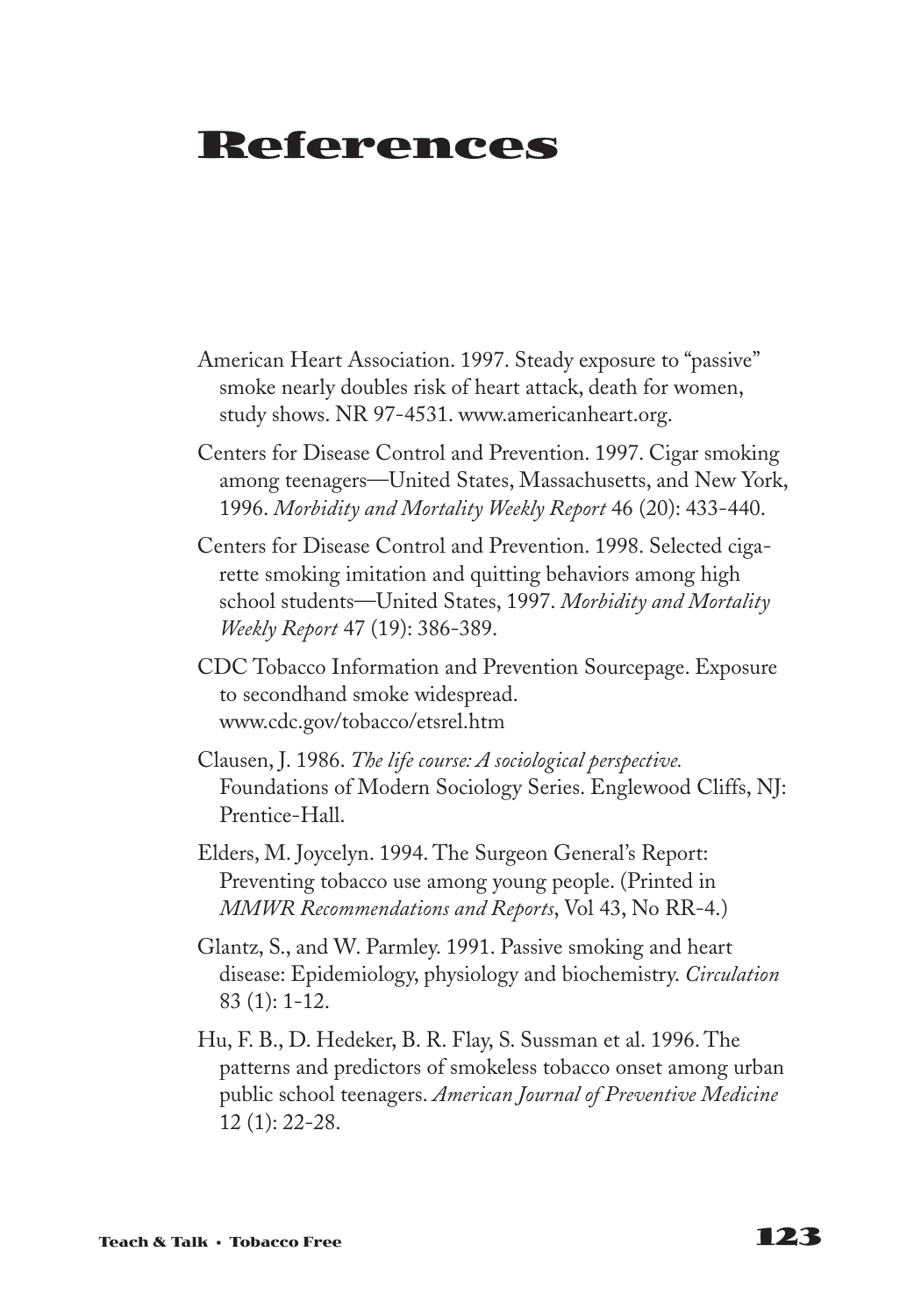#### **References**

- Louis Harris and Associates. 1988. *Health: You've got to be taught: An evaluation of comprehensive health education in American public schools conducted for Metropolitan Life Foundation.* New York: Louis Harris and Associates.
- Pierce, J. P., and E. Gilpin. 1996. How long will today's new adolescent smoker be addicted to cigarettes? *American Journal of Public Health* 86 (2): 253-256.
- Sargent, J. D., et al. 1997. Cigarette promotional items in public schools. *Archives of Pediatric and Adolescent Medicine* 151:1189- 1196.
- Tomar, S. L., and G. A. Biovino. 1998. Incidence and predictors of smokeless tobacco use among U.S. youth. *American Journal of Public Health* 88 (1): 20-26.
- U.S. Environmental Protection Agency. Setting the record straight: Secondhand smoke is a preventable health risk. www.epa.gov/iedweb00/pubs/strsfs.html
- Werner, R., and T. Pearson. 1998. What's so passive about passive smoking? *Journal of the American Medical Association* 279 (2): 157-158.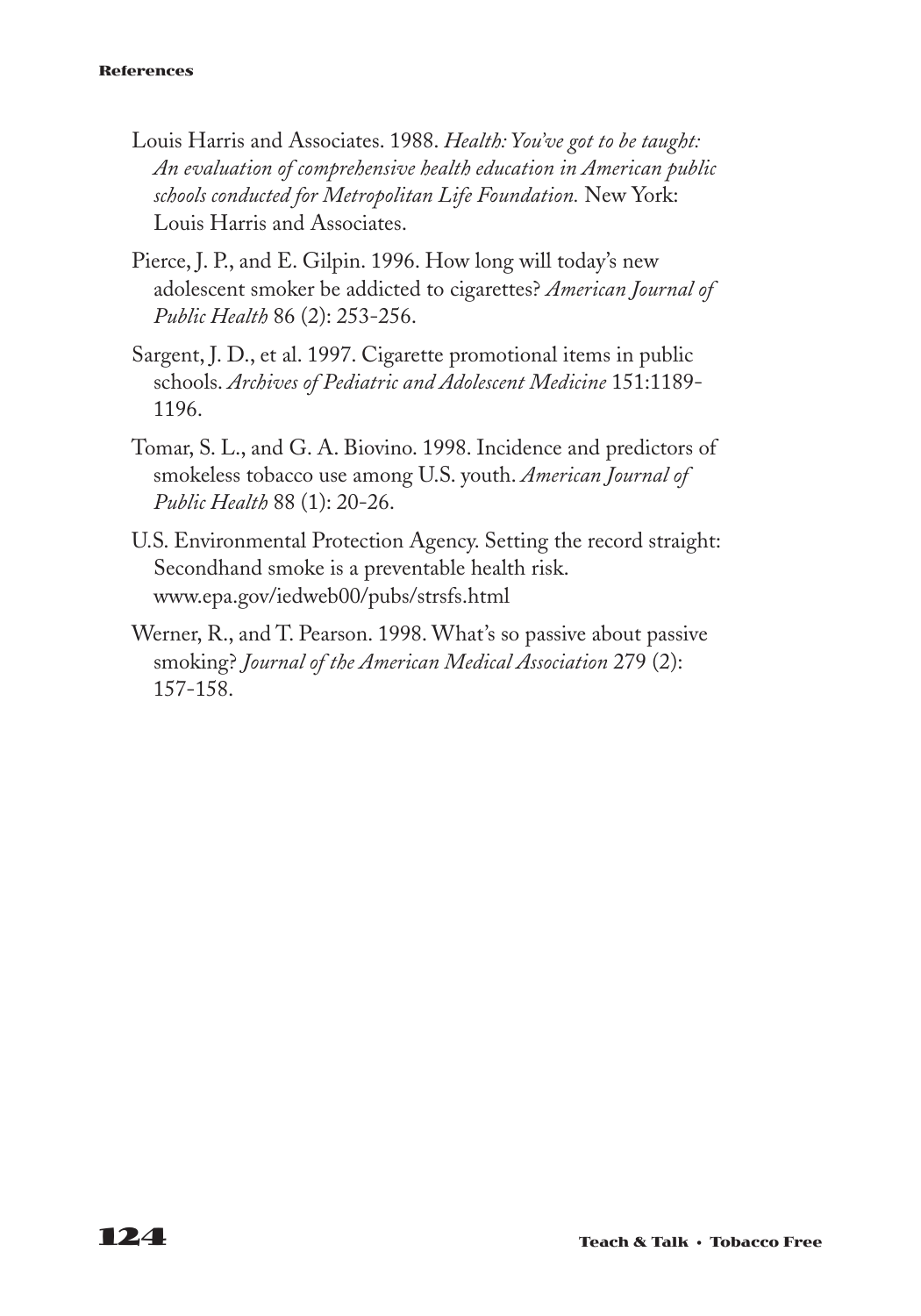# **About the Authors**

**Carol D'Onofrio, DrPH,** is Professor Emerita of Public Health at the University of California, Berkeley. Throughout her career, she has been active in the development, implementation and evaluation of policy, research and educational initiatives to promote the health of children, youth and other vulnerable populations. She has directed or codirected three large-scale research projects that together have involved over 25,000 children and youth in studies of tobacco use prevention. She also has helped to develop, field-test and disseminate several tobacco education programs for children and youth. Since her retirement from the University in 1995, she has maintained a busy schedule of research, consultation, writing and volunteer service. Currently she serves on the Boards of Americans for Nonsmokers' Rights, the San Francisco Affiliate of The Susan G. Komen Breast Cancer Foundation, and Alta Bates Summit Medical Center in the East Bay.

**Marcia Quackenbush, MS, MFT, CHES,** is a licensed marriage and family therapist who has published numerous books and articles on child, adolescent and family health. She has presented at trainings and conferences around the country, speaking to teachers, mental health providers and others in the health care field about ways to support healthy choices among students and patients. As a social worker for 12 years with the University of California, San Francisco, she worked in a program specializing in HIV and mental health. She is currently a Patient Education Specialist at ETR Associates.

**William M. Kane, PhD, CHES,** is Professor of Health Education at the University of New Mexico and the author of many books and professional articles. He has 30 years of experience